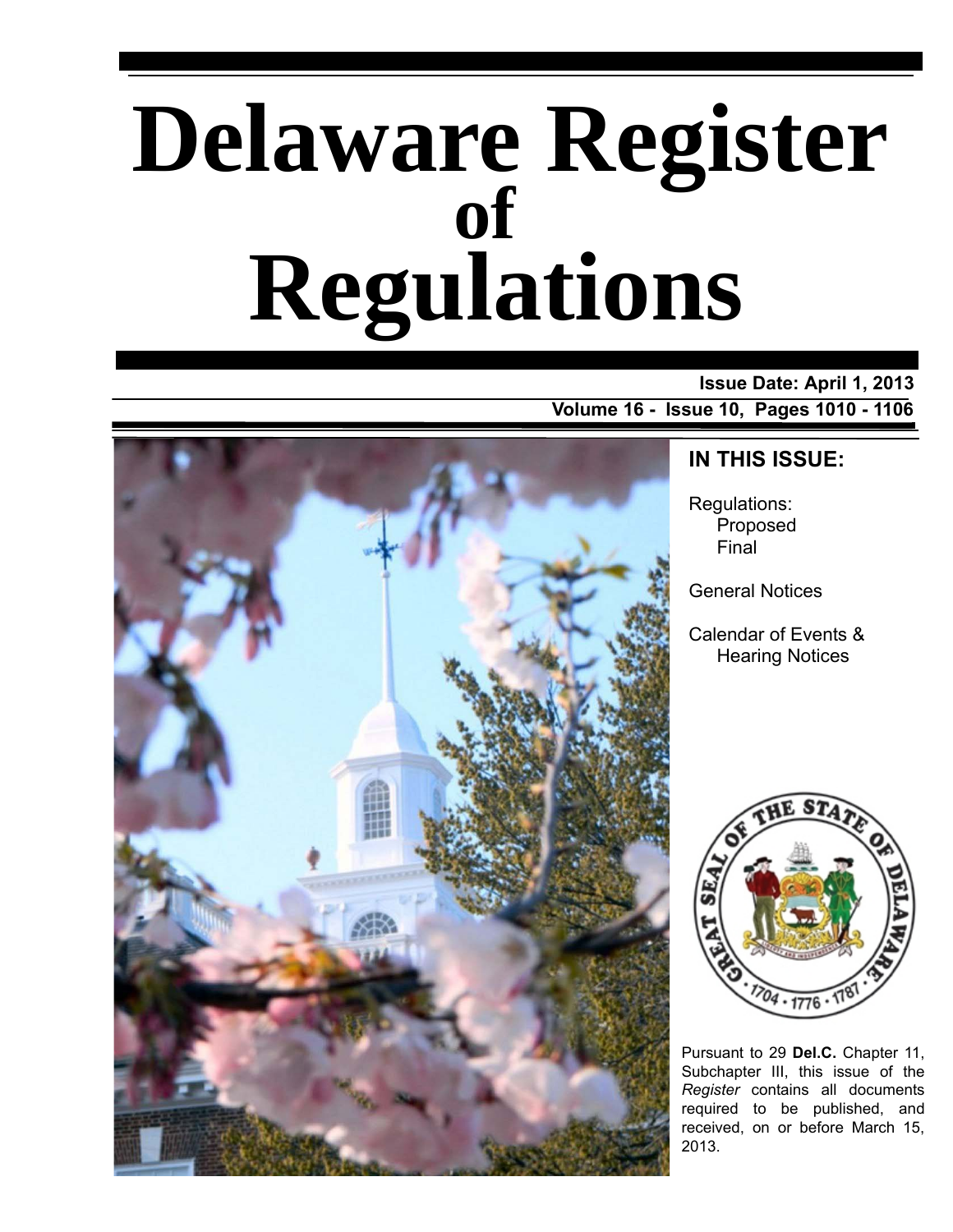# **INFORMATION ABOUT THE DELAWARE REGISTER OF REGULATIONS**

**1011**

# **DELAWARE REGISTER OF REGULATIONS**

The *Delaware Register of Regulations* is an official State publication established by authority of 69 *Del. Laws*, c. 107 and is published on the first of each month throughout the year.

The *Delaware Register* will publish any regulations that are proposed to be adopted, amended or repealed and any emergency regulations promulgated.

The *Register* will also publish some or all of the following information:

- Governor's Executive Orders
- Governor's Appointments
- Agency Hearing and Meeting Notices
- Other documents considered to be in the public interest.

# **CITATION TO THE DELAWARE REGISTER**

The *Delaware Register of Regulations* is cited by volume, issue, page number and date. An example would be:

15 **DE Reg.** 1728 - 1759 (06/01/12)

Refers to Volume 15, pages 1728 - 1759 of the *Delaware Register* issued on June 1, 2012.

# **SUBSCRIPTION INFORMATION**

The cost of a yearly subscription (12 issues) for the *Delaware Register of Regulations* is \$135.00. Single copies are available at a cost of \$12.00 per issue, including postage. For more information contact the Division of Research at 302-744-4114 or 1-800-282-8545 in Delaware.

# **CITIZEN PARTICIPATION IN THE REGULATORY PROCESS**

Delaware citizens and other interested parties may participate in the process by which administrative regulations are adopted, amended or repealed, and may initiate the process by which the validity and applicability of regulations is determined.

Under 29 **Del.C.** §10115 whenever an agency proposes to formulate, adopt, amend or repeal a regulation, it shall file notice and full text of such proposals, together with copies of the existing regulation being adopted, amended or repealed, with the Registrar for publication in the *Register of Regulations* pursuant to §1134 of this title. The notice shall describe the nature of the proceedings including a brief synopsis of the subject, substance, issues, possible terms of the agency action, a reference to the legal authority of the agency to act, and reference to any other regulations that may be impacted or affected by the proposal, and shall state the manner in which persons may present their views; if in writing, of the place to which and the final date by which such views may be submitted; or if at a public hearing, the date, time and place of the hearing. If a public hearing is to be held, such public hearing shall not be scheduled less than 20 days following publication of notice of the proposal in the *Register of Regulations*. If a public hearing will be held on the proposal, notice of the time, date, place and a summary of the nature of the proposal shall also be published in at least 2 Delaware newspapers of general circulation. The notice shall also be mailed to all persons who have made timely written requests of the agency for advance notice of its regulation-making proceedings.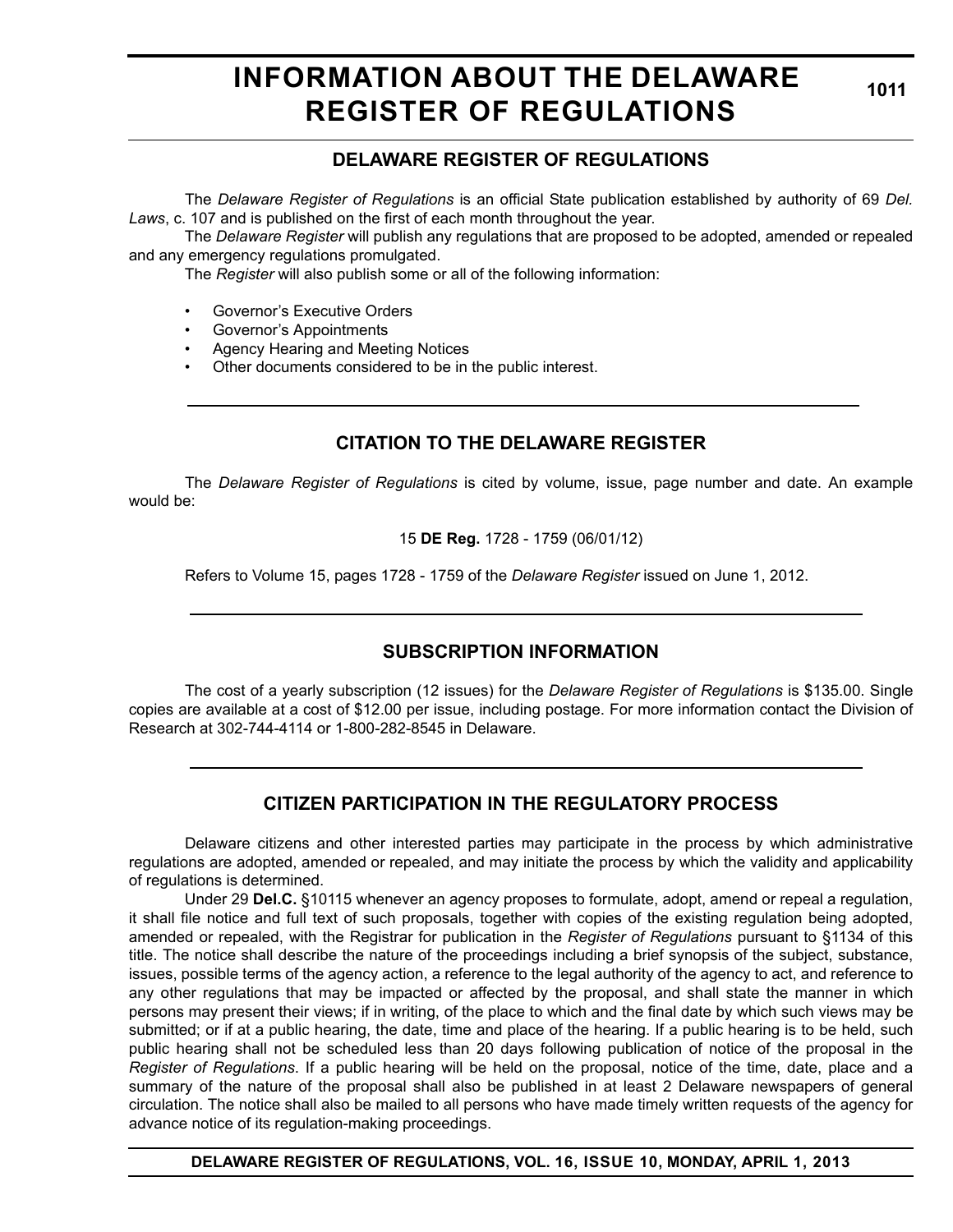# **INFORMATION ABOUT THE DELAWARE REGISTER OF REGULATIONS**

The opportunity for public comment shall be held open for a minimum of 30 days after the proposal is published in the *Register of Regulations*. At the conclusion of all hearings and after receipt, within the time allowed, of all written materials, upon all the testimonial and written evidence and information submitted, together with summaries of the evidence and information by subordinates, the agency shall determine whether a regulation should be adopted, amended or repealed and shall issue its conclusion in an order which shall include: (1) A brief summary of the evidence and information submitted; (2) A brief summary of its findings of fact with respect to the evidence and information, except where a rule of procedure is being adopted or amended; (3) A decision to adopt, amend or repeal a regulation or to take no action and the decision shall be supported by its findings on the evidence and information received; (4) The exact text and citation of such regulation adopted, amended or repealed; (5) The effective date of the order; (6) Any other findings or conclusions required by the law under which the agency has authority to act; and (7) The signature of at least a quorum of the agency members.

The effective date of an order which adopts, amends or repeals a regulation shall be not less than 10 days from the date the order adopting, amending or repealing a regulation has been published in its final form in the *Register of Regulations*, unless such adoption, amendment or repeal qualifies as an emergency under §10119.

Any person aggrieved by and claiming the unlawfulness of any regulation may bring an action in the Court for declaratory relief.

No action of an agency with respect to the making or consideration of a proposed adoption, amendment or repeal of a regulation shall be subject to review until final agency action on the proposal has been taken.

When any regulation is the subject of an enforcement action in the Court, the lawfulness of such regulation may be reviewed by the Court as a defense in the action.

Except as provided in the preceding section, no judicial review of a regulation is available unless a complaint therefor is filed in the Court within 30 days of the day the agency order with respect to the regulation was published in the *Register of Regulations*.

# **CLOSING DATES AND ISSUE DATES FOR THE DELAWARE REGISTER OF REGULATIONS**

| <b>ISSUE DATE</b> | <b>CLOSING DATE</b> | <b>CLOSING TIME</b> |
|-------------------|---------------------|---------------------|
| April 1           | March 15            | 4:30 p.m.           |
| May 1             | April 15            | 4:30 p.m.           |
| June 1            | May 15              | 4:30 p.m.           |
| July 1            | June 17             | 4:30 p.m.           |
| August 1          | July 15             | 4:30 p.m.           |

# **DIVISION OF RESEARCH STAFF**

**Lori Christiansen,** Director; **Judi Abbott,** Administrative Specialist I; **Jeffrey W. Hague**, Registrar of Regulations; **Robert Lupo**, Printer; **Deborah J. Messina,** Print Shop Supervisor; **Kathleen Morris,** Secretary; **Georgia Roman**, Unit Operations Support Specialist; **Victoria Schultes,** Administrative Specialist II; **Don Sellers,** Printer; **Sarah Wootten**, Joint Sunset Analyst; **Rochelle Yerkes**, Office Manager; **Sara Zimmerman**, Legislative Librarian.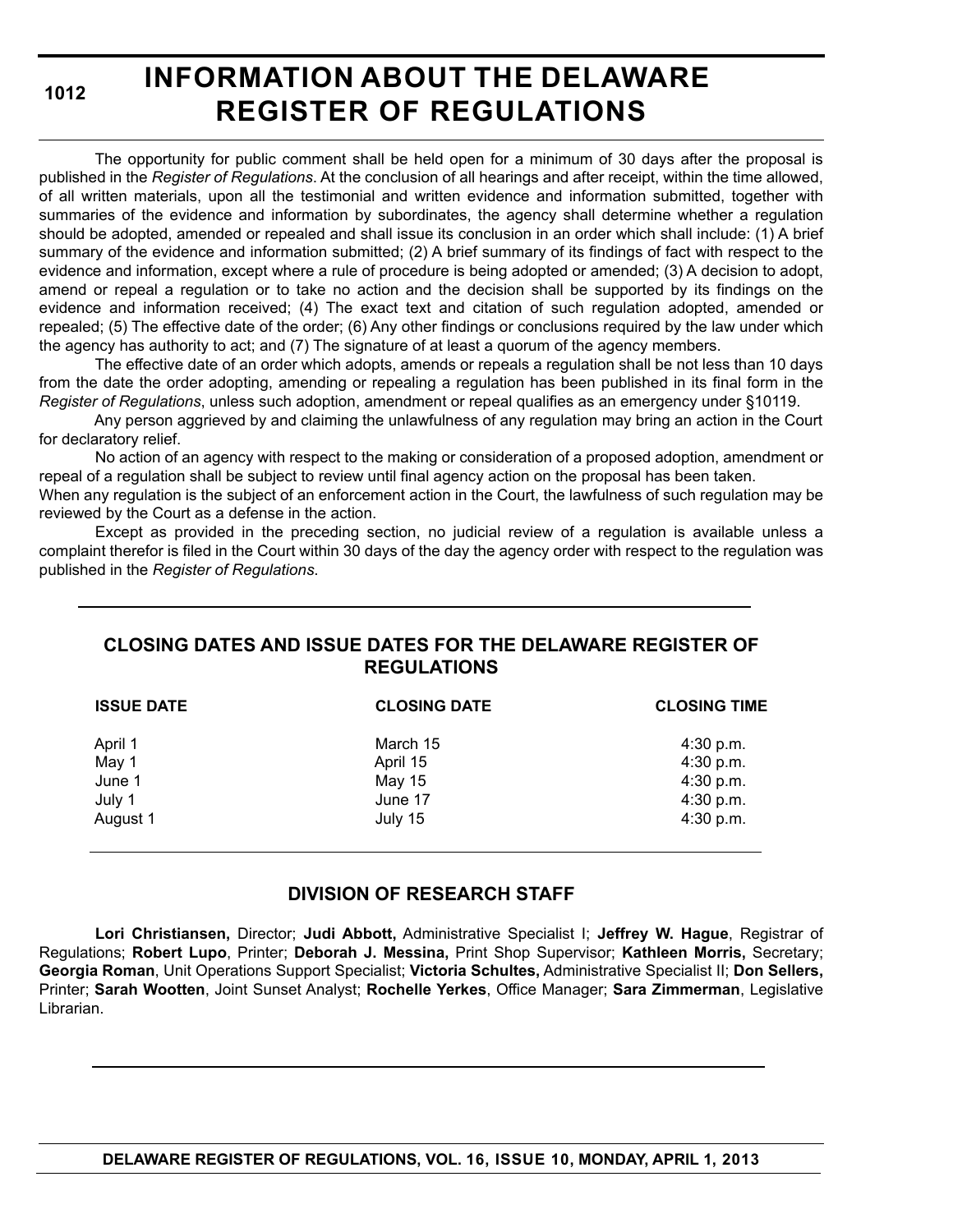# **TABLE OF CONTENTS**

# **1013**

<span id="page-3-0"></span>

|                                                                                             | 1015 |
|---------------------------------------------------------------------------------------------|------|
| <b>PROPOSED</b>                                                                             |      |
| <b>DEPARTMENT OF AGRICULTURE</b>                                                            |      |
| <b>Poultry and Animal Health Section</b>                                                    |      |
|                                                                                             | 1023 |
| <b>DEPARTMENT OF EDUCATION</b>                                                              |      |
| <b>Office of the Secretary</b>                                                              |      |
| 106 Teacher Appraisal Process Delaware Performance Appraisal System (DPAS II)               | 1027 |
| <b>DEPARTMENT OF HEALTH AND SOCIAL SERVICES</b>                                             |      |
| <b>Division of Medicaid and Medical Assistance</b>                                          |      |
| Title XIX Medicaid State Plan, Medicaid Program: Requirements Relating to Payment for       |      |
|                                                                                             | 1028 |
| <b>Division of Public Health</b>                                                            |      |
|                                                                                             | 1033 |
| <b>Division of Social Services</b>                                                          |      |
|                                                                                             | 1043 |
| DEPARTMENT OF NATURAL RESOURCES AND ENVIRONMENTAL CONTROL<br><b>Division of Air Quality</b> |      |
|                                                                                             | 1044 |
| <b>Division of Watershed Stewardship</b>                                                    |      |
|                                                                                             | 1047 |
| <b>DEPARTMENT OF STATE</b>                                                                  |      |
| <b>Division of Professional Regulation</b>                                                  |      |
|                                                                                             | 1049 |
|                                                                                             | 1051 |
|                                                                                             | 1053 |
|                                                                                             | 1056 |
| <b>Office of the State Bank Commissioner</b>                                                |      |
|                                                                                             | 1059 |
|                                                                                             | 1059 |
| 2701 Licensed Casher of Checks, Drafts, or Money Orders Operating Regulations               | 1059 |
| 2702 Licensed Casher of Checks, Drafts, or Money Orders Posting of the Fee Schedule         | 1059 |
| <b>DEPARTMENT OF TRANSPORTATION</b>                                                         |      |
| <b>Division of Transportation Solutions</b>                                                 |      |
|                                                                                             | 1065 |
| <b>STATE BOARD OF PENSION TRUSTEES</b>                                                      |      |
| The Delaware Public Employees' Retirement System                                            |      |
|                                                                                             | 1065 |
| <b>FINAL</b>                                                                                |      |
| <b>DELAWARE STATE FIRE PREVENTION COMMISSION</b>                                            |      |
|                                                                                             | 1067 |
| <b>DEPARTMENT OF EDUCATION</b>                                                              |      |
| <b>Office of the Secretary</b>                                                              |      |
|                                                                                             | 1070 |
|                                                                                             |      |
|                                                                                             |      |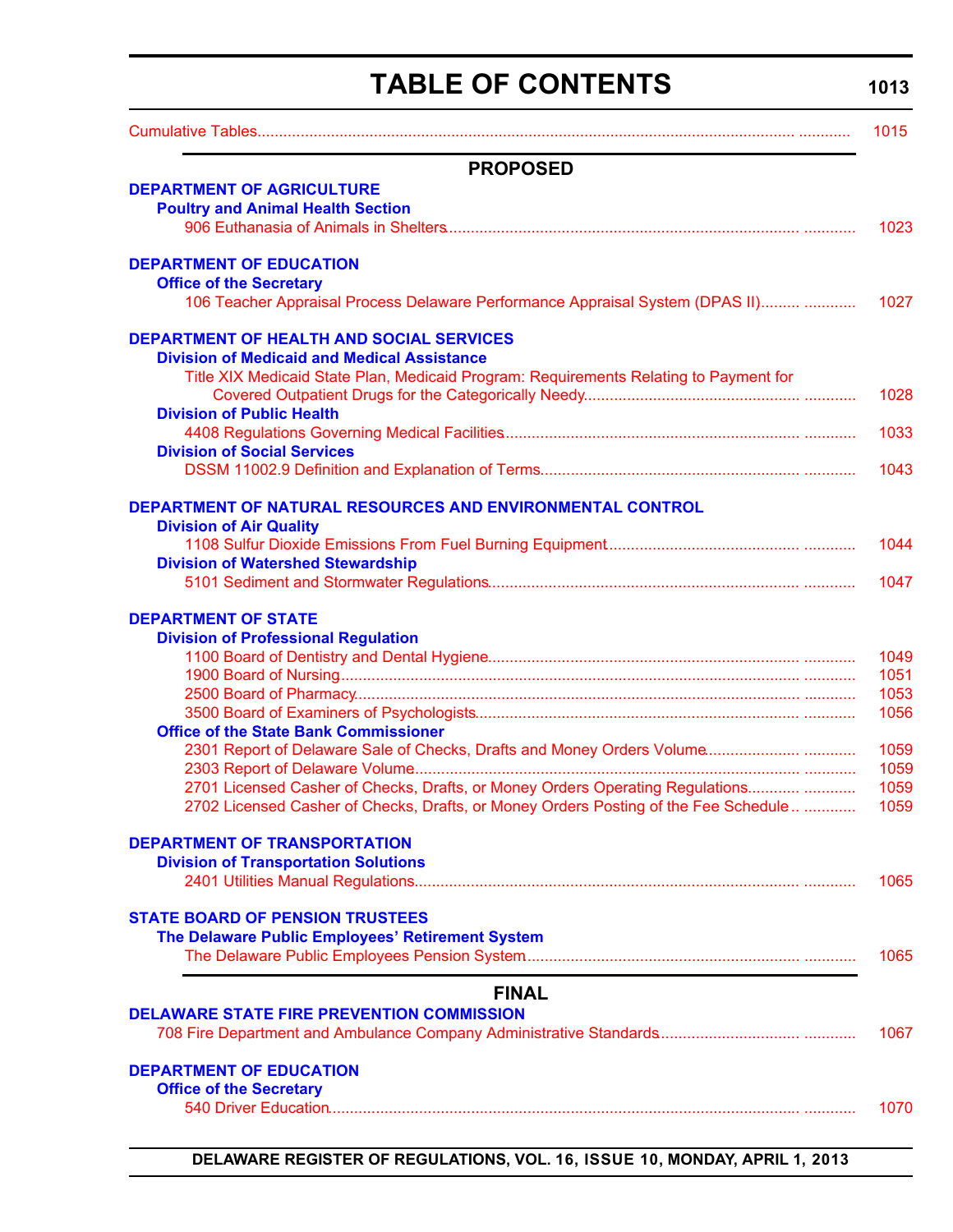# **TABLE OF CONTENTS**

| <b>Professional Standards Board</b>                                                     |      |
|-----------------------------------------------------------------------------------------|------|
|                                                                                         | 1073 |
| <b>DEPARTMENT OF HEALTH AND SOCIAL SERVICES</b>                                         |      |
| <b>Division of Medicaid and Medical Assistance</b>                                      |      |
| Long Term Care Program, DSSM 20310.18 Tax Refunds and Advance Payments                  | 1077 |
| <b>DEPARTMENT OF JUSTICE</b>                                                            |      |
| <b>Victims' Compensation Assistance Program Advisory Council</b>                        |      |
|                                                                                         | 1079 |
| <b>DEPARTMENT OF LABOR</b>                                                              |      |
| <b>Division of Industrial Affairs</b>                                                   |      |
|                                                                                         | 1080 |
| DEPARTMENT OF NATURAL RESOURCES AND ENVIRONMENTAL CONTROL                               |      |
| <b>Division of Fish and Wildlife</b>                                                    |      |
|                                                                                         | 1082 |
| <b>DEPARTMENT OF STATE</b>                                                              |      |
| <b>Division of Professional Regulation</b>                                              |      |
|                                                                                         | 1085 |
| <b>DEPARTMENT OF TRANSPORTATION</b>                                                     |      |
| <b>Division of Planning and Policy</b>                                                  |      |
| 2309 Standards and Regulations for Subdivision Streets and State Highway Access         | 1087 |
| <b>EXECUTIVE DEPARTMENT</b>                                                             |      |
| <b>Office of Management and Budget</b>                                                  |      |
|                                                                                         | 1090 |
|                                                                                         | 1092 |
| <b>GENERAL NOTICES</b>                                                                  |      |
| DEPARTMENT OF NATURAL RESOURCES AND ENVIRONMENTAL CONTROL                               |      |
| <b>Division of Air Quality</b>                                                          |      |
| Clean Air Act Section 110 Infrastructure Elements for the 2010 Sulfur Dioxide NAAQS     | 1095 |
|                                                                                         | 1096 |
| Implementation, Maintenance and Enforcement of the 2010 Nitrogen Dioxide (NO2) National |      |
|                                                                                         | 1098 |
| <b>CALENDAR OF EVENTS/HEARING NOTICES</b>                                               |      |
|                                                                                         |      |

| Dept. of Agriculture, Poultry and Animal Health Section, Notice of Public Comment Period          | 1100        |
|---------------------------------------------------------------------------------------------------|-------------|
|                                                                                                   | 1100        |
| Dept. of Health and Social Svcs., Div. of Medicaid and Medical Assistance; Div. of Public Health; |             |
|                                                                                                   | 1100 - 1101 |
| Dept. of Natural Resources and Environmental Control, Div. of Air Quality; Div. of Watershed      |             |
|                                                                                                   | 1102 - 1103 |
| Dept. of State, Div. of Professional Regulation; Office of the State Bank Commissioner,           |             |
|                                                                                                   | 1104 - 1105 |
|                                                                                                   |             |
|                                                                                                   |             |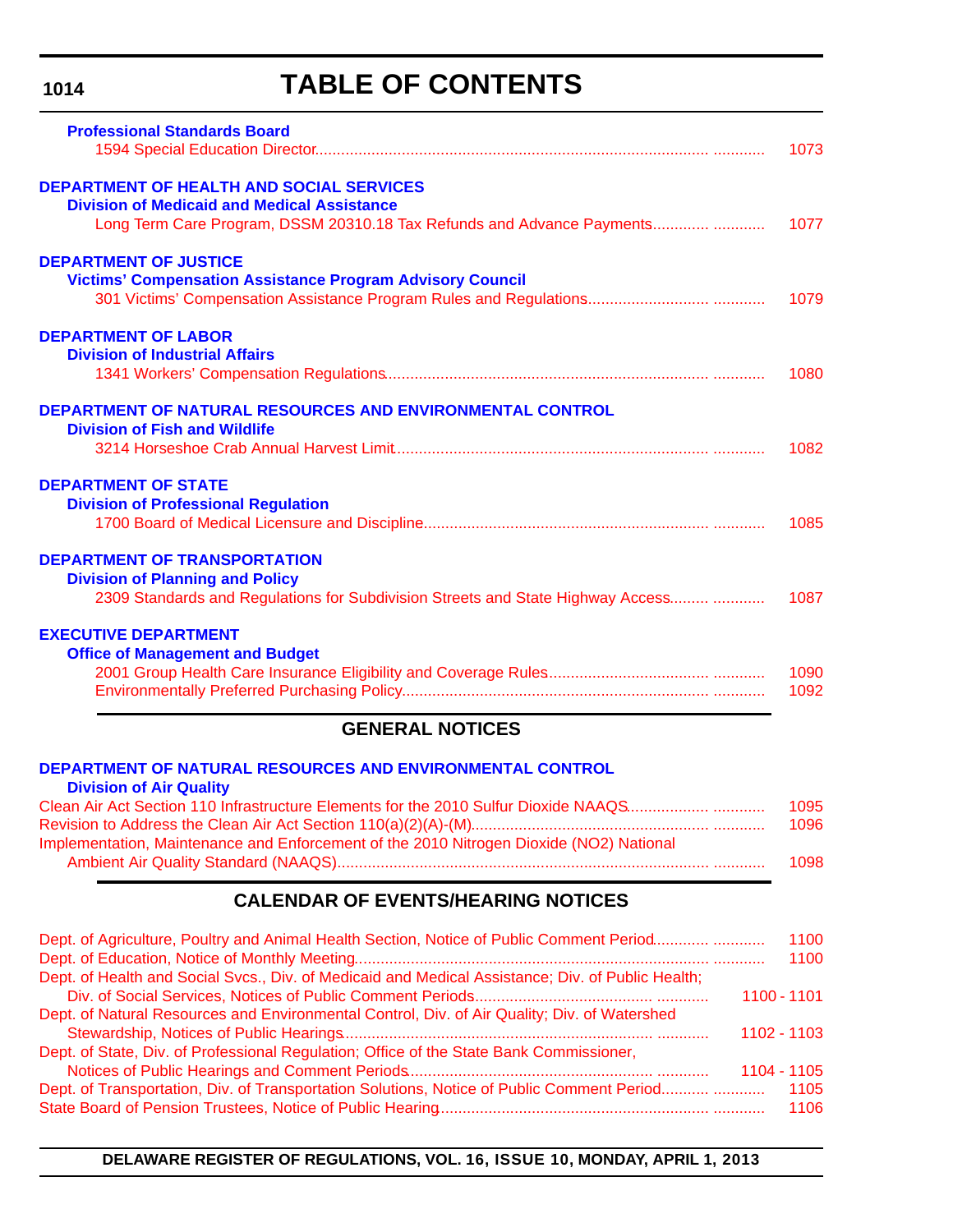# **[CUMULATIVE TABLES](#page-3-0)**

<span id="page-5-0"></span>The table printed below lists the regulations that have been proposed, adopted, amended or repealed in the preceding issues of the current volume of the *Delaware Register of Regulations*.

The regulations are listed alphabetically by the promulgating agency, followed by a citation to that issue of the *Register* in which the regulation was published. Proposed regulations are designated with (Prop.); Final regulations are designated with (Final); Emergency regulations are designated with (Emer.); and regulations that have been repealed are designated with (Rep.).

| <b>DELAWARE RIVER BASIN COMMISSION</b><br>Amendments to the Water Code and Comprehensive Plan to Implement a Revised<br>Water Audit Approach to Identify and Control Water Loss |                       | 16 DE Reg. 750 (Final)               |
|---------------------------------------------------------------------------------------------------------------------------------------------------------------------------------|-----------------------|--------------------------------------|
| DELAWARE STATE FIRE PREVENTION COMMISSION                                                                                                                                       |                       |                                      |
|                                                                                                                                                                                 |                       | 16 (Prop.)                           |
|                                                                                                                                                                                 | 16 DE Reg.            | 620 (Final)                          |
|                                                                                                                                                                                 |                       | 16 (Prop.)                           |
| 703 Installation, Operation, Maintenance, Testing and Sales of Signaling                                                                                                        | 16 DE Reg.            | 620 (Final)                          |
|                                                                                                                                                                                 |                       | 16 (Prop.)                           |
|                                                                                                                                                                                 | 16 DE Reg.            | 620 (Final)                          |
|                                                                                                                                                                                 |                       | 16 ( $Prop.$ )                       |
|                                                                                                                                                                                 | 16 DE Reg.            | 620 (Final)                          |
|                                                                                                                                                                                 |                       | 16 (Prop.)                           |
|                                                                                                                                                                                 | 16 DE Reg.            | 620 (Final)                          |
|                                                                                                                                                                                 |                       | 16 (Prop.)                           |
|                                                                                                                                                                                 | 16 DE Reg.            | 620 (Final)                          |
| DEPARTMENT OF AGRICULTURE                                                                                                                                                       |                       |                                      |
| <b>Food Products Inspection Section</b>                                                                                                                                         |                       |                                      |
|                                                                                                                                                                                 |                       | 16 DE Reg. 196 (Final)               |
| <b>Harness Racing Commission</b>                                                                                                                                                |                       |                                      |
|                                                                                                                                                                                 |                       | 16 <b>DE Reg.</b> 65 (Final)         |
| 501 Harness Racing Rules and Regulations, Sections 5.0, 7.0 and 8.0                                                                                                             | 16 DE Reg.            | 822(Prop.)                           |
| 501 Harness Racing Rules and Regulations, Section 6.0                                                                                                                           | 16 DE Reg.            | 475(Prop.)                           |
|                                                                                                                                                                                 | 16 DE Reg.            | 754 (Final)                          |
| 501 Harness Racing Rules and Regulations, Rules 6.2.2.1.10, 6.2.2.2 & 8.2.2.4                                                                                                   | 16 DE Reg.            | 17 (Prop.)                           |
|                                                                                                                                                                                 | 16 DE Reg.            | 282 (Final)                          |
| <b>Plant Industries</b>                                                                                                                                                         |                       |                                      |
|                                                                                                                                                                                 | 16 DE Reg.            | 66 (Final)                           |
| <b>DEPARTMENT OF EDUCATION</b>                                                                                                                                                  |                       |                                      |
| <b>Office of the Secretary</b>                                                                                                                                                  |                       |                                      |
|                                                                                                                                                                                 |                       | 16 DE Reg. 197 (Final)               |
|                                                                                                                                                                                 | 16 DE Reg.            | 67 (Final)                           |
|                                                                                                                                                                                 |                       | 16 DE Reg. 691 (Prop.)               |
|                                                                                                                                                                                 |                       | 16 DE Reg. 564 (Prop.)               |
|                                                                                                                                                                                 |                       | 16 DE Reg. 838 (Final)               |
| 624 School District/Charter School Policy Prohibiting Cyberbullying                                                                                                             |                       | 16 DE Reg. 351 (Prop.)               |
|                                                                                                                                                                                 |                       | 16 DE Reg. 694 (Prop.)               |
|                                                                                                                                                                                 |                       | 16 <b>DE Reg.</b> 955 (Final)        |
|                                                                                                                                                                                 |                       | 16 DE Reg. 157 (Prop.)               |
|                                                                                                                                                                                 |                       | 16 DE Reg. 411 (Final)               |
|                                                                                                                                                                                 | 16 DE Reg.            | 20 (Prop.)<br>16 DE Reg. 283 (Final) |
|                                                                                                                                                                                 |                       | 16 DE Reg. 696 (Prop.)               |
|                                                                                                                                                                                 | 16 DE Reg. 957(Final) |                                      |
|                                                                                                                                                                                 |                       |                                      |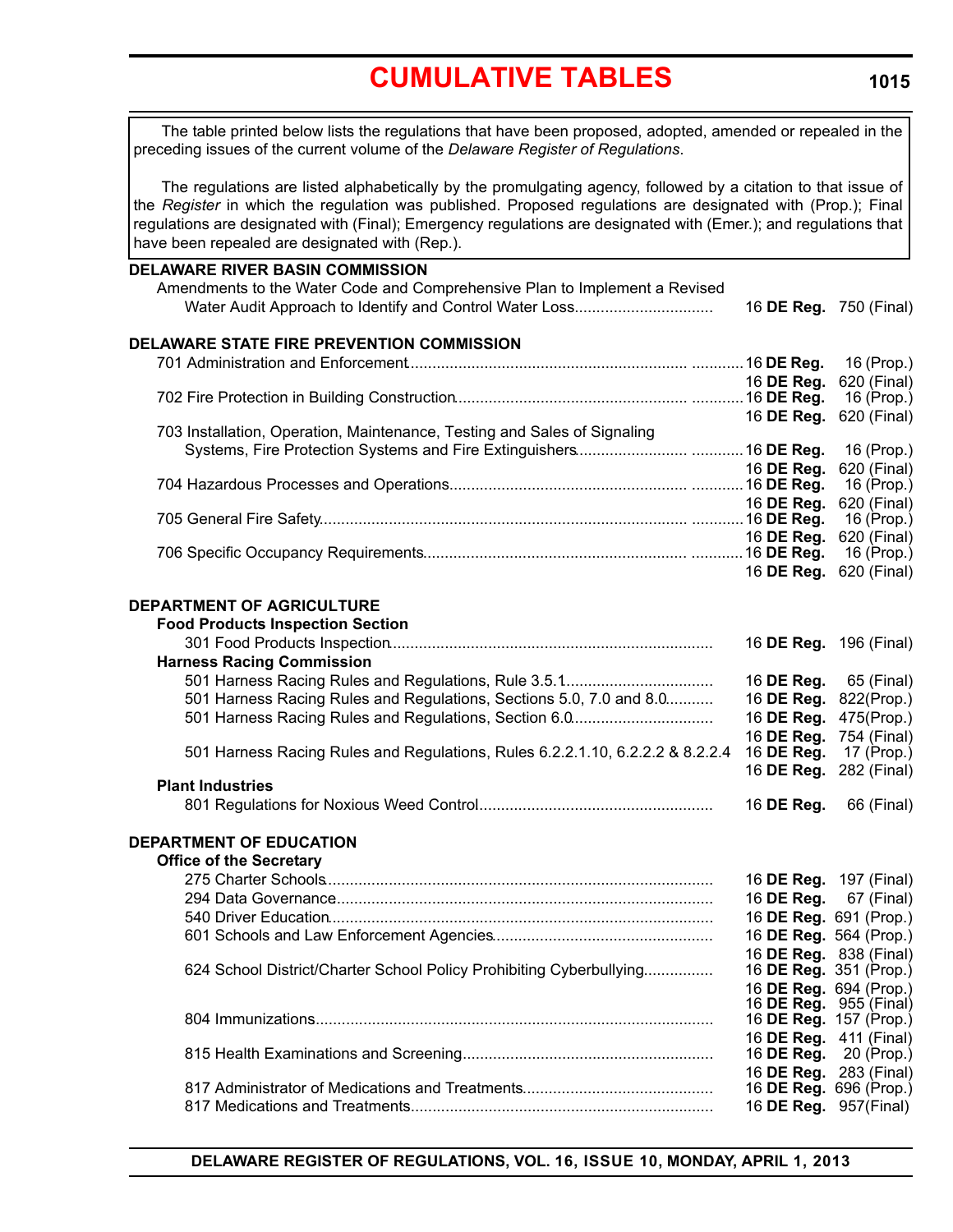# **CUMULATIVE TABLES**

|                                                                           | 16 DE Reg. 160 (Prop.)                                  |
|---------------------------------------------------------------------------|---------------------------------------------------------|
| 1101 Standards for School Bus Chassis and Bodies Placed in Production     | 16 DE Reg. 412 (Final)                                  |
|                                                                           | 16 DE Reg. 162 (Prop.)                                  |
| 1102 Standards for School Bus Chassis and Bodies Placed in Production     | 16 DE Reg. 415 (Final)                                  |
| on or After March 1, 2002 and on or After March 1, 2003 with Specific     |                                                         |
| Changes for Buses Placed in Production After January 1, 2004              | 16 DE Reg. 164 (Prop.)<br>16 DE Reg. 416 (Final)        |
| 1103 Standards for School Bus Chassis and Bodies For Buses Placed in      |                                                         |
|                                                                           | 16 DE Reg. 65 (Prop.)                                   |
| <b>Professional Standards Board</b>                                       | 16 DE Reg. 418 (Final)                                  |
| 1501 Knowledge, Skills and Responsibility Based Supplements for Educators | 16 DE Reg. 353 (Prop.)                                  |
| 1508 Special Institute for Teacher Licensure and Certification            | 16 DE Reg. 623 (Final)<br>16 <b>DE Reg.</b> 354 (Prop.) |
|                                                                           | 16 DE Reg. 624 (Final)                                  |
|                                                                           | 16 DE Reg. 355 (Prop.)<br>16 DE Reg. 625 (Final)        |
|                                                                           | 16 <b>DE Reg.</b> 478 (Prop.)                           |
|                                                                           | 16 DE Reg. 755 (Final)<br>16 <b>DE Reg.</b> 480 (Prop.) |
|                                                                           | 16 DE Reg. 757 (Final)                                  |
|                                                                           | 16 DE Reg. 481 (Prop.)<br>16 DE Reg. 759 (Final)        |
|                                                                           | 16 DE Reg. 567 (Prop.)                                  |
|                                                                           | 16 DE Reg. 839 (Final)<br>16 <b>DE Reg.</b> 568 (Prop.) |
|                                                                           | 16 DE Reg. 841 (Final)                                  |
|                                                                           | 16 <b>DE Reg.</b> 570 (Prop.)<br>16 DE Reg. 842 (Final) |
|                                                                           | 16 <b>DE Reg.</b> 571 (Prop.)                           |
|                                                                           | 16 DE Reg. 843 (Final)<br>16 <b>DE Reg.</b> 484 (Prop.) |
|                                                                           | 16 DE Reg. 761 (Final)                                  |
|                                                                           | 16 <b>DE Reg.</b> 573 (Prop.)<br>16 DE Reg. 845 (Final) |
|                                                                           | 16 <b>DE Reg.</b> 575 (Prop.)                           |
|                                                                           | 16 DE Reg. 846 (Final)<br>16 DE Reg. 356 (Prop.)        |
|                                                                           | 16 <b>DE Reg.</b> 627 (Final)                           |
|                                                                           | 16 DE Reg. 576 (Prop.)                                  |
|                                                                           | 16 DE Reg. 847 (Final)<br>16 <b>DE Reg.</b> 485 (Prop.) |
|                                                                           | 16 DE Reg. 763 (Final)<br>16 DE Reg. 578 (Prop.)        |
|                                                                           | 16 DE Reg. 848 (Final)                                  |
|                                                                           | 16 DE Reg. 701 (Prop.)<br>16 DE Reg. 961 (Final)        |
|                                                                           | 16 DE Reg. 703 (Prop.)                                  |
| 1553 Driver Education and Traffic Safety Education Teacher                | 16 DE Reg. 962 (Final)<br>16 DE Reg. 359 (Prop.)        |
|                                                                           | 16 DE Reg. 628 (Final)                                  |
|                                                                           | 16 DE Reg. 704 (Prop.)<br>16 DE Reg. 964 (Final)        |
|                                                                           | 16 DE Reg. 706 (Prop.)                                  |
|                                                                           | 16 DE Reg. 965 (Final)<br>16 <b>DE Reg.</b> 708 (Prop.) |
|                                                                           |                                                         |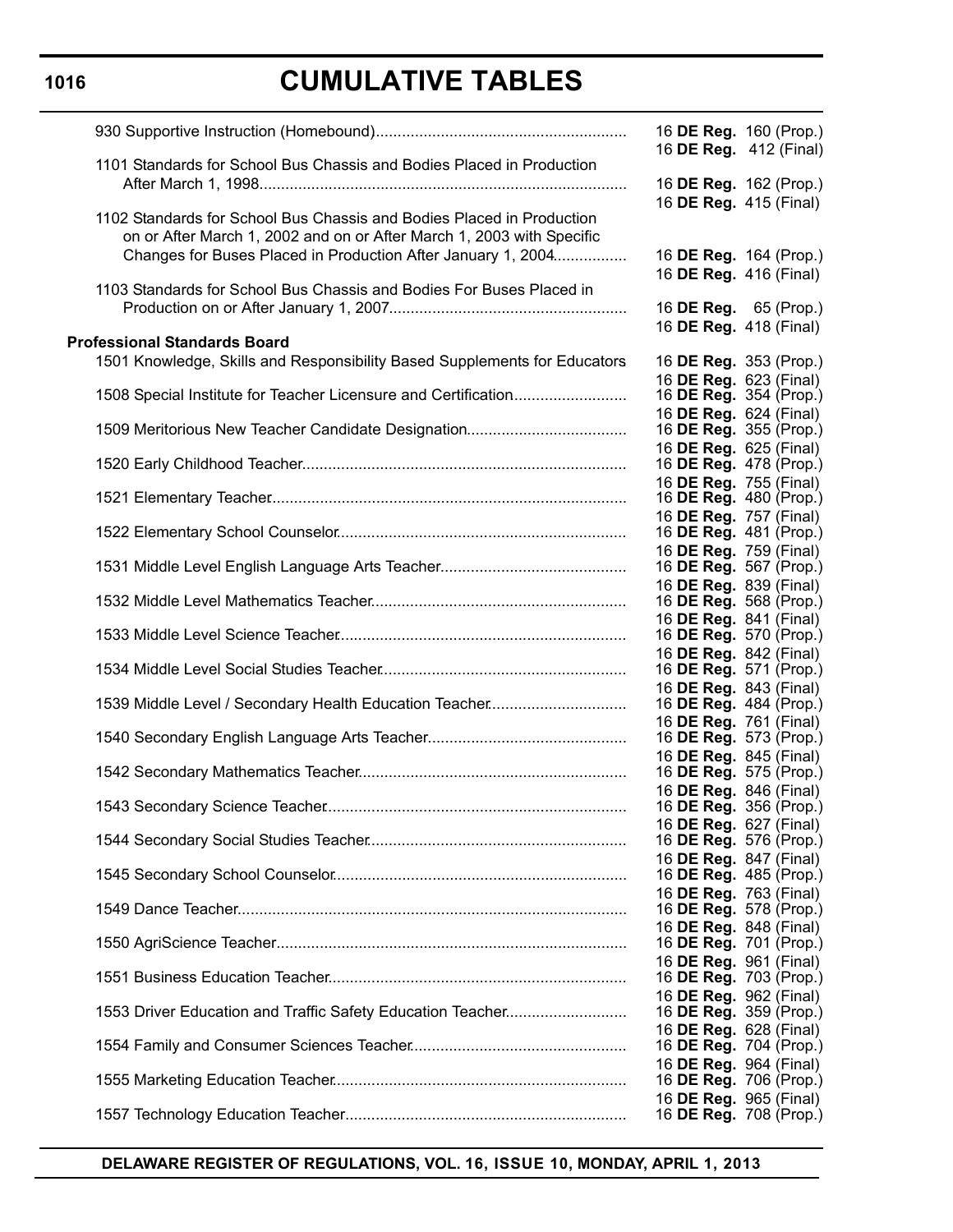# **CUMULATIVE TABLES**

|                                                                            | 16 DE Reg. 967 (Final)                           |  |
|----------------------------------------------------------------------------|--------------------------------------------------|--|
|                                                                            | 16 DE Reg. 580 (Prop.)                           |  |
|                                                                            | 16 DE Reg. 849 (Final)                           |  |
|                                                                            | 16 <b>DE Reg.</b> 286 (Final)                    |  |
|                                                                            | 16 DE Reg. 488 (Prop.)                           |  |
| 1573 Teacher of Students With Autism or Severe Disabilities                | 16 DE Reg. 766 (Final)<br>16 DE Reg. 489 (Prop.) |  |
|                                                                            | 16 DE Reg. 767 (Final)                           |  |
| 1574 Teacher of Students Who Are Deaf or Hard of Hearing                   | 16 DE Reg. 582 (Prop.)                           |  |
|                                                                            | 16 DE Reg. 851 (Final)                           |  |
|                                                                            | 16 DE Reg. 587 (Prop.)                           |  |
|                                                                            | 16 DE Reg. 855 (Final)<br>16 DE Reg. 493 (Prop.) |  |
|                                                                            | 16 DE Reg. 770 (Final)                           |  |
|                                                                            | 16 DE Reg. 362 (Prop.)                           |  |
|                                                                            | 16 DE Reg. 969 (Final)                           |  |
|                                                                            | 16 DE Reg. 499 (Prop.)                           |  |
|                                                                            | 16 DE Reg. 970 (Final)                           |  |
|                                                                            | 16 DE Reg. 502 (Prop.)                           |  |
|                                                                            | 16 DE Reg. 972 (Final)                           |  |
|                                                                            | 16 DE Reg. 506 (Prop.)                           |  |
|                                                                            | 16 DE Reg. 365 (Prop.)<br>16 DE Reg. 973 (Final) |  |
|                                                                            | 16 <b>DE Reg.</b> 70 (Final)                     |  |
|                                                                            |                                                  |  |
| <b>DEPARTMENT OF ELECTIONS</b>                                             |                                                  |  |
| Office of the Commissioner of Elections for the State of Delaware          |                                                  |  |
|                                                                            | 16 DE Reg. 510 (Prop.)                           |  |
|                                                                            | 16 DE Reg. 771 (Final)                           |  |
| <b>DEPARTMENT OF FINANCE</b>                                               |                                                  |  |
| <b>Division of Unclaimed Property</b>                                      |                                                  |  |
| Abandoned or Unclaimed Property Examination Guidelines                     | 16 DE Reg. 630 (Final)                           |  |
| 102 Regulation on Practices and Procedures for Records Examinations by the |                                                  |  |
|                                                                            | 16 DE Reg. 22 (Prop.)                            |  |
|                                                                            | 16 DE Reg. 530 (Final)                           |  |
| <b>Office of the State Lottery</b>                                         |                                                  |  |
|                                                                            | 16 DE Reg. 24 (Prop.)                            |  |
|                                                                            | 16 DE Reg. 155 (Emer)<br>16 DE Reg. 291 (Final)  |  |
|                                                                            | 16 DE Reg. 903(Emer.)                            |  |
|                                                                            |                                                  |  |
| DEPARTMENT OF HEALTH AND SOCIAL SERVICES                                   |                                                  |  |
| <b>Division of Developmental Disabilities Services</b>                     |                                                  |  |
|                                                                            | 16 DE Reg. 918 (Prop.)                           |  |
| Division of Long Term Care Residents Protection                            |                                                  |  |
| 3102 Long Term Care Transfer, Discharge and Readmission Procedures         | 16 DE Reg. 24 (Prop.)<br>16 DE Reg. 296 (Final)  |  |
|                                                                            | 16 DE Reg. 710 (Prop.)                           |  |
| 3105 Criminal History Record Checks and Drug Testing                       | 16 DE Reg. 716 (Prop.)                           |  |
| 3105 Criminal History and Drug Testing for Nursing and Similar Facilities  | 16 DE Reg. 974 (Final)                           |  |
| 3110 Criminal History Checks and Drug Testing for Home Health Agencies     | 16 DE Reg. 717 (Prop.)                           |  |
| 3110 Background Checks and Drug Testing for Programs and Home Care         |                                                  |  |
|                                                                            | 16 DE Reg. 978 (Final)                           |  |
|                                                                            | 16 DE Reg. 592 (Prop.)                           |  |
|                                                                            | 16 DE Reg. 861 (Final)                           |  |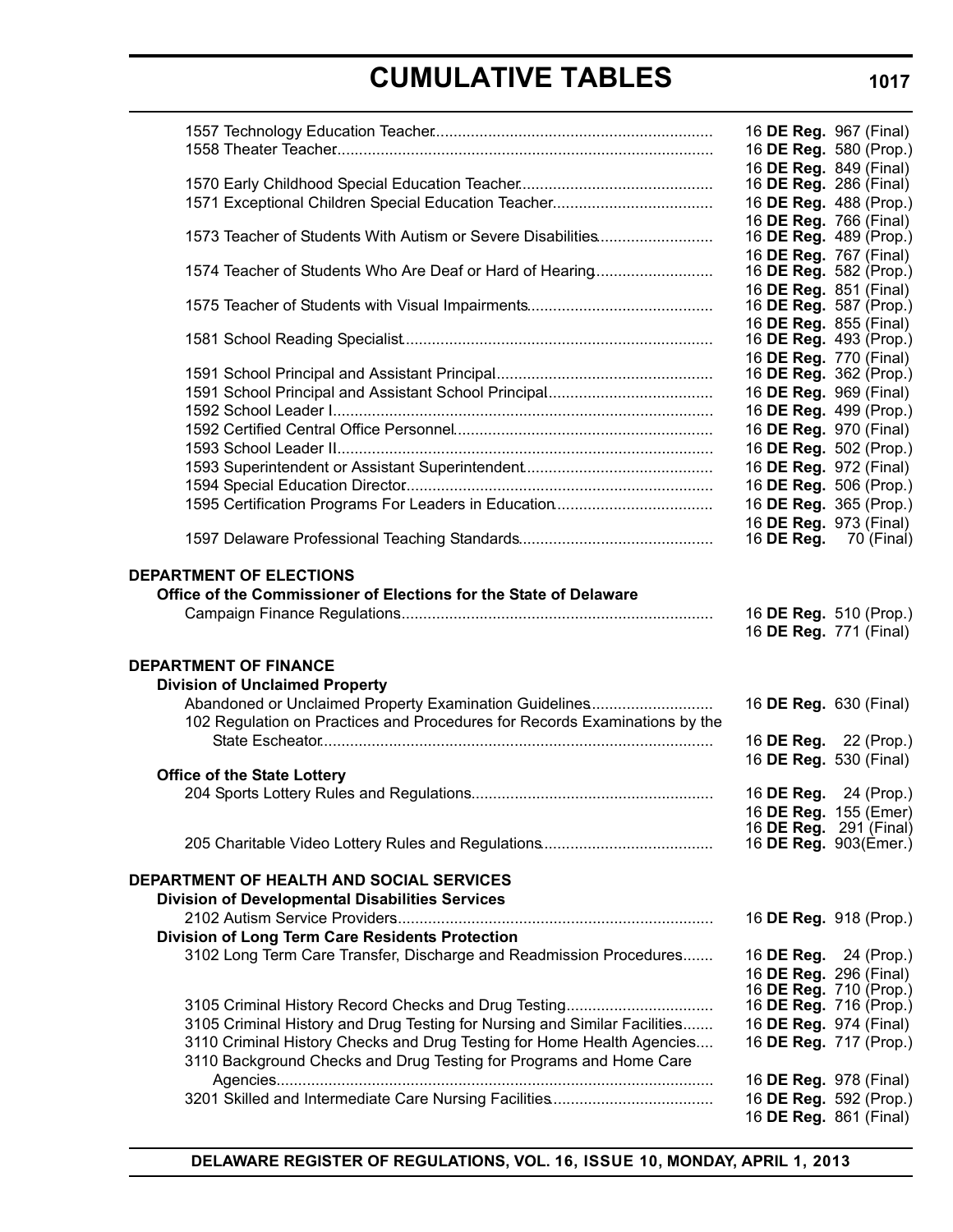# **CUMULATIVE TABLES**

|                                                                                                                | 16 DE Reg. 593 (Prop.)<br>16 DE Reg. 863 (Final)               |
|----------------------------------------------------------------------------------------------------------------|----------------------------------------------------------------|
| 3220 Training and Qualifications for Nursing Assistants and Certified Nursing                                  | 16 DE Reg. 371 (Prop.)                                         |
|                                                                                                                | 16 DE Reg. 632 (Final)<br>16 DE Reg. 595 (Prop.)               |
|                                                                                                                | 16 DE Reg. 865 (Final)<br>16 <b>DE Reg.</b> 34 (Prop.)         |
| <b>Division of Medicaid and Medical Assistance</b>                                                             | 16 DE Reg. 637 (Final)                                         |
| DSSM: 20310.18 Tax Refunds and Advance Payments                                                                | 16 DE Reg. 825 (Prop.)                                         |
| 20320.7B & 20320.7E Medicaid Long-Term Care Services-Home                                                      | 16 DE Reg. 377 (Prop.)                                         |
| 20500 Estate Recovery and Civil Unions and Medicare Cost Sharing                                               | 16 DE Reg. 639 (Final)<br>16 DE Reg. 166 (Prop.)               |
| 20775 Program of All-Inclusive Care for the Elderly (PACE)                                                     | 16 <b>DE Reg.</b> 423 (Final)<br>16 <b>DE Reg.</b> 170 (Prop.) |
| Fair Hearing Practice and Procedures - Expedited Fair Hearings                                                 | 16 DE Reg. 532 (Final)<br>16 DE Reg.<br>6 (Emer.)              |
|                                                                                                                | 16 DE Reg. 30 (Prop.)<br>16 <b>DE Reg.</b> 419 (Final)         |
| <b>Title XIX Medicaid State Plan:</b><br>General Program Administration, Survey & Certification Process, Long- |                                                                |
|                                                                                                                | 16 DE Reg. 42 (Prop.)                                          |
| Increased Medicaid Payments for Designated Primary Care Services                                               | 16 DE Reg. 921 (Prop.)                                         |
|                                                                                                                | 16 DE Reg. 72 (Final)                                          |
|                                                                                                                | 16 DE Reg. 38 (Prop.)                                          |
|                                                                                                                | 16 DE Reg. 309 (Final)                                         |
|                                                                                                                | 16 DE Reg. 312 (Final)                                         |
| Reimbursement Methodology for ICF/MR Facilities                                                                | 16 DE Reg. 517 (Prop.)                                         |
|                                                                                                                | 16 DE Reg. 781 (Final)                                         |
| Reimbursement Methodologies for Inpatient Psychiatric Hospital Services                                        |                                                                |
|                                                                                                                | 16 DE Reg. 597 (Prop.)                                         |
|                                                                                                                | 16 DE Reg. 867 (Final)<br>16 <b>DE Reg.</b> 44 (Prop.)         |
|                                                                                                                | 16 DE Reg. 314 (Final)                                         |
| <b>Division of Public Health</b>                                                                               |                                                                |
|                                                                                                                | 16 DE Reg. 600 (Prop.)                                         |
|                                                                                                                | 16 DE Reg. 982 (Final)                                         |
| 4107 Testing of Newborn Infants for Metabolic, Hematologic and                                                 |                                                                |
|                                                                                                                | 16 DE Reg. 827 (Prop.)                                         |
|                                                                                                                | 16 DE Reg. 238 (Prop.)                                         |
|                                                                                                                | 16 DE Reg. 537 (Final)                                         |
|                                                                                                                | 16 <b>DE Reg.</b> 73 (Final)                                   |
| 4465 Delaware Radiation Control Regulations, Parts C, F, G, K and X                                            | 16 DE Reg. 926 (Prop.)                                         |
|                                                                                                                |                                                                |
| <b>Division of Social Services</b>                                                                             |                                                                |
| Child Care Subsidy Program Proposed Phase-Out of Purchase of Care Plus                                         | 16 DE Reg. 603 (Prop.)                                         |
| Child Care Subsidy Program; Providing Child Care for Food Benefit Volunteers                                   | 16 DE Reg. 987 (Final)<br>16 <b>DE Reg.</b> 990 (Final)        |
| DSSM: Case Administration Provisions: DSSM 1000 - 1008                                                         | 16 DE Reg. 927 (Prop.)                                         |
|                                                                                                                | 16 DE Reg. 605 (Prop.)                                         |
|                                                                                                                | 16 DE Reg. 869 (Final)                                         |
|                                                                                                                | 16 <b>DE Reg.</b> 607 (Prop.)                                  |
|                                                                                                                | 16 DE Reg. 378 (Prop.)                                         |
|                                                                                                                | 16 DE Reg. 641 (Final)                                         |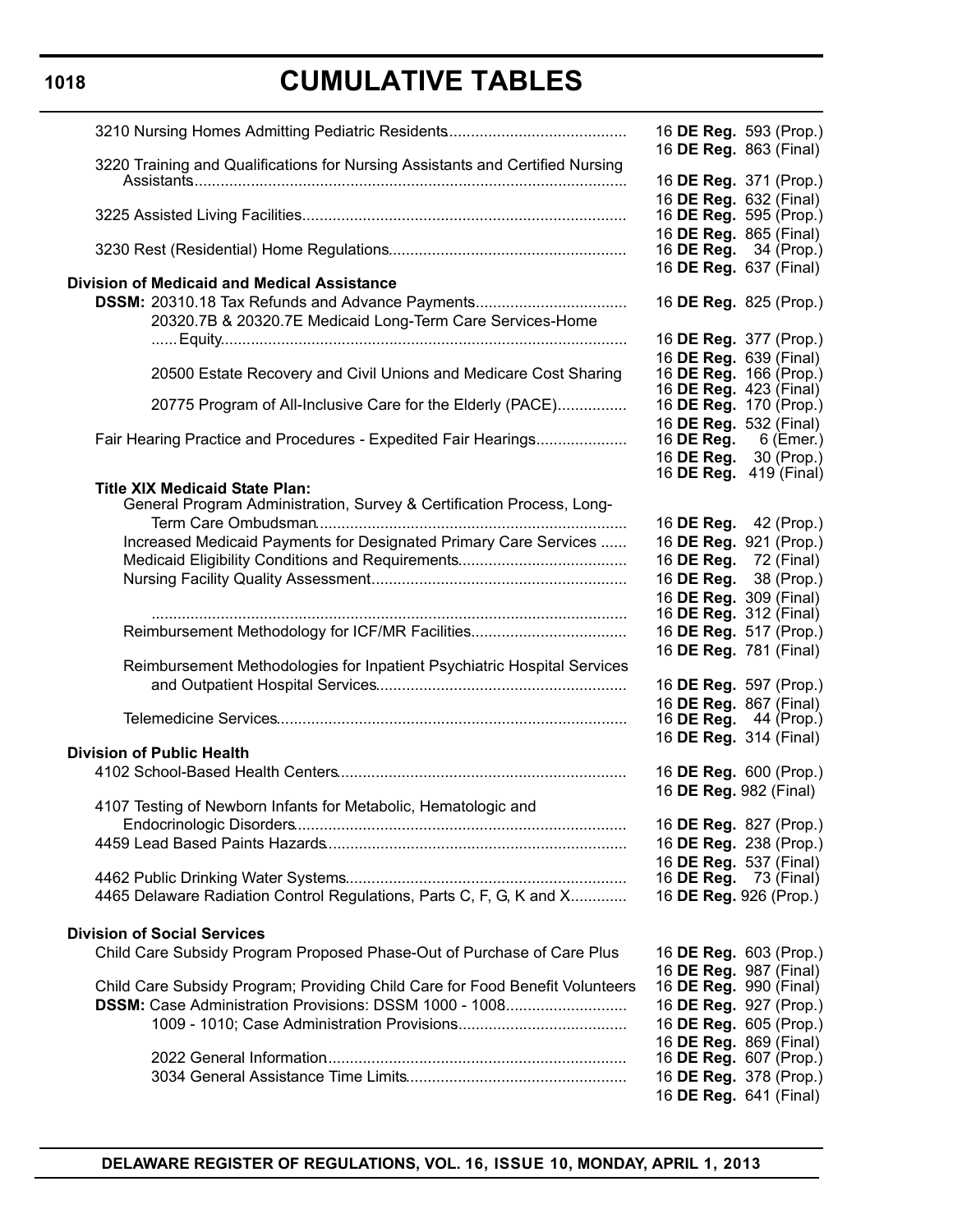# **CUMULATIVE TABLES**

| 6001 Legal Base; 6002 Eligibility; 6003 Vendor Payments; 6004<br>Payment Limitation: Time Restriction; 6005 Scope of Coverage; 6006<br>Classification of Emergency Assistance Services-Content of Services; | 16 DE Reg. 173 (Prop.)                                  |  |
|-------------------------------------------------------------------------------------------------------------------------------------------------------------------------------------------------------------|---------------------------------------------------------|--|
|                                                                                                                                                                                                             | 16 DE Reg. 426 (Final)                                  |  |
| 6100 through 6111- Transitional Resources to Relative Caregivers                                                                                                                                            | 16 <b>DE Reg.</b> 211 (Final)                           |  |
|                                                                                                                                                                                                             | 16 DE Reg. 607 (Prop.)                                  |  |
|                                                                                                                                                                                                             | 16 DE Reg. 874 (Final)                                  |  |
|                                                                                                                                                                                                             | 16 DE Reg. 78 (Final)<br>16 DE Reg. 47 (Prop.)          |  |
|                                                                                                                                                                                                             | 16 DE Reg. 213 (Final)                                  |  |
|                                                                                                                                                                                                             | 16 <b>DE Reg.</b> 314 (Final)                           |  |
|                                                                                                                                                                                                             | 16 DE Reg. 717 (Prop.)                                  |  |
| 11003.2.1 TANF and Transitional Work Program Sanctions                                                                                                                                                      | 16 DE Reg. 379 (Prop.)                                  |  |
| 11006.4 Child Care Subsidy Program, Provider Reimbursement                                                                                                                                                  | 16 DE Reg. 643 (Final)<br>16 <b>DE Reg.</b> 609 (Prop.) |  |
|                                                                                                                                                                                                             | 16 DE Reg. 876 (Final)                                  |  |
| <b>Division of Substance Abuse and Mental Health</b>                                                                                                                                                        |                                                         |  |
| 6002 Credentialing Mental Health Screeners & Pmt. for Voluntary Admissions                                                                                                                                  | 16 DE Reg. 611 (Prop.)<br>16 DE Reg. 992 (Final)        |  |
|                                                                                                                                                                                                             |                                                         |  |
| <b>DEPARTMENT OF INSURANCE</b>                                                                                                                                                                              | 16 <b>DE Reg.</b> 87 (Final)                            |  |
| <b>Victims' Compensation Assistance Program Advisory Council</b><br>301 Victims' Compensation Assistance Program Rules and Regulations                                                                      | 16 DE Reg. 719 (Prop.)                                  |  |
| DEPARTMENT OF NATURAL RESOURCES AND ENVIRONMENTAL CONTROL                                                                                                                                                   |                                                         |  |
| <b>Office of the Secretary</b>                                                                                                                                                                              |                                                         |  |
|                                                                                                                                                                                                             | 16 DE Reg. 381 (Prop.)                                  |  |
| <b>Division of Air Quality</b>                                                                                                                                                                              |                                                         |  |
|                                                                                                                                                                                                             | 16 DE Reg. 181 (Prop.)                                  |  |
|                                                                                                                                                                                                             | 16 DE Reg. 644 (Final)<br>16 DE Reg. 214 (Final)        |  |
|                                                                                                                                                                                                             | 16 DE Reg. 239 (Prop.)                                  |  |
| 1138 Emission Standards for Hazardous Air Pollutants for Source Categories                                                                                                                                  | 16 DE Reg. 182 (Prop.)                                  |  |
|                                                                                                                                                                                                             | 16 DE Reg. 646 (Final)                                  |  |
|                                                                                                                                                                                                             | 16 DE Reg. 720 (Prop.)                                  |  |
|                                                                                                                                                                                                             | 16 DE Reg. 994 (Final)                                  |  |
| <b>Division of Fish and Wildlife</b>                                                                                                                                                                        |                                                         |  |
|                                                                                                                                                                                                             | 16 DE Reg. 722 (Prop.)                                  |  |
| Non-Tidal Finfish Regulations 3301, 3303, 3304, 3305, 3306, 3307, 3308,                                                                                                                                     |                                                         |  |
|                                                                                                                                                                                                             | 16 DE Reg. 245 (Prop.)                                  |  |
|                                                                                                                                                                                                             | 16 DE Reg. 788 (Final)                                  |  |
| 3507 Black Sea Bass Size Limit; Trip Limits, Seasons; Quotas                                                                                                                                                | 16 DE Reg. 184 (Prop.)                                  |  |
|                                                                                                                                                                                                             | 16 DE Reg. 431 (Final)                                  |  |
|                                                                                                                                                                                                             | 16 DE Reg. 929 (Prop.)                                  |  |
| 3521 Weakfish Size Limits; Possession Limits, Seasons                                                                                                                                                       | 16 DE Reg. 382 (Prop.)<br>16 DE Reg. 216 (Final)        |  |
|                                                                                                                                                                                                             | 16 DE Reg. 931 (Prop.)                                  |  |
|                                                                                                                                                                                                             | 16 <b>DE Reg.</b> 94 (Final)                            |  |
| 3900 Wildlife, Sections 2.0 Method of Take; 5.0 Wild Turkeys; 10.0 Nuisance<br>Game Animals; 14.0 Falconry and 16.0 Endangered Species                                                                      | 16 DE Reg. 723 (Prop.)                                  |  |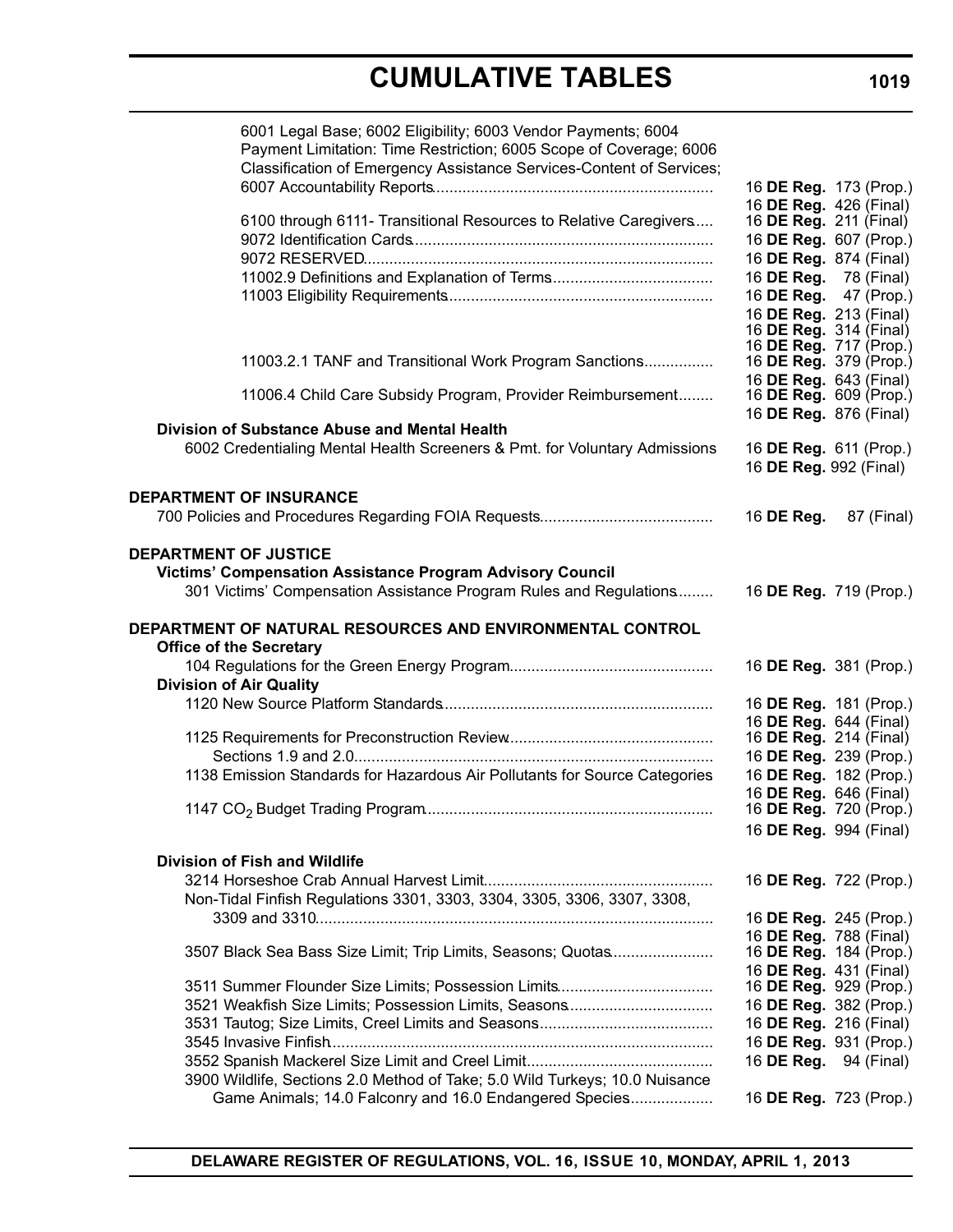# **CUMULATIVE TABLES**

| <b>Division of Waste and Hazardous Substances</b>                            |                                                         |  |
|------------------------------------------------------------------------------|---------------------------------------------------------|--|
| 1302 Regs. Governing Hazardous Waste, Parts 261, 262, 265, 266 & 268         | 16 DE Reg. 383 (Prop.)                                  |  |
|                                                                              | 16 DE Reg. 784 (Final)                                  |  |
|                                                                              | 16 DE Reg. 251 (Prop.)                                  |  |
|                                                                              | 16 DE Reg. 786 (Final)                                  |  |
| 1375 Delaware Regulations Governing Hazardous Substance Cleanup              | 16 <b>DE Reg.</b> 218 (Final)                           |  |
| <b>Division of Water</b>                                                     |                                                         |  |
| 7101 Regulations Governing the Design, Installation and Operation of On-Site |                                                         |  |
|                                                                              | 16 DE Reg. 395 (Prop.)                                  |  |
| 7201 Regulations Governing the Control of Water Pollution                    | 16 DE Reg. 14 (Emer.)                                   |  |
|                                                                              | 16 DE Reg. 50 (Prop.)                                   |  |
|                                                                              | 16 <b>DE Reg.</b> 322 (Final)                           |  |
| Division of Watershed Stewardship                                            |                                                         |  |
| 7431 Total Maximum Daily Load (TMDL) for the Lums Pond Sub-Watershed         | 16 DE Reg. 186 (Prop.)<br>16 <b>DE Reg.</b> 538 (Final) |  |
|                                                                              |                                                         |  |
| DEPARTMENT OF SAFETY AND HOMELAND SECURITY                                   |                                                         |  |
| <b>Office of the Secretary</b>                                               |                                                         |  |
|                                                                              | 16 DE Reg. 933 (Prop.)                                  |  |
| <b>Alcoholic Beverage Control Commission</b>                                 |                                                         |  |
| Regulations Governing Wholesale and Supply Operation, The "At Rest"          |                                                         |  |
|                                                                              | 16 DE Reg. 252 (Prop.)                                  |  |
| <b>Division of State Police</b>                                              |                                                         |  |
| 2300 Pawn Brokers, Secondhand Dealers and Scrap Metal Processors             | 16 DE Reg. 255 (Prop.)                                  |  |
|                                                                              | 16 DE Reg. 540 (Final)                                  |  |
|                                                                              | 16 DE Reg. 728 (Prop.)                                  |  |
|                                                                              | 16 DE Reg. 996 (Final)                                  |  |
|                                                                              |                                                         |  |
| <b>DEPARTMENT OF STATE</b>                                                   |                                                         |  |
| <b>Division of Professional Regulation</b>                                   |                                                         |  |
| <b>Gaming Control Board</b>                                                  |                                                         |  |
|                                                                              | 16 DE Reg. 219 (Final)                                  |  |
|                                                                              | 16 DE Reg. 520 (Prop.)                                  |  |
|                                                                              | 16 <b>DE Reg.</b> 879 (Final)                           |  |
|                                                                              | 16 <b>DE Reg.</b> 730 (Prop.)                           |  |
|                                                                              | 16 DE Reg. 944 (Prop.)                                  |  |
|                                                                              | 16 <b>DE Reg.</b> 219 (Final)                           |  |
| 103 Regulations Governing Charitable Gambling Other Than Raffles;            | 16 DE Reg. 219 (Final)                                  |  |
|                                                                              | 16 DE Reg. 219 (Final)                                  |  |
| 200 Board of Landscape Architecture.                                         | 16 DE Reg. 324 (Final)                                  |  |
|                                                                              | 16 DE Reg. 733 (Prop.)                                  |  |
|                                                                              | 16 DE Reg. 96 (Final)                                   |  |
| 1100 Board of Dentistry & Dental Hygiene, Section 6.0 Continuing Education.  | 16 DE Reg. 881 (Final)                                  |  |
| 1100 Board of Dentistry & Dental Hygiene, Section 7.0 Anesthesia Regulations | 16 DE Reg. 257 (Prop.)                                  |  |
|                                                                              | 16 DE Reg. 328 (Final)                                  |  |
|                                                                              | 16 DE Reg. 880 (Final)                                  |  |
|                                                                              | 16 DE Reg. 188 (Prop.)                                  |  |
|                                                                              | 16 DE Reg. 648 (Final)<br>16 <b>DE Reg.</b> 617 (Prop.) |  |
|                                                                              | 16 DE Reg. 651 (Final)                                  |  |
| Section 31.0, Use of Controlled Substances for the Treatment of Pain         | 16 DE Reg. 260 (Prop.)                                  |  |
|                                                                              | 16 <b>DE Reg.</b> 330 (Final)                           |  |
|                                                                              | 16 <b>DE Reg.</b> 97 (Final)                            |  |
|                                                                              | 16 DE Reg. 434 (Final)                                  |  |
|                                                                              | 16 DE Reg. 652 (Final)                                  |  |
|                                                                              | 16 DE Reg. 736 (Prop.)                                  |  |
|                                                                              | 16 DE Reg. 654 (Final)                                  |  |
|                                                                              |                                                         |  |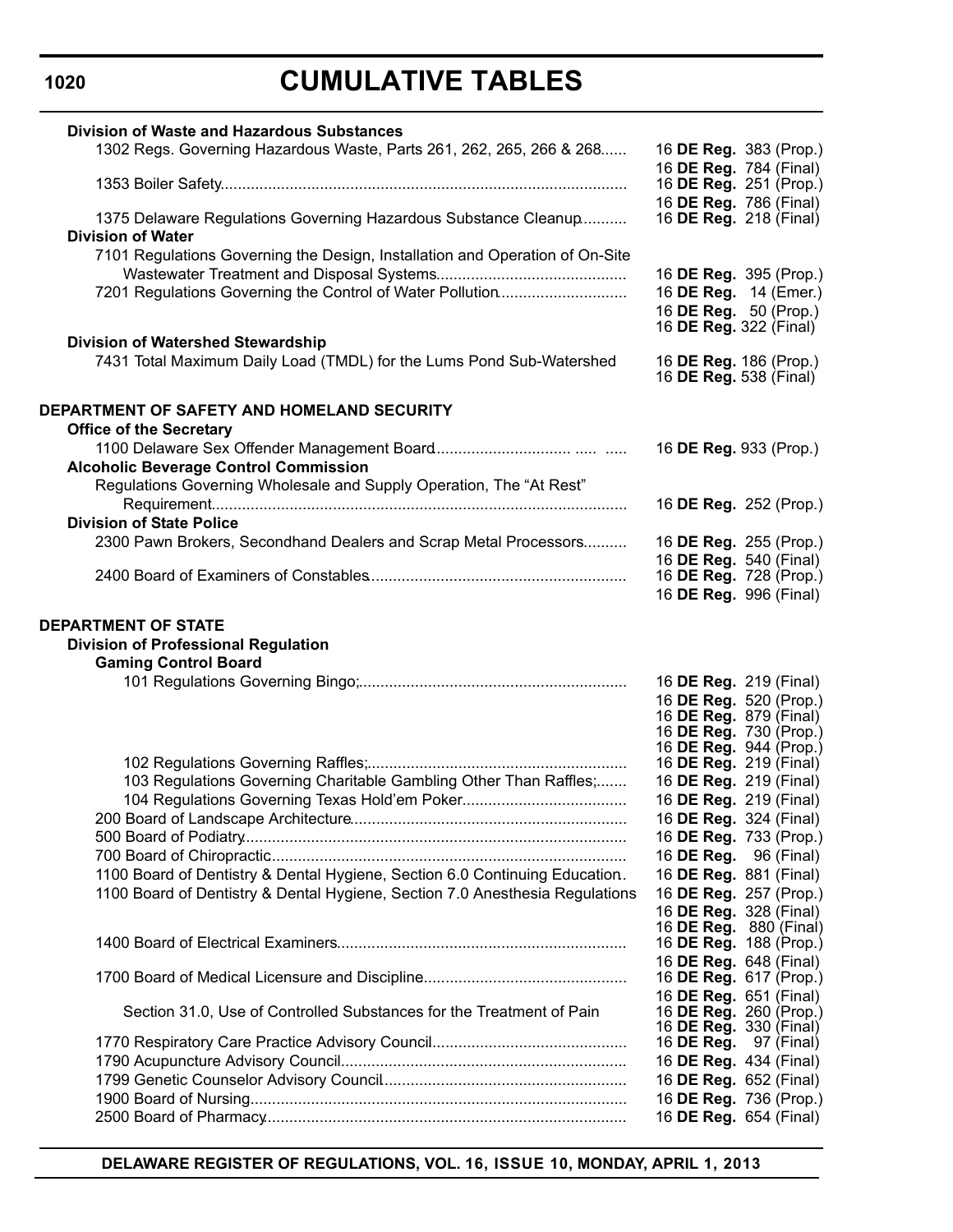# **CUMULATIVE TABLES**

|                                                                              | 16 DE Reg. 739 (Prop.)                                 |
|------------------------------------------------------------------------------|--------------------------------------------------------|
|                                                                              | 16 DE Reg. 998 (Final)                                 |
| 2700 Board of Registration for Professional Land Surveyors                   | 16 DE Reg. 436 (Final)                                 |
|                                                                              | 16 DE Reg. 543 (Final)<br>16 <b>DE Reg.</b> 99 (Final) |
|                                                                              | 16 DE Reg. 104 (Final)                                 |
|                                                                              | 16 DE Reg. 221 (Final)                                 |
|                                                                              | 16 DE Reg. 949 (Prop.)                                 |
|                                                                              | 16 DE Reg. 999 (Final)                                 |
| 3000 Board of Professional Counselors of Mental Health and Chemical          |                                                        |
|                                                                              | 16 DE Reg. 105 (Final)                                 |
|                                                                              | 16 DE Reg. 106 (Final)                                 |
|                                                                              | 16 DE Reg. 264 (Prop.)                                 |
|                                                                              | 16 DE Reg. 655 (Final)                                 |
|                                                                              | 16 <b>DE Reg.</b> 51 (Prop.)                           |
|                                                                              | 16 DE Reg. 437 (Final)                                 |
|                                                                              | 16 <b>DE Reg.</b> 108 (Final)                          |
| 5200 Board of Examiners of Nursing Home Administrators                       | 16 DE Reg. 397 (Prop.)                                 |
|                                                                              | 16 DE Reg. 222 (Final)                                 |
| <b>Office of the State Banking Commissioner</b>                              | 16 DE Reg. 267 (Prop.)                                 |
| 905 Loan Limitations: Credit Exposure to Derivative Transactions             | 16 DE Reg. 523 (Prop.)                                 |
|                                                                              | 16 DE Reg. 815(Errata)                                 |
| 1109 Instructions for Calculation of Employment Tax Credits (5 Del.C. §1105) | 16 DE Reg. 656 (Final)                                 |
|                                                                              | 16 DE Reg. 398 (Prop.)                                 |
|                                                                              | 16 DE Reg. 658 (Final)                                 |
| <b>Public Service Commission</b>                                             |                                                        |
|                                                                              | 16 DE Reg. 741 (Prop.)                                 |
|                                                                              | 16 DE Reg. 1000 (Final)                                |
| 3008 Rules and Procedures to Implement the Renewable Energy Portfolio        |                                                        |
|                                                                              | 16 DE Reg. 402 (Prop.)                                 |
|                                                                              | 16 DE Reg. 790 (Final)                                 |
|                                                                              |                                                        |
| DEPARTMENT OF TRANSPORTATION                                                 |                                                        |
| <b>Division of Motor Vehicles</b>                                            |                                                        |
| 2222 School Bus Driver Qualifications and Endorsements                       | 16 DE Reg. 405 (Prop.)                                 |
|                                                                              | 16 DE Reg. 1001 (Final)                                |
|                                                                              |                                                        |
| <b>Division of Planning and Policy</b>                                       |                                                        |
| 2309 Standards and Regulations for Subdivision Streets and State Highway     |                                                        |
|                                                                              | 16 DE Reg. 192 (Prop.)<br>16 DE Reg. 618 (Prop.)       |
| <b>Division of Technology and Support Services</b>                           |                                                        |
| 2501 External Equal Employment Opportunity Complaint Procedure               | 16 DE Reg. 270 (Prop.)                                 |
| <b>Division of Transportation Solutions</b>                                  |                                                        |
| 2402 Delaware Manual on Uniform Traffic Control Devices                      | 16 DE Reg. 274 (Prop.)                                 |
|                                                                              | 16 DE Reg. 660 (Final)                                 |
|                                                                              | 16 DE Reg. 194 (Prop.)                                 |
|                                                                              | 16 DE Reg. 544 (Final)                                 |
|                                                                              |                                                        |
| <b>EXECUTIVE DEPARTMENT</b>                                                  |                                                        |
| <b>Delaware Economic Development Authority</b>                               |                                                        |
| 401 Procedures Regarding Non-State Guaranteed Bonds                          | 16 DE Reg. 831 (Prop.)                                 |
| 403 Administration and Operation of Council on Development Finance           | 16 DE Reg. 831 (Prop.)                                 |
| <b>Delaware Economic Development Office</b>                                  |                                                        |
|                                                                              |                                                        |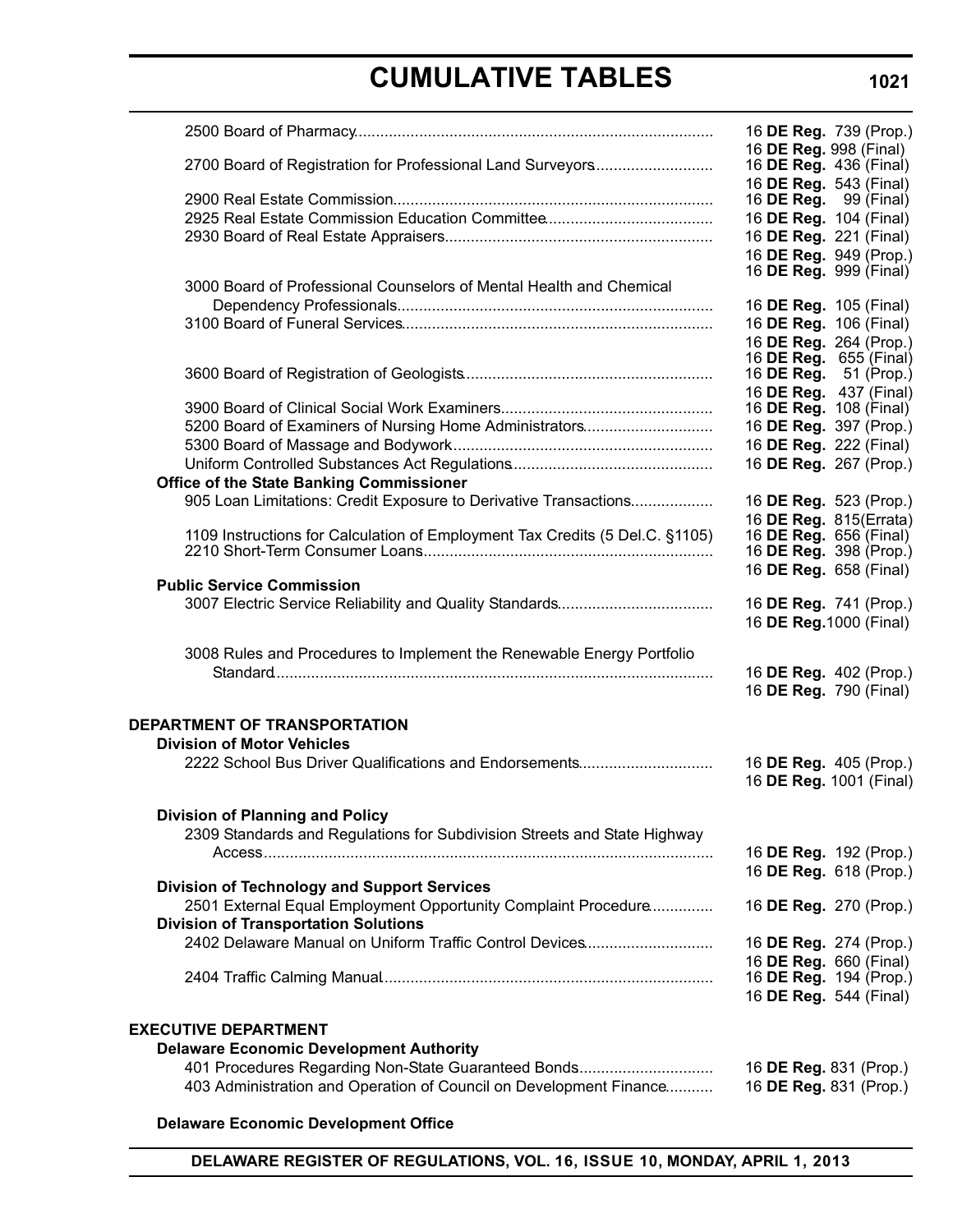# **CUMULATIVE TABLES**

| 402 Procedures Governing The Delaware Strategic Fund<br>454 Procedures Governing Delaware Tourism Grant Program | 16 DE Reg. 194 (Prop.)<br>16 DE Reg. 662 (Final)<br>16 DE Reg. 194 (Prop.)<br>16 DE Reg. 662 (Final)<br>16 DE Reg. 194 (Prop.)<br>16 DE Reg. 662 (Final)<br>16 DE Reg. 194 (Prop.)<br>16 DE Reg. 662 (Final)<br>16 DE Reg. 194 (Prop.)<br>16 DE Reg. 662 (Final) |
|-----------------------------------------------------------------------------------------------------------------|------------------------------------------------------------------------------------------------------------------------------------------------------------------------------------------------------------------------------------------------------------------|
| <b>Office of Management and Budget</b><br>2001 Group Health Care Insurance Eligibility and Coverage Rules       | 16 DE Reg. 743 (Prop.)<br>16 DE Reg. 1003 (Final)<br>16 DE Reg. 1004 (Final)                                                                                                                                                                                     |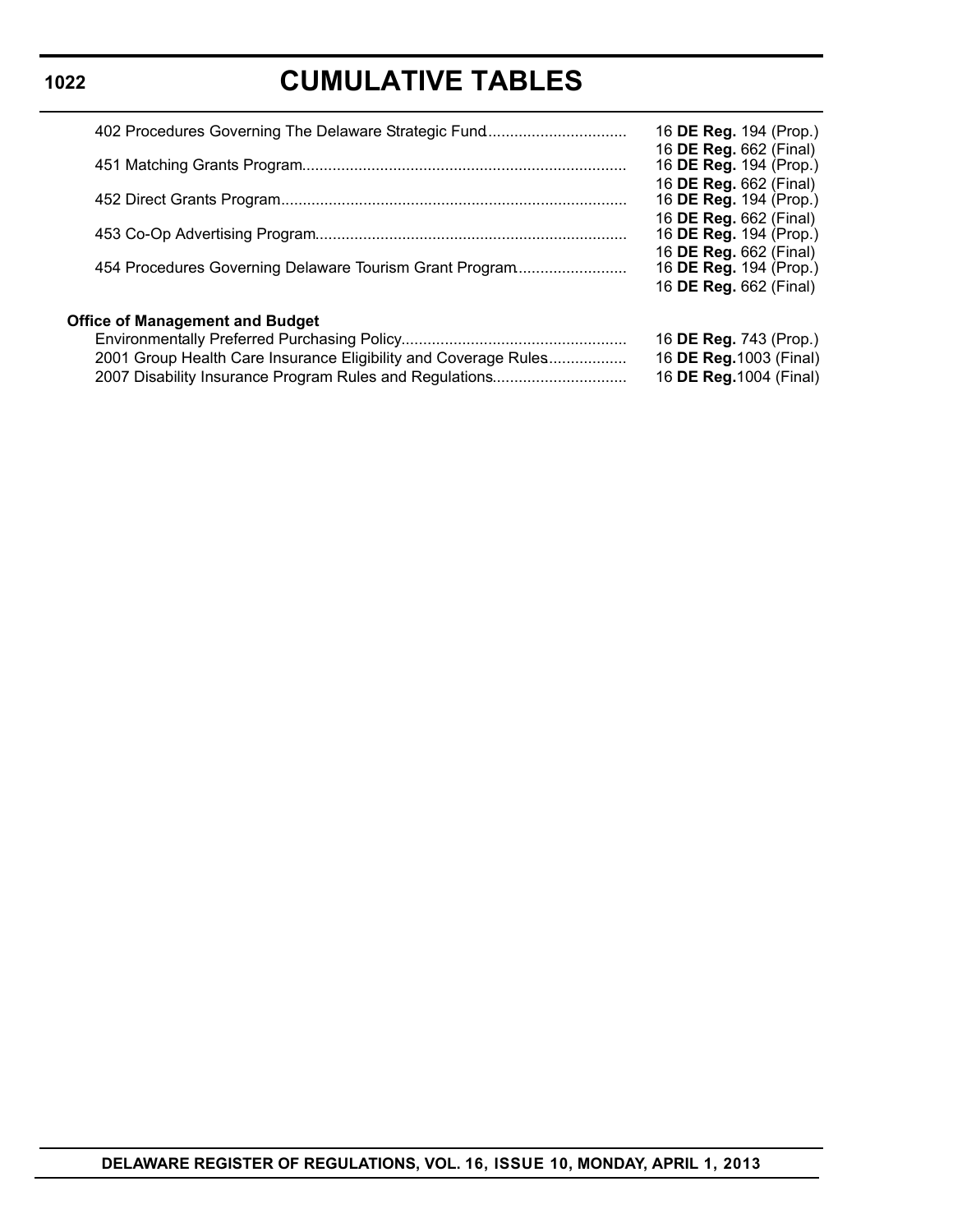# **Symbol Key**

<span id="page-13-0"></span>Arial type indicates the text existing prior to the regulation being promulgated. Underlined text indicates new text. Language which is stricken through indicates text being deleted.

### **Proposed Regulations**

Under 29 **Del.C.** §10115 whenever an agency proposes to formulate, adopt, amend or repeal a regulation, it shall file notice and full text of such proposals, together with copies of the existing regulation being adopted, amended or repealed, with the Registrar for publication in the *Register of Regulations* pursuant to §1134 of this title. The notice shall describe the nature of the proceedings including a brief synopsis of the subject, substance, issues, possible terms of the agency action, a reference to the legal authority of the agency to act, and reference to any other regulations that may be impacted or affected by the proposal, and shall state the manner in which persons may present their views; if in writing, of the place to which and the final date by which such views may be submitted; or if at a public hearing, the date, time and place of the hearing. If a public hearing is to be held, such public hearing shall not be scheduled less than 20 days following publication of notice of the proposal in the *Register of Regulations*. If a public hearing will be held on the proposal, notice of the time, date, place and a summary of the nature of the proposal shall also be published in at least 2 Delaware newspapers of general circulation. The notice shall also be mailed to all persons who have made timely written requests of the agency for advance notice of its regulation-making proceedings.

# **[DELAWARE DEPARTMENT OF AGRICULTURE](http://dda.delaware.gov/poultryah/index.shtml) POULTRY AND ANIMAL HEALTH SECTION** Statutory Authority: 3 Delaware Code, Section 8004 (3 **Del.C.** §8004)

#### **PUBLIC NOTICE**

#### **[906 Euthanasia of Animals in Shelters](#page-3-0)**

Notice is hereby given that a public comment period for proposed **906 Euthanasia of Animals in Shelters Regulations** will open on April 1, 2013 and close on April 30, 2013. The purpose of the public comment period is to provide the public time to consider the proposed regulation; **906 Euthanasia of Animals in Shelters Regulations** and to make comment with regard to the adoption of said regulations. These proposed regulations have been developed pursuant to 3 **Del.C.** §8004**.** The proposed regulations govern the acceptable methods of euthanasia, as well as the standards for sanitation and ventilation of the euthanasia areas, for animals held animal shelters. These regulations were developed by the Poultry and Animal Health Section of the Delaware Department of Agriculture in consultation with the Delaware Board of Veterinary Medicine, Division of Professional Regulation.

The proposed regulations are posted on the Delaware Department of Agriculture website (www.dda.delaware.gov). Hard copies of the proposed regulations may be obtained from the Delaware Department of Agriculture. Comments may be submitted in writing and/or e-mail to Heather Hirst (Heather.Hirst@state.de.us) at the Delaware Department of Agriculture, on or before April 30, 2013. A public hearing on these regulations will NOT be held unless the Secretary of Agriculture receives a request within 30 days from this notice, or if the Secretary determines that a public hearing is in the public interest. A request for a hearing shall be in writing and shall state the nature of the issues to be raised at the hearing. It must show familiarity with the proposal and a reasoned statement of the proposed regulations impact. It is requested that written comments or requests for a hearing be addressed to:

Heather L. Hirst, Department of Agriculture 2320 South DuPont Highway Dover, DE 19901 Heather.Hirst@state.de.us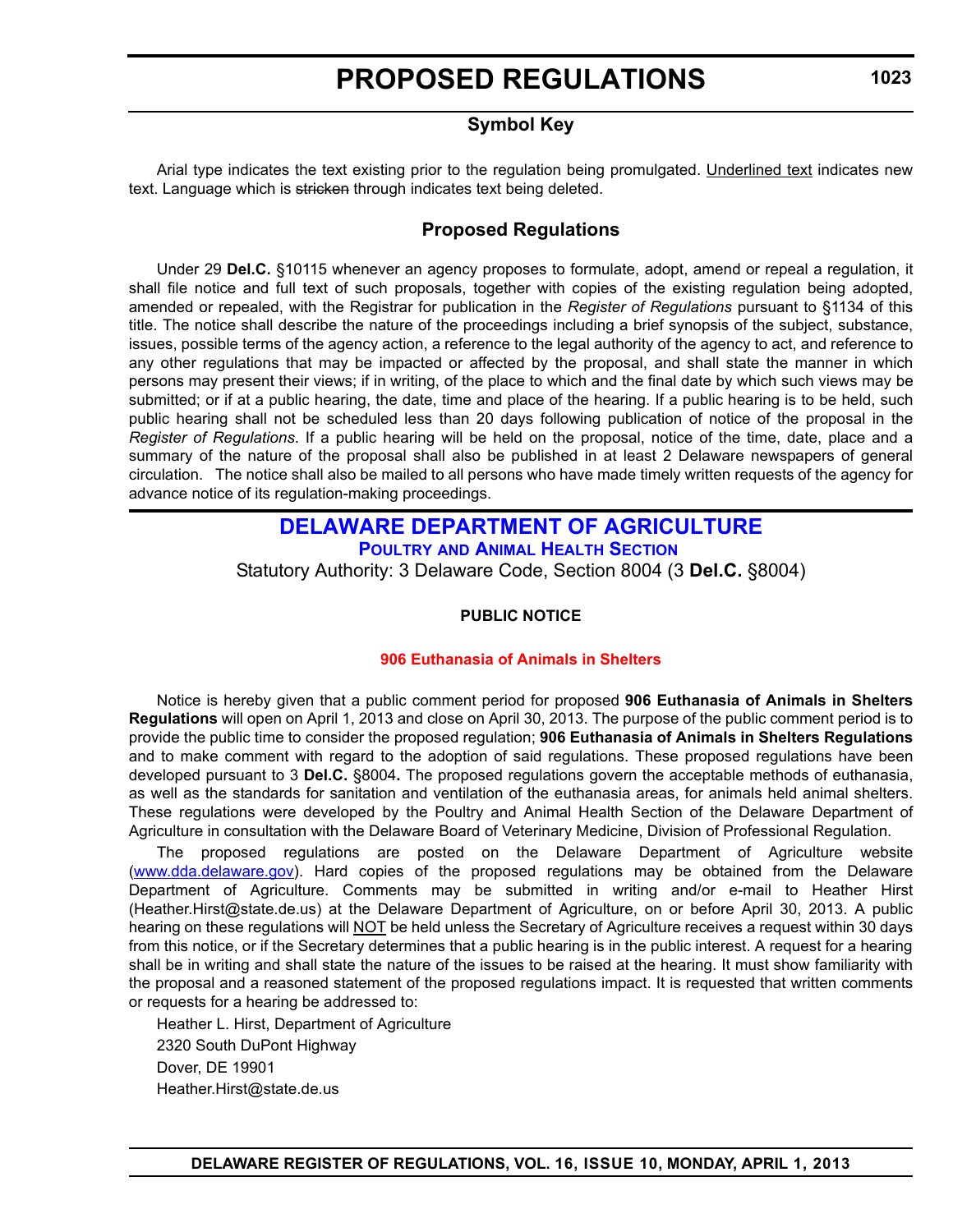### **906 Euthanasia of Animals in Shelters**

#### **PREAMBLE**

These regulations have been developed pursuant to 3 **Del.C.** §8004, by the Poultry and Animal Health Section of the Delaware Department of Agriculture in consultation with the Board of Veterinary Medicine, Division of Professional Regulation (DPR). This statutory and regulatory authority establishes the requirement that animals held in shelters are euthanized humanely by trained and certified persons. The Delaware Department of Agriculture (DDA) will manage these regulations in conjunction with the Board of Veterinary Medicine, DPR. In general, the DPR will oversee training requirements for those persons performing euthanasia in animal shelters, as provided in these regulations. The certified lay person must be trained according to the guidance provided in these regulations. The "certified lay person" designation will be phased out over time. All individuals performing euthanasia in animal shelters shall be a licensed veterinarian or a licensed euthanasia technician, as of [18 months from the effective date of this Rule].Euthanasia technicians will be trained and licensed in accordance with Title 24.

### **1.0 Authority, Purpose and Scope**

- 1.1 Authority. These regulations are promulgated pursuant to the authority provided by 3 **Del.C.** §8004. The State Veterinarian or her or his designee shall have the authority to administer these regulations and shall be responsible for making the determinations required herein.
- 1.2 Purpose. The purpose of these regulations is to establish requirements for humane euthanasia of animals held in animal shelters. These regulations govern the acceptable methods of euthanasia, as well as the standards for sanitation and ventilation of the euthanasia areas, for animals held animal shelters in the State of Delaware.
- 1.3 Scope. The definitions and regulations herein apply only to animal shelters and to persons performing euthanasia in animal shelters.

### **2.0 Definitions**

"**Animal shelter**" means a public or private facility which includes a physical structure that provides temporary or permanent shelter to stray, abandoned, abused, or owner-surrendered animals and that is operated, owned, or maintained by a duly incorporated humane society, animal welfare society, or other nonprofit organization for the purpose of providing for and promoting the welfare, protection, and humane treatment of animals. "Animal shelter" shall not include individuals providing temporary foster care to animals in their home or to animal rescue groups sheltering animals on an individual's private property.

"**Certified Lay Person**" is the designation to be used for the individual defined according to 3 **Del.C.** §8004(d)(3c). "Certified lay person" means a person certified by a licensed veterinarian, after passing both a written and practical examination, as proficient to perform euthanasia. The certified lay person designation will be phased out. All individuals performing euthanasia in animal shelters shall be a licensed veterinarian or a licensed euthanasia technician, as of [18 months from the effective date of this Rule].

"**Licensed Euthanasia Technician**" is the designation to be used for the individual defined according to 3 **Del.C.** §8004(d)(3b). "Licensed euthanasia technician" means an individual licensed as a euthanasia technician pursuant to Title 24. The licensed euthanasia technician is only permitted to perform euthanasia within an animal shelter of employment.

"**Policy and Procedure Manual**" means a manual, or part of an animal shelter's policy and procedure manual, developed in conjunction with a shelter's consulting or staff veterinarian, which explains each shelter's protocol for euthanasia.

### **3.0 Standards for the euthanasia area in animal shelters**

- 3.1 Each shelter shall have a specific area designated for euthanasia. That area:
	- 3.1.1 shall be a separate room; or
	- 3.1.2 an area that is physically separated from the rest of the facility by a wall, barrier or other divider; or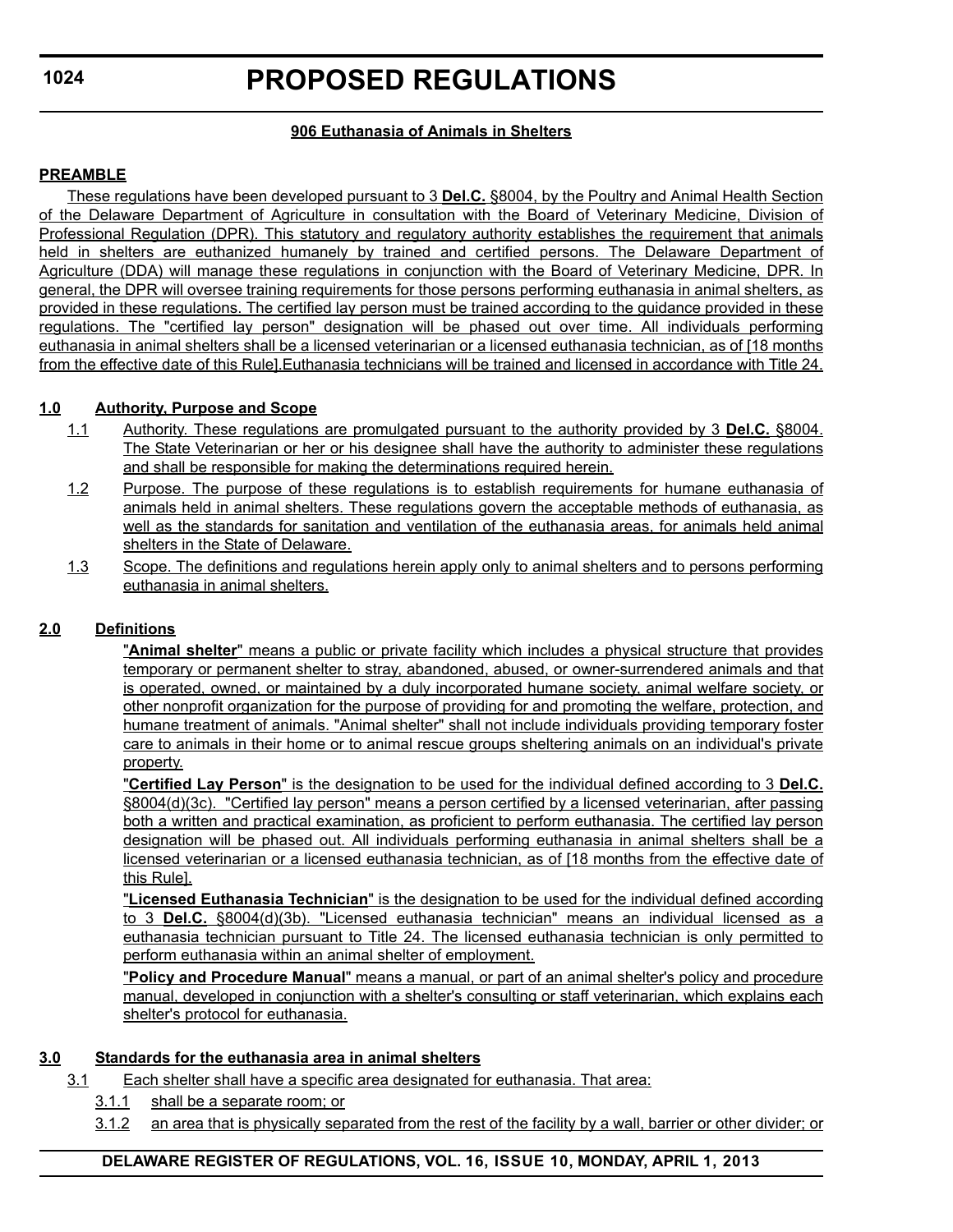- 3.1.3 an area that is not used for any other purpose while animals are being euthanized.
- 3.1.4 shall provide a safe, quiet environment in which to perform euthanasia.
- 3.1.5 shall provide adequate space for two persons to perform euthanasia.
- 3.2 The following information shall be posted in the euthanasia area:
	- 3.2.1 Response protocols for accidental exposure of humans to euthanasia or chemical restraint drugs maintained in the euthanasia area.
	- 3.2.2 Material Safety Data Sheets for euthanasia and chemical restraint drugs maintained in the euthanasia area.
- 3.3 The euthanasia area shall meet the following minimum standards:
	- 3.3.1 Lighting shall be bright and even and provide adequate illumination for inspection and identification of animals, performance of euthanasia procedures, and safe working conditions for personnel.
	- 3.3.2 The air temperature shall be within a reasonably comfortable range for both personnel and animals. A minimum of 65 degrees and a maximum of 85 degrees Fahrenheit is recommended.
	- 3.3.3 The area shall have adequate ventilation that prevents accumulation of odors.
	- 3.3.4 The floor of the area shall provide dry, non-slip footing to prevent accidents.
	- 3.3.5 The euthanasia area shall be an area that can be easily cleaned and disinfected.
- 3.4 The euthanasia area shall have the following equipment:
	- 3.4.1 A table or other work area where animals can be handled safely while euthanasia is performed.
	- 3.4.2 A separate work area where the drug, needle, syringe and clippers can be placed.
	- 3.4.3 Holding cages available to hold an animal while waiting for the euthanasia drug to take effect (if needed following intraperitoneal injection). These cages shall be maintained in a clean and sanitary condition.
	- 3.4.4 All equipment shall be in good working order.
- 3.5 The following equipment and supplies shall be kept in the euthanasia area or shall be brought to the area each time euthanasia is performed:
	- 3.5.1 A first aid kit.
	- 3.5.2 One or more tourniquets.
	- 3.5.3 Standard electric clippers with a number 40 blade or an equivalent blade.
	- 3.5.4 Humane restraint devices for dogs and cats.
	- 3.5.5 Stethoscope.
	- 3.5.6 Towels, sponges and disinfectant.
	- 3.5.7 Sharps disposal system.
- 3.6 All drugs and other chemical agents used in the euthanasia area shall be clearly labeled.
- 3.7 Section 3.0 does not apply to livestock and horses, which may be euthanized in an outdoor environment.

### **4.0 Euthanasia methods and procedures for animal shelters**

- 4.1 Euthanasia of dogs, cats and other species in animal shelters
	- 4.1.1 Except as provided in subsection 4.1.3 of this section, the use of sodium pentobarbital or a derivative of it shall be the exclusive method for euthanasia of dogs, cats, and other species by animal shelters. A lethal solution shall be used in the following order of preference, according to the standards of the most recent AVMA Guidelines on Euthanasia:
		- 4.1.1.1 Intravenous injection by hypodermic needle;
		- 4.1.1.2 Intraperitoneal injection by hypodermic needle; or
		- 4.1.1.3 Intracardiac injection by hypodermic needle.
	- 4.1.2 Euthanasia shall be performed by a licensed veterinarian licensed euthanasia technician, or a certified lay person who is properly trained to perform euthanasia. Such certified lay person and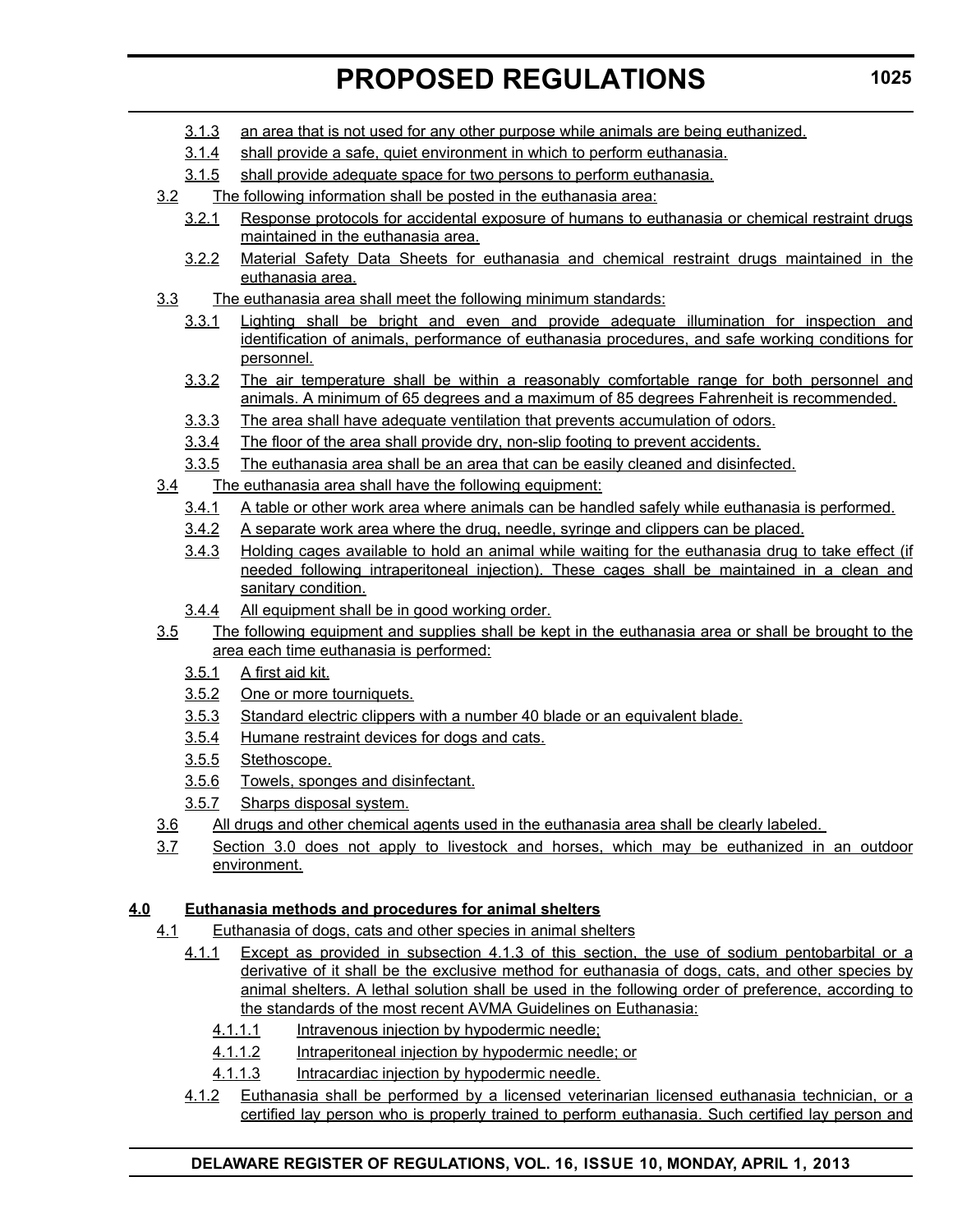licensed euthanasia technician shall perform euthanasia under direct or indirect supervision of a licensed veterinarian.

- 4.1.3 Notwithstanding subsection 4.1.1 of this section:
	- 4.1.3.1 In cases of extraordinary circumstance, or situation where the dog, cat, or other species poses a risk or danger to the veterinarian, licensed euthanasia technician, or certified lay person performing euthanasia, such person shall be allowed the use of any other substance or procedure that is humane to perform euthanasia on such dangerous dog, cat, or other species. The substances and procedures used shall be:
		- 4.1.3.1.1 Specified in the shelter's policy and procedure manual;
		- 4.1.3.1.2 Utilized under the supervision of a veterinarian in the cases where a non-veterinarian is involved; and
		- 4.1.3.1.3 According to the approved methods of the most recent AVMA Guidelines on Euthanasia.
- 4.1.4 Any substance which acts as a neuromuscular blocking agent shall not be used with, or in lieu of sodium pentobarbital for euthanasia purposes.
- 4.1.5 To assure safe and humane euthanasia technique, a minimum of two persons shall be required for any euthanasia procedure. One person shall be a licensed veterinarian, licensed euthanasia technician, or a certified lay person, and one or more persons shall be handler(s). The handler does not have to be a licensed veterinarian, licensed euthanasia technician, or a certified lay person, but the handler should be trained in human safety and in animal handling techniques.
- 4.1.6 No animal will see another animal being euthanized.
- 4.1.7 No dog, cat, or other species may have its body disposed of until death is confirmed by a licensed veterinarian, licensed euthanasia technician, or a certified lay person. Each animal shall be checked to verify death and verification shall be made by physical examination of the individual animal. All of the following indicators of death shall be met:
	- 4.1.7.1 Complete lack of palpebral, corneal and pupillary reflexes;
	- 4.1.7.2 Complete lack of heartbeat determined by use of a stethoscope; and
	- 4.1.7.3 Complete lack of respiration.

### **5.0 Mandated training of certified lay persons**

- 5.1 A person, except for a veterinarian licensed to practice in Delaware, shall not euthanize an animal held by or in the custody of an animal shelter unless such person has successfully completed a training course, approved by the Delaware Board of Veterinary Medicine, in the proper methods and techniques for euthanizing animals.
- 5.2 Training shall be completed not more than two (2) years prior to the date the person euthanizes an animal.
- 5.3 The training requirement is effective as of [six months after effective date of this Rule].
- 5.4 A person who has completed training, which meets the requirements of Rule 6.0, within the two (2) years preceding the effective date of this Rule, may be exempt from the requirement of completing training approved by the Delaware Board of Veterinary Medicine. Upon request, such person shall produce documentation of having completed training which meets the requirements of Rule 6.0.

### **6.0 Requirements for euthanasia training course**

- 6.1 The euthanasia training course shall be at least sixteen (16) hours and the course curriculum shall include:
	- 6.1.1 The pharmacology, proper administration and storage of euthanasia solutions;
	- 6.1.2 Federal and state law regulating the storage and accountability of euthanasia solutions;
	- 6.1.3 Euthanasia technician stress management;
	- 6.1.4 Proper restraint and handling of an animal during euthanasia;

#### **1026**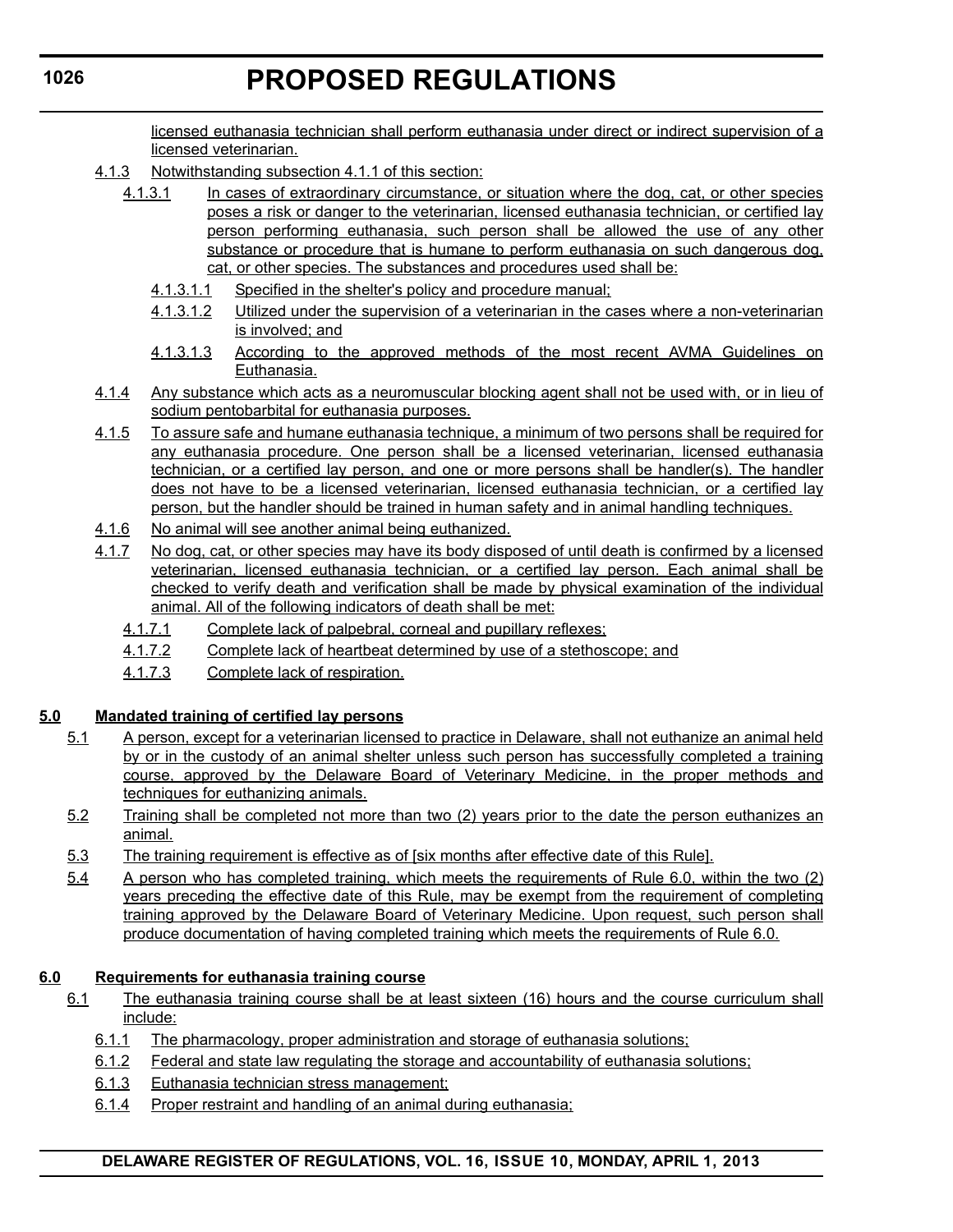- <span id="page-17-0"></span>6.1.5 Techniques for verifying an animal's death; and
- 6.1.6 The proper disposal of a euthanized animal.
- 6.2 There shall be at least one instructor per course who is a licensed veterinarian who can provide proof of being proficient and experienced in intravenous, intracardiac and intraperitoneal administration of pharmaceuticals.
- 6.3 The training course shall provide direct, hands-on training experience on injectable administration methods.
- 6.4 In order to successfully complete a course, the participant shall pass both a written and practical examination prepared by the course sponsor or instructor. The exams shall be designed to demonstrate that the participant has applicable knowledge of all the mandated course topics. The course sponsor shall retain examination results and shall provide a certificate of course completion to participants. The course participants shall retain proof of their training for a minimum of 3 years.

#### **7.0 Approval of euthanasia training course**

- 7.1 The euthanasia training course sponsor shall obtain approval of the course curriculum from the Delaware Board of Veterinary Medicine prior to the presentation of the course. The course sponsor shall apply for approval at least eight (8) weeks prior to the course date and shall submit the date, time, duration and location of the course; a course syllabus; and the name and credentials of the instructor(s). The course syllabus shall include a detailed list of the topics covered with a breakdown of the hours spent on each topic.
- 7.2 Once a course has been approved, subsequent sessions of the identical course, using the same instructor(s), may be given without obtaining prior approval, as long as the Board is notified of the date, time, duration and location of the additional course sessions at least two (2) weeks prior to the course date.
- 7.3 A euthanasia technician certification course approved by the American Humane Association, the American Veterinary Medical Association or the Humane Society of the United States shall be deemed to have the approval of the Delaware Board of Veterinary Medicine.

# **[DEPARTMENT OF EDUCATION](http://www.doe.k12.de.us/)**

**OFFICE OF THE SECRETARY**

Statutory Authority: 14 Delaware Code, Section 122(b) (14 **Del.C.** §122(b)) 14 **DE Admin. Code** 106

**Education Impact Analysis Pursuant To 14 Del.C**. **Section 122(d)**

**[106 Teacher Appraisal Process Delaware Performance Appraisal System \(DPAS II\)](#page-3-0)**

### **A. Type of Regulatory Action Required**

Repeal of an Existing Regulation

#### **B. Synopsis of Subject Matter of the Regulation**

The Secretary of Education seeks the consent of the State Board of Education to repeal 14 **DE Admin. Code** 106 Teacher Appraisal Process Delaware Performance Appraisal System (DPAS II). The regulation is no longer applicable because 14 **DE Admin. Code** 106A Teacher Appraisal Process Delaware Performance Appraisal System (DPAS II) Revised took effect beginning in the 2011-2012 school year.

Persons wishing to present their views regarding this matter may do so in writing by the close of business on or before **May 6, 2013** to Susan Haberstroh, Department of Education, at 401 Federal Street, Suite 2, Dover,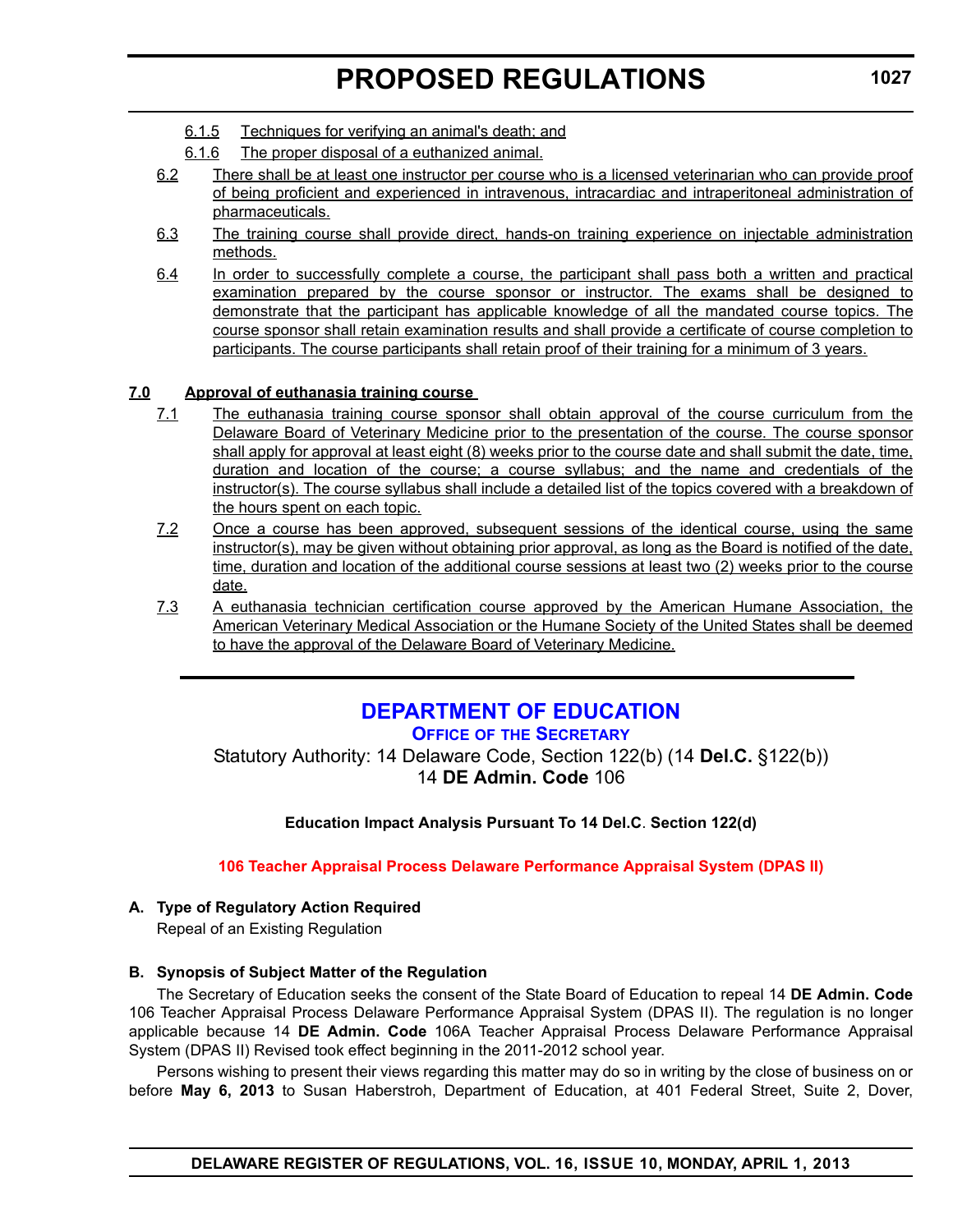# **PROPOSED REGULATIONS**

<span id="page-18-0"></span>Delaware 19901. A copy of this regulation is available from the above address or may be viewed at the Department of Education business office.

#### **C. Impact Criteria**

1. Will the amended regulation help improve student achievement as measured against state achievement standards? This regulation is being repealed because regulation 106A was promulgated in lieu thereof.

2. Will the amended regulation help ensure that all students receive an equitable education? This regulation is being repealed because regulation 106A was promulgated in lieu thereof.

3. Will the amended regulation help to ensure that all students' health and safety are adequately protected? This regulation is being repealed because regulation 106A was promulgated in lieu thereof.

4. Will the amended regulation help to ensure that all students' legal rights are respected? This regulation is being repealed because regulation 106A was promulgated in lieu thereof.

5. Will the amended regulation preserve the necessary authority and flexibility of decision making at the local board and school level? This regulation is being repealed because regulation 106A was promulgated in lieu thereof.

6. Will the amended regulation place unnecessary reporting or administrative requirements or mandates upon decision makers at the local board and school levels? This regulation is being repealed because regulation 106A was promulgated in lieu thereof.

7. Will the decision making authority and accountability for addressing the subject to be regulated be placed in the same entity? This regulation is being repealed because regulation 106A was promulgated in lieu thereof.

8. Will the amended regulation be consistent with and not an impediment to the implementation of other state educational policies, in particular to state educational policies addressing achievement in the core academic subjects of mathematics, science, language arts and social studies? This regulation is being repealed because regulation 106A was promulgated in lieu thereof.

9. Is there a less burdensome method for addressing the purpose of the regulation? This regulation is being repealed because regulation 106A was promulgated in lieu thereof.

10. What is the cost to the State and to the local school boards of compliance with the regulation? This regulation is being repealed because regulation 106A was promulgated in lieu thereof.

**\*Please Note: Due to the regulation being repealed, it is not being published here. A copy of the regulation is available at:**

**<http://regulations.delaware.gov/register/april2013/proposed/16 DE Reg 1027 04-01-13.htm>**

# **[DEPARTMENT OF HEALTH AND SOCIAL SERVICES](http://www.dhss.delaware.gov/dhss/dmma/)**

**DIVISION OF MEDICAID AND MEDICAL ASSISTANCE**

Statutory Authority: 31 Delaware Code, Section 512 (31 **Del.C.** §512)

#### **PUBLIC NOTICE**

#### **[Medicaid Coverage for Prescribed Drugs](#page-3-0)**

In compliance with the State's Administrative Procedures Act (APA - Title 29, Chapter 101 of the Delaware Code) and under the authority of Title 31 of the Delaware Code, Chapter 5, Section 512, Delaware Health and Social Services (DHSS) / Division of Medicaid and Medical Assistance (DMMA) intends to submit a state plan amendment to the Centers for Medicare and Medicaid Services (CMS) *regarding discontinuation of Medicaid coverage of barbiturates and benzodiazepines for dual eligible recipients*. An additional amendment is proposed *to update the quantity limits for opioid analgesics*.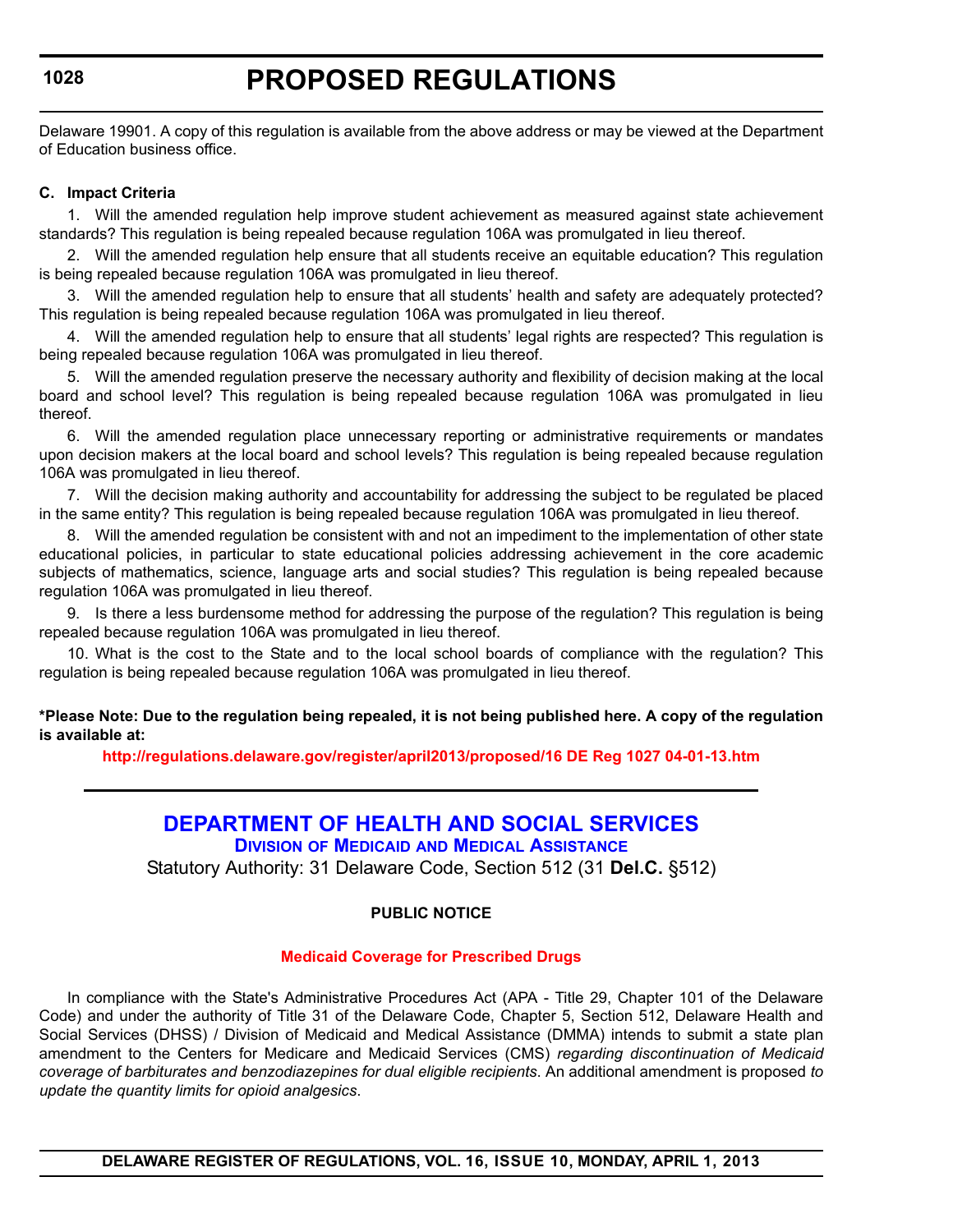Any person who wishes to make written suggestions, compilations of data, testimony, briefs or other written materials concerning the proposed new regulations must submit same to Sharon L. Summers, Planning & Policy Development Unit, Division of Medicaid and Medical Assistance, 1901 North DuPont Highway, P.O. Box 906, New Castle, Delaware 19720-0906 or by fax to 302-255-4425 by April 30, 2013.

The action concerning the determination of whether to adopt the proposed regulation will be based upon the results of Department and Division staff analysis and the consideration of the comments and written materials filed by other interested persons.

#### **SUMMARY OF PROPOSAL**

The proposed provides notice to the public that the Division of Medicaid and Medical Assistance (DMMA) intends to submit a Title XIX Medicaid State Plan Amendment (SPA) to conform with the mandatory provisions of section 175 of Medicare Improvement for Patients and Providers Act of 2008 (MIPPA) which amended section 1860D-2(e)(2)(A) of the Social Security Act regarding the discontinuation of Medicaid coverage of barbiturates and benzodiazepines for dual eligible recipients. An additional amendment is proposed to update the quantity limits for opioid analgesics.

#### **Statutory Authority**

- Medicare Improvement for Patients and Providers Act of 2008 (MIPPA)
- 1860D-2(e)(2)(A) of the Social Security Act
- Social Security Act, Title 19, Section §1927

#### **Background**

With respect to prescriptions dispensed on or after January 1, 2013, section 175 of the Medicare Improvement for Patients and Providers Act of 2008 (MIPPA) amended section 1860D-2(e)(2)(A) of the Social Security Act to include Medicare Part D coverage of *barbiturates* "used in the treatment of epilepsy, cancer, or a chronic mental health disorder" and *benzodiazepines* for all medically accepted indications. This coverage change will affect Medicaid beneficiaries that also have Medicare (dual eligible beneficiaries). Medicare will be responsible for payment for these drugs as previously indicated for dual eligible individuals as of January 1, 2013.

Since coverage of barbiturates under Medicare Part D is limited to the treatment of epilepsy, cancer or a chronic mental health disorders, DMMA proposes to continue to cover barbiturates for conditions other than the three covered by Medicare Part D. The coverage of benzodiazepines under Medicare Part D is inclusive of all medically accepted indications, so DMMA proposes to provide coverage for only non-dually eligible beneficiaries. This will assure coverage for all Medicaid-eligible beneficiaries, either through Medicare or Medicaid, with no duplication of coverage.

#### **Summary of Proposal**

#### *Description of State Plan Amendment (SPA) and Effective Date*

Currently, Delaware's Medicaid State Plan provides drug coverage for certain drug classes not provided under Medicare Part D, including the drug classes of barbiturates and benzodiazepines.

This proposed regulatory change proposes to discontinue Medicaid coverage for two classes of drugs, benzodiazepines for all conditions and barbiturates, for patients with a diagnosis of epilepsy, cancer, or a chronic mental health disorder for full benefit dual eligibles (Medicaid recipients who are also eligible for Medicare benefits). Effective January 1, 2013, these drugs will be covered for dual eligibles under their Medicare Part D Drug Benefit. A state that covers these drugs under its drug benefit will continue to be required to cover barbiturates to the extent it covers that drug for a condition other than the three covered by Part D, and must amend its Medicaid state plan to be consistent with the requirements of Part D.

Therefore, to comply with section 175 of the MIPPA, the Division of Medicaid and Medical Assistance (DMMA) will be submitting a SPA no later than March 31, 2013. This SPA, effective January 1, 2013, will remove (1) barbiturates used in the treatment of epilepsy, cancer, or a chronic mental health disorder, and (2) benzodiazepines as drugs DMMA will cover for people who have both Medicare and Medicaid (dual eligible individuals). DMMA will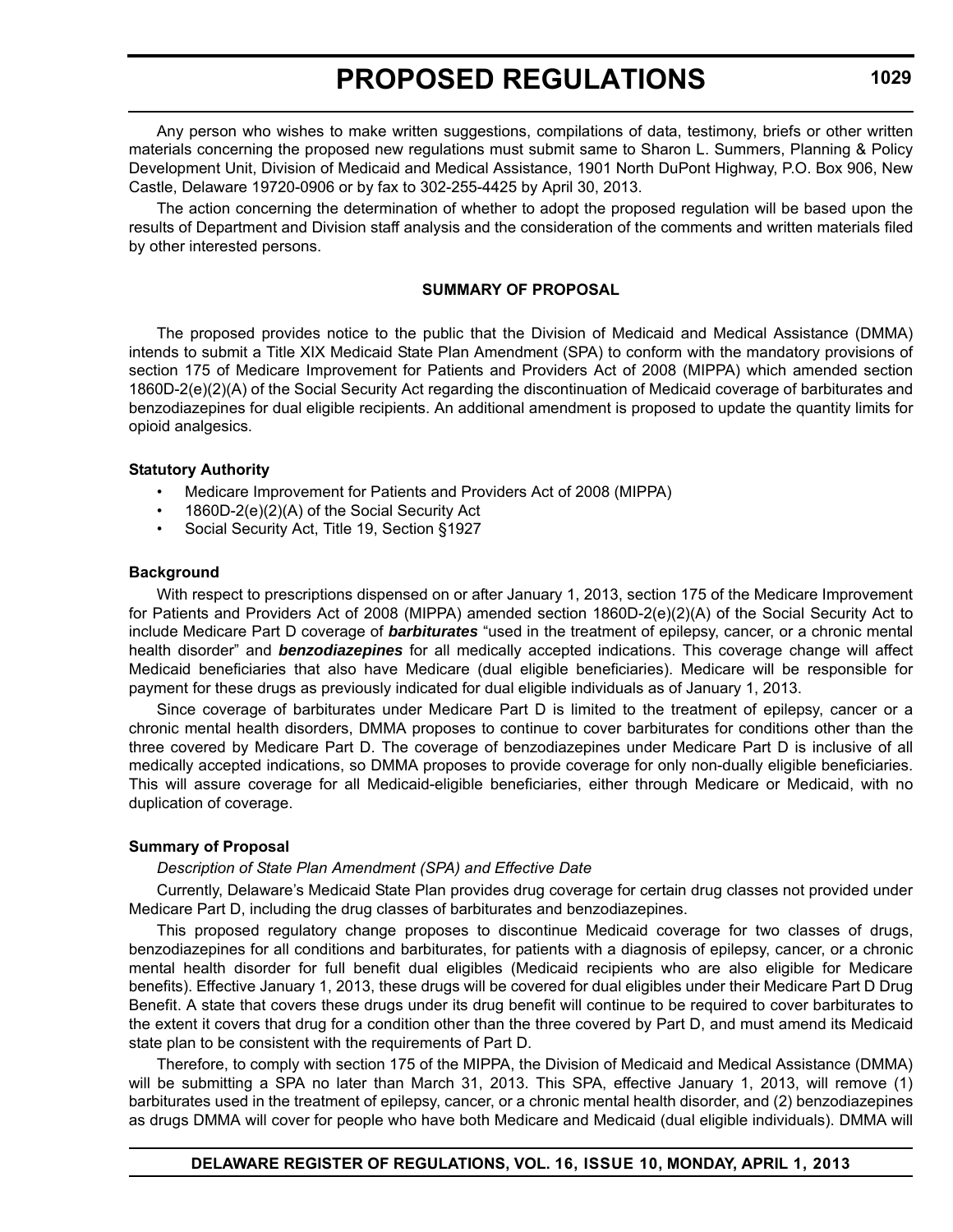# **PROPOSED REGULATIONS**

continue to cover barbiturates for full benefit dual eligibles for diagnoses other than epilepsy, cancer, and chronic mental health disorders. These recipients will need to obtain a prior authorization for barbiturates from their prescribing provider indicating a medical condition other than the three specified in the amended section of the MIPPA.

With this new coverage of barbiturates and benzodiazepines under Medicare Part D for dual eligibles, Medicaid no longer needs to offer this benefit and, as such, the State is simply clarifying coverage with this SPA.

Additionally, DMMA proposes to amend the state plan to update limitations on the quantity of drugs that can be prescribed, as clinically appropriate. To ensure that quantity limits are placed on therapeutic categories that will allow for coordinated care and improve outcomes, and to reflect current practice, *Opioid Analgesics* are limited to 720 immediate release doses per 365 days.

The provisions of this state plan amendment are subject to approval by the Centers for Medicare and Medicaid Services (CMS).

#### **Fiscal Impact Statement**

This plan amendment is expected to result in an aggregate savings for federal fiscal year 2013 in the amount of \$101,000.00.

### **DMMA PROPOSED REGULATION #13-13 REVISIONS:**

Attachment 3.1.A.1 Page 2

# **STATE PLAN UNDER TITLE XIX OF THE SOCIAL SECURITY ACT STATE: DELAWARE**

#### **MEDICAID PROGRAM: REQUIREMENTS RELATING TO PAYMENT FOR COVERED OUTPATIENT DRUGS FOR THE CATEGORICALLY NEEDY**

Citation (s) **Provision (s)** Provision (s) 1927(d)(2) and 1935(d)(2) 1. The Medicaid agency provides coverage for the following excluded or otherwise restricted drugs or classes of drugs, or their medical uses to all Medicaid recipients, including full benefit dual eligible beneficiaries under the Medicare Prescription Drug Benefit –Part D. **The following excluded drugs are covered:**   $\boxtimes$  (a) agents when used for anorexia, weight loss, weight gain (see specific drug categories below) (b) agents when used to promote fertility (see specific drug categories below)  $\Box$  (c) agents when used for cosmetic purposes or hair growth (see specific drug categories below)  $\boxtimes$  (d) agents when used for the symptomatic relief cough and colds see specific drug categories below)  $\boxtimes$  (e) prescription vitamins and mineral products, except prenatal vitamins and fluoride (see specific drug categories below)  $\boxtimes$  (f) nonprescription drugs (see specific drug categories below)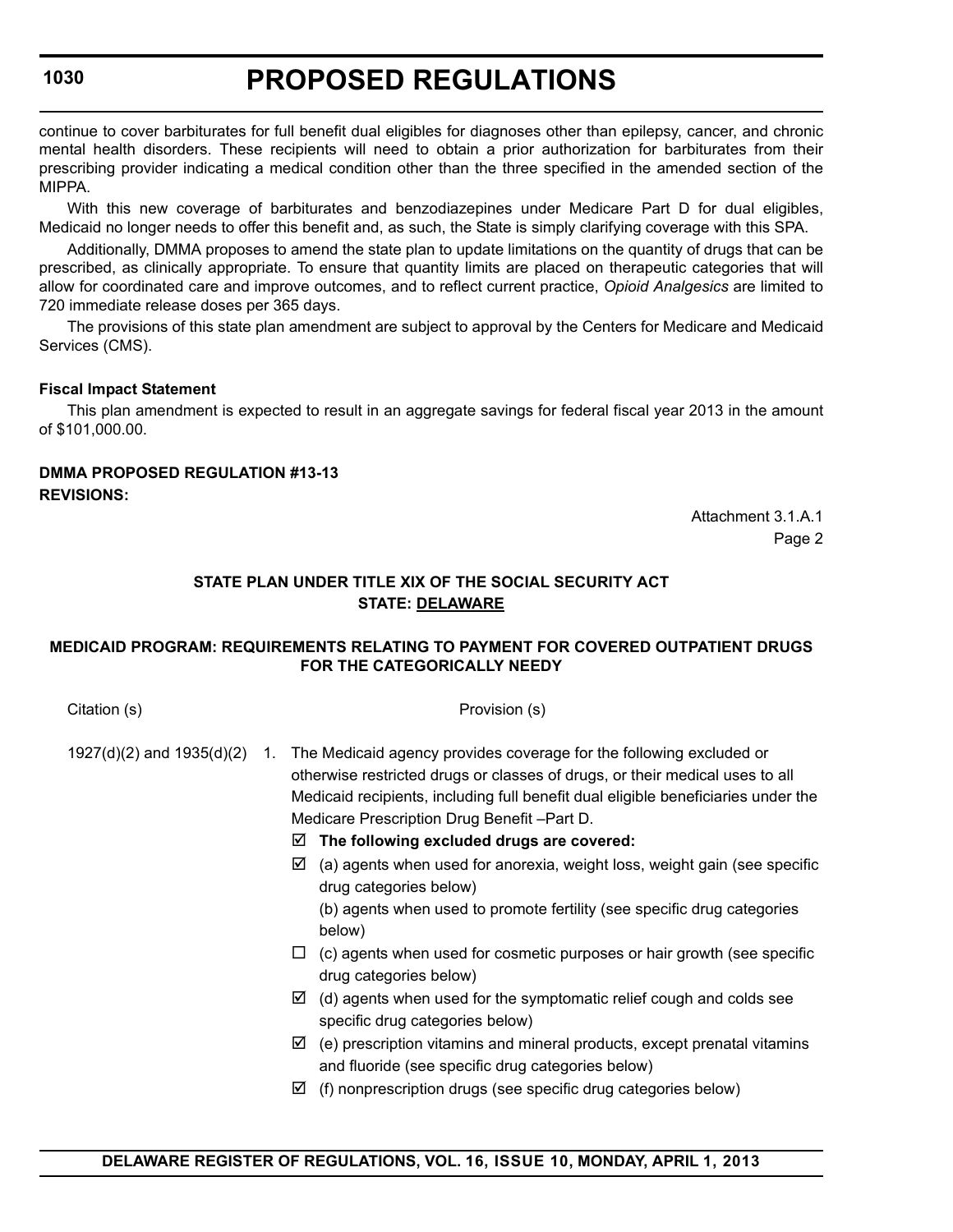**1031**

Attachment 3.1.A.1 Page 2a

# **STATE PLAN UNDER TITLE XIX OF THE SOCIAL SECURITY ACT STATE: DELAWARE**

#### **MEDICAID PROGRAM: REQUIREMENTS RELATING TO PAYMENT FOR COVERED OUTPATIENT DRUGS FOR THE CATEGORICALLY NEEDY**

Citation (s) Provision (s)

1927(d)(2) and 1935(d)(2)  $\square$  (g) covered outpatient drugs which the manufacturer seeks to require as a condition of sale that associated tests or monitoring services be purchased exclusively from the manufacturer or its designee (see specific drug categories below)

- $\boxtimes$  (h) barbiturates ALL [Except for dual eligible individuals, effective January 1, 2013, when used in the treatment of epilepsy, cancer or a chronic mental health disorder as Part D will cover those indications per 1860D-2(e)(2)(A) of the Social Security, as amended by Section 175 of the Medicare Improvement for Patients and Providers Act of 2008 (MIPPA)] (see specific drug categories below)
- $\boxtimes$  (i) benzodiazepines ALL [Except for dual eligible individuals, effective January 1, 2013, as Part D will cover all indications per 1860D-2(e)(2)(A) of the Social Security, as amended by Section 175 of the Medicare Improvement for Patients and Providers Act of 2008 (MIPPA)] (see specific drug categories below)

(The Medicaid agency lists specific category of drugs below) (a) Agents when used for anorexia, weight loss, weight gain: Megestrol Acetate, Somatropin, Lipase Inhibitor. Products in these categories require prior authorization.

(d) Agents when used for the symptomatic relief cough and colds: Antihistamines, Antitussive, Decongestants, and Expectorants.

(e) Prescription vitamins and mineral products, except prenatal vitamins and fluoride: Single entity vitamins, Multiple vitamins w/ minerals, Nicotinic acid, Calcium salts, and Dialysis replacement products

> Attachment 3.1.A.1 Page 2b

### **STATE PLAN UNDER TITLE XIX OF THE SOCIAL SECURITY ACT STATE: DELAWARE**

#### **MEDICAID PROGRAM: REQUIREMENTS RELATING TO PAYMENT FOR COVERED OUTPATIENT DRUGS FOR THE CATEGORICALLY NEEDY**

Citation (s) Provision (s)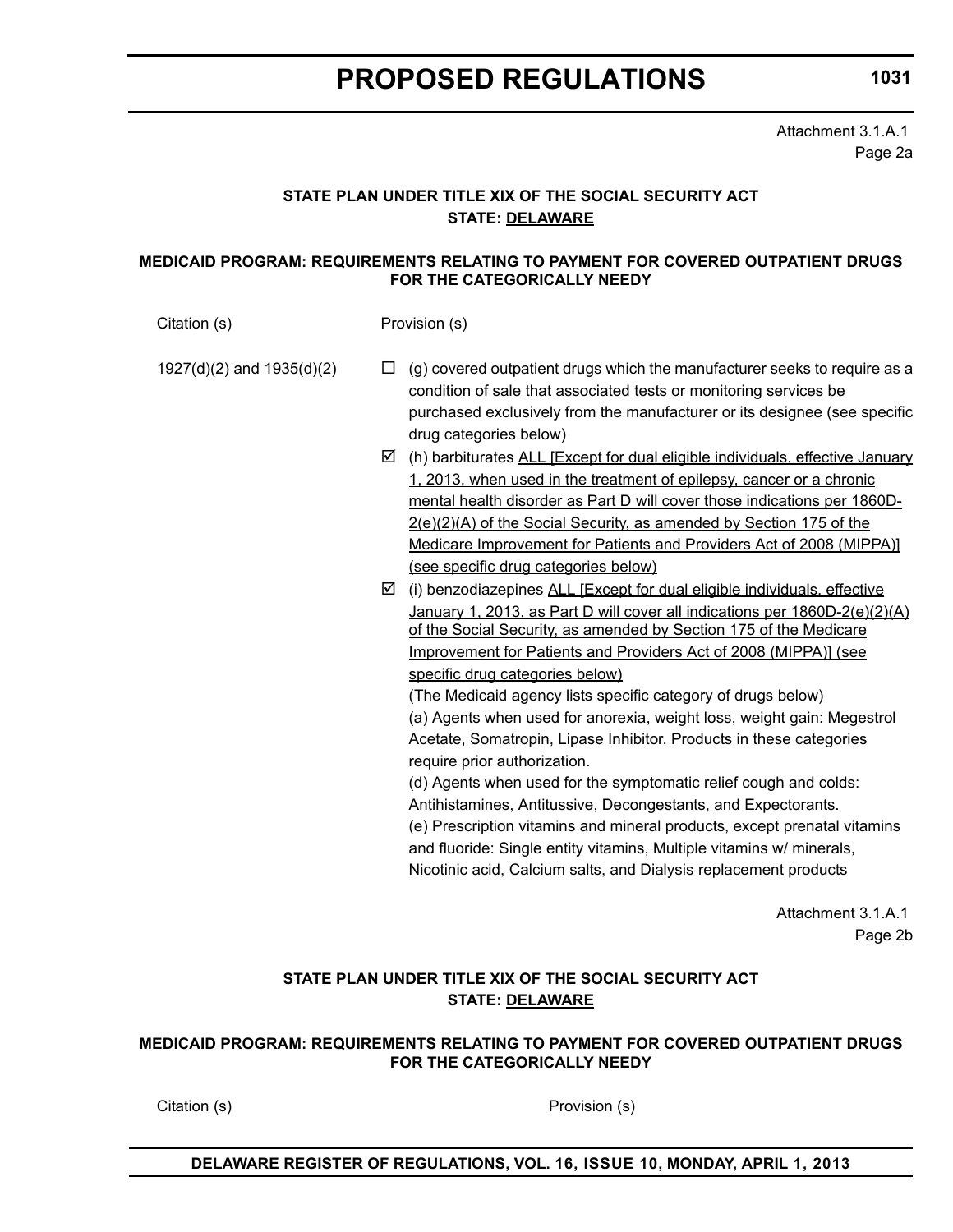| <b>CONTINUED</b><br>1927(d)(2) and 1935(d)(2)<br>(f) Nonprescription drugs: Analgesic oral and rectal; Heartburn;<br>Antiflatulents; Antidiarrheal; Antinauseants; Cough & Cold, oral; Cough &<br>Cold, topical; Contraceptives; Diabetic supplies; Hemantinics; Laxatives<br>& Stool Softeners; Lice Control Preparations; Magnesium Supplement,<br>oral; Nasal Preparations; Nicotine Cessation Preparations; Opthalmic<br>Preparations; Topical Anesthestics; Topical Antibacterials; Topical/Vaginal<br>Fungicidals; Vitamins & Minerals; Digestive Enzymes; and, Miscellaneous<br>Colloidal Oatmeal Baths).<br>(h) Barbiturates: the Division of Medicaid & Medical Assistance covers all<br>medications in these therapeutic categories <b>[except for dual eligible</b><br>individuals, effective January 1, 2013, when used in the treatment of<br>epilepsy, cancer or a chronic mental health disorder as Part D will cover<br>those indications per 1860D-(e)(2)(A) of the Social Security, as amended<br>by Section 175 of the Medicare Improvement for Patients and Providers<br>Act of 2008 (MIPPA)].<br>(i) Benzodiazepines: the Division of Medicaid & Medical Assistance<br>covers all medications in these therapeutic categories [except for dual<br>eligible individuals, effective January 1, 2013, as Part D will cover all<br>indications per 1860D-2(e)(2)(A) of the Social Security, as amended by<br>Section 175 of the Medicare Improvement for Patients and Providers Act<br>of 2008 (MIPPA)].<br>No excluded drugs are covered. |  |  |
|-------------------------------------------------------------------------------------------------------------------------------------------------------------------------------------------------------------------------------------------------------------------------------------------------------------------------------------------------------------------------------------------------------------------------------------------------------------------------------------------------------------------------------------------------------------------------------------------------------------------------------------------------------------------------------------------------------------------------------------------------------------------------------------------------------------------------------------------------------------------------------------------------------------------------------------------------------------------------------------------------------------------------------------------------------------------------------------------------------------------------------------------------------------------------------------------------------------------------------------------------------------------------------------------------------------------------------------------------------------------------------------------------------------------------------------------------------------------------------------------------------------------------------------------------------------|--|--|
|                                                                                                                                                                                                                                                                                                                                                                                                                                                                                                                                                                                                                                                                                                                                                                                                                                                                                                                                                                                                                                                                                                                                                                                                                                                                                                                                                                                                                                                                                                                                                             |  |  |
|                                                                                                                                                                                                                                                                                                                                                                                                                                                                                                                                                                                                                                                                                                                                                                                                                                                                                                                                                                                                                                                                                                                                                                                                                                                                                                                                                                                                                                                                                                                                                             |  |  |
|                                                                                                                                                                                                                                                                                                                                                                                                                                                                                                                                                                                                                                                                                                                                                                                                                                                                                                                                                                                                                                                                                                                                                                                                                                                                                                                                                                                                                                                                                                                                                             |  |  |
|                                                                                                                                                                                                                                                                                                                                                                                                                                                                                                                                                                                                                                                                                                                                                                                                                                                                                                                                                                                                                                                                                                                                                                                                                                                                                                                                                                                                                                                                                                                                                             |  |  |
|                                                                                                                                                                                                                                                                                                                                                                                                                                                                                                                                                                                                                                                                                                                                                                                                                                                                                                                                                                                                                                                                                                                                                                                                                                                                                                                                                                                                                                                                                                                                                             |  |  |
|                                                                                                                                                                                                                                                                                                                                                                                                                                                                                                                                                                                                                                                                                                                                                                                                                                                                                                                                                                                                                                                                                                                                                                                                                                                                                                                                                                                                                                                                                                                                                             |  |  |
|                                                                                                                                                                                                                                                                                                                                                                                                                                                                                                                                                                                                                                                                                                                                                                                                                                                                                                                                                                                                                                                                                                                                                                                                                                                                                                                                                                                                                                                                                                                                                             |  |  |
|                                                                                                                                                                                                                                                                                                                                                                                                                                                                                                                                                                                                                                                                                                                                                                                                                                                                                                                                                                                                                                                                                                                                                                                                                                                                                                                                                                                                                                                                                                                                                             |  |  |

# *(Break in Continuity of Sections)*

Attachment 3.1-A Page 5 Addendum

# **LIMITATIONS**

# **12.a. Prescribed Drugs:**

# **Drug Coverage**

- 1) Drug products are covered when prescribed or ordered by a physician, or other licensed practitioner within the scope of their practice and when obtained from a licensed pharmacy. Covered drugs, as defined in Section 1927(k)(2) of the Act, are those which are prescribed for a medically accepted indication, medically necessary, and produced by any pharmaceutical manufacturer, which has entered into and complies with a drug rebate agreement under Section 1927(a) of the Act.
- 2) Drugs excluded from coverage by Delaware Medicaid as provided by Section 1927(d)(2) of the Act, include:
	- a. Drugs designated less than effective by the FDA (DESI drugs) or which are identical, similar, or related to such drugs;
	- b. Drugs when used for cosmetic purposes or hair growth (products, such as Minoxidil Lotion and Retin A are not covered for adults, except for certain medical conditions);
	- c. Drugs when used to promote fertility;
	- d. Drugs that have an investigational or experimental or unproven efficacy or safety status;

# **1032**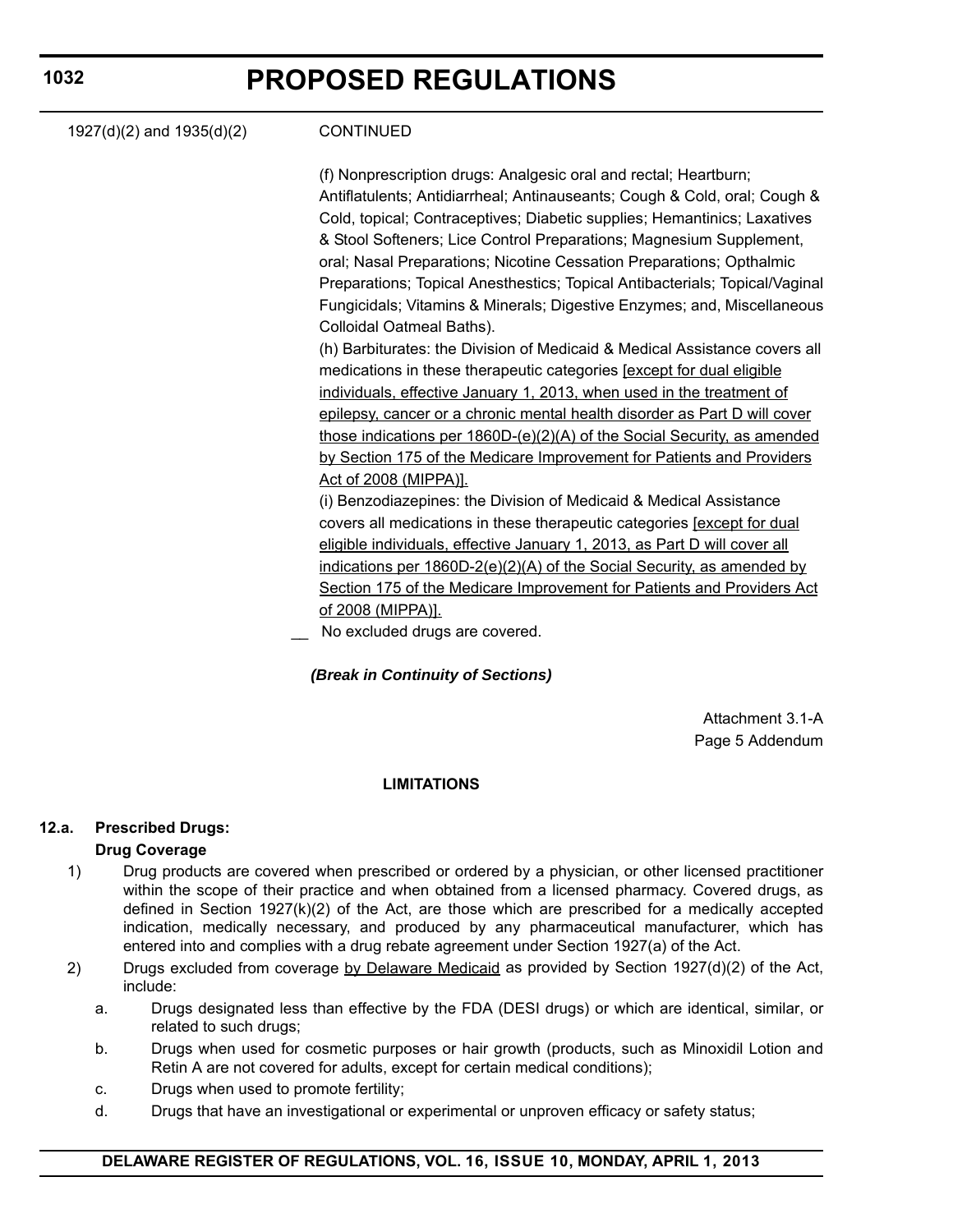- <span id="page-23-0"></span>e. Drugs when used for anorexia, weight loss or weight gain. Drugs for the purpose of weight control may be reimbursed when prior authorized following established criteria as reviewed and approved by the DUR Board and deemed medically necessary.;
- f. Effective January 1, 2013, barbiturates for dual eligible individuals, when used in the treatment of epilepsy, cancer, or a chronic mental health disorder (as Medicare Part D will cover);
- g. Effective January 1, 2013, benzodiazepines for dual eligible individuals (as Medicare Part D will cover).
- 3) Non-covered services also include: drugs used to correct sexual dysfunction and compound drugs (compound prescriptions must include at least one medication that on its own would be a covered entity).
- 4) Participating manufacturers' new drugs are covered (except excluded/restricted drugs specified in Section 1927[d][1]-[2] of the Social Security Act) for six months after FDA approval and upon notification by the manufacturer of a new drug.

#### **Quantity and Duration**

- 1. Dosage limits: Medications are limited to a maximum dose recommended by the FDA and appropriate medical compendia described in section 1927(k) of the Social Security Act, that indicate that doses that exceed FDA guidelines are both safe and effective or doses that are specified in regional or national guidelines published by established expert groups such as the American Academy of Pediatrics, or guidelines recommended by the Delaware Medicaid Drug Utilization Review (DUR) Board and accepted by the DHSS Secretary.
- 2. Quantity limits are placed on therapeutic categories that will allow for coordinated care and improve outcomes. Limits exist for:
	- a. Sedative hypnotics-15 doses per 30 days
	- b. Triptans, acute treatment of migraines, 9 doses per 45 days
	- c. Opioid analgesics-200 doses per 30 days 720 immediate release doses per 365 days
	- d. Skeletal muscle relaxants-120 tablets/capsules per 30 days
	- e. Benzodiazepines-120 tablets per 30 days
	- f. Tramadol-240 tablets per 30 days
	- g. Narcotic cough medications-480ml per 30 days
	- h. Adjunctive anticonvulsants-240 tablets/capsules per 30 days
	- i. Nebulizer solutions-3 acute exacerbations per 30 days
	- j. Clients utilizing greater than 15 unique medications per 30 days
	- k. Medications that are dosed once a day are limited to one dose per day unless that total dosage required is within the limits stated above and require more than one tablet/capsule to obtain the required therapeutic amount.

### **DIVISION [OF PUBLIC HEALTH](http://www.dhss.delaware.gov/dhss/dph/index.html)**

Statutory Authority: 16 Delaware Code, Section 122(3)y (16 **Del.C.** §122(3)y)

### **[4408 Regulations Governing Medical Facilities](#page-3-0)**

#### **PUBLIC NOTICE**

House Bill 47 and House Bill 144, signed into law in 2011, give the Department of Health and Social Services (DHSS) the authority to require accreditation for medical facilities that perform invasive medical procedures utilizing any level of anesthesia and allows for the Division to investigate complaints made by patients regarding unsafe or unsanitary conditions. It also gives DHSS the authority to promulgate regulations. The Office of Health Facilities Licensing and Certification, Health Systems Protection Section, Division of Public Health, Department of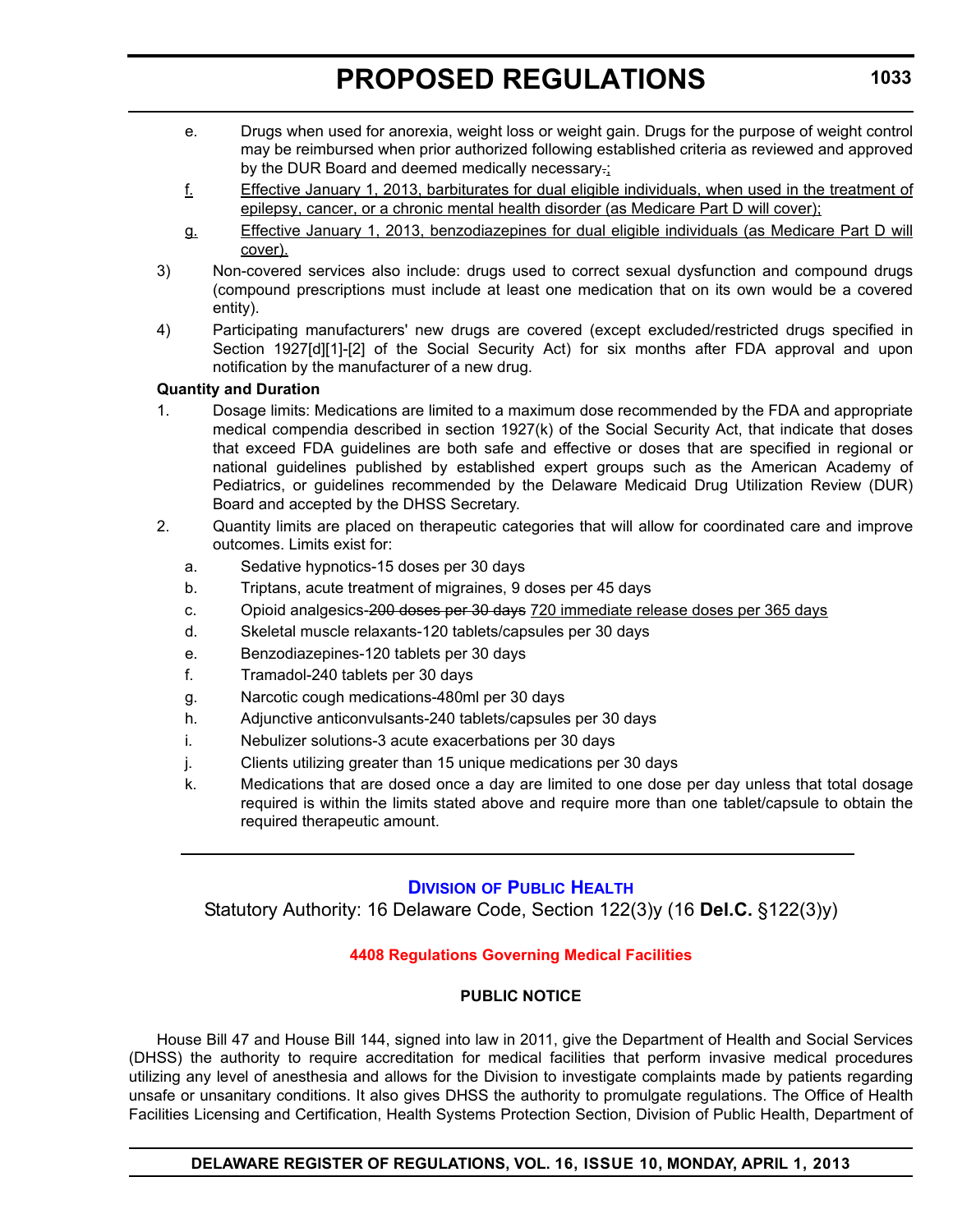Health and Social Services, is proposing regulations for medical facilities. On April 1, 2013, DHSS plans to publish as proposed regulations governing medical facilities and hold them out for public comment per Delaware law.

Copies of the proposed regulations are available for review in the April 1, 2013 edition of the Delaware *Register of Regulations*, accessible online at: http://regulations.delaware.gov or by calling the Office of Health Facilities Licensing and Certification at (302) 283-7220.

Any person who wishes to make written suggestions, testimony, briefs or other written materials concerning the proposed regulations must submit same to Deborah Harvey by Tuesday, April 30, 2013 at:

Deborah Harvey, Division of Public Health

417 Federal Street Dover, DE 19901 Email: Deborah.Harvey@state.de.us Phone: (302) 744-4913

# **4408 Regulations Governing Medical Facilities**

### **1.0 General Requirements**

- 1.1 All records maintained by the medical facility shall be open to inspection by the authorized representatives of the Department.
- 1.2 Reports of adverse events, accidents and medical emergencies shall be kept on file at the facility for a minimum of five years.
- 1.3 The medical facility must permit photocopying of any records or other information by, or on behalf of authorized representatives of the Department, as necessary to determine or verify compliance with these regulations or accepted standards of practice. The Department shall keep patient information confidential in accordance with state and federal laws.

### 1.4 Report of adverse events

- 1.4.1 The facility must report all adverse events involving a patient to the Department within forty-eight (48) business hours of the occurrence.
- 1.4.2 An adverse event includes but is not limited to:
	- 1.4.2.1 Suspected abuse, neglect, or mistreatment;
	- 1.4.2.2 An accident that causes serious injury to a patient;
	- 1.4.2.3 A procedure on the wrong patient or wrong body part;
	- 1.4.2.4 Serious cardiorespiratory events;
	- 1.4.2.5 Admission to another facility for treatment of complications; or
	- 1.4.2.6 Unexpected death of a patient.
- 1.4.3 Adverse events must be investigated by the facility.
- 1.4.4 A complete investigative report will be forwarded to the Department within 30 calendar days of the event.
- 1.5 A licensed physician/dentist/podiatrist must be available at all times during patient treatment and recovery and until the patients are medically discharged. For those patients that require an extended recovery time, the physician/dentist/podiatrist must be in the facility or on call and immediately available by phone and able to be on-site within 30 minutes.
- 1.6 All personnel who provide clinical care in a medical facility must be qualified to perform services commensurate with appropriate levels of education, training and experience and in keeping with practice standards. Nothing in these regulations shall prohibit a licensed individual from performing procedures within their scope of practice.
- 1.7 It is the responsibility of the physician/surgeon/dentist/podiatrist to determine that the medical facility is an appropriate forum for the particular procedure(s) to be performed on the particular patient.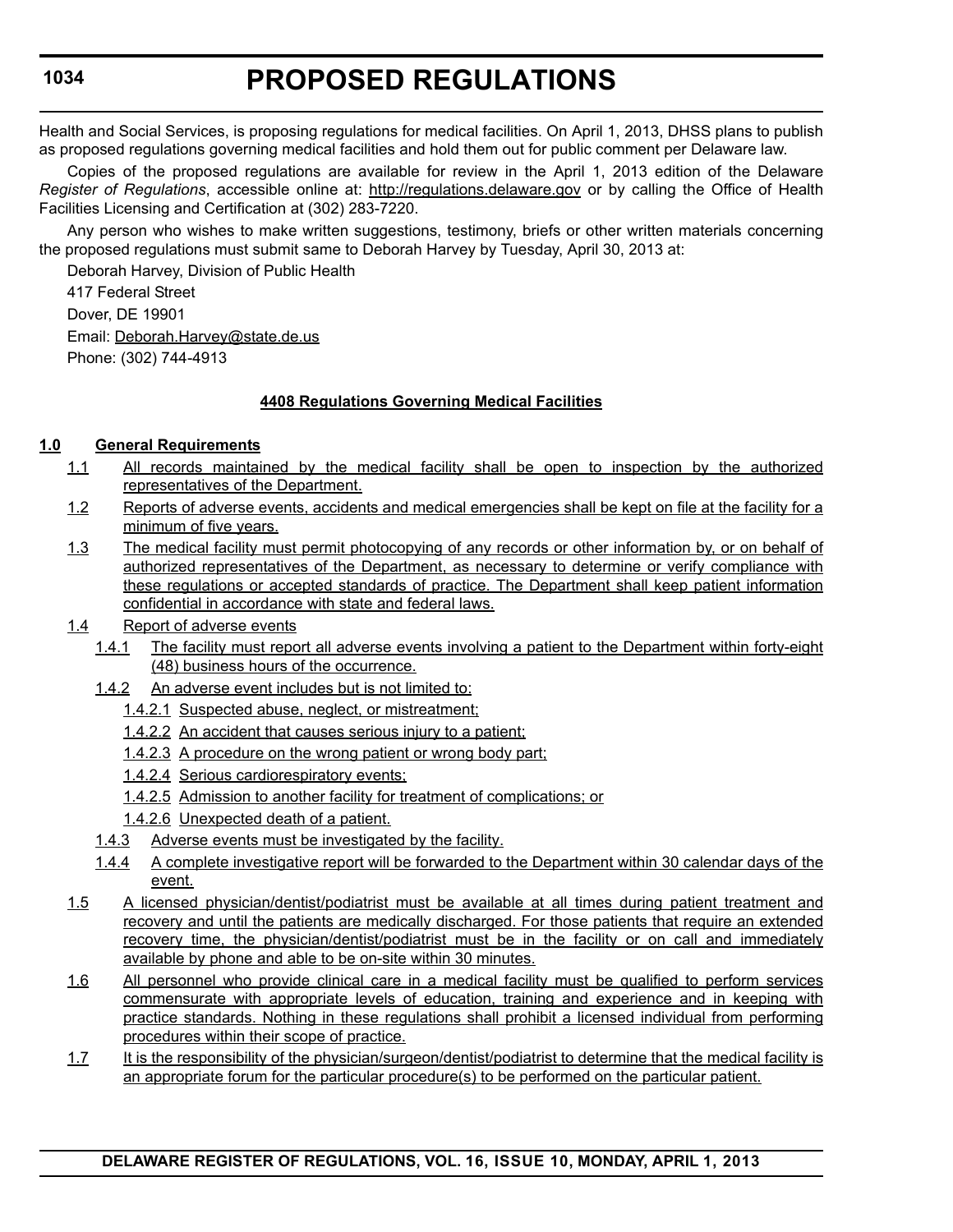- 1.8 It is the responsibility of the physician/surgeon/dentist/podiatrist and, when involved, the certified registered nurse anesthetist to determine whether the patient is an appropriate candidate for the anesthesia to be provided in the facility.
	- 1.8.1 The physician/dentist/podiatrist or certified registered nurse anesthetist must examine the patient immediately before the procedure to evaluate the risk of anesthesia and of the procedure to be performed.
- 1.9 Back-up power, for Level II and III medical facilities, sufficient to ensure patient protection in the event of an emergency shall be immediately available.
- 1.10 Medical facility procedures shall not:
	- 1.10.1 Generally result in blood loss of more than ten percent of estimated blood volume in a patient with a normal hemoglobin;
	- 1.10.2 Require major or prolonged intracranial, intrathoracic, abdominal or major joint replacement procedures;
	- 1.10.3 Directly involve major blood vessels; or
	- 1.10.4 Be generally emergent or life-threatening in nature.
- 1.11 There must be sufficient space in the room in which the procedure is being performed. The room shall accommodate all necessary equipment and personnel allowing for expeditious access to the patient and all resuscitation and monitoring equipment.
- 1.12 All equipment shall be maintained and functional to ensure patient safety.
- 1.13 All services shall be provided in a safe and effective manner in accordance with accepted standards of practice.
- 1.14 A Level II or III medical facility that chooses to stop performing invasive medical procedures and voluntarily surrender accreditation, must notify the Department in writing immediately or no later than 30 days following the voluntary surrender of accreditation or cessation of invasive medical procedures.

### **2.0 Definitions**

2.1 The following words and terms, when used in this regulation, should have the following meaning unless the context clearly indicates otherwise:

"**Accredited Medical Facility**" means a medical facility which has received required accreditation from a nationally recognized accrediting organization approved by the Department.

"**Adverse Event**" means the death or serious injury of any patient at a facility; or a reasonable determination by the Department that death or serious injury may result from any unsafe or unsanitary condition at a facility; or the initiation of any criminal investigation arising out of or relating to any diagnosis, treatment or other medical care at a facility.

"**Anxiolysis**" means minimal sedation.

"**ASA Classification**" means the American Society of Anesthesiologists physical classification status of patients used in determining if a medical facility procedure is appropriate.

"**Conscious Sedation**" means moderate sedation.

"**Deep Sedation**" means a drug-induced depression of consciousness during which patients cannot be easily aroused but respond purposefully following repeated or painful stimulation. The ability to independently maintain ventilatory function may be impaired. Patients may require assistance in maintaining a patent airway, and spontaneous ventilation may be inadequate. Cardiovascular function is usually maintained.

"**Dentist**" means an individual currently licensed as such by 24 **Del.C.** Ch. 11.

"**Department**" means the Delaware Department of Health and Social Services or its designee.

"**General Anesthesia**" means a drug-induced loss of consciousness during which patients are not arousable, even by painful stimulation. The ability to independently maintain ventilatory function is often impaired. Patients often require assistance in maintaining a patent airway, and positive pressure ventilation may be required because of depressed spontaneous ventilation or drug-induced depression of neuromuscular function. Cardiovascular function may be impaired.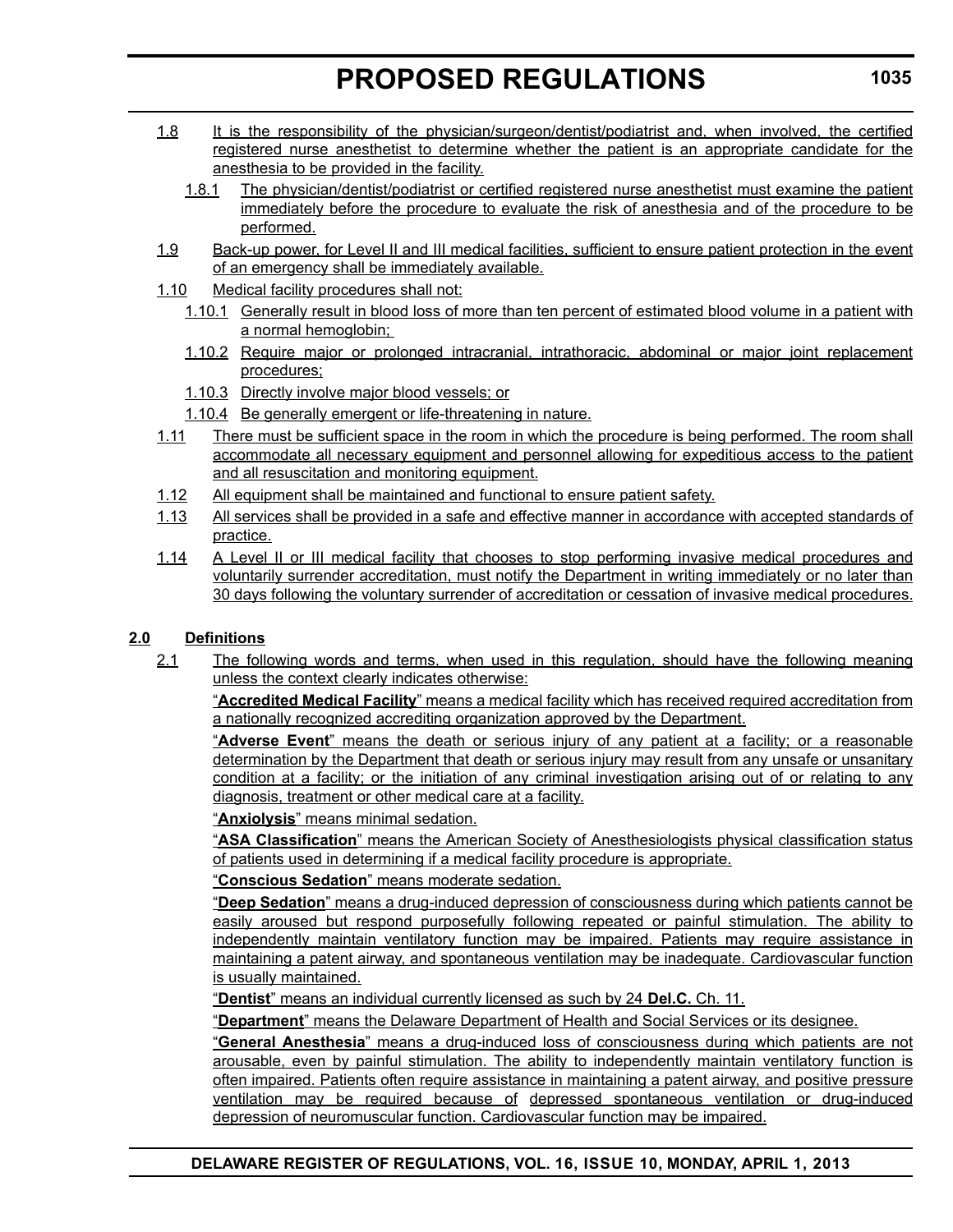"**Invasive Medical Procedure**" means a procedure performed for the purpose of structurally altering the human body by the incision or destruction of tissues (including induced expulsion of a human fetus) and is part of the practice of medicine, dentistry or podiatry. It is also the diagnostic or therapeutic treatment of conditions or disease processes by any instruments causing localized alteration or transposition of live human tissue which include lasers, ultrasound, ionizing radiation, scalpels, probes and needles. The tissue can be cut, burned, vaporized, frozen, sutured, probed, or manipulated by closed reductions for major dislocations or fractures, or otherwise altered by mechanical, thermal, light-based, electromagnetic or chemical means. Injection of diagnostic or therapeutic substances into body cavities, internal organs, joints, sensory organs, and the central nervous system, is also considered to be an invasive medical procedure (this does not include the administration by nursing personnel of some injections, subcutaneous, intramuscular, and intravenous, when ordered by a physician/dentist/podiatrist). All of these procedures are invasive, including those that are performed with lasers, and the risks of any procedure are not eliminated by using a light knife or laser in place of a metal knife, or scalpel.

"**Local Anesthesia**" means the injection or application of an anesthetic drug to a specific area of the body. Local anesthetics are used to prevent patients from feeling pain during medical, surgical, or dental procedures. Local anesthesia involves the injection into the skin or muscle or application to the skin of an anesthetic directly where pain will occur. Local anesthesia can be divided into four groups: injectable, topical, dental (non-injectable) and ophthalmic. It does include infiltration block anesthesia but would not include procedures in which local anesthesia is injected into areas of the body other than skin or muscle (systemic sedation such as spinal, epidural, axillary, stellate ganglion block, regional blocks (i.e. interscalene), supraclavicular, infraclavicular and intravenous regional anesthesia) where significant cardiovascular or respiratory complications may result.

"**Medical Facility**" means the office of a physician or physician practice, dentist or podiatrist or a clinic where invasive medical procedures utilizing any level of anesthesia are performed. Medical facilities may be classified as Level I, Level II or Level III. Those facilities required to be licensed under Title 16 of the Delaware Code are excluded from this definition.

"**Minimal Sedation**" means a drug-induced state during which patients respond normally to verbal commands. Cognitive and physical coordination may be impaired but airway reflexes and ventilatory and cardiovascular functions are unaffected.

"**Moderate Sedation**" means a drug-induced depression of consciousness during which patients respond purposefully to verbal commands, either alone or accompanied by light tactile stimulation. No interventions are required to maintain a patent airway, and spontaneous ventilation is adequate. Cardiovascular function is usually maintained.

"**Nationally Recognized Accrediting Organization**" means an organization through which a medical facility is able to measure the quality of its services and performance against nationally recognized and evidenced based standards that focus on: ensuring quality health care and provider competence; reducing risks; monitoring standards of practice; promoting continuous quality improvement; and, demonstrating accountability. The organization requires self-assessment by the medical facility, as well as a thorough review by the organization's expert surveyors. Such organizations must be approved by the Department.

"**Nitrous Oxide Inhalation**" means a sedative agent that is mixed with oxygen and inhaled through a small mask that fits over a patient's nose to help the patient relax for a procedure. Nitrous oxide is not intended to put a patient to sleep and the patient should be able to hear and respond to any requests or directions.

"**Patient**" means a person who receives a health care service from a medical facility.

"**Physician**" means an individual currently licensed as such by 24 **Del.C.** Ch. 17.

**"Plan of Correction**" means a medical facility's written response to findings of regulatory noncompliance. Plans must adhere to the format specified by the Department, must include acceptable timeframes in which deficiencies will be corrected and must be approved by the Department.

"**Podiatrist**" means an individual currently licensed as such by 24 **Del.C.** Ch. 5.

"**Procedure**" means invasive medical procedure.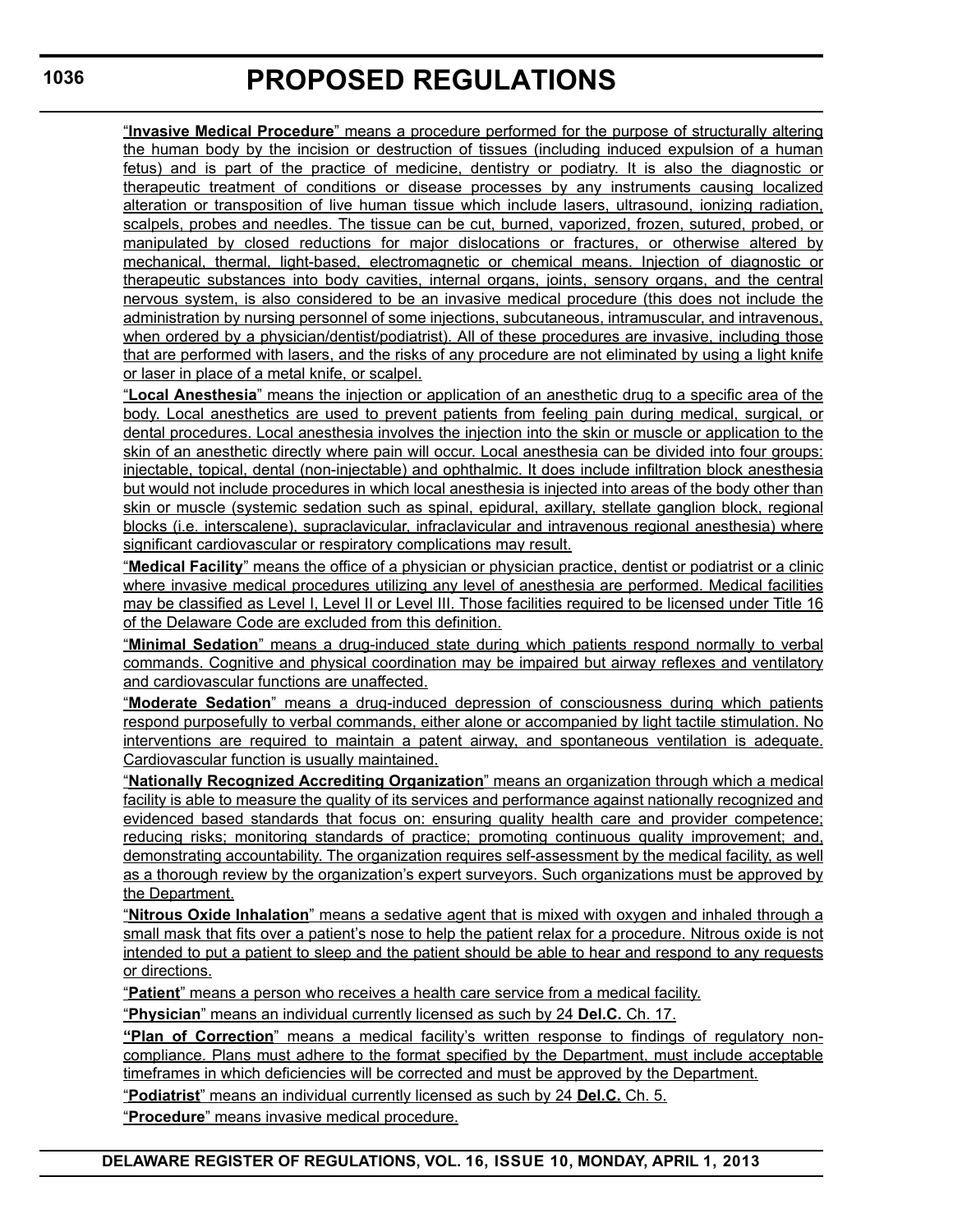"**Serious Injury**" means physical injury that creates a substantial risk of death, or that causes serious disfigurement, prolonged impairment of health or prolonged loss or impairment of the function of any bodily organ or which causes the unlawful termination of a pregnancy without the consent of the pregnant female.

"**Time-out**" means a pause in action conducted in the procedure room immediately before the procedure is to begin. The time-out involves the entire operative team, including the patient, uses active communication and includes correctly identifying: the patient, the procedure, and the site.

# **3.0 Patient Care Levels**

# 3.1 Level I

- 3.1.1 Procedures are performed under local anesthesia or nitrous oxide inhalation.
- 3.1.2 Preoperative medications are not required or used other than minimal preoperative oral or intramuscular anti-inflammatory or anti-anxiety producing drugs administered on-site so that the patient can be observed.
- 3.1.3 Drug-induced alteration of consciousness is not permitted.
- 3.1.4 Chances of complications requiring hospitalization are remote.
- 3.1.5 The physician/dentist/podiatrist must have Basic Life Support certification.
- 3.1.6 The medical facility must maintain basic age and procedure appropriate medications and equipment to manage toxic or hypersensitivity reactions.
- 3.1.7 The medical facility must maintain and use appropriate sterilization equipment.

#### 3.2 Level II

- 3.2.1 Procedures performed require the administration of minimal or moderate intravenous, intramuscular or rectal sedation. Intra-procedure and post-procedure monitoring must be completed.
- 3.2.2 There is a moderate risk of procedural or anesthetic complications and the likelihood of hospitalization as a result of these complications is unlikely.
- 3.2.3 The physician/dentist/podiatrist will classify each patient using the ASA classification system to determine whether the patient is an appropriate candidate for an invasive medical procedure in the medical facility.
- 3.2.4 The medical facility must maintain written protocols for the timely and safe transfer of a patient to a hospital for emergency care or hospitalization if necessary.
- 3.2.5 At least one attending clinical team member must be certified in Advanced Cardiac Life Support.
- 3.2.6 Equipment and supplies:
	- 3.2.6.1 Crash cart should include:
		- 3.2.6.1.1 Appropriate resuscitative equipment and
		- 3.2.6.1.2 Medications for surgical, procedural or anesthetic complications.
	- 3.2.6.2 Age-appropriate and size-appropriate monitors, resuscitative equipment, supplies and medication in accordance with the scope of the procedures and the anesthesia services provided, including, but not limited to:
		- 3.2.6.2.1 Electrocardiographic monitor;
		- 3.2.6.2.2 Blood pressure monitor;
		- 3.2.6.2.3 Pulse oximeter;
		- 3.2.6.2.4 Continuous suction device;
		- 3.2.6.2.5 Endotracheal tubes;
		- 3.2.6.2.6 Laryngoscopes;
		- 3.2.6.2.7 Positive pressure ventilation device;
		- 3.2.6.2.8 Oxygen;
		- 3.2.6.2.9 Emergency intubation equipment; and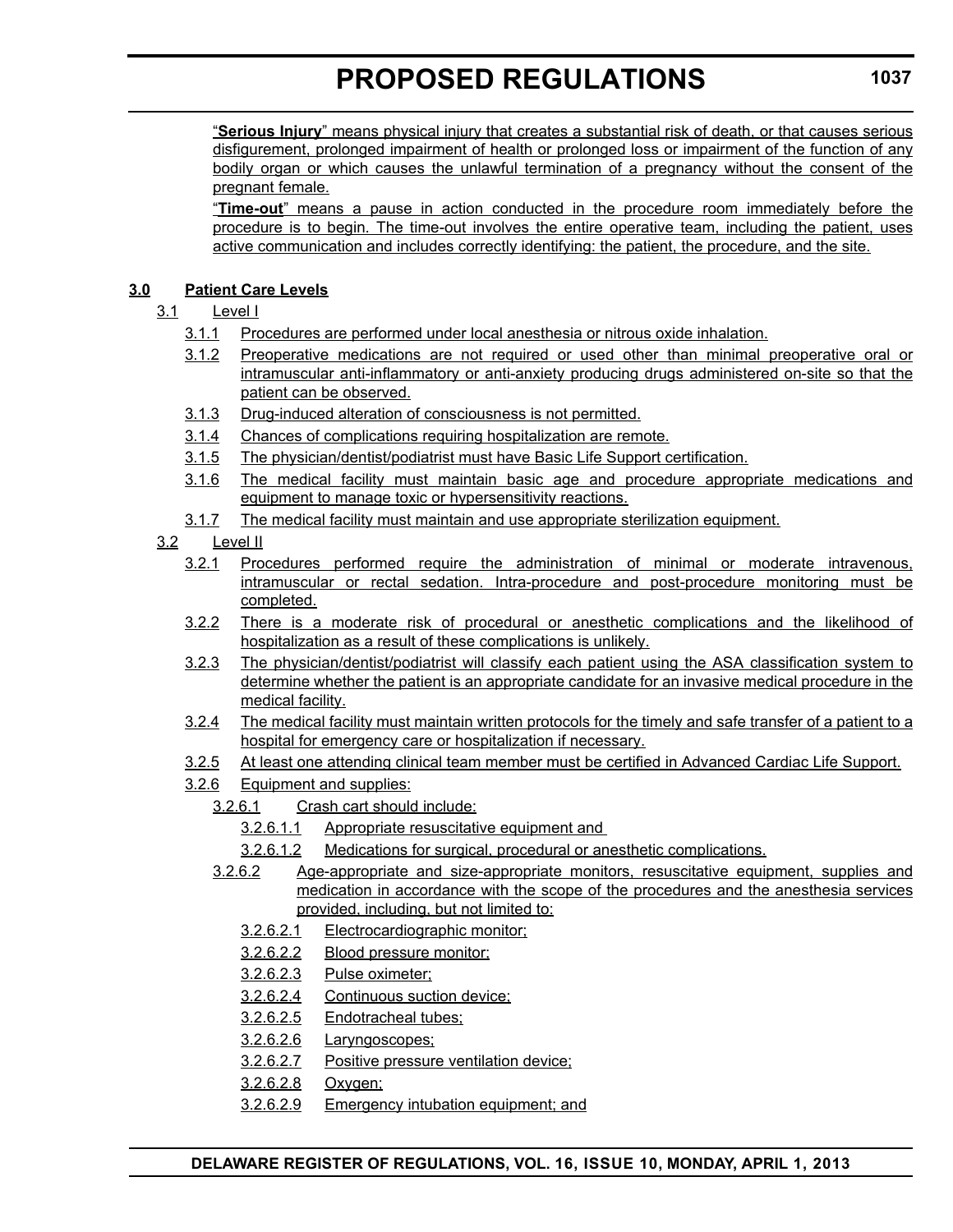- 3.2.6.2.10 IV solutions and IV tubing.
- 3.2.6.3 Appropriate sterilization equipment.
- 3.2.6.4 Adequate procedure room lighting.
- 3.2.7 Written informed consent is required prior to the procedure reflecting:
	- 3.2.7.1 The patient's knowledge of the identified risks of the procedure (including anesthesia);
	- 3.2.7.2 The consent to the procedure;
	- 3.2.7.3 The licensed individual performing the procedure;
	- 3.2.7.4 The type of anesthesia to be administered; and
	- 3.2.7.5 The anesthesia provider.
- 3.2.8 The medical facility must maintain a policy/procedure for a time-out to ensure the risk of medical error is minimized.
- 3.3 Level III
	- 3.3.1 Procedures performed require the use of deep sedation, general anesthesia or major conduction blockade.
	- 3.3.2 The known complications of the proposed procedure may be serious or life-threatening.
	- 3.3.3 The physician/dentist/podiatrist will classify each patient using the ASA classification system to determine whether patient is an appropriate candidate for an invasive medical procedure in the medical facility.
	- 3.3.4 The medical facility must maintain written protocols for the timely and safe transfer of a patient to a hospital for emergency care or hospitalization if necessary.
	- 3.3.5 At least one attending clinical team member must be certified in Advanced Cardiac Life Support.
	- 3.3.6 A physician/dentist/podiatrist or registered nurse with post-anesthesia care experience and certification in Advanced Cardiac Life Support must monitor the patient in the recovery room until the patient has recovered from the anesthesia.
	- 3.3.7 Equipment and supplies, unless precluded or invalidated by the nature of the patient, procedure, or equipment, including but not limited to:
		- 3.3.7.1 Equipment and supplies required for Level II.
		- 3.3.7.2 Sufficient ampoules of dantrolene sodium or similar FDA approved drug.
		- 3.3.7.3 Esophageal or precordial stethoscope.
		- 3.3.7.4 Temperature monitoring device.
		- 3.3.7.5 End tidal CO2 monitor.
	- 3.3.8 Written informed consent is required prior to the procedure reflecting:
		- 3.2.8.1 The patient's knowledge of the identified risks of the procedure (including anesthesia);
		- 3.2.8.2 The consent to the procedure;
		- 3.2.8.3 The licensed individual performing the procedure;
		- 3.2.8.4 The type of anesthesia to be administered; and
		- 3.2.8.5 The anesthesia provider.
	- 3.3.9 The medical facility must maintain a policy/procedure for a time-out to ensure the risk of medical error is minimized.

### **4.0 Infection Control**

- 4.1 The facility must provide and maintain a functional and sanitary environment for procedural services, to avoid sources and transmission of infections and communicable diseases. All areas of the facility must be clean and sanitary.
- 4.2 Level II and III facilities shall establish and implement an infection prevention and control program which shall be based upon nationally recognized infection control guidelines/standards (i.e. CDC, AORN, etc.).

### **1038**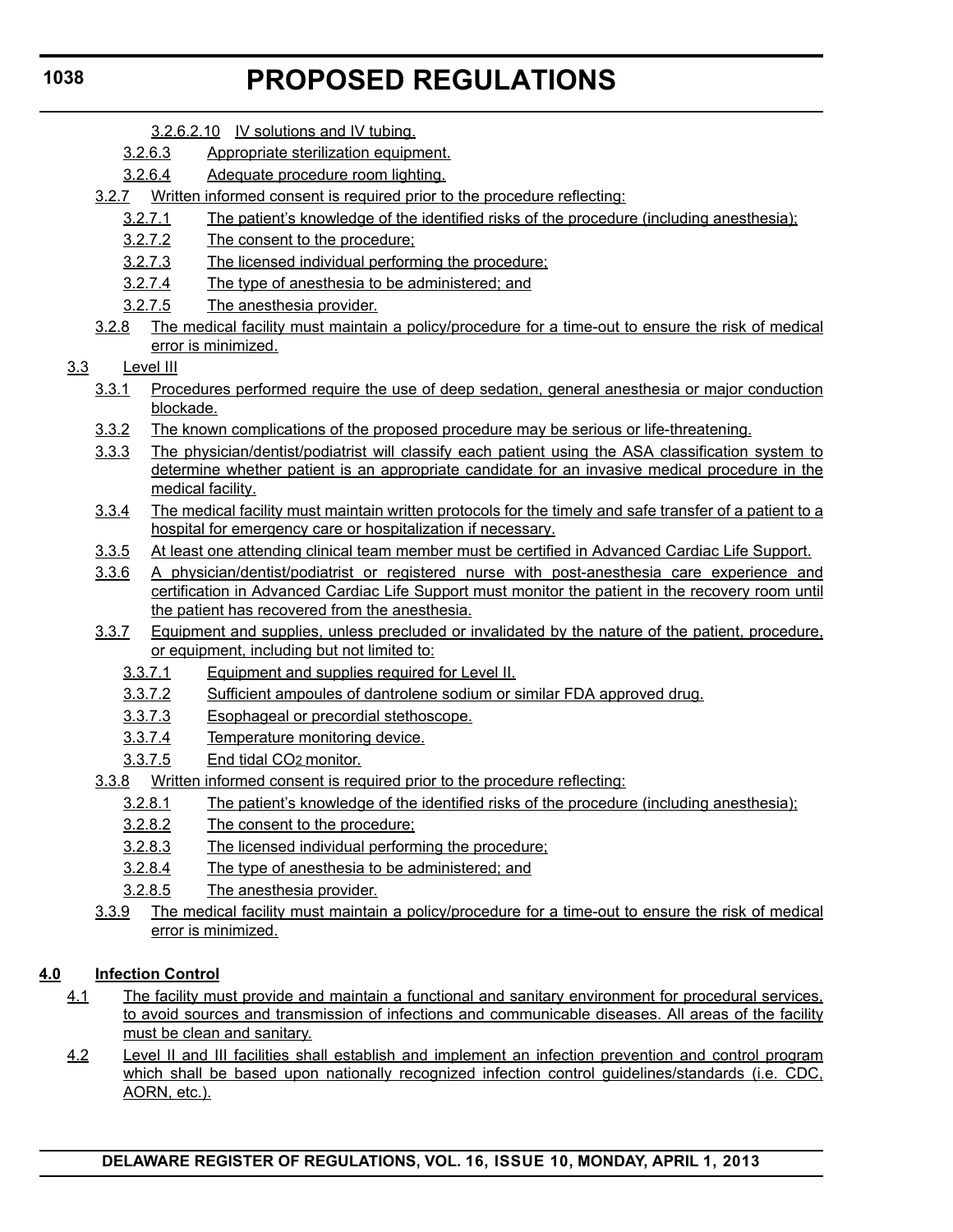- 4.3 The facility must maintain an ongoing program to prevent, control and investigate infections and communicable diseases. As part of this ongoing program, Level II and III facilities must have an active surveillance component that covers both patients and personnel working in the facility. Surveillance includes infection detection through ongoing data collection and analysis.
- 4.4 Level II and III facilities must develop and implement a comprehensive plan that includes actions to prevent, identify and manage infections and communicable diseases within the facility. The plan of action must include mechanisms that result in immediate action to take preventive or corrective measures that improve the facility's infection control outcomes. The plan should be specific to each particular area of the facility, including, but not limited to, the waiting room(s), the recovery room(s) and the procedure areas.

# **5.0 Medical Record**

- 5.1 A legible, comprehensive and accurate medical record must be maintained for each patient evaluated or treated.
- 5.2 The medical record must include:
	- 5.2.1 Patient identifying information
	- 5.2.2 History and Physical:
		- 5.2.2.1 Inclusive of the cardiorespiratory system and other systems related to the diagnosis;
		- 5.2.2.2 Completed within 30 days prior to the procedure for any patient who will receive more than a local anesthesia or nitrous oxide inhalation
	- 5.2.3 Diagnosis and plan
	- 5.2.4 Appropriate diagnostic reports
	- 5.2.5 Informed consent for Levels II & III
	- 5.2.6 Documentation of the time-out for Levels II & III
	- 5.2.7 Adequate written documentation of the procedure
	- 5.2.8 Pathology reports
	- 5.2.9 Outcome and follow-up plans
	- 5.2.10 Documentation of anesthesia used:
		- 5.2.10.1 A separate anesthesia record must be kept for all anesthesia/sedation, other than local.
		- 5.2.10.2 Documentation must include:
			- 5.2.10.2.1 Type of anesthesia
			- 5.2.10.2.2 Drug type, dose and route
			- 5.2.10.2.3 Time of administration
			- 5.2.10.2.4 Fluids administered
			- 5.2.10.2.5 Patient weight
			- 5.2.10.2.6 Vital signs monitoring
			- 5.2.10.2.7 Estimated blood loss
			- 5.2.10.2.8 Duration of procedure
			- 5.2.10.2.9 Any complication or unusual event related to the procedure or anesthesia.
	- 5.2.11 Intra-procedure and post-procedure monitoring.
- 5.3 The medical facility must ensure the security and confidentiality of the medical record in accordance with state and federal laws.

# **6.0 Patient Rights**

6.1 The medical facility must post written notice of patient rights in a place or places within the facility likely to be noticed by patients (or their representatives, if applicable) waiting for treatment. The facility's notice of rights must include the names, addresses, and telephone numbers of the State agencies and accrediting organization to whom patients can report complaints.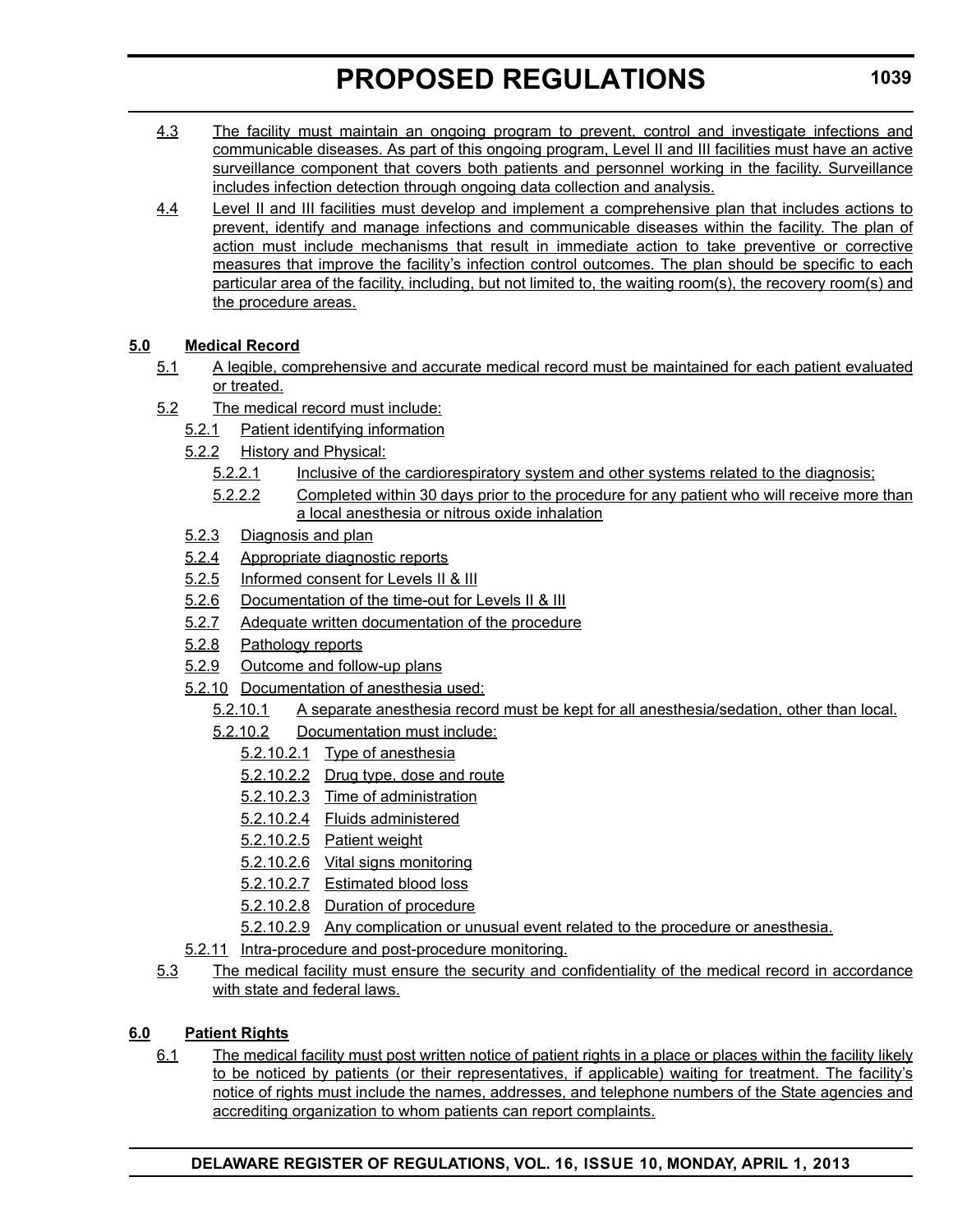- 6.1.1 Complaints received by the Department will be investigated as appropriate.
- 6.1.2 Complainants (unless anonymous) will be notified of the outcome of any investigation.
- 6.2 The patient has the right to:
	- 6.2.1 High quality care delivered in a safe, timely, efficient and cost-effective manner and the right to be assured that the expected results can be reasonably anticipated.
	- 6.2.2 Dignity, respect and consideration of legitimate concerns.
	- 6.2.3 Privacy and confidentiality.
	- 6.2.4 Be involved in all aspects of care:
		- 6.2.4.1 Informed consent must be obtained after discussion of the risks, benefits and alternatives for the procedure.
		- 6.2.4.2 The patient must be given information about the current diagnosis, treatment and prognosis.
	- 6.2.5 Refuse any procedure or treatment and to be advised of the likely medical consequences of such refusal.
	- 6.2.6 Know who will be delivering the care and the qualifications of such individuals.
	- 6.2.7 Exercise her/his rights without being subjected to discrimination or reprisal.
	- 6.2.8 Voice grievances regarding treatment or care that is (or fails to be) furnished.
	- 6.2.9 Be free from all forms of abuse, mistreatment or harassment.
	- 6.2.10 Be served by individuals who are properly trained and competent to perform their duties.

# **7.0 Disciplinary Actions**

- 7.1 The Department may impose sanctions singly or in combination when it finds a medical facility has:
	- 7.1.1 Violated any of these regulations;
	- 7.1.2 Violated standards for safe and sanitary care in a medical facility;
	- 7.1.3 Failed to correct deficiencies in accordance with a timetable submitted by the facility and agreed upon by the Department;
	- 7.1.4 Engaged in any conduct or practices detrimental to the welfare of the patients; or
	- 7.1.5 Refused to allow the Department access to the agency or records for the purpose of conducting inspections/surveys/investigations as deemed necessary by the Department.
- 7.2 Disciplinary sanctions:
	- 7.2.1 The Department may make and enforce such orders as it deems necessary to protect the health and safety of the public.
		- 7.2.1.1 If the Department determines during the course of any investigation or inspection that any medical facility poses a substantial risk to the health or safety of any person, the Department may order that such facility be closed until such time as it no longer poses a substantial risk.
			- 7.2.1.1.1 An order of closure under this section shall remain in effect for a period not longer than 60 calendar days from the date of the issuance of said order, unless the facility requests a continuance of the date for the final hearing before the Department.
		- 7.2.1.2 If the Department determines during the course of any investigation or inspection that any medical facility poses a possible risk to the health or safety of any person, the Department may:
			- 7.2.1.2.1 Issue of a letter of reprimand and/or
			- 7.2.1.2.2 Require the medical facility to complete a plan of correction.
- 7.3 Imposition of Disciplinary Action
	- 7.3.1 The Department may issue an order to close the facility immediately.
		- 7.3.1.1 An order to close may apply to the performance of invasive medical procedures.
		- 7.3.1.2 An order to close may apply to the facility as a whole.

# **1040**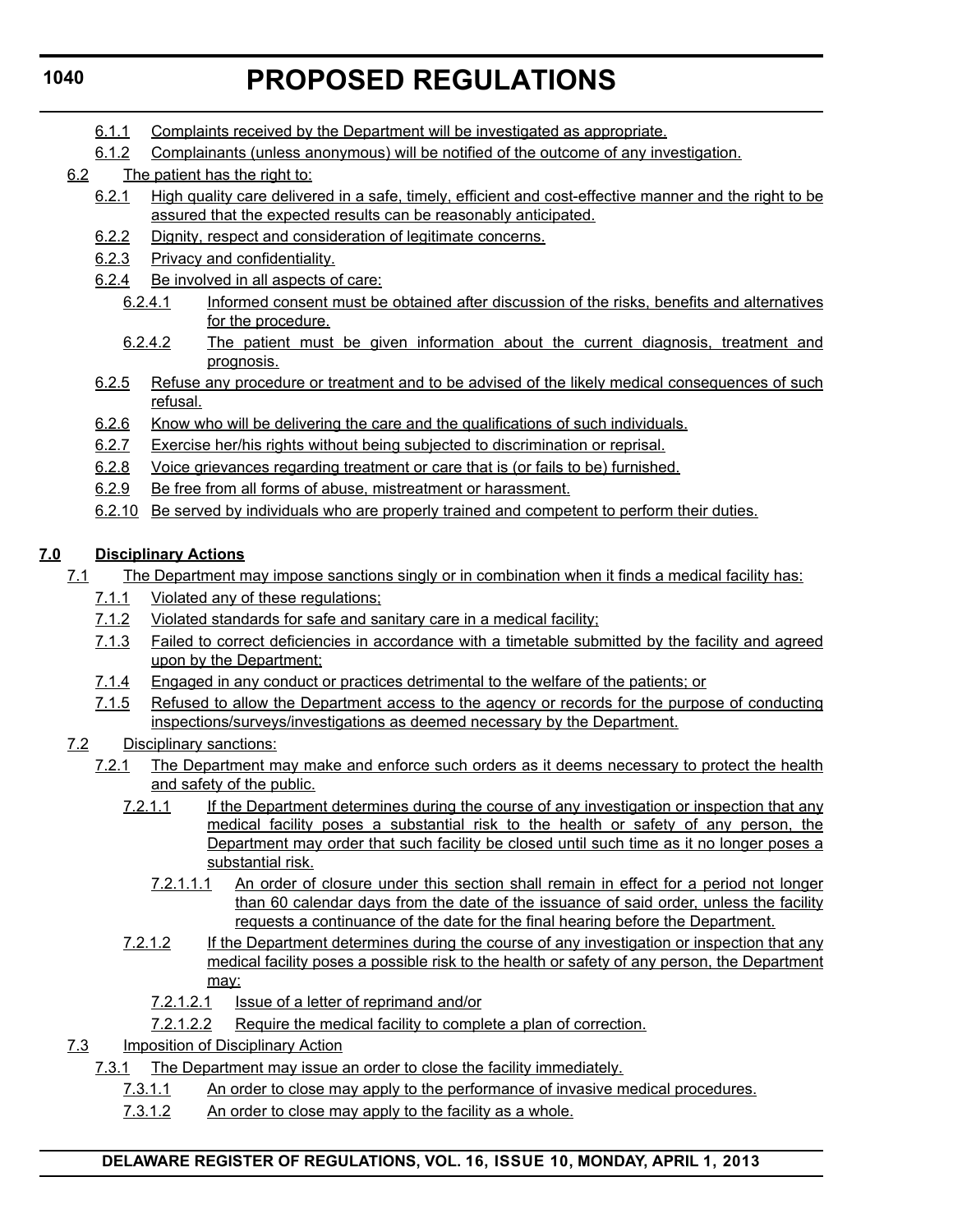- 7.3.2 The medical facility shall be notified forthwith in writing. The order to close shall be personally served upon the medical facility or sent by mail, return receipt requested, to the medical facility's last address of record.
	- 7.3.2.1 A statement of deficiencies (identified during the investigation/inspection) will be forwarded to the medical facility within 48 hours of completion of the investigation/ inspection.
- 7.3.3 In response to the order to close, the medical facility may:
	- 7.3.3.1 Take no action, in which case the order to close shall remain in effect.
	- 7.3.3.2 Take action to correct the unsafe and unsanitary practices identified during the survey.
		- 7.3.3.2.1 The facility may submit evidence through a written plan of correction showing that the deficient practices, identified during the investigation, have been addressed and corrected.
			- 7.3.3.2.1.1 A change of location for the facility does not nullify an order to close and an acceptable plan of correction must still be submitted.
		- 7.3.3.2.2 The Department shall determine if the plan of correction is acceptable.
		- 7.3.3.2.3 Once accepted, the Department shall schedule a revisit as soon as possible.
	- 7.3.3.3 Request, in writing, an administrative hearing with the Secretary of the Department to contest the order to close.
		- 7.3.3.3.1 Such request must be received within 20 calendar days from the date on which the order to close was issued.
			- 7.3.3.3.1.1 As soon as possible, but in no event later than 60 calendar days after the issuance of the closure order, the Department shall convene a hearing on the reasons for closure.
			- 7.3.3.3.1.2 The Department shall make a determination based upon the evidence presented.
			- 7.3.3.3.1.3 A written copy of the determination and the reasons upon which it is based shall be sent to the facility within 30 calendar days.
		- 7.3.3.3.2 A facility may request an expedited hearing.
			- 7.3.3.3.2.1 The Department shall schedule the hearing on an expedited basis provided that the Department receives the facility's written request for an expedited hearing within five (5) calendar days from the date on which the facility received notification of the Department's decision to close the facility.
			- 7.3.3.3.2.2 The Department shall convene an expedited hearing within 15 calendar days of the receipt by the Department of such a request.
			- 7.3.3.3.2.3 The Department shall make a determination based upon the evidence presented.
			- 7.3.3.3.2.4 A written copy of the determination and the reasons upon which it is based shall be sent to the facility within 30 calendar days.
- 7.3.4 During an administrative hearing:
	- 7.3.4.1 The facility has the right to be represented by counsel.
	- 7.3.4.2 All statements made shall be under oath.
	- 7.3.4.3 The facility has the right to cross-examine witnesses.
	- 7.3.4.4 A stenographic recording will be made.
- 7.3.5 As a result of the hearing, the order to close may be continued, modified or revoked.
- 7.3.6 A facility may appeal the decision of the Department to the Superior Court.

### **8.0 Accreditation Requirements and Procedures**

- 8.1 General requirements
	- 8.1.1 All medical facilities must register with the Department using a form created by the Department. It will include physician/office name, address, phone number, acknowledgment that invasive procedures are performed and level(s) of anesthesia used in the facility.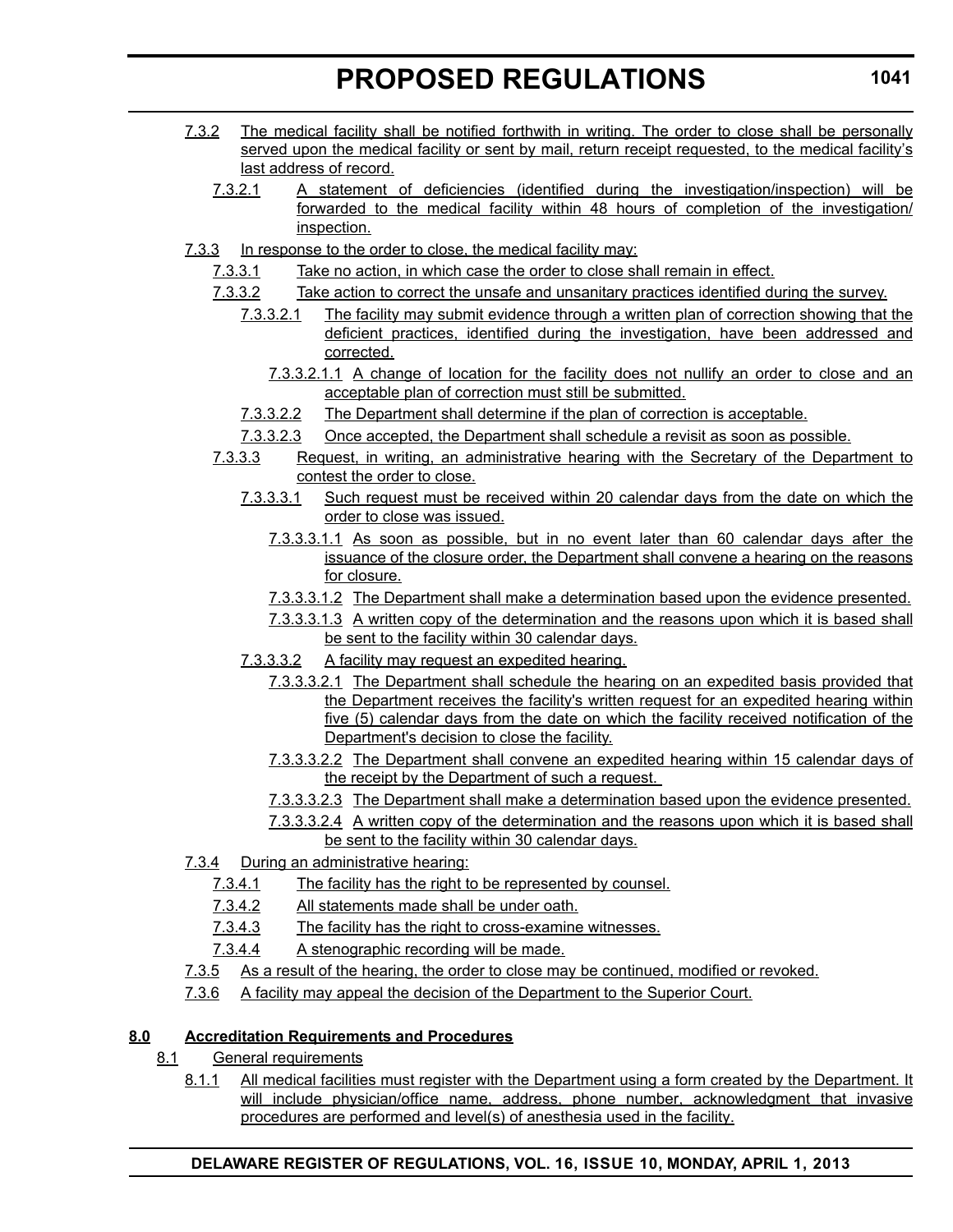- 8.1.2 No person shall establish, conduct or maintain in this State any Level II or III medical facility without obtaining accreditation from a nationally recognized accrediting organization that is approved by the Department.
- 8.1.3 Level II or III medical facilities must provide proof of accreditation to the Department within 12 months of the first day of operation of such facility.
- 8.1.4 The accreditation certificate shall be posted in a conspicuous place on the Level II or III medical facility premises, at or near the entrance in a manner which is plainly visible and easily read by the public.
- 8.1.5 Level II or III medical facilities must submit an accreditation certificate to the Department within 30 days of each accrediting organization survey.
	- 8.1.5.1 The Department shall accept the accreditation certificate of an approved accrediting organization in lieu of a licensure inspection.
	- 8.1.5.2 The Department may request and the medical facility must submit a copy of the entire accreditation report.
	- 8.1.5.3 Level II or III medical facilities required to submit a plan of correction to an accrediting organization may also be required to submit a copy of the plan of correction to the Department.
- 8.2 Accreditation termination
	- 8.2.1 Termination of accreditation may occur secondary to:
		- 8.2.1.1 Voluntary surrender of accreditation by the medical facility.
		- 8.2.1.2 Revocation of accreditation by the accrediting organization.
		- 8.2.1.3 Any other valid reason.
	- 8.2.2 Any Level II or III medical facility that fails to maintain accreditation shall immediately cease to perform invasive medical procedures.

### 8.3 Inspection

- 8.3.1 Unannounced inspections of any medical facility by authorized representatives of the Department may occur:
	- 8.3.1.1 Anytime upon receipt of a complaint by a patient, spouse, parent, legal guardian or legal custodian or upon the occurrence of any adverse event.
	- 8.3.1.2 Anytime upon receipt of a referral from the Division of Professional Regulations.
- 8.4 Notice to patients
	- 8.4.1 The Level II or III medical facility shall notify each patient (or the patient's authorized representative) scheduled for an upcoming invasive medical procedure of an accreditation termination or as directed under an order issued by the Department and shall include information regarding alternative healthcare providers.
- 8.5 Exclusions from accreditation
	- 8.5.1 The following persons, associations or organizations are not required to obtain accreditation as medical facilities:
		- 8.5.1.1 Those facilities required to be licensed under Title16 of the Delaware Code.
		- 8.5.1.2 Level I medical facilities.

#### **9.0 Severability**

In the event any particular clause or section of these regulations should be declared invalid or unconstitutional by any court of competent jurisdiction, the remaining portions shall remain in full force and effect.

# **1042**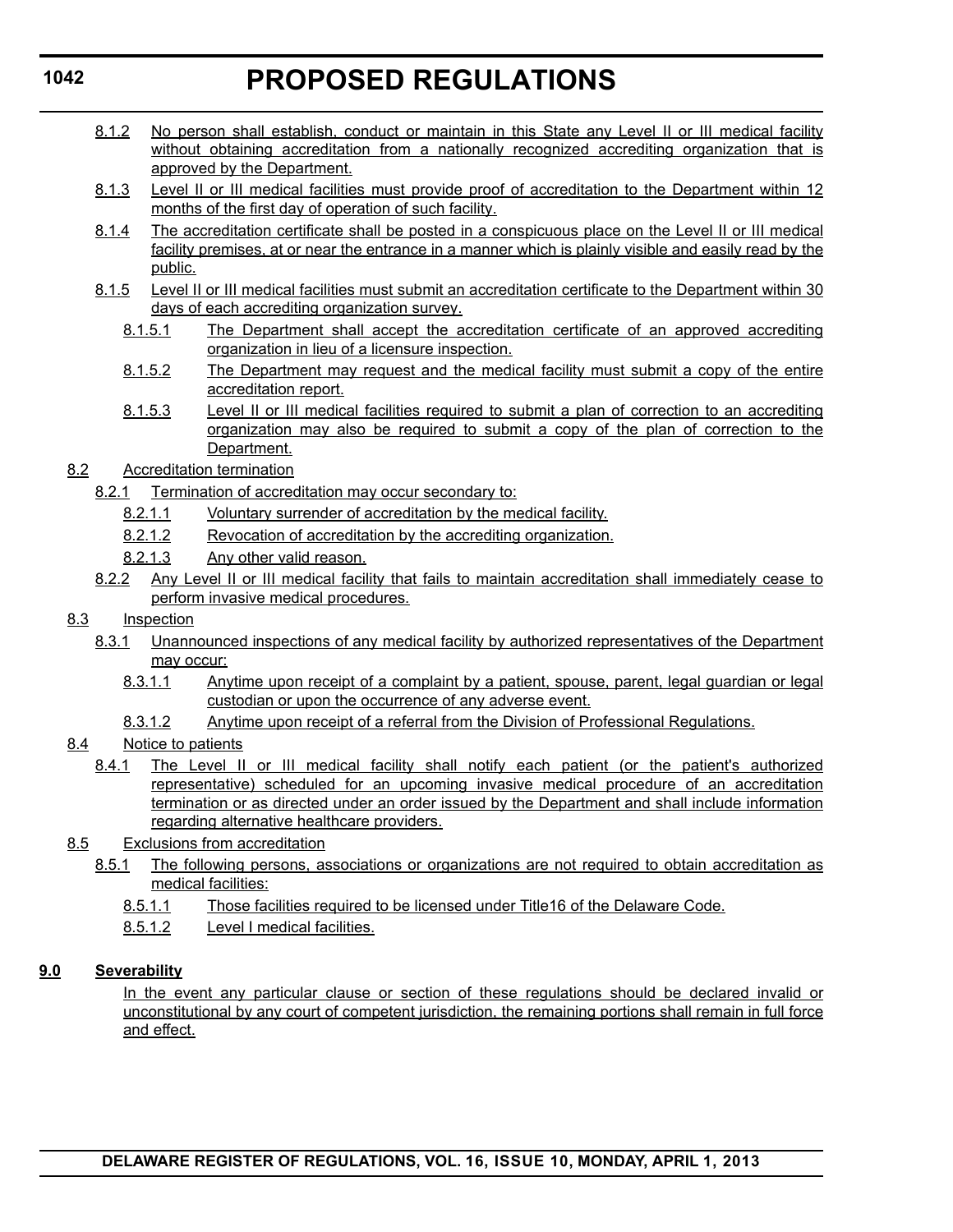**1043**

# **DIVISION [OF SOCIAL SERVICES](http://www.dhss.delaware.gov/dhss/dss/)**

<span id="page-33-0"></span>Statutory Authority: 31 Delaware Code, Section 512 (31 **Del.C.** §512)

#### **PUBLIC NOTICE**

#### **[DSSM: 11002.9; Child Care Subsidy Program Definitions and Explanation of Terms](#page-3-0)**

In compliance with the State's Administrative Procedures Act (APA - Title 29, Chapter 101 of the Delaware Code) and under the authority of Title 31 of the Delaware Code, Chapter 5, Section 512, Delaware Health and Social Services (DHSS) / Division of Social Services is proposing to amend policies in the Division of Social Services Manual (DSSM) regarding the Child Care Subsidy Program, specifically, *Definitions and Explanation of Terms.*

Any person who wishes to make written suggestions, compilations of data, testimony, briefs or other written materials concerning the proposed new regulations must submit same to Sharon L. Summers, Policy, Program & Development Unit, Division of Social Services, 1901 North DuPont Highway, P.O. Box 906, New Castle, Delaware 19720-0906 or by fax to (302) 255-4425 by April 30, 2013.

The action concerning the determination of whether to adopt the proposed regulation will be based upon the results of Department and Division staff analysis and the consideration of the comments and written materials filed by other interested persons.

#### **SUMMARY OF PROPOSAL**

The proposal described below amends policies in the Division of Social Services Manual (DSSM) regarding the Child Care Subsidy Program, specifically, *Definitions and Explanation of Terms*.

#### **Statutory Authority**

45 CFR Part 98, *Child Care and Development Fund*

#### **Background**

The Child Care and Development Fund (CCDF) program is authorized by the Child Care and Development Block Grant Act and Section 418 of the Social Security Act and assists low-income families in obtaining child care so that they can work or attend training and/or education activities. The program also improves the quality of child care and promotes coordination among early childhood development and afterschool programs.

Every two years, states and territories receiving CCDF funds must prepare and submit to the federal government a CCDF state plan detailing how these funds will be allocated and expended (45 CFR Part 98).

The Delaware Health and Social Services (DHSS)/Division of Social Services (DSS) is designated as the lead agency with primary responsibilities for the planning and administration of child care subsidies funded with the Child Care Development Fund.

The Child Care and Development Fund ("CCDF") Block Grant Act of 1990, as amended, 42 USC §9858b (b)(1)(A), (the "Act") requires the Lead Agency to "administer, directly, or through other governmental or nongovernmental agencies" the funds received. The regulations at 45 CFR §98.11 provide that, in addition to retaining "overall responsibilities" for the administration of the program, the Lead Agency must also (among other things) promulgate all rules and regulations governing the overall administration of the CCDF program.

#### **Summary of Proposed Changes**

**DSSM 11002.9**, *Definition and Explanation of Terms*, is amended to clarify program definitions. This rule change will more closely align program definitions with current terminology used by the Delaware Office of Child Care Licensing (OCCL).

Specifically: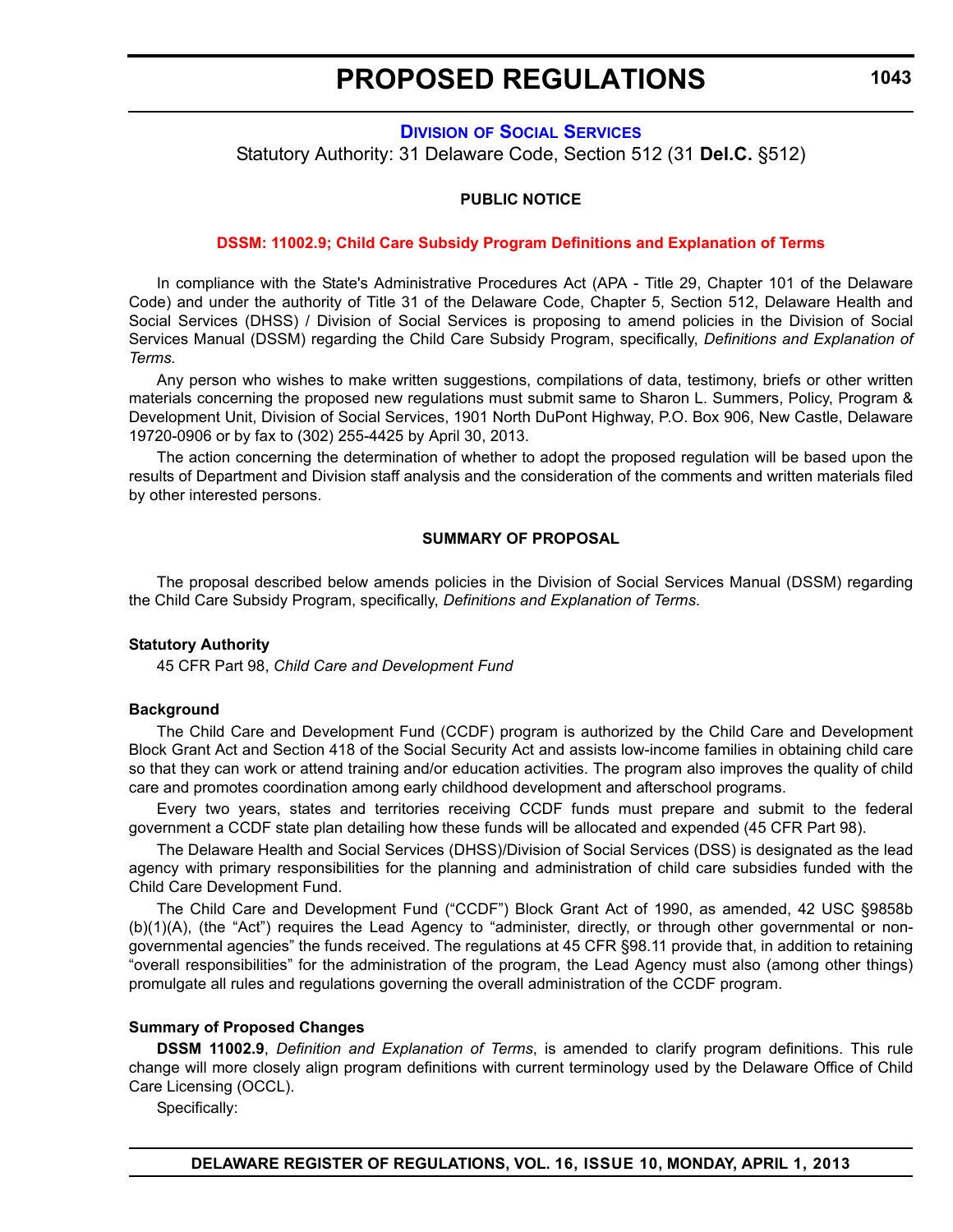# **PROPOSED REGULATIONS**

- <span id="page-34-0"></span>1) This regulatory action changes the number of children in "Child Care Centers" from 12 or more to **13** or more; and,
- 2) The definition of "Large Family Child Care Home" is amended to simplify the language and to add licensing compliance language.

# **DSS PROPOSED REGULATION #13-11 REVISION:**

#### **11002.9 Definitions and Explanation of Terms**

The following words and terms, when used in the context of these policies will, unless clearly indicated otherwise, have the following meanings.

|                           | A private residence other than the child's residence, where licensed care is provided for   |
|---------------------------|---------------------------------------------------------------------------------------------|
|                           | more than six but less than twelve children who are not related to the caregiver. A private |
| <b>Large Family Child</b> | residence other than the child's residence or a non-residential site where licensed care is |
| <b>Care Home</b>          | provided for seven to twelve children who are not related to the caregiver. The site must   |
|                           | be in compliance with Municipal, City and State licensing requirements.                     |

**\*Please Note: As the rest of the definitions were not amended, they are not being published here. A complete copy of the proposed regulation is available at:**

**[DSSM: 11002.9; Child Care Subsidy Program Definitions and Explanation of Terms](http://regulations.delaware.gov/register/april2013/proposed/16 DE Reg 1043 04-01-13.htm)**

# **[DEPARTMENT OF NATURAL RESOURCES AND ENVIRONMENTAL CONTROL](http://www.dnrec.delaware.gov/whs/awm/AQM/Pages/Default.aspx) DIVISION OF AIR QUALITY**

Statutory Authority: 7 Delaware Code, Chapter 60, (7 **Del.C.** Ch. 60) 7 **DE Admin. Code** 1108

**1108 Sulfur Dioxide Emissions [From Fuel Burning Equipment](#page-3-0)**

### **REGISTER NOTICE SAN #2012-06**

### **1. TITLE OF THE REGULATIONS:**

Revision to 7 **DE Admin. Code** 1108 "Sulfur Dioxide Emissions from Fuel Burning Equipment."

#### **2. BRIEF SYNOPSIS OF THE SUBJECT, SUBSTANCE AND ISSUES:**

The Division of Air Quality (DAQ) of the Department is proposing to revise Delaware 7 **DE Admin. Code** 1108 to lower the allowable content of sulfur in fuels combusted in Delaware, and to effectively reduce the emissions of sulfur dioxide (SO<sub>2</sub>) into the atmosphere, which will aid in the attainment and maintenance of Delaware's air quality relative to the  $SO_2$  and fine particulate matter National Ambient Air Quality Standards (NAAQS). The reduction will also reduce acid rain, and will aid in reaching visibility goals of the federal regional haze program.

In brief, DAQ proposes to lower sulfur content in residual fuel from 10,000 ppm to 5,000 ppm, in distillate fuel from 3,000 ppm to 15 ppm, and to set up a compliance date of July 1, 2016. DAQ also proposes to add necessary recordkeeping and reporting requirements to ensure compliance of the regulation. DAQ proposes that the new limits apply to all three counties in Delaware.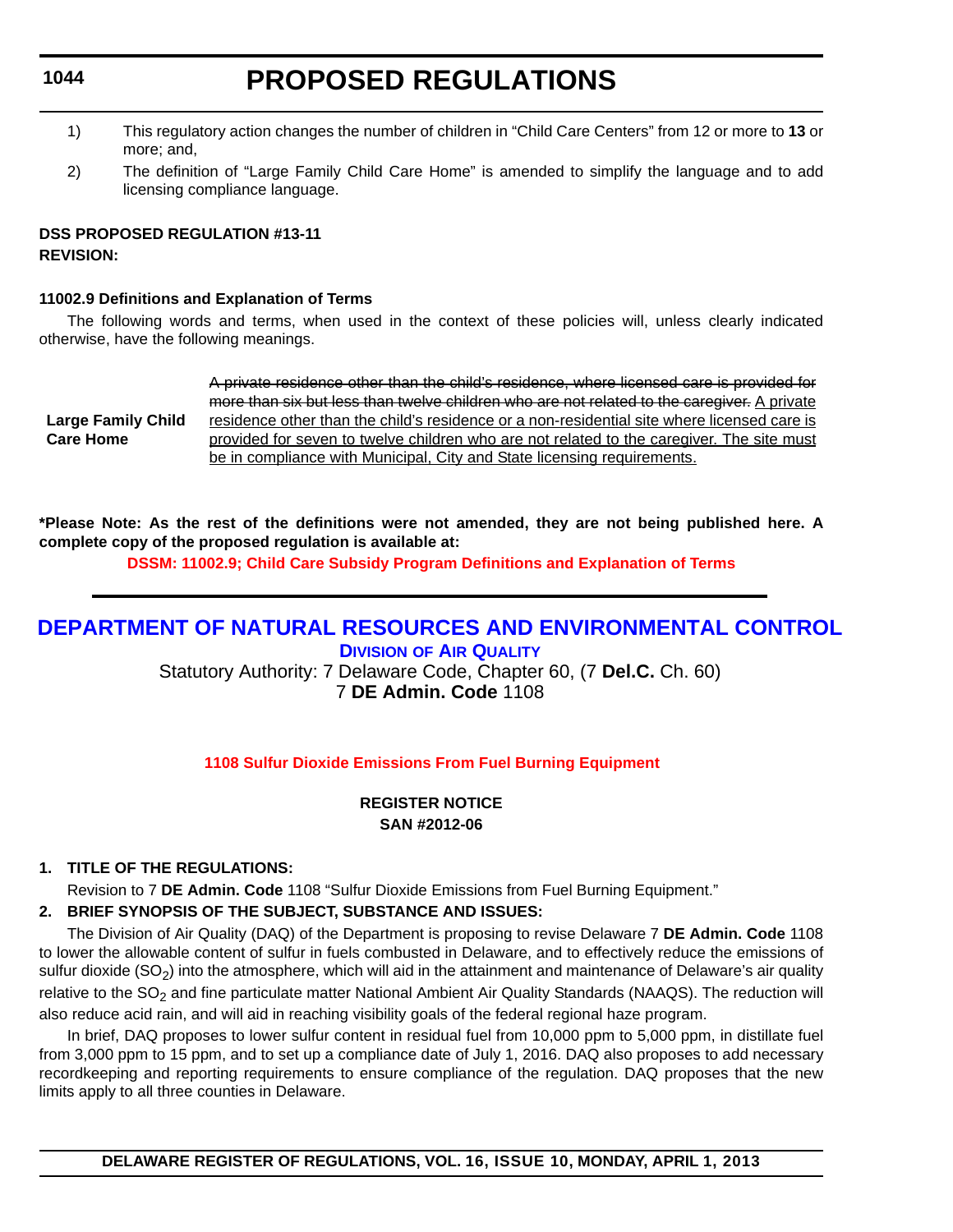In addition, the Department will submit the revision of 7 **DE Admin Code** 1108, after being finalized, to the U.S. Environmental Protection Agency (EPA) as a revision to Delaware's state implementation plan (SIP).

**3. POSSIBLE TERMS OF THE AGENCY ACTION:** None.

# **4. STATUTORY BASIS OR LEGAL AUTHORITY TO ACT:**

7 **Del.C.**, Chapter 60, Environmental Control

#### **5. OTHER REGULATIONS THAT MAY BE AFFECTED BY THE PROPOSAL:** None

# **6. NOTICE OF PUBLIC COMMENT:**

A public hearing will be held on April 24, 2013, beginning at 6:00 pm, in the conference room (Room 220) of Kent County Complex, 555 South Bay Road, Dover, Delaware 19901.

### **7. PREPARED BY:**

Frank F. Gao Phone: (302) 323-4542 Date: March 13, 2013 E-Mail: Frank.Gao@state.de.us

### **1108 Sulfur Dioxide Emissions from Fuel Burning Equipment**

#### 12/08/1983 xx/xx/2013

#### **1.0 General Provisions**

- 1.1 The emission of sulfur dioxide  $(SO<sub>2</sub>)$  from fuel burning equipment shall be controlled to a limit that shall meet the ambient air quality requirements.
- 1.2 The provisions of this regulation shall not apply to the start up and shutdown of equipment which operates continuously or in an extended steady state when emissions from such equipment during start-up and shutdown are governed by an operation permit issued pursuant to the provisions of 2.0 of 7 **DE Admin. Code** 1102.
- 1.32 This regulation shall not apply to fuels used in fluid coking, fluid catalytic cracking or catalyst regeneration.
- 1.43 This regulation shall not apply to fuels used by watercraft.

### 05/09/1985 xx/xx/2013

### **2.0 Limit on Sulfur Content of Fuel**

- 2.1 Except as provided in 2.2 of this regulation Prior to July 1, 2016, no person shall offer for sale, sell, deliver, or purchase any fuel having a sulfur content greater than 1.0% by weight when such fuel is intended for use in any fuel burning equipment in New Castle County. No person shall use any fuel having a sulfur content greater than 1.0% by weight in any fuel burning equipment in New Castle County.
- 2.2 No Prior to July 1, 2016, no person shall offer for sale, sell, deliver or purchase, or use in any fuel burning equipment, distillate fuel oil having a sulfur content greater than 0.3% by weight.
- 2.3 Oil Sampling Method Oil samples shall be obtained using proper American Society for Testing and Materials (ASTM) methods or alternative methods approved by the Department. On and after July 1, 2016, no person shall offer for sale, sell, deliver, or purchase any fuel having a sulfur content greater than the limits specified in 2.3.1 through 2.3.3 of this regulation, when such fuel is intended for use in any fuel burning equipment in Delaware, and no person shall use any fuel having a sulfur content greater than the limits specified in 2.3.1 through 2.3.3 of this regulation in any fuel burning equipment in Delaware.
	- 2.3.1 For a distillate fuel, except as provided for in 2.4 of this regulation, 15 ppm by weight;
	- 2.3.2 For a residual fuel, 0.5% by weight;
	- 2.3.3 For any other fuel, 1.0% by weight.
- 2.4 Sulfur concentrations of residual and distillate fuels shall be determined by the x-ray absorption or the Parr oxygen bomb technique. Transition Period for Distillate Fuel. Fuel having a sulfur content that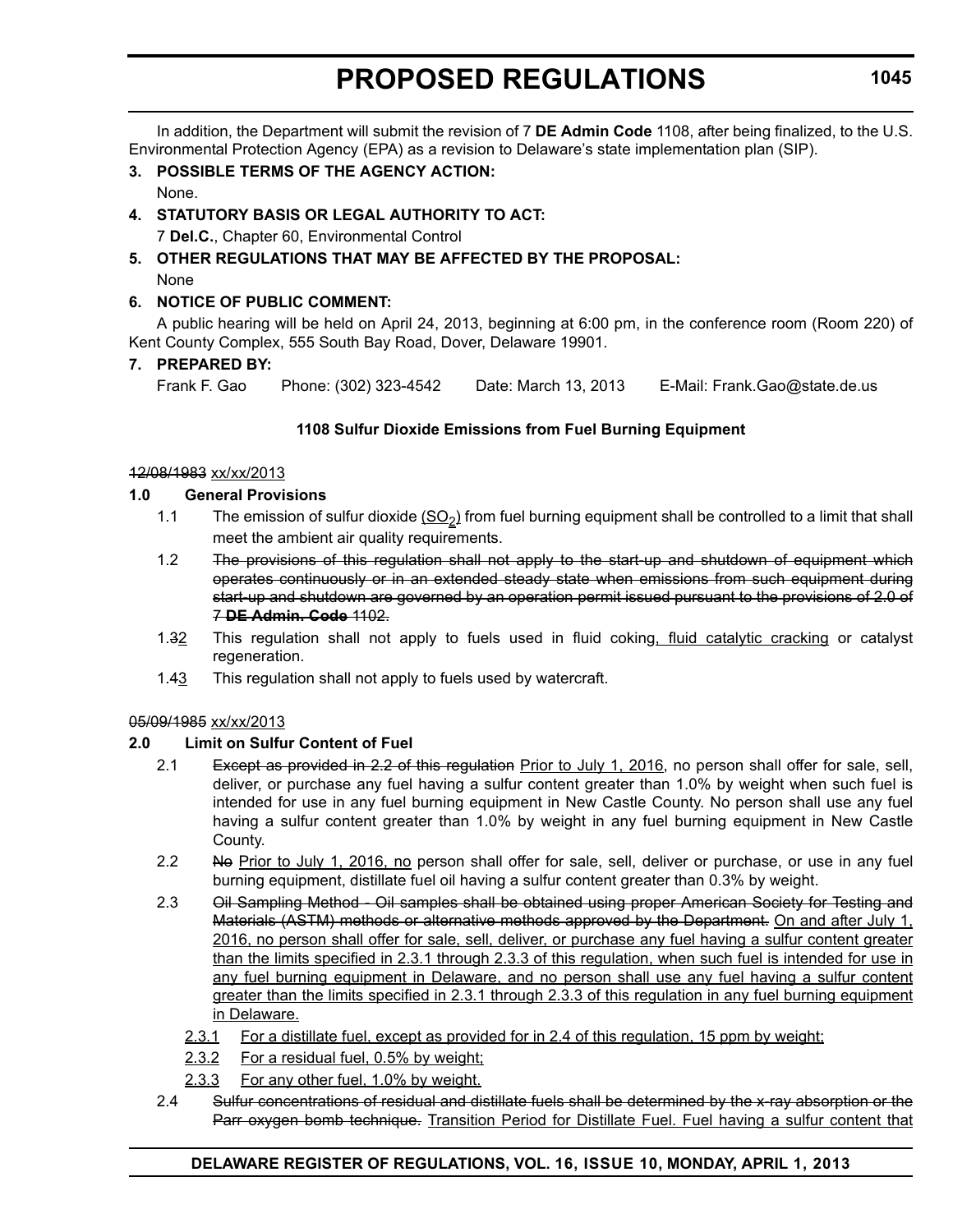meets the limit as specified in 2.2 of this regulation but is greater than the limit specified in 2.3.1 of this regulation may be offered for sale, sold, delivered, purchased, and used in Delaware on and after July 1, 2016 only as specified in 2.4.1 and 2.4.2 of this regulation.

- 2.4.1 Distillate fuel stored within Delaware prior to July 1, 2016 may be offered for sale, sold, purchased, or delivered for use in any fuel burning equipment in Delaware through June 30, 2017, provided records are kept for a period of two (2) years which document and certify the fuel was stored within Delaware prior to July 1, 2016.
- 2.4.2 Distillate fuel that meets the requirements of 2.4.1 of this regulation that is purchased and received for use on or before June 30, 2017 may be used in any fuel burning equipment in Delaware after June 30, 2017.

#### 05/09/1985 xx/xx/2013

# **3.0 Emission Control in Lieu of Sulfur Content Limits of 2.0 of This Regulation**

The limits on sulfur content established by 2.0 of this regulation shall not apply to any fuel burning equipment employing emission control which limits sulfur dioxide emission to that which would result from burning, without emission control, a fuel permitted by 2.0 of this regulation. Any fuel burning equipment employing emission controls of SO<sub>2</sub>, being covered by a permit issued pursuant to 7 **DE** Admin. Code 1102, which limits SO<sub>2</sub> emissions to less than that which would result from burning, without emission control, a fuel meeting the corresponding sulfur content limit in 2.0 of this regulation, may use fuel with a sulfur content greater than the corresponding limit in 2.0 of this regulation. In order to employ an emission control rather than sulfur content limits as a means of complying with this Regulation, an owner or operator of fuel burning equipment must demonstrate to the Department in advance that the equivalent emission will be achieved.

#### xx/xx/2013

# **4.0 Sampling and Testing Methods and Requirements**

- 4.1 Oil samples shall be obtained using standard American Society for Testing and Materials (ASTM) methods ASTM D4057-06 "Practice for Manual Sampling of Petroleum and Petroleum Products," or any alternative method approved by the Department and the U.S. Environmental Protection Agency (EPA).
- 4.2 Sulfur concentrations of residual fuels and distillate fuels shall be determined by the following method:
	- 4.2.1 The standard ASTM method D2622-10 "Standard Test Method for Sulfur in Petroleum Products by Wavelength Dispersive X-Ray Fluorescence Spectrometry," or
	- 4.2.2 Any alternative method specified in Title 40, Code of Federal Regulations, Part 80, Section 580 (July 2012 edition), or
	- 4.2.3 Any alternative method approved by the Department and the EPA.
- 4.3 Any refinery subject to 2.0 of this regulation shall sample and determine the actual sulfur content of each batch of fuel oil they produce that is subject to 2.0 of this regulation, using the sampling and testing methods specified in 4.1 and 4.2 of this regulation.
- 4.4 Any person subject to 2.0 of this regulation that sells or delivers a batch or shipment of fuel oil that was blended, or came in contact, with any fuel oil or fuel additive that is not established as compliant with the requirements of 2.0 of this regulation based on sampling and testing using the methods specified in 4.1 and 4.2, or based on records received from the transferor pursuant to 5.1 of this regulation, shall sample and determine the actual sulfur content of that batch or shipment using the sampling and testing methods specified in 4.1 and 4.2 of this regulation.
- 4.5 Any person subject to 2.0 of the regulation that is not covered under 4.3 or 4.4 of this regulation shall, for each batch or shipment of fuel oil they sell or deliver:
	- 4.5.1 Establish the sulfur content based on records they received from the transferor pursuant to 5.1 of this regulation, or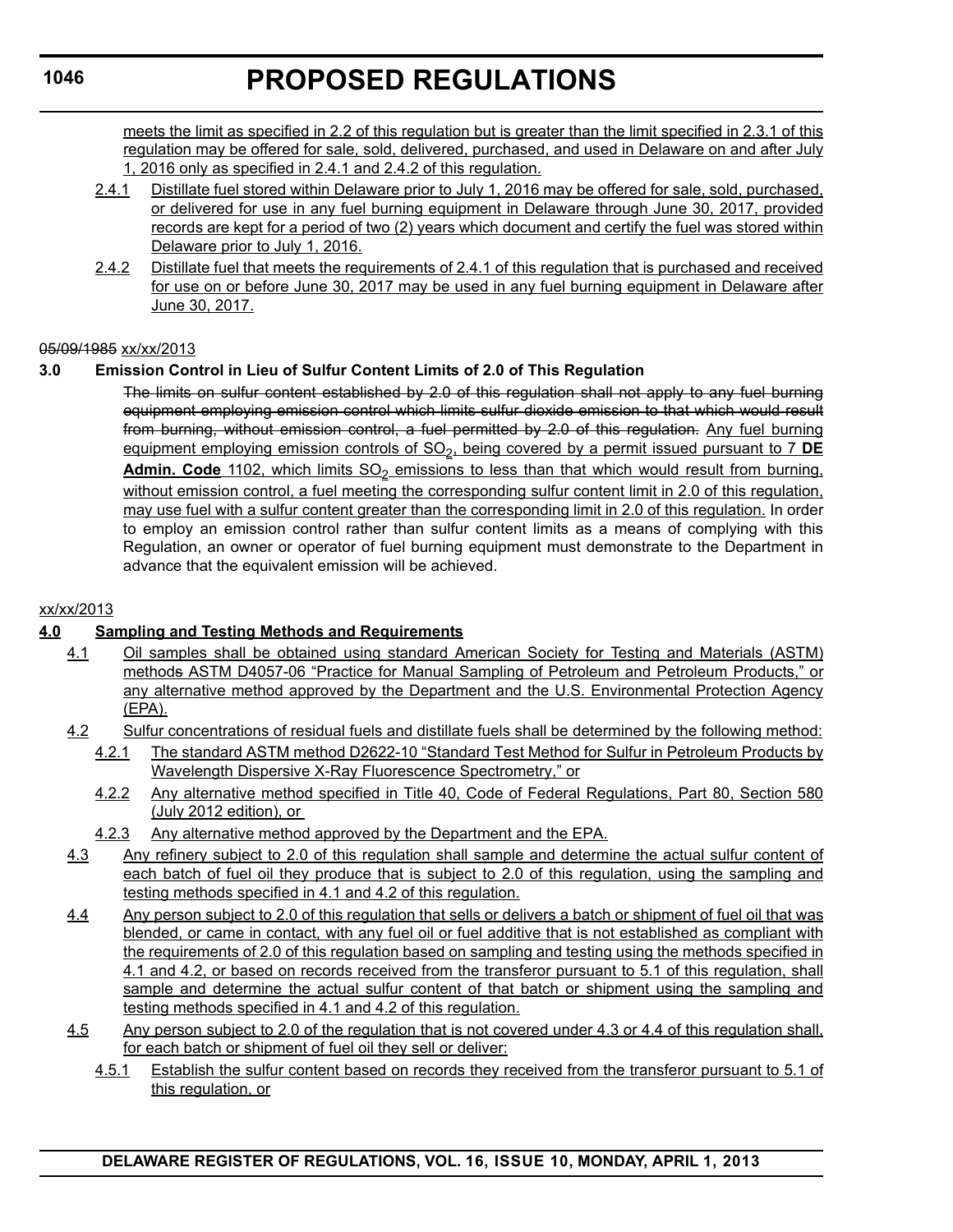4.5.2 Sample and determine the actual sulfur content using the sampling and testing methods specified in 4.1 and 4.2 of this regulation.

### xx/xx/2013

# **5.0 Recordkeeping and Reporting**

- 5.1 Three (3) months after this revision of this regulation becomes effective, any person subject to 2.0 of this regulation, when selling or delivering any fuel oil to be used in Delaware (i.e., the transferor), shall provide to the person receiving the fuel oil (i.e., the transferee) an electronic or paper record that contains the following information:
	- 5.1.1 Name, address and telephone number of the transferor.
	- 5.1.2 Name, address and telephone number of the transferee, and the address where the fuel oil is delivered.
	- 5.1.3 The volume of fuel being sold or delivered, and the date of sale or delivery.
	- 5.1.4 The type of fuel, and the sulfur content of the fuel as a delivered product, determined pursuant to 4.3, 4.4, or 4.5 of this regulation, as applicable, and expressed as one of the following:
		- 5.1.4.1 The actual sulfur content in ppm or percent (%) by weight, or
		- 5.1.4.2 A statement that certifies the sulfur content of the shipment is equal to or below the applicable limit specified in 2.0 of this regulation, or
		- 5.1.4.3 Except for a sale or delivery to an ultimate consumer, a product code or product description that identifies the sulfur content of the shipment as equal to or below the applicable limit specified in 2.0 of this regulation, provided such code or description is standardized throughout the distribution system in which it is used, and each downstream party is given sufficient information to know its full meaning.
- 5.2 Any person subject to 5.1 and 4.3, 4.4, or 4.5 of this regulation shall maintain records, for a minimum period of two (2) years from the date the records were generated, in electronic or paper format, that document the determination or establishment of the actual sulfur content of each batch or shipment of fuel oil.
- 5.3 Any person complying with 5.1.4.3 of this regulation shall maintain records, for a minimum period of two (2) years from the date the records were generated, in electronic or paper format, that document and explain the product code or product descriptions used.
- 5.4 For any transferee subject to requirements of a permit issued pursuant to 7 **DE Admin. Code** 1102, the records established pursuant to 5.1 of this regulation shall be maintained by the transferee for a minimum period of two (2) years from the date the record was generated.
- 5.5 The records as established pursuant to 5.2, 5.3, and 5.4 of this regulation shall be provided to the Department, upon written request by the Department, within thirty (30) days after such request is received.

# **DIVISION [OF WATERSHED STEWARDSHIP](http://www.dnrec.delaware.gov/swc/Pages/default.aspx)**

Statutory Authority: 7 Delaware Code, Chapter 40 (7 **Del.C.** Ch.40) 7 **DE Admin. Code** 5101

#### **[5101 Sediment and Stormwater Regulations](#page-3-0)**

**REGISTER NOTICE SAN #2006-16**

#### **1. Title Of The Regulations:**

*Delaware Sediment and Stormwater Regulations*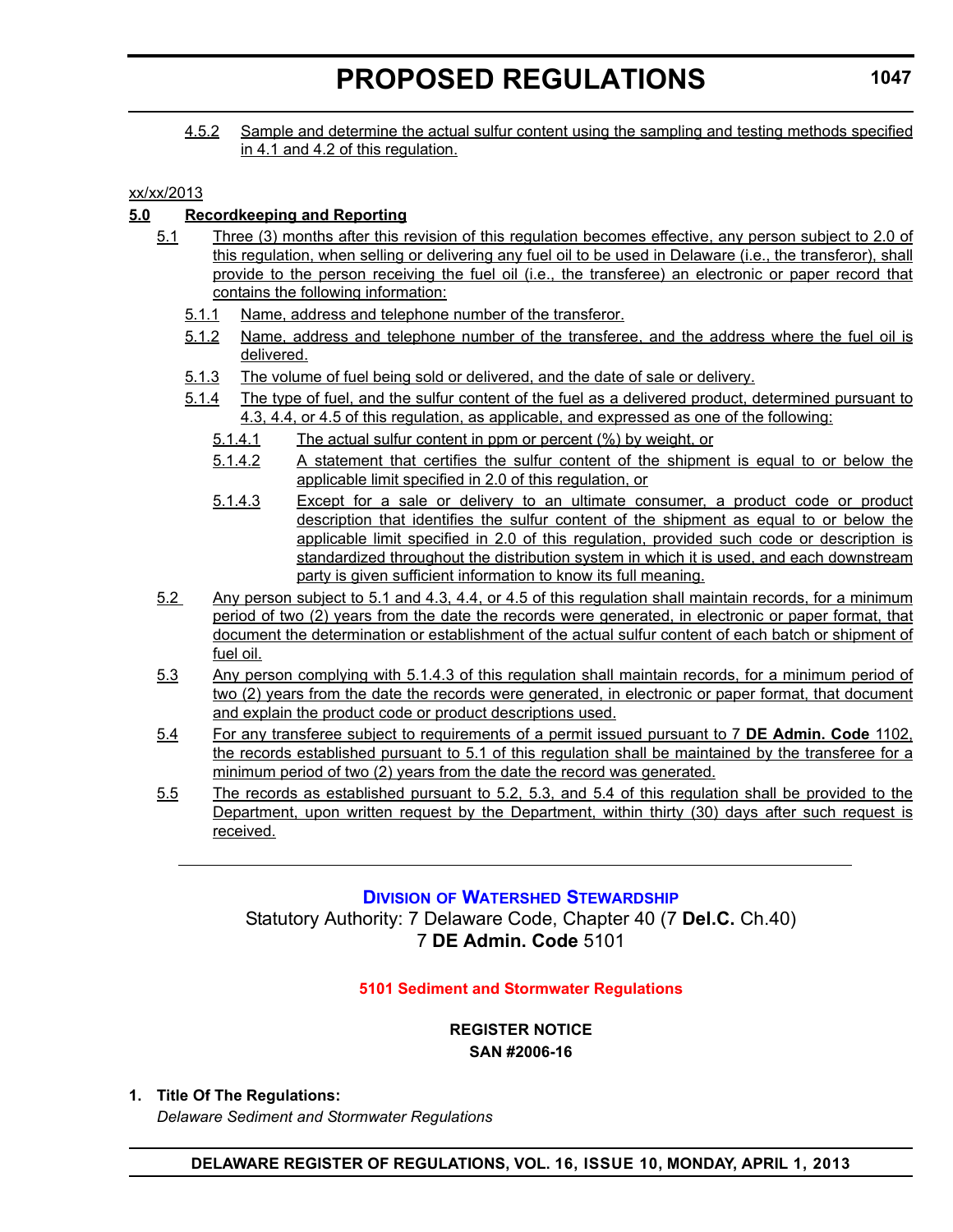#### **2. Brief Synopsis of the Subject, Substance and Issues:**

Substantial revisions to the *Delaware Sediment and Stormwater Regulations* are proposed to address April 2005 recommendations of Governor Minner's Task Force on Surface Water Management. The regulations have been revised to address stormwater volume management, conveyance adequacy, operation and maintenance of stormwater management facilities, and to establish performance standards for sediment and stormwater practices. A public hearing was conducted on March 1, 2012. Following comments received, substantive changes are proposed to the regulatory language necessitating a second public hearing.

#### **3. Possible Terms of the Agency Action:**

There is no sunset date for this regulation.

#### **4. Statutory Basis or Legal Authority to Act:**

Title 7, Delaware Code, Chapter 40, the Sediment and Stormwater Law

#### **5. Other Regulations That May Be Affected By The Proposal:**

Upon the effective date of revised regulations, the *Regulations Governing the Pollution Control Strategy for the Indian River, Indian River Bay, Rehoboth Bay, and Little Assawoman Bay Watersheds*, effective November 11, 2008, Section 5.0 Sediment and Stormwater Controls, may be affected.

#### **6. Notice of Public Comment:**

The Department of Natural Resources and Environmental Control (DNREC) Division of Watershed Stewardship will conduct a second public hearing on the proposed revisions to the *Delaware Sediment and Stormwater Regulations* **Regulation No. 5101 Sediment and Stormwater Regulations,** to address the April 2005 recommendations of Governor Minner's Task Force on Surface Water Management, as well as substantive changes to regulatory language following the first public hearing.

The public hearing on this proposed revision of **Regulation No. 5101 Sediment and Stormwater Regulations** will be held Tuesday, April 23, 2013, at 6:00 p.m. in the DNREC Auditorium, Richardson and Robbins Building, 89 Kings Highway, Dover, DE 19901.

The proposed regulation revisions may be inspected at the following locations:

| Department of Natural Resources and Environmental Control Kirkwood Library |                           |
|----------------------------------------------------------------------------|---------------------------|
| 89 Kings Highway                                                           | 6000 Kirkwood Highway     |
| Dover, DE 19901                                                            | Wilmington DE 19808       |
| Kent County Public Library                                                 | Georgetown Public Library |
| 497 South Red Haven Lane                                                   | 123 West Pine Street,     |
| Dover, DE 19901                                                            | Georgetown, DE 19947      |

The proposed regulation revisions may be inspected on the DNREC Division of Watershed Stewardship's Sediment and Stormwater Program website: http://www.dnrec.delaware.gov/swc/Pages/SedimentStormwater.aspx

For additional information or any appointments to inspect the proposed regulation revisions at DNREC, please contact Elaine Webb, DNREC Sediment and Stormwater Program, 89 Kings Highway, Dover, DE 19901, (302) 739-9921, Elaine.Webb@state.de.us. Review of the documents at the libraries will occur during the libraries' scheduled operating hours.

Interested parties shall submit comments in writing on the proposed regulation revisions by the end of the comment period, May 8, 2013, to Elaine Webb and/or statements and testimony may be presented either orally or in writing at the April 23, 2013 public hearing. Comments submitted as part of the first public comment period will remain as part of the record.

It is requested that those interested in presenting statements at the public hearing register in advance and that written statements and comments be addressed to: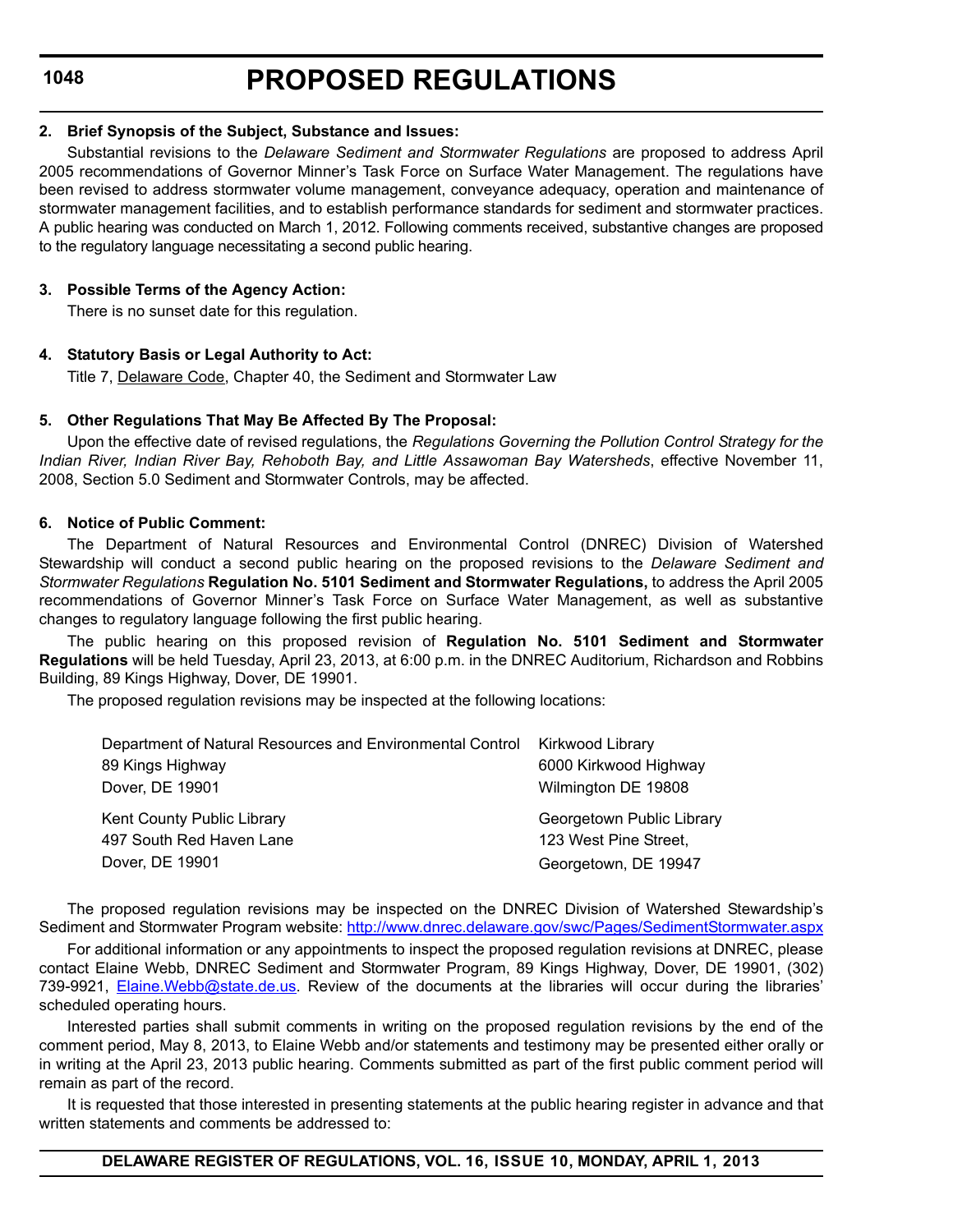Elaine Webb, DNREC – Sediment and Stormwater Program 89 Kings Highway Dover, DE 19901

#### **7. PREPARED BY:**

Elaine Webb / (302) 739-9921 / March 8, 2013, Email address: Elaine.Webb@state.de.us

#### **\*Please Note: Due to the size of the proposed regulation, it is not being published here. A copy of the regulation is available at:**

**[5101 Sediment and Stormwater Regulations](http://regulations.delaware.gov/register/april2013/proposed/16 DE Reg 1047 04-01-13.htm)**

# **[DEPARTMENT OF STATE](http://dpr.delaware.gov/default.shtml)**

**DIVISION OF PROFESSIONAL REGULATION** Statutory Authority: 24 Delaware Code, Section 1106 (24 **Del.C.** §1106) 24 **DE Admin. Code** 1100

#### **1100 Board of [Dentistry and Dental Hygiene](#page-3-0)**

#### **PUBLIC NOTICE**

The Delaware Board of Dentistry and Dental Hygiene, pursuant to 24 **Del.C.** §1106(a)(1), proposes to revise its rules and regulations. The changes to the regulations remove the permissive grant of CPEs for being employed as a faculty member and clarifies the documentation required by a licensee submitting CPEs for oral or clinical presentations and self-study.

The Board will hold a public hearing on the proposed rule change on May 16, 2013 at 3:00 PM, Second Floor Conference Room A, Cannon Building, 861 Silver Lake Blvd., Dover, DE 19904. Written comments should be sent to Pamela Zickafoose, Administrator of the Delaware Board of Dentistry and Dental Hygiene, Cannon Building, 861 Silver Lake Blvd., Dover, DE 19904. Pursuant to 29 **Del.C.** §10118(a), written comments will be accepted until June 2, 2013, which is fifteen days after the public hearing.

### **1100 Board of Dentistry and Dental Hygiene** *(Break in Continuity of Sections)*

#### **6.0 Continuing Professional Education (CPE) - Dentists [24 Del.C. §1106(a)(1) and (7)]**

All persons licensed to practice dentistry in the State of Delaware shall be required to acquire fifty (50) hours of continuing professional education (CPE) credit every two (2) years. Two (2) of the 50 credit hours shall be obtained in courses covering infection control. In addition to the CPE, licensees must provide evidence that they have successfully completed a current course in cardiopulmonary resuscitation (CPR) every two (2) years. The CPR course must encompass hands on clinical participation. On-line courses will not be accepted to satisfy the CPR requirement. Examples of acceptable courses include, but are not limited to, courses offered by the American Red Cross and the American Heart Association and courses offered or approved by any of the organizations listed in 6.5.1.1 through 6.5.1.4 of these regulations. All dentists, upon initial licensure in Delaware and prior to registration renewal, shall be given a written notice of these CPE requirements.

- 6.1 Proof of continuing education is satisfied with an attestation by the licensee that he or she has satisfied the Requirements of Rule 6.0.
- 6.2 Attestation must be completed electronically at the time of renewal.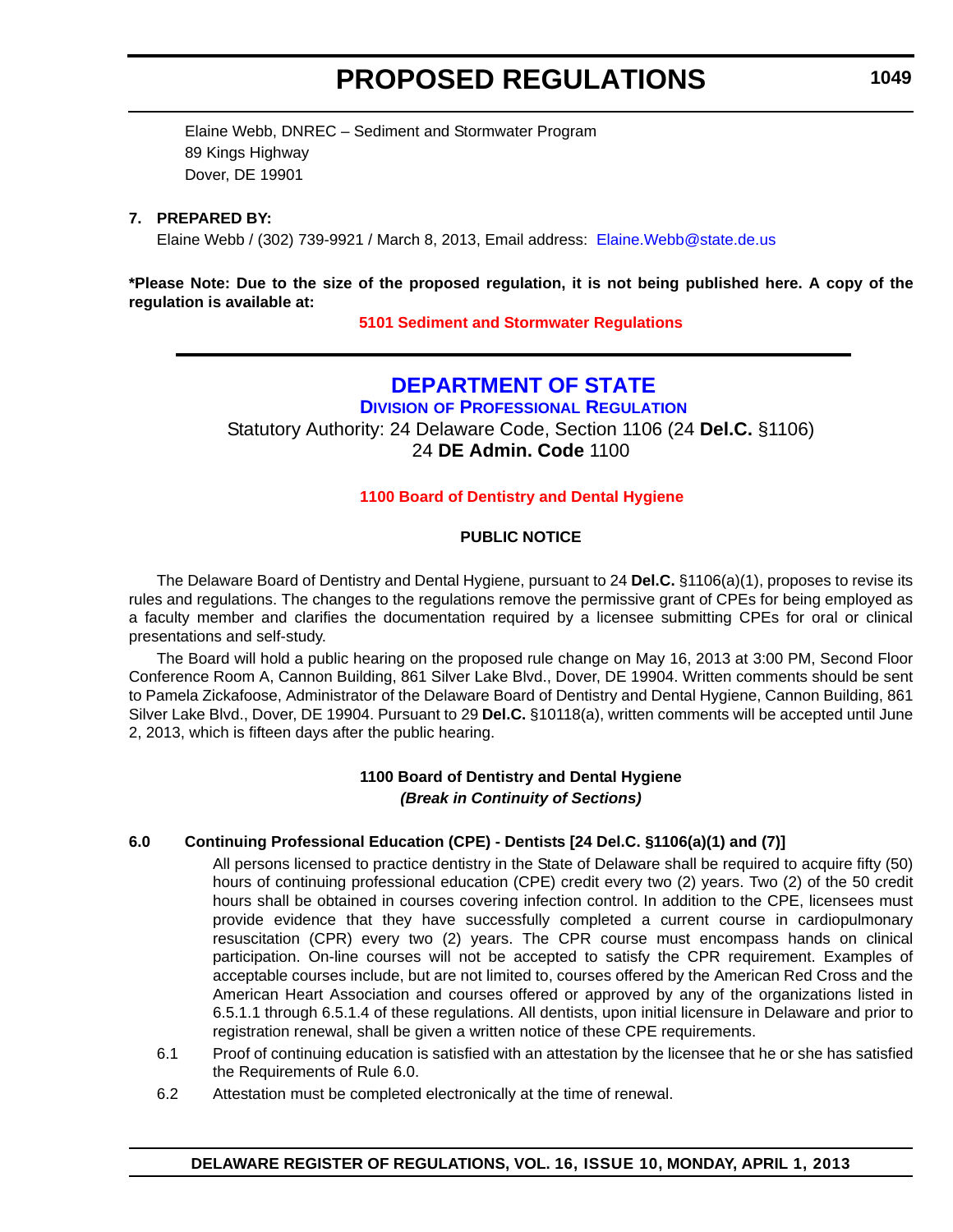# **PROPOSED REGULATIONS**

- 6.3 Licensees selected for random audit will be required to supplement the attestation with attendance verification pursuant to Rule 6.8.
- 6.4 Not more than ten (10) hours of the fifty (50) hour biennial CPE requirement may be satisfied by selfstudy without testing from sources approved by the Board which shall include but not be limited to:
	- 6.4.1 Reading dental textbooks
	- 6.4.2 Reading dental tape journals
	- 6.4.3 Viewing and listening to dental audio-visual materials.
- 6.5 CPE credits may be granted upon proof of successful completion of:
	- 6.5.1 Scientific CPE programs or courses and/or the scientific sessions of meetings sponsored or approved by:
		- 6.5.1.1 American Dental Association (ADA), its constituents and components including CERP (Continuing Education Recognition Program)
		- 6.5.1.2 American Dental Hygienists' Association (ADHA), its constituents and components
		- 6.5.1.3 American Dental Assisting Association (ADAA), its constituents and components
		- 6.5.1.4 Academy of General Dentistry (AGD) its constituents and components including PACE (Program Approval for Continuing Education)
		- 6.5.1.5 Recognized national, regional, state and local dental and dental hygiene specialty organizations
		- 6.5.1.6 Recognized dental and dental hygiene study clubs
		- 6.5.1.7 Accredited dental and dental hygiene CPE programs offered by dental and dental hygiene schools.
		- 6.5.1.8 Approved hospital programs.
		- 6.5.1.9 Such other organizations and associations as may be approved by the Board.
	- 6.5.2 In addition to the maximum of ten (10 hours of the CPE requirement which may be satisfied by self-study without testing and certification, a maximum of twenty (20) hours of the total CPE requirements may be fulfilled by self-study with test and certificate of completion from bona fide dental educational sources including but not limited to:
		- 6.5.2.1 Dental journals
		- 6.5.2.2 Dental textbooks
		- 6.5.2.3 Dental video and audio tape presentations
		- 6.5.2.4 Dental mail-in courses
		- 6.5.2.5 Dental courses presented on the Internet
		- 6.5.2.6 Dental lectures and courses presented via electronic media including computer disks where CPE credits are not specified, one (1) hour of credit will be given for each hour of scientific session attended.
- 6.6 Special Provisions
	- 6.6.1 A dentist, employed as a faculty member in a recognized school of dentistry, dental hygiene, dental assisting or any dentally-related field will be allowed not more than ten (10) hours credit for teaching per year.
	- 6.6.21 A dentist presenting a CPE course shall be allowed the hours involved in preparation and presentation on a one-time-per-course basis for a maximum of ten (10) hours for the two-year period.
	- 6.6.32 Table Clinics will be allowed, one (1) hour of credit per hour of presentation for a maximum of two (2) hours.
	- 6.6.43 Twelve (12) hours of credit shall be allowed for a scientific article published in a component or state society journal. 25 hours of credit shall be allowed for a scientific article published in a national journal or for a published scientific textbook or a chapter therein.
	- 6.6.54 Any public health dentally-related presentation will be allowed one (1) hour of credit per hour of participation for a maximum of two (2) hours for the two year period.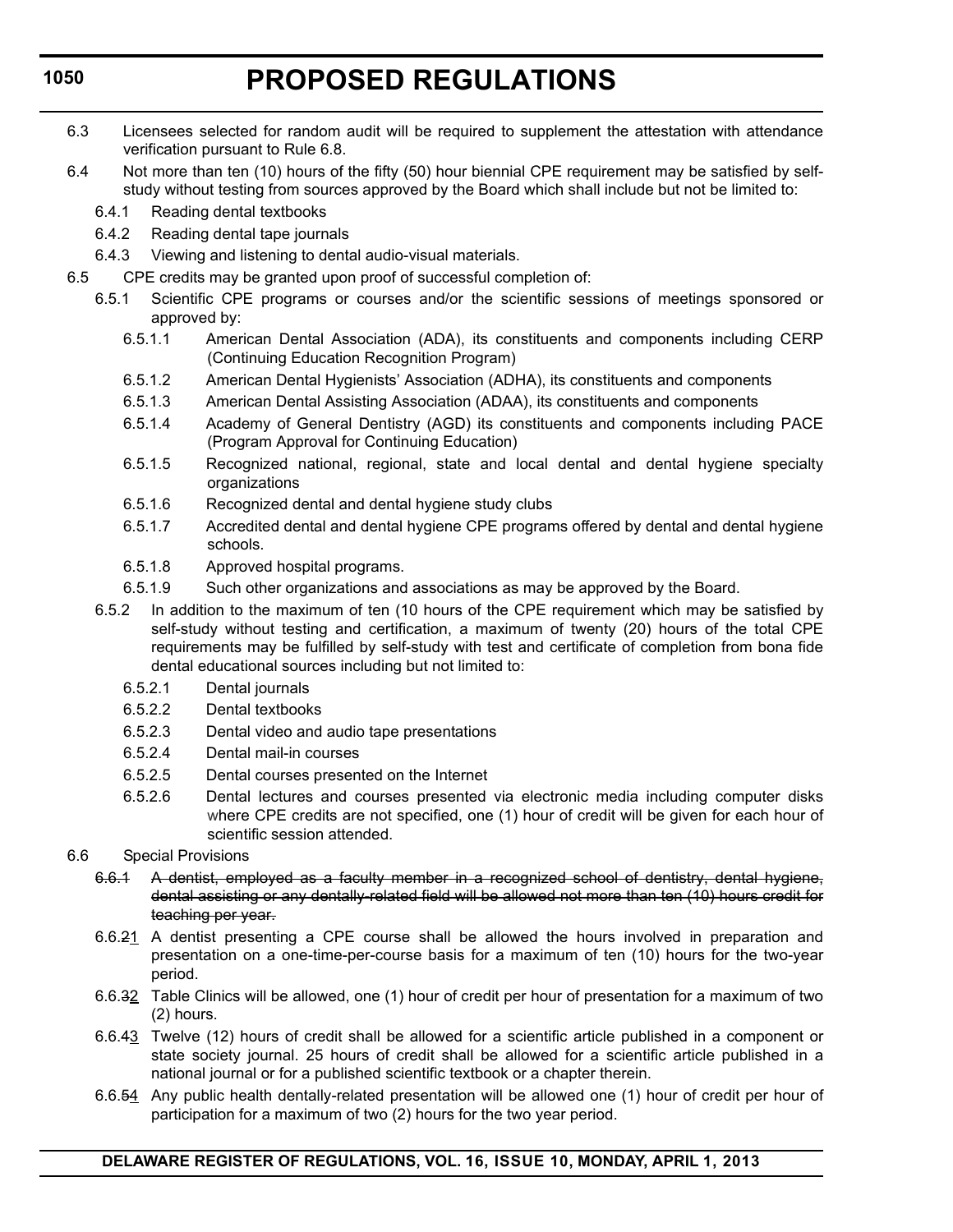- 6.6.65 Practice management or personal self-improvement courses shall be limited to a total of ten (10) hours for the two (2) year period.
- 6.6.76 The Board reserves the right to approve any and all activities deemed appropriate for CPE credit. The Board also reserves the right and is the final word to disapprove any activities submitted for credit which it deems inappropriate.
- 6.6.87 All dentists licensed to practice in Delaware shall be given written notice of these CPE requirements when receiving their initial license.
- 6.6.98 For existing holders of an Unrestricted Permit for anesthesia, at least twelve (12) hours of the required CPE credits must be taken on an Anesthesia topic by the end of the six (6) year reevaluation period (i.e. by the end of the third biennial licensure renewal period).
- 6.6.109 For existing holders of a Restricted I Permit, at least six (6) hours of the required CPE credits must be taken on an Anesthesia topic by the end of the six (6) year re-evaluation period (i.e. by the end of the third biennial license renewal period).

#### *(Break in Continuity Within Section)*

- 6.12 Audit of Continuing Education Contact Hours
	- 6.12.1 Audit. Each biennium, the Division of Professional Regulation shall randomly select from the list of renewed licensees a percentage of licensees, determined by the Board, to be audited. The Board may also audit based on complaints or charges against an individual license, relative to compliance with continuing education requirements or based on a finding of past non-compliance during prior audits.
	- 6.12.2 Documentation. When a licensee is selected for audit, the licensee shall be required to submit documentation showing detailed accounting of the various CPE's claimed by the licensee. Licensees selected for random audit are required to supplement the attestation with supporting materials which may include a syllabus, agenda, itinerary or brochure published by the sponsor of the activity and a document showing proof of attendance (i.e., certificate, a signed letter from the sponsor attesting to attendance, report of passing test score). CPEs for oral or clinical presentations must be accompanied by a signed statement from both the presenter and the sponsoring organization. For hours claimed as self-study CPE without testing, the materials studied must be identified in detail as to type, title, length, and hours spent reading. The Board shall attempt to verify the CPEs shown on the documentation provided by the licensee. Upon completion of the review, the Board will decide whether the licensee's CPEs meet the requirements of these regulations.

**\*Please Note: As the rest of the sections are not being amended, the balance of the regulations is not being published here. A copy of the regulation is available at:**

**[1100 Board of Dentistry and Dental Hygiene](http://regulations.delaware.gov/register/april2013/proposed/16 DE Reg 1049 04-01-13.htm)**

# **DIVISION OF P[ROFESSIONAL](http://dpr.delaware.gov/default.shtml) REGULATION** Statutory Authority: 24 Delaware Code, Section 1904(c) (24 **Del.C.** §1904(c)) 24 **DE. Admin. Code** 1900

#### **[1900 Board](#page-3-0) of Nursing**

#### **PUBLIC NOTICE**

The Delaware Board of Nursing, pursuant to 24 **Del.C.** §1904(c), proposes to revise regulation 6.4 to add a new section, 6.4.6. The proposed addition permits graduates of out-of-state programs that may not have attained Board approved status to obtain licensure by examination if, at the time of submission of the application, the Board finds that the content of the out-of-state program is equivalent to the minimum requirements of the Board for full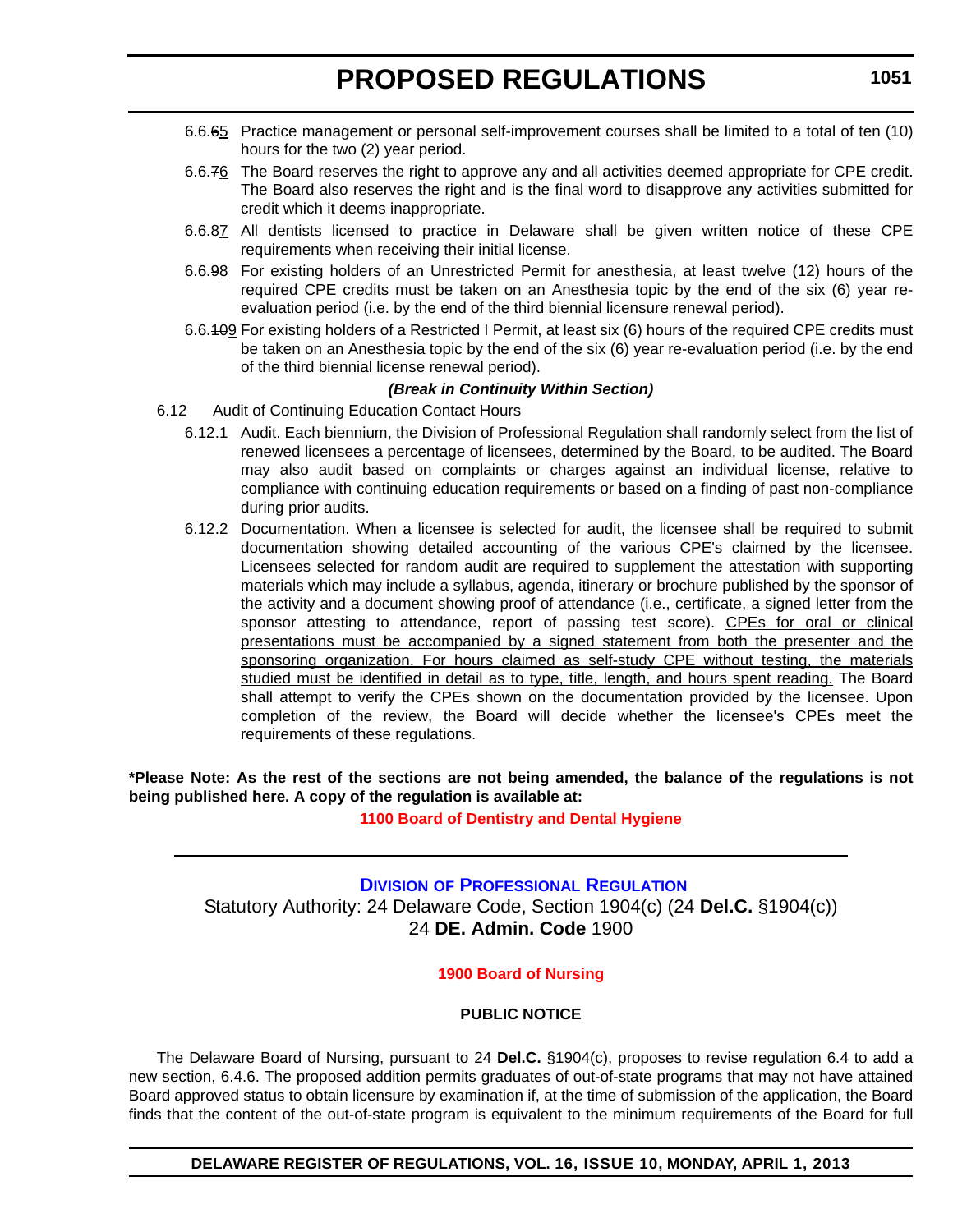# **PROPOSED REGULATIONS**

approval status established by these regulations. There is also an addition to the title of Regulation 6.4, reflecting this addition.

The Board will hold a public hearing on the proposed regulation change on May 8, 2013 at 1:00 p.m., Second Floor Conference Room A, Cannon Building, 861 Silver Lake Blvd., Dover, DE 19904. Written comments should be sent to Dr. Pamela Zickafoose, Executive Director of the Delaware Board of Nursing, Cannon Building, 861 Silver Lake Blvd., Dover, DE 19904. Written comments will be accepted until May 24, 2013 pursuant to 29 **Del.C.** §10118(a).

#### **1900 Board of Nursing**

#### *(Break in Continuity of Sections)*

#### **6.0 Requirements and Procedures for Licensure**

#### *(Break of Continuity Within Section)*

- 6.4 Requirements for Applicants Graduating from Foreign or out of state Programs
	- 6.4.1 Applicants graduating from programs outside of the United States and not licensed by the State Board Test Pool Examination or NCLEX in another state:
		- 6.4.1.1 Must have been issued a certificate of licensure by the licensing agency in the state, territory, or country where the nursing program is located;
		- 6.4.1.2 Must submit a certificate issued by the Commission on Graduates of Foreign Nursing Schools or other Board approved agency as evidence of the educational requirements of a curriculum for the preparation of professional nurses which is equivalent to the approved professional schools in Delaware;
		- 6.4.1.3 Must submit official English translations of all required credentials;
		- 6.4.1.4 Must, in instances when completion of a four-year high school course of study or its equivalent cannot be verified, take the high school equivalence examination given by a State Department of Education;
		- 6.4.1.5 Must submit evidence that the program from which applicant is a graduate meets the approved standards adopted by the Board (24 **Del.C.** §§1910, 1914) and Rules and Regulations: 2.4. (If the program does not include the areas specified in the above curricula, the deficiencies must be made up before the applicant is eligible to take NCLEX);
		- 6.4.1.6 Are allowed one year from the date of Board review of the completed application to make up all deficiencies, including the taking of the initial examination;
		- 6.4.1.7 Effective July 1, 1982, professional nurse applicants must have passed the NCLEX examination (with a minimum standard score of 1600) and practical nurse applicants must have passed the NCLEX examination (with a minimum standard score of 350) within four examination opportunities, within a period of two years or original notification of failure.
		- 6.4.1.8 Effective July 1, 1988, results are reported and recorded as pass or fail.
		- 6.4.1.9 May be issued a temporary permit and may be employed in professional or practical nursing if the applicant has met all of the Board's prerequisites for taking the NCLEX in Delaware and is scheduled to do so;
		- 6.4.1.10 May work only at the institution employing the applicant, under the direct supervision of a registered nurse pending results of the first licensing examination.
		- 6.4.1.11 Must meet all other requirements for licensure.
	- 6.4.2 RN applicants who meet the requirements listed in 6.4.1 are eligible to take NCLEX-RN. LPN applicants who meet the requirements listed in 6.4.1 are eligible to take the NLCEX-PN. Applicants will be issued a license upon successful completion of the respective NCLEX.
	- 6.4.3 Canadian applicants writing the Canadian Nurses' Association Testing Service (CNATS) Examination from 1970 - 1979 are eligible for licensure by endorsement.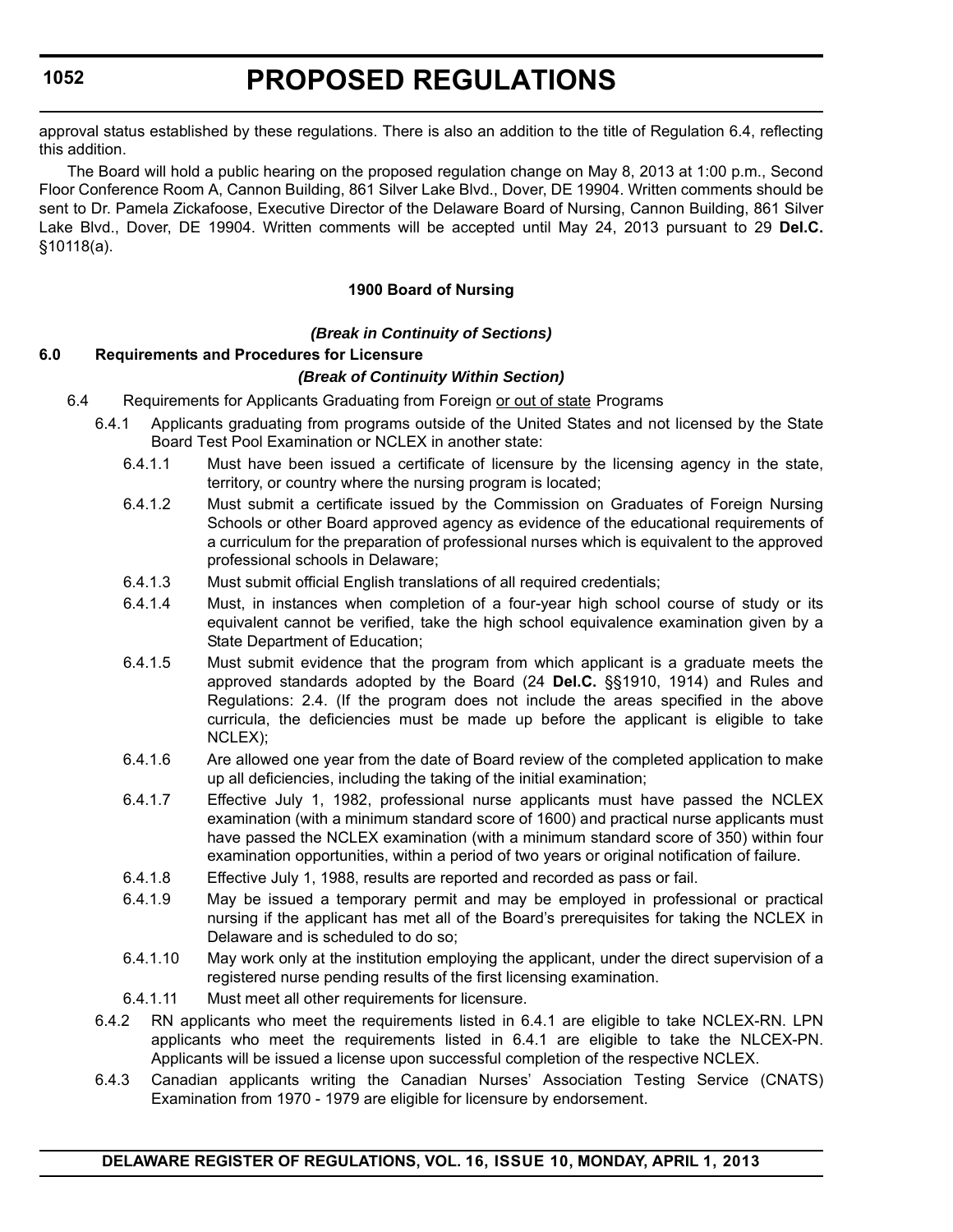- 6.4.4 Canadian applicants writing the Canadian Nurses' Association Testing Service (CNATS) Examination, first administered August 1980, are eligible for licensure by endorsement with a passing score of 400. (September 15, 1981)
- 6.4.5 Canadian applicants writing the Canadian Nurses' Association Testing Service (CNATS) Examination after that examination became graded on a pass or fail basis are not eligible for licensure by endorsement and must pass the NCLEX. (June 8, 1996)
- 6.4.6 Applicants graduating from programs outside of this state which, in the opinion of the board at the time the application is filed with the Division of Professional Regulation, are equivalent to the minimum requirements of the board for full approval status established by these regulations, are eligible to take the NCLEX.

**Please Note: As the rest of the sections are not being amended, the balance of the regulations is not being published here. A copy of the regulation is available at:**

**[1900 Board of Nursing](http://regulations.delaware.gov/register/april2013/proposed/16 DE Reg 1051 04-01-13.htm)**

### **DIVISION OF PROFESSIONAL REGULATION**

Statutory Authority: 2[4 Delaware Code, Section 2506\(a\)\(1\) \(24](http://dpr.delaware.gov/default.shtml) **Del.C.** §2506(a)(1)) 24 **DE Admin. Code** 2500

#### **2500 Board [of Pharmacy](#page-3-0)**

#### **PUBLIC NOTICE**

Pursuant to 24 **Del.C.** §2506(a)(1), the Delaware Board of Pharmacy has proposed revisions to its rules and regulations. The definition of "compounding" is revised to specify that reconstitution of oral solutions is not considered compounding. Rules 6.4 and 11.2.8, pertaining to "Customized Patient Medication Packages" are amended. In particular, Rule 6.4 states that such packaging of controlled substances is prohibited. Rule 14.0, pertaining to the administration of injectable medications, is amended to encompass registered interns and pharmacy students, with the requirement that registered interns and pharmacy students must be directly supervised by a licensed pharmacist who is approved for injectable administration. Registered interns and pharmacy students shall also be required to complete continuing education in this area of practice. Rule 14.0 is also revised for greater clarity.

A public hearing will be held on May 15, 2013 at 10:00 a.m. in the second floor conference room A of the Cannon Building, 861 Silver Lake Boulevard, Dover, Delaware, where members of the public can offer comments on the amendments to the rules and regulations. Anyone wishing to receive a copy of the proposed rules and regulations may obtain a copy from the Delaware Board of Pharmacy, 861 Silver Lake Boulevard, Dover, Delaware 19904. Persons wishing to submit written comments may forward these to the Board at the above address.

In accordance with 29 **Del.C.** §10118(a), the final date to receive written comments will be May 30, 2013 which is 15 days following the public hearing. The Board will deliberate on all of the public comment at its regularly scheduled meeting on June 19, 2013 at 10:00 a.m., at which time it will determine whether to adopt the rules and regulations as proposed or make additional changes due to the public comment.

# **2500 Board of Pharmacy**

*(Break in Continuity of Sections)*

#### **6.0 Pure Drug Regulations**

#### *(Break in Continuity Within Section)*

6.4 All biologicals, vaccines, drugs, chemicals, preparations and compounds must be packaged, labeled, stored and preserved in compliance with USP/NF and all other State and Federal standards. A pharmacist may, with the permission of the patient or the patient's agent, provide a "Customized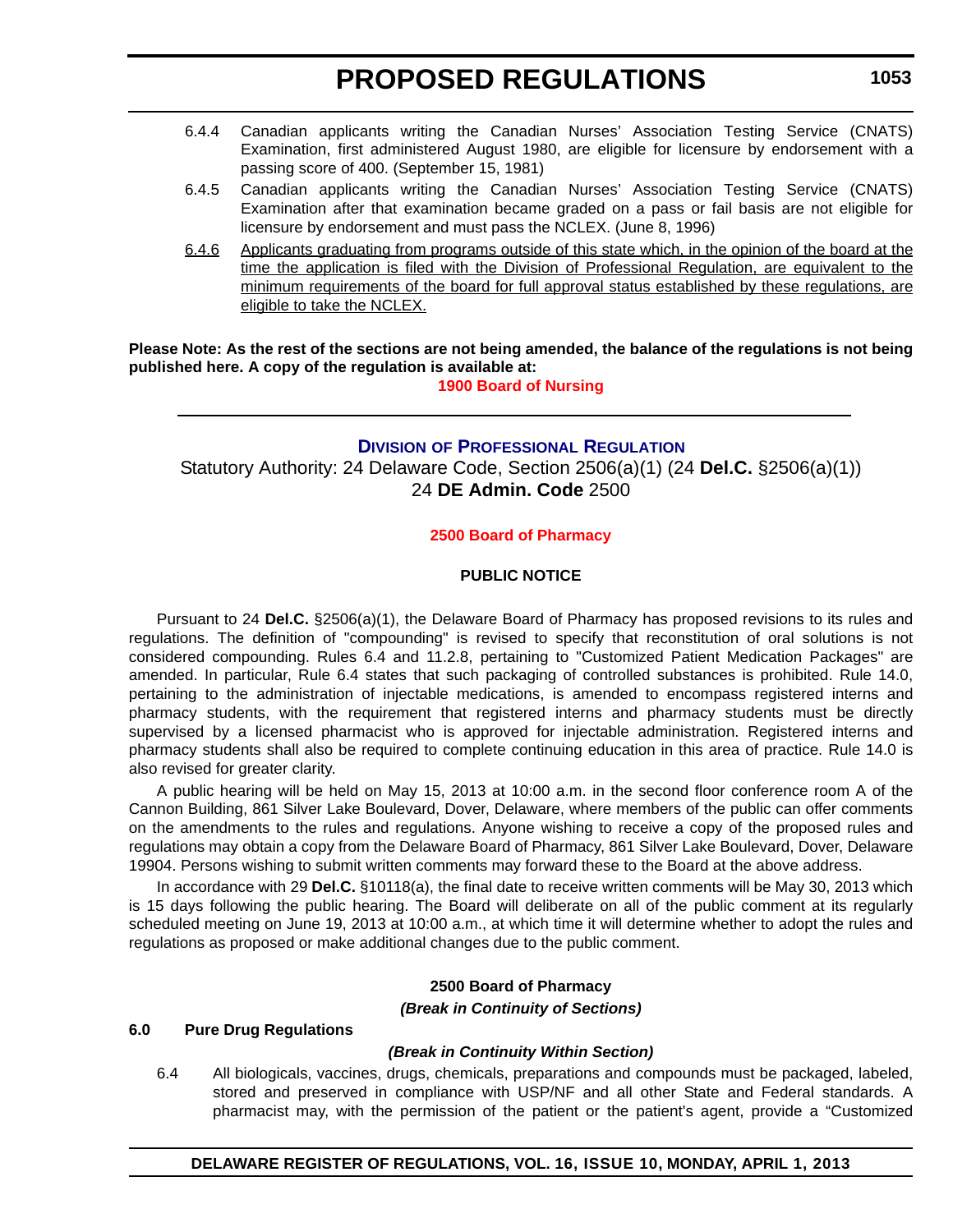# **PROPOSED REGULATIONS**

Patient Medication Package" only to patients that are self-medicating. The containers shall meet all of the requirements of the USP/NF standard entitled, "Customized Patient Medication Package." Packaging of controlled substances in a "Customized Patient Medication Package" is prohibited.

- 6.5 Labeling of Over-the-Counter Central Nervous System Stimulants. Over-the-counter central nervous system stimulants must be labeled and packaged in compliance with state and federal requirements.
- 6.6 Over-the-Counter Medication Over-the-counter drug is one that can be legally sold without a prescription.

NOTE: The only over-the-counter products which currently can be labeled, advertised promoted, marketed or sold as a stimulant are those that do not contain any active ingredient but caffeine.

### *(Break in Continuity of Sections)*

### **11.0 Pharmaceutical Services in Nursing Homes**

#### *(Break in Continuity Within Section)*

11.2.8 A pharmacy that provides a "Customized Patient Medication Package" system can supply a maximum of 72 hours supply of medication per patient.

### *(Break in Continuity of Sections)*

### **14.0 Administration of Injectable Medications, Biologicals and Adult Immunizations**

- The purpose of this regulation is to implement provisions relating to the training, administration, and documentation of injectable medications, biologicals, and adult immunizations by pharmacists, registered interns and pharmacy students pursuant to 24 **Del.C.** Ch. 25 relating to Pharmacy.
- 14.1 Educational Requirements
	- 14.1.1 In order to administer injectable medications, biologicals, and adult immunizations a licensed pharmacist, a registered intern or a pharmacy student shall provide proof that the following requirements have been satisfied: complete a Board approved academic and practical curriculum and maintain a current Cardio-Pulmonary Resuscitation (CPR) certificate acceptable to the Board of Pharmacy.
		- 14.1.1.1 The satisfactory completion of an An approved academic and practical curriculum approved by the Board of Pharmacy which includes, but is not limited to, disease epidemiology, vaccine characteristics, injection technique, emergency response to adverse events, and related topics.
		- 14.1.1.2 A current Cardio-Pulmonary Resuscitation (CPR) certificate acceptable to the Board of Pharmacy. Pharmacists successfully completing the above education and practical training shall notify the Board. The Board will record the successful training in Board database systems.
	- 14.1.2 A registered licensed pharmacist, registered intern or pharmacy student may only administer injections consistent with public health and safety and in a competent manner consistent with the academic curriculum and training completed.
	- 14.1.3 Continued competency shall be maintained. A minimum of two hours (0.2 C.E.U.) of the thirty hour requirement for continuing education, every licensure period, must be dedicated to this area of practice. and available for Board inspection.
		- 14.1.3.1 A minimum of two hours (0.2 C.E.U.) of the thirty hour requirement for continuing education for licensed pharmacists, every licensure period, must be dedicated to this area of practice.
		- 14.1.3.2 A minimum of two hours of continuing education every two years for registered interns and pharmacy students must be dedicated to this area of practice.
	- 14.1.4 Documentation of the satisfactory completion of the proper academic and practical training requirements shall be listed in a policy and procedures manual available for inspection by the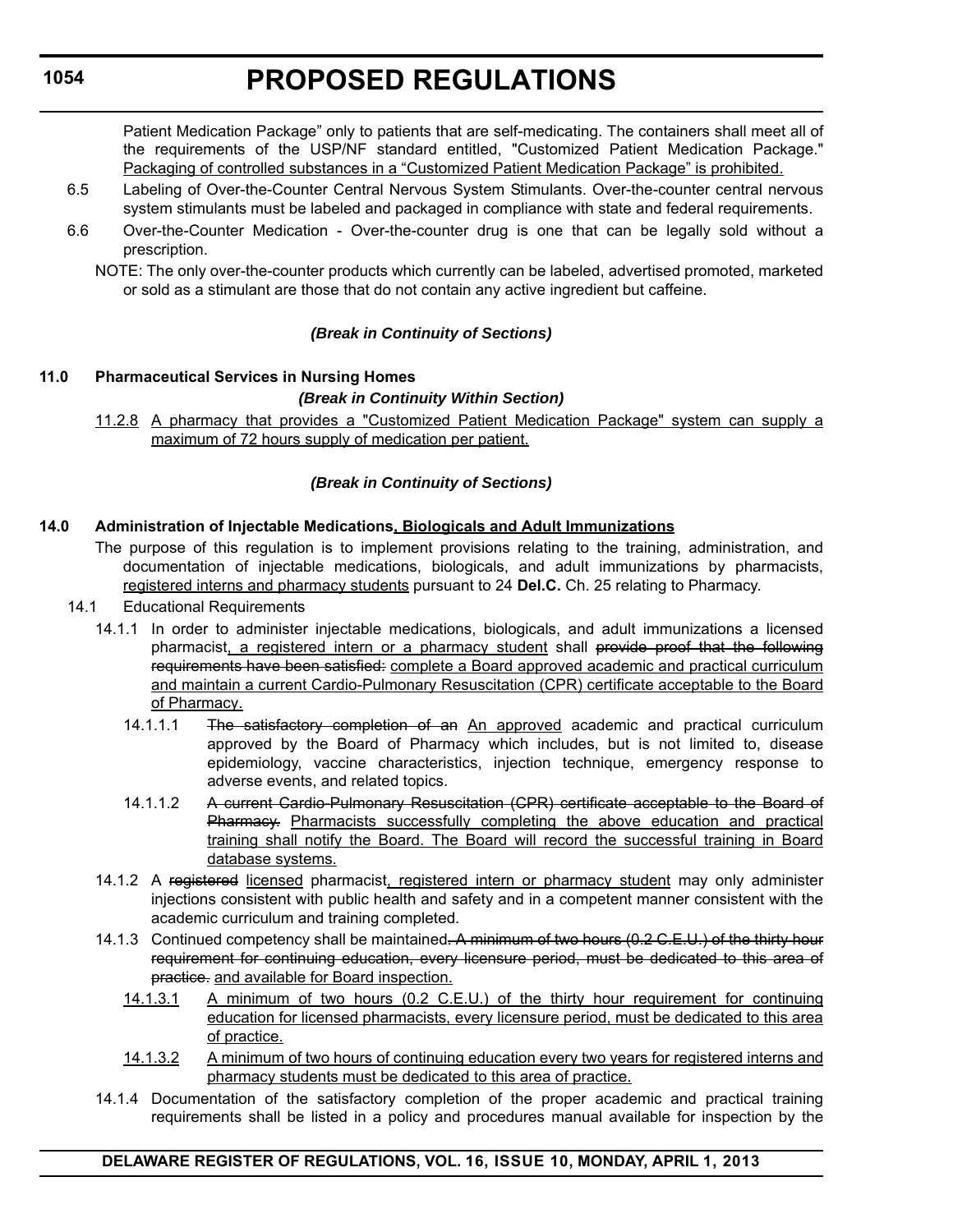Board of Pharmacy. Maintaining such a policy and procedures manual shall be the responsibility of each registered pharmacist administering injections. documentation shall be the responsibility of the pharmacist-in-charge.

#### 14.2 Practice Requirements

- 14.2.1 The pharmacist-in-charge must maintain a manual with policies consistent with OSHA (Occupational Exposure to Bloodborne Pathogens) and procedures for dealing with acute adverse events.
- 14.2.2 Prescriptions and/or physician-approved written protocols will be maintained and available for inspection by the Board of Pharmacy. The administration of injectable medications, biologicals and adult immunizations by registered interns and pharmacy students must be directly supervised by a licensed pharmacist who is approved for injectable administration.
- 14.2.3 The pharmacist, registered intern, or pharmacy student, before administering an injectable medication, biological, or immunization, must counsel the patient and/or the patient's representative about contraindications and inform them in writing in specific and readily understood terms about the risks and benefits. A signed copy of the patient's consent shall be filed and available for inspection by the Board of Pharmacy.
- 14.2.4 The pharmacist, registered intern, or pharmacy student must document all injections made and have such documentation available for inspection by the Board of Pharmacy. Documentation shall include:
	- 14.2.4.1 Patient's name, address, phone number, date of birth, and gender.
	- 14.2.4.2 Medication or vaccine administered, expiration date, lot number, site of administration, dose administered.
	- 14.2.4.3 Date of original order and the date of administration(s).
	- 14.2.4.4 The name of the prescribing practitioner and the pharmacist, registered intern or pharmacy student administering the dose.
- 14.2.5 The pharmacist, registered intern or pharmacy student must document fully and report all clinically significant adverse events to the primary-care provider and to the Vaccine Adverse Event Reporting System (VAERS) when appropriate.
- 14.2.6 The pharmacist, registered intern or pharmacy student shall provide documentation to each person receiving immunizations and when appropriate to the Immunization Section of the Department of Health and Social Services so the names of those individuals can be added to the Vaccination Registry. shall report to the Immunization Vaccination Registry.
- 14.2.7 All documentation and records required by this Regulation must be maintained for a period of not less than three years and available for inspection by the Board of Pharmacy.
- 14.3 Classes and Indications of Approved Medications. Classes of medications shall include injectable medications, immunizations, and biologicals contained in the list of Approved Drug Products with Therapeutic Equivalence Evaluations or drugs under clinical study when administered in accordance with indications approved by the Food & Drug Administration. Administration of medications includes injectable medications, biologicals and adult immunizations pursuant to a valid prescription or approved protocol approved by a physician duly licensed in this State.
- 14.4 Authorization. Only those registered pharmacists meeting the requirements of this Regulation shall administer injectable medications, biologicals, and adult immunizations. The Board of Pharmacy shall maintain a current list of those pharmacists so authorized. It is the responsibility of each registered pharmacist to maintain his or her current status on such list.

#### **Please Note: As the rest of the sections are not being amended, the balance of the regulations is not being published here. A copy of the regulation is available at:**

**[2500 Board of Pharmacy](http://regulations.delaware.gov/register/april2013/proposed/16 DE Reg 1053 04-01-13.htm)**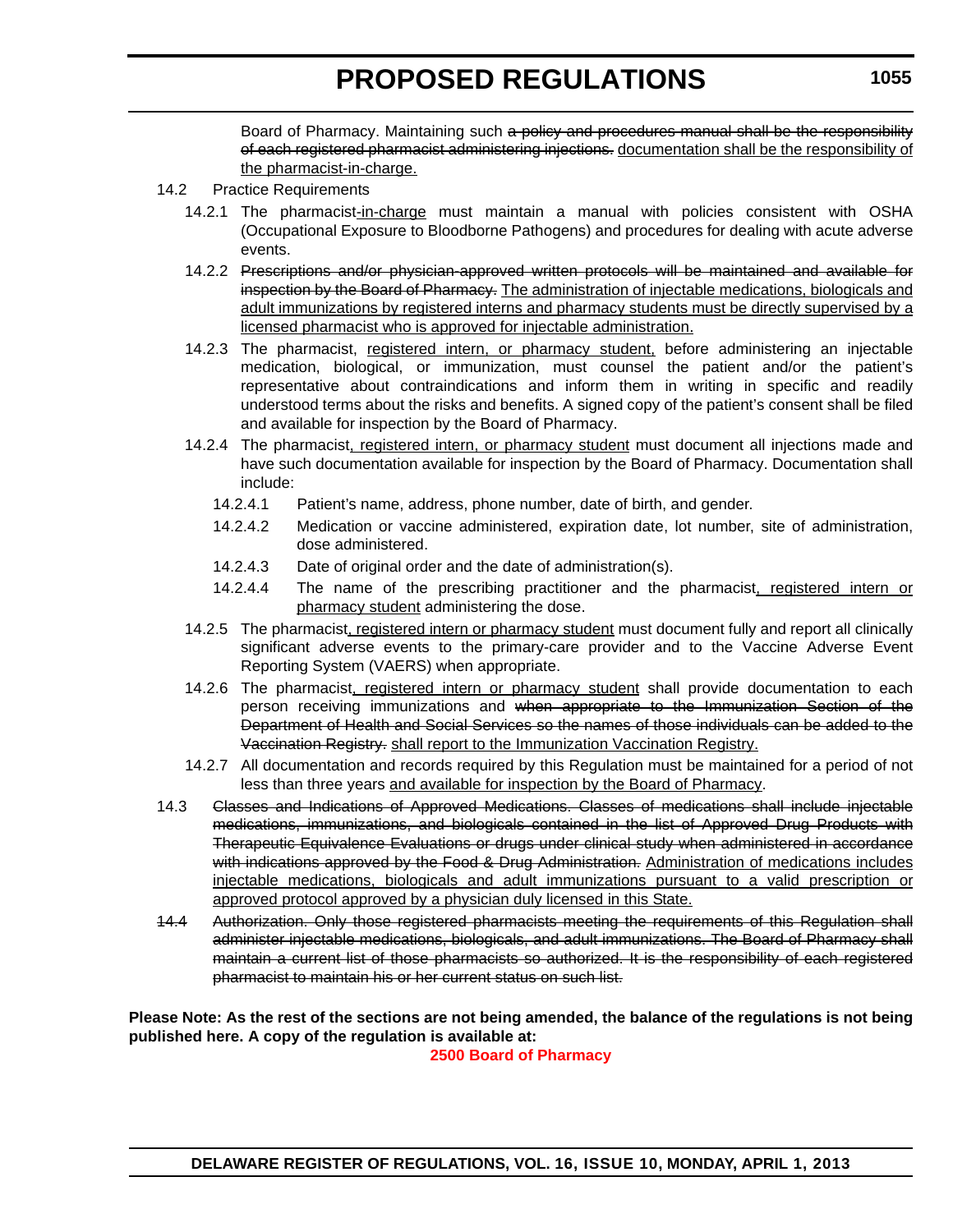# **PROPOSED REGULATIONS**

# **DIVISION [OF PROFESSIONAL REGULATION](http://dpr.delaware.gov/default.shtml)** Statutory Authority: 24 Delaware Code, Section 3506 (24 **Del.C.** §3506) 24 **DE Admin. Code** 3500

### **[3500 Board of Examiners of Psychologists](#page-3-0)**

# **PUBLIC NOTICE**

The Delaware Board of Examiners of Psychologists, pursuant to 24 **Del.C.** §3506(a)(1), proposes to revise its regulations. The Board seeks to correct a typographical error in regulation 5.2.1.3. The Board also seeks to amend regulation 7.2 to clarify the group supervision requirements for postdoctoral applicants. The Board proposes to add a new regulation number 10.1.4 defining a continuing education hour. The Board proposes to amend regulation 10.6.4 to clarify the process by which teaching a workshop may be used for qualifying continuing education. The Board seeks to create a new regulations number 18, addressing the practice of telepsychology by licensees.

The Board will hold a public hearing on the proposed rule change on May 6, 2013 at 10:00 a.m., Second Floor Conference Room A, Cannon Building, 861 Silver Lake Blvd., Dover, DE 19904. Written comments should be sent to Jennifer Witte, Administrator of the Delaware Board of Examiners of Psychologists, Cannon Building, 861 Silver Lake Blvd., Dover, DE 19904. Written comments will be accepted until May 21, 2013.

#### **3500 Board of Examiners of Psychologists**

### *(Break in Continuity of Sections)*

# **5.0 Procedures for Licensure**

### *(Break in Continuity Within Section)*

5.2 Application - By Reciprocity

# *(Break in Continuity Within Section)*

5.2.1.3 Evidence that the applicant passed the written Examination for Professional Practice of Psychology (EPPP). The Board shall accept the passing score recommended by the ASPPB for that particular examination (computer or paper) administration. For examinations taken prior to 1992, the Board shall accept either the ASPPB recommended passing score or the minimum passing score accepted by the Delaware Board in the year the examination was taken, whichever was lower.

# *(Break in Continuity of Sections)*

# **7.0 Supervised Experience**

# *(Break in Continuity Within Section)*

7.2 Supervised postdoctoral experience is required for initial licensure. Postdoctoral experience must consist of 1,500 hours of actual work experience. This experience must be completed in not less than one calendar year and not more than three calendar years, save for those covered under 24 **Del.C.** §3519(e). For those individuals the accrual of 1,500 hours of supervised postdoctoral experience must take place within six calendar years from the time of hire. At least 25% of the 1500 hours of experience shall be devoted to direct service in the area of the applicant's academic training. "Direct service" consists of any activity defined as the practice of psychology or the supervision of graduate students engaging in activities defined as the practice of psychology. There must be one hour of face-to-face supervision for every one to 10 hours of clinical work. The Board will consider requests to substitute group supervision for some portion of the one-to-one, face-to-face supervision requirement. A supervising psychologist must petition the Board and show good cause for this substitution. If the supervising psychologist's request is granted, no more than five (5) postdoctoral applicants may meet with the supervising psychologist at one time and there must be two (2) hours of group supervision in place of every one (1) hour of individual supervision. All postdoctoral applicants must have at least one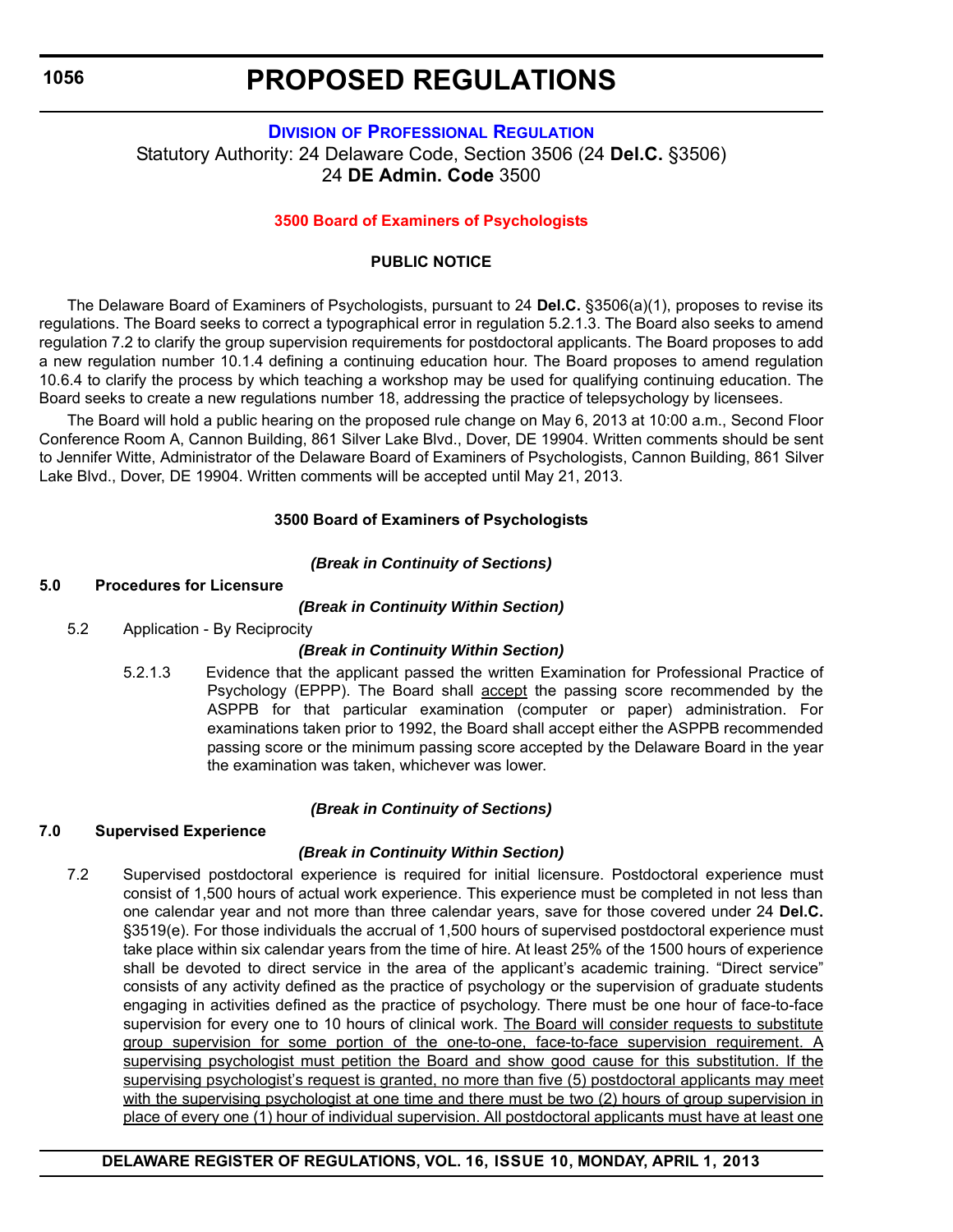(1) hour of individual supervision per week. The Board reserves the right to withdraw their permission for the substitution at any time. Not more than 25% of this supervision can be done by other licensed mental health professionals besides psychologists.

#### *(Break in Continuity of Sections)*

#### **10.0 Continuing Education**

### 10.1 Hours required.

- 10.1.1 The biennial licensing period begins August 1 of each odd-numbered year and ends July 31 of the next odd-numbered year.
- 10.1.2 Psychologists must obtain 40 hours of continuing education during each biennial licensing period in order to be eligible for renewal of license. Effective as of the license renewal period beginning August 1, 2009, all psychologists must complete three hours of continuing education in ethics.
- 10.1.3 Psychological assistants must obtain 20 hours of continuing education during each biennial licensing period for re-registration. Effective as of the license renewal period beginning August 1, 2009, all psychological assistants must complete three hours of continuing education in ethics.
- 10.1.4 A "**continuing education hour**" is defined as one sixty-minute period, unless otherwise specified.

#### *(Break in Continuity Within Section)*

10.6 Activities from APA-approved continuing education sponsors will be automatically accepted. The following may be eligible:

#### *(Break in Continuity Within Section)*

10.6.4 Teaching of a workshop or conduction of a seminar on a topic of pertinence to the practice of psychology. Credit earned for one day is a maximum of 2 credits, two days is a maximum of 3 credits, and three days or more is a maximum of 5 credits. No more than 5 CE credits may be completed in this manner for any renewal period and can be submitted only for the first time that a course is presented. However, credit can be earned only once for teaching a particular seminar or workshop and not be eligible for re-submission at any time. Appropriate documentation is considered to be the brochure and demonstration of the workshop being held by the sponsoring entity.

#### *(Break in Continuity of Sections)*

#### **18.0 Telepsychology**

- 18.1 "Telepsychology" means the practice of psychology by distance communication technology such as but not necessarily limited to telephone, email, Internet-based communications, and videoconferencing.
- 18.2 In order to practice telepsychology one must hold a current, valid license issued by the Board.
- 18.3 Licensees understand that this rule does not provide licensees with authority to practice telepsychology in service to clients domiciled in any jurisdiction other than Delaware, and licensees bear responsibility for complying with laws, rules, and/or policies for the practice of telepsychology set forth by other jurisdictional boards of psychology.
- 18.4 Licensees practicing telepsychology shall comply with all of these rules of professional conduct and with requirements incurred in state and federal statutes relevant to the practice of psychology.
- 18.5 Licensees establish and maintain current competence in the professional practice of telepsychology through continuing education, consultation, or other procedures, in conformance with prevailing standards of scientific and professional knowledge. Licensees establish and maintain competence in the appropriate use of the information technologies utilized in the practice of telepsychology.
- 18.6 Licensees recognize that telepsychology is not appropriate for all psychological problems and clients, and decisions regarding the appropriate use of telepsychology are made on a case-by-case basis. Licensees practicing telepsychology are aware of additional risks incurred when practicing psychology through the use of distance communication technologies and take special care to conduct their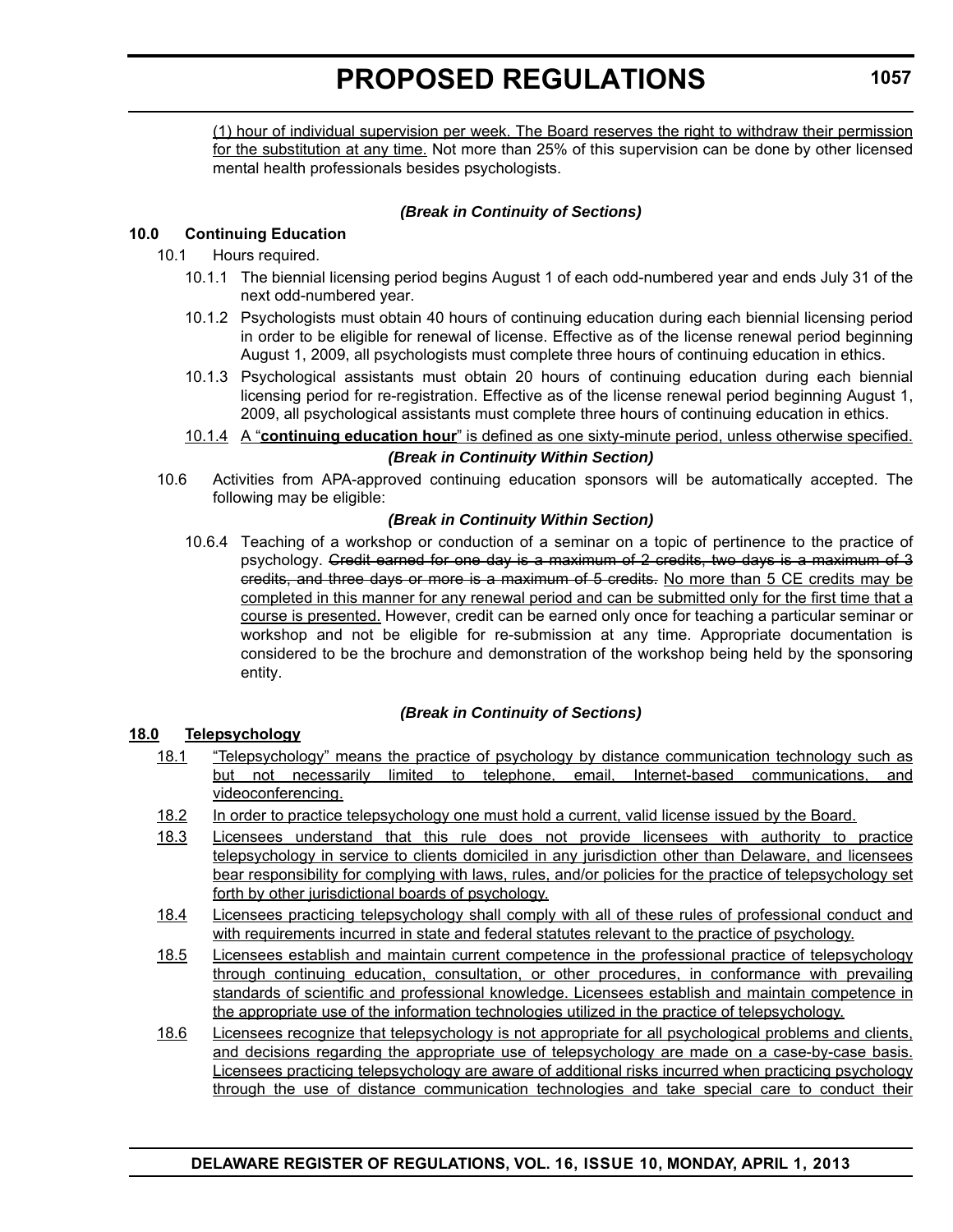professional practice in a manner that protects the welfare of the client and ensures that the client's welfare is paramount. Licensees practicing telepsychology shall:

- 18.6.1 Conduct a risk-benefit analysis and document findings specific to:
	- 18.6.1.1 Whether the client's presenting problems and apparent condition are consistent with the use of telepsychology to the client's benefit; and
	- 18.6.1.2 Whether the client has sufficient knowledge and skills in the use of the technology involved in rendering the service or can use a personal aid or assistive device to benefit from the service.
- 18.6.2 Not provide telepsychology services to any person or persons when the outcome of the analysis required in paragraphs 18.6.1.1 and 18.6.1.2 of this rule is inconsistent with the delivery of telepsychology services, whether related to clinical or technological issues.
- 18.6.3 Upon initial and subsequent contacts with the client, make reasonable efforts to verify the identity of the client;
- 18.6.4 Obtain alternative means of contacting the client;
- 18.6.5 Provide to the client alternative means of contacting the licensee;
- 18.6.6 Establish a written agreement relative to the client's access to face-to-face emergency services in the client's geographical area, in instances such as, but not necessarily limited to, the client experiencing a suicidal or homicidal crisis;
- 18.6.7 Licensees, whenever feasible, use secure communications with clients, such as encrypted text messages via email or secure websites and obtain and document consent for the use of nonsecure communications.
- 18.6.8 Prior to providing telepsychology services, obtain the written informed consent of the client, in language that is likely to be understood and consistent with accepted professional and legal requirements, relative to:
	- 18.6.8.1 The limitations and innovative nature of using distance technology in the provision of psychological services;
	- 18.6.8.2 Potential risks to confidentiality of information due to the use of distance technology;
	- 18.6.8.3 Potential risks of sudden and unpredictable disruption of telepsychology services and how an alternative means of re-establishing electronic or other connection will be used under such circumstances;
	- 18.6.8.4 When and how the licensee will respond to routine electronic messages;
	- 18.6.8.5 Under what circumstances the licensee and service recipient will use alternative means of communications under emergency circumstances;
	- 18.6.8.6 Who else may have access to communications between the client and the licensee;
	- 18.6.8.7 Specific methods for ensuring that a client's electronic communications are directed only to the licensee or supervisee;
	- 18.6.8.8 How the licensee stores electronic communications exchanged with the client;
- 18.6.9 Ensure that confidential communications stored electronically cannot be recovered and/or accessed by unauthorized persons when the licensee disposes of electronic equipment and data;

18.6.10 If in the context of a face-to-face professional relationship the following are exempt from this rule:

- 18.6.10.1 Electronic communication used specific to appointment scheduling, billing, and/or the establishment of benefits and eligibility for services; and,
	- 18.6.10.2 Telephone or other electronic communications made for the purpose of ensuring client welfare in accord with reasonable professional judgment.

### **Parager As the rest of the sections are not being amended, the balance of the regulations is not being Protest** hed here. A copy of the regulation is available at:

**[3500 Board of Examiners of Psychologists](http://regulations.delaware.gov/register/april2013/proposed/16 DE Reg 1056 04-01-13.htm)**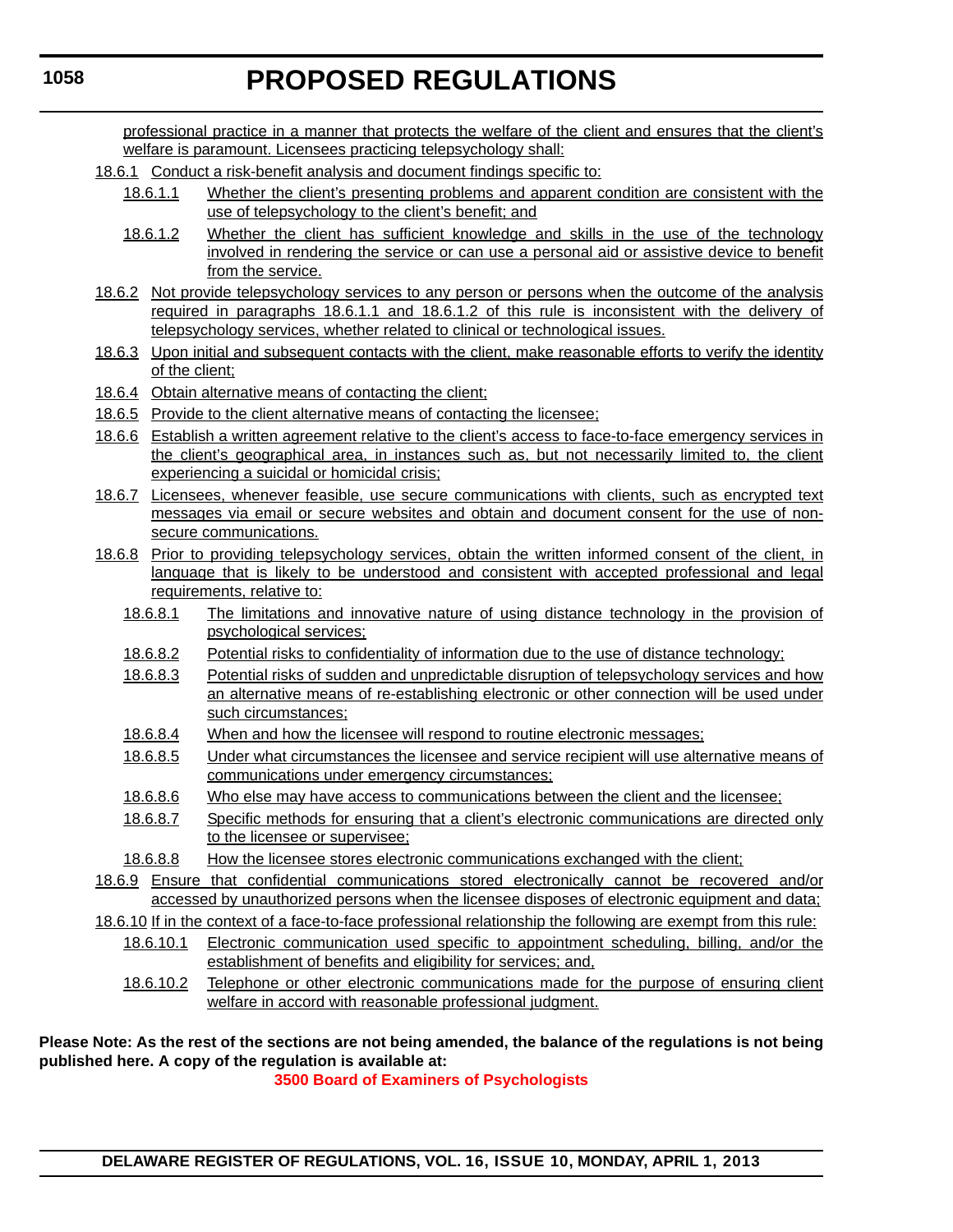**1059**

**OFFICE OF [THE STATE BANK COMMISSIONER](http://banking.delaware.gov/default.shtml)**

Statutory Authority: 5 Delaware Code, Sections 121(b), 2318, and 2741; 29 Delaware Code Section 10113(a) (5 **Del.C.** §§121(b), 2318, & 2741; 29 **Del.C.** §10113(a)) 5 **DE Admin. Code** 2301, 2303, 2701, and 2702

**2301 Report of Delaware Sale of Checks, Drafts and Money Orders Volume 2303 Report of Delaware Volume 2701 Licensed Casher of Checks, Drafts, or Money Orders Operating Regulations**

**[2702 Licensed Casher of Checks, Drafts, or Money Orders Posting of the Fee Schedule and Minimum](#page-3-0)  Requirements for Content of Books and Records**

**Notice of Proposed Amendments to Regulations of the State Bank Commissioner**

#### **Summary**

The State Bank Commissioner proposes to amend Regulation 2301 and adopt new Regulation 2303 governing Sale of Checks and Transmission of Money, and to amend Regulations 2701 and 2702 governing Cashing of Checks, Drafts or Money Orders. The purpose of the amended and new regulations is to clarify, streamline, and update the existing regulations for ease of understanding and increased relevance to current licensee operations. Other regulations issued by the State Bank Commissioner are not affected by this proposal. The State Bank Commissioner is issuing these proposed regulations in accordance with Title 5 of the Delaware Code. This notice is issued pursuant to the requirements of Subchapter III of Chapter 11 and Chapter 101 of Title 29 of the Delaware Code.

#### **Comments**

A copy of the proposed regulations is being published in the April 1, 2013 edition of the Delaware *Register of Regulations*. A copy is also on file in the Office of the State Bank Commissioner, 555 E. Loockerman Street, Suite 210, Dover, DE 19901 and is available for inspection during regular office hours. Copies are available upon request.

Interested parties may offer comments on the proposed regulations or submit written suggestions, data, briefs or other materials to the Office of the State Bank Commissioner at the above address as to whether these proposed regulations should be adopted, rejected or modified. Pursuant to 29 **Del.C.** §10118(a), public comments must be received on or before May 1, 2013, Written materials submitted will be available for inspection at the above address.

#### **Adoption of Proposed Regulation**

On or after May 1, 2013, following review of the public comment, the State Bank Commissioner will determine whether to adopt the proposed amended and new Regulations 2301, 2303, 2701, and 2702 or make additional changes because of the public comments received.

#### **2301 Report of Delaware Sale of Checks, Drafts and Money Orders Volume** 5 **Del.C.** Ch. 23

Formerly Regulation No.: 5.2318.0001 Effective Date: November 12, 1999

This report shall be completed by all institutions licensed under Chapter 23, Title 5 of the **Delaware Code** and submitted to the Office of the State Bank Commissioner twice each year. The first report is due on or before July 31 and must contain figures from January 1 through June 30 of the current year. The second report is due on or before January 31 and must contain figures from January 1 through December 31 of the previous year.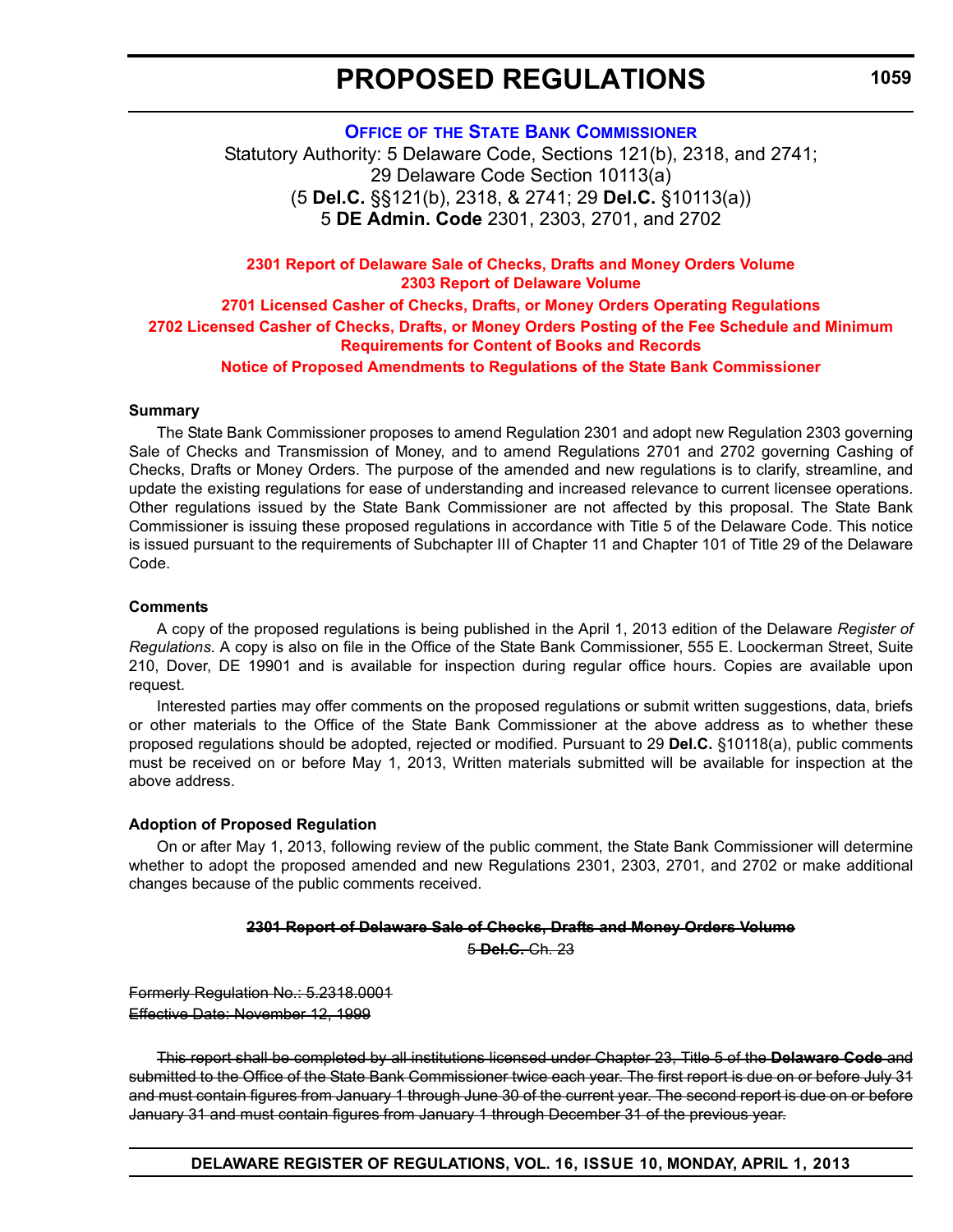# **PROPOSED REGULATIONS**

In the event that you fail to provide this information in the period requested, you will be in violation of this regulation. Additionally, an examination will be scheduled, and staff allocated, without respect to the volume of your Delaware business. This may result in additional examination costs to you.

The Report is available at:

# **2301.pdf Report of Delaware Sale of Checks, Drafts and Money Orders Volume**

# **2301 Operating Regulation**

5 **Del.C.** §2318

Effective Date: Proposed

# **1.0 Compliance with Applicable Laws**

- 1.1 All licensees shall comply with 5 **Del.C.** Ch. 23, all regulations issued thereunder, and all other applicable State and federal statutes and regulations.
- 1.2 The manager and appropriate staff of each licensee shall familiarize themselves with all such statutes and regulations.
- 1.3 Each licensee shall maintain either by paper copy or through electronic access, 5 **Del.C.** Ch. 23 and the following regulations:
	- 1.3.1 Regulation 101, Retention of Financial Institution Records;
	- 1.3.2 Regulation 2301, Operating Regulation;
	- 1.3.3 Regulation 2302, Exemptions; and
	- 1.3.4 Regulation 2303, Report of Delaware Volume.

# **2.0 Minimum Required Records**

- 2.1 Each licensee shall maintain any records necessary to verify the licensee's compliance with 5 **Del.C.** Ch. 23, all regulations issued thereunder, and all other applicable State and federal statutes and regulations.
- 2.2 All such records shall be made available to the Commissioner's staff when requested.
- 2.3 Records may be maintained at any suitable location but must be available within a reasonable period of time upon request.
- 2.4 All such records may be maintained by paper copy or in an electronic format.
- 2.5 All records shall be maintained in accordance with the time periods specified in Regulation 101, Retention of Financial Institution Records.
- 2.6 The Commissioner may grant written approval for variations from this section to accommodate specific record keeping systems. Requests for such approvals must be in writing and provide sufficient information concerning the system to ensure that the requirements of this section are satisfied and that the records will be readily available when requested.

# **3.0 Expired Identification**

Licensees shall not accept from a customer any form of identification that has expired.

# **4.0 Advertising**

A licensee shall not advertise in any way that is false, misleading, or deceptive.

# **5.0 Examination Fees and Supervisory Assessments**

- 5.1 The Commissioner may examine licensees and their agents pursuant to 5 **Del.C.** §122. The costs of such examinations are assessed in accordance with 5 **Del.C.** §127(a). A licensee shall remit payment not later than 30 days after the date of the examination invoice.
- 5.2 The Commissioner shall assess each licensee a supervisory assessment that is due and payable on August 1 each year, in accordance with 5 **Del.C.** §127(b).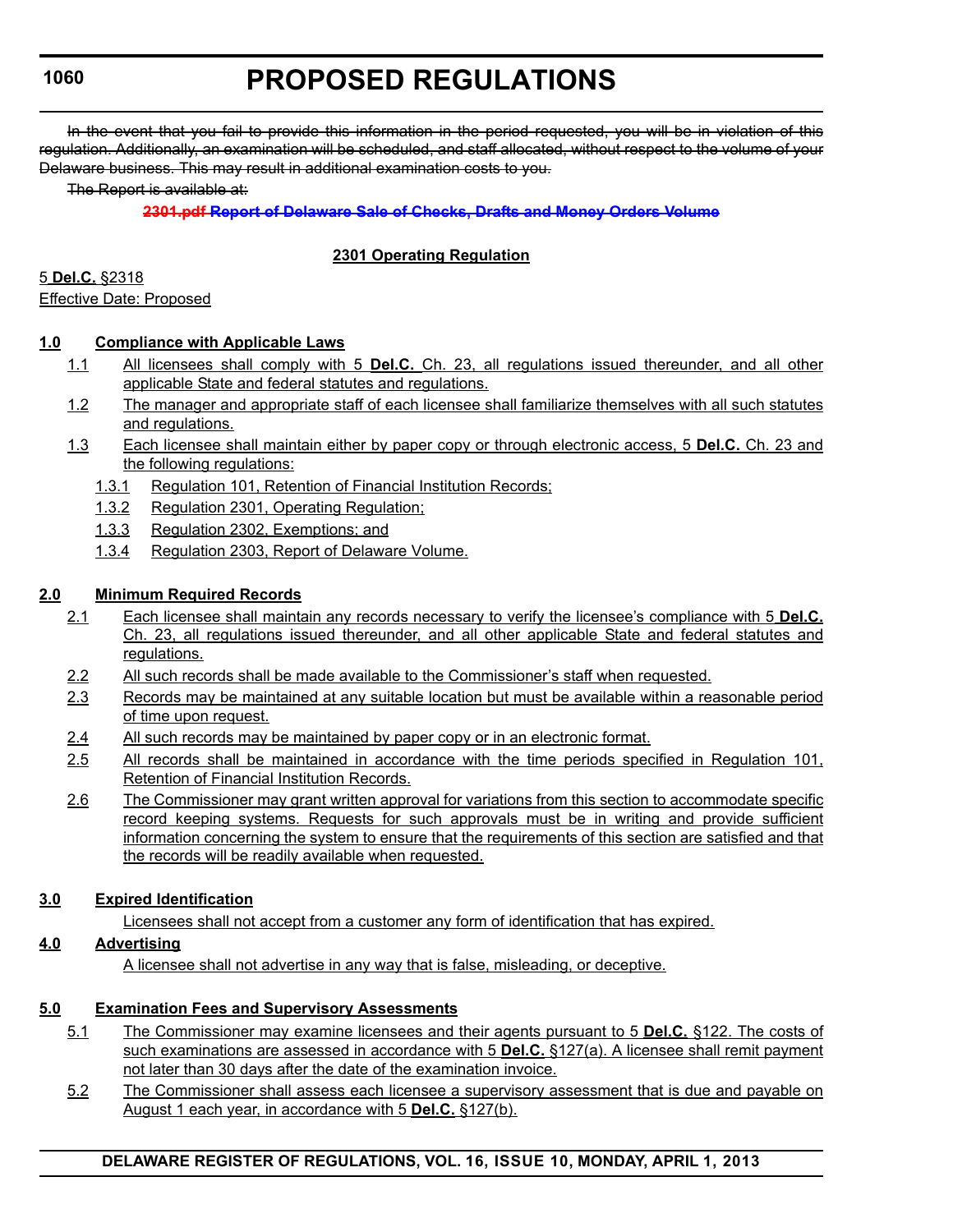5.3 Failure to remit timely payment of any examination fee or supervisory assessment will result in a penalty of 0.05 percent of the amount unpaid for each day that such fee or assessment remains unpaid after the due date, in accordance with 5 **Del.C.** §§127(a) and 127(b).

#### **6.0 Examination Responses**

A licensee shall send the Commissioner a written response to every violation specified in a report of examination no later than 30 days after the date of the report.

### **2303 Report of Delaware Volume**

5 **Del.C.** Ch. 23 Effective Date: Proposed

Each licensee shall submit this report to the Office of the State Bank Commissioner twice each year. The first report must be received no later than July 31 and must contain information from January 1 through June 30 of the current year. The second report must be received no later than January 31 and must contain information from January 1 through December 31 of the previous year.

Licensees with more than one licensed office, whose files are maintained at a consolidated, centralized location, may file a consolidated report. Otherwise, a separate report must be submitted for each licensed office.

A completed, signed report may be scanned and submitted by e-mail to bco\_reports@state.de.us.

Failure to submit this report when due will be a violation of this regulation. In addition, an examination may be scheduled and examination staff allocated without respect to the licensee's volume of Delaware business. This may result in additional examination costs.

- 1. Name of Licensee:
- 2. License No.:
- 3. List the address where the books and records are maintained:
- 4. Examination contact person's name, title, phone number, fax number and e-mail address:

 $\_$  , and the set of the set of the set of the set of the set of the set of the set of the set of the set of the set of the set of the set of the set of the set of the set of the set of the set of the set of the set of th

 $\_$  , and the set of the set of the set of the set of the set of the set of the set of the set of the set of the set of the set of the set of the set of the set of the set of the set of the set of the set of the set of th

5. List the **Delaware** business conducted in each of the following categories:

 $\overline{\phantom{a}}$  , and the contribution of the contribution of the contribution of the contribution of the contribution of the contribution of the contribution of the contribution of the contribution of the contribution of the

 $\overline{\phantom{a}}$  , and the contribution of the contribution of  $\overline{\phantom{a}}$ 

|    | A. Travelers Checks/Cheques          |  |
|----|--------------------------------------|--|
|    | Number sold:                         |  |
|    | Total dollar value:                  |  |
|    | <b>B.</b> Money Orders               |  |
|    | Number sold:                         |  |
|    | Total dollar value:                  |  |
|    | C. Transmission of Funds in any form |  |
|    | Number of transmissions:             |  |
|    | Total dollar value:                  |  |
| 6. | <b>Reporting Period:</b><br>to       |  |
|    |                                      |  |

I, the undersigned officer, hereby certify that this report is true and correct to the best of my knowledge and belief.

Date Signature Title

Printed Name **Phone Number**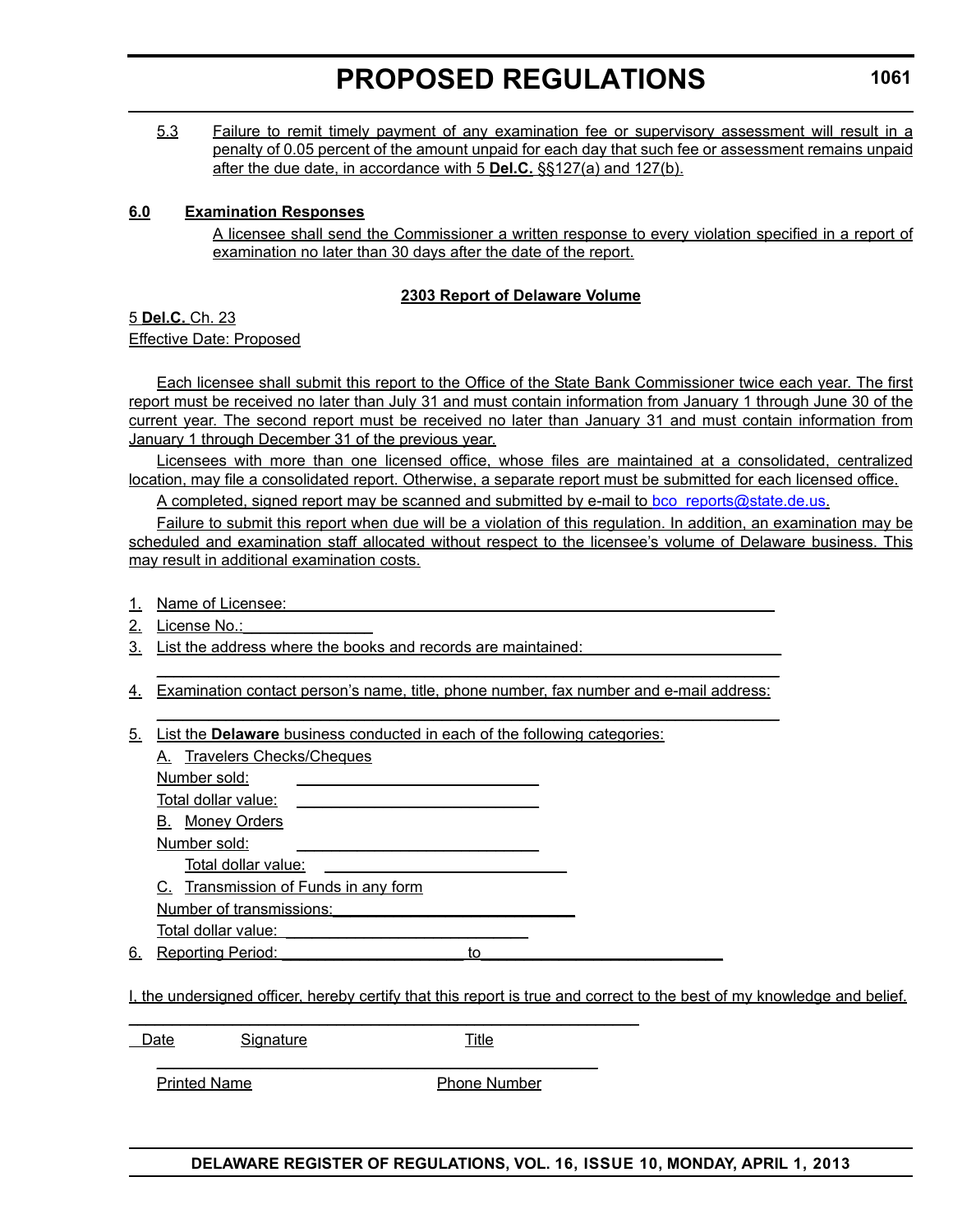# **PROPOSED REGULATIONS**

#### **2701 Licensed Casher of Checks, Drafts, or Money Orders Operating Regulations**

5 **Del.C.** §2741

Formerly Regulation No.: 5.2741.0001 Effective Date: November 12, 1998

### **1.0 Maintenance of Operating Regulations for Licensed Casher of Checks, Drafts or Money Orders**

- 1.1 All licensees shall conduct business in compliance with Chapter 27, Title 5, **Delaware Code**, and any regulations issued thereunder. Each office licensed under Chapter 27, Title 5, **Delaware Code**, shall possess copies of all applicable regulations. These regulations include:
	- 1.1.1 Regulation 2701 (formerly 5.2741.0001) Licensed Casher of Checks, Drafts, or Money Orders Operating Regulations
	- 1.1.2 Regulation 2702 (formerly 5.2743.0002) Licensed Casher of Checks, Drafts, or Money Orders Posting of the Fee Schedule and Minimum Requirements for Content of Books and Records
	- 1.1.3 Regulation 101 (formerly 5.141.0001.NC) Retention of Financial Institution Records
- 1.2 The manager and staff of each office shall familiarize themselves with said regulations. Loss or misplacement of regulation shall be made known to the Office of the State Bank Commissioner and replacements will be furnished. Failure to maintain the aforementioned regulations shall constitute a violation of both 5 **Del.C.** §2743 and this regulation.

#### **2.0 Examination and Supervisory Assessment Fees**

2.1 Cashing of Checks, Drafts, and Money Order licensees shall be subject to examination pursuant to §122 of Title 5 of the **Delaware Code**. The cost of such examinations shall be assessed to the licensee in accordance with §127(a) of Title 5 of the **Delaware Code**. A licensee shall remit payment not later than 30 days after the date of the invoice for the fees for examination. In addition, the Commissioner shall assess annually each licensee a supervisory assessment, due and payable on August 1 of each year, as provided in §127(b) of Title 5 of the **Delaware Code**. Failure of a licensee to remit timely payment of the examination fee or supervisory assessment will result in a penalty of 0.05 percent for each day that the examination fee or supervisory assessment shall remain unpaid after the due date, as provided in §127(a) and §127(b) of Title 5 of the **Delaware Code**.

**2 DE Reg. 781 (11/01/98)**

# **2701 Operating Regulation**

5 **Del.C.** §2741

Effective Date: Proposed

# **1.0 Compliance with Applicable Laws**

- 1.1 All licensees shall comply with 5 **Del.C.** Ch. 27, all regulations issued thereunder, and all other applicable State and federal statutes and regulations.
- 1.2 The manager and appropriate staff of each licensed office, including all mobile units, shall familiarize themselves with all such statutes and regulations.
- 1.3 Each licensed office, including all mobile units, shall maintain, either by paper copy or through electronic access, 5 **Del.C.** Ch. 27 and the following regulations:
	- 1.3.1 Regulation 101, Retention of Financial Institution Records;
	- 1.3.2 Regulation 2701, Operating Regulation; and
	- 1.3.3 Regulation 2702, Minimum Records.

# **2.0 Display of License and Fee Schedule**

Each licensed office, including all mobile units, shall prominently display in clear view of all customers: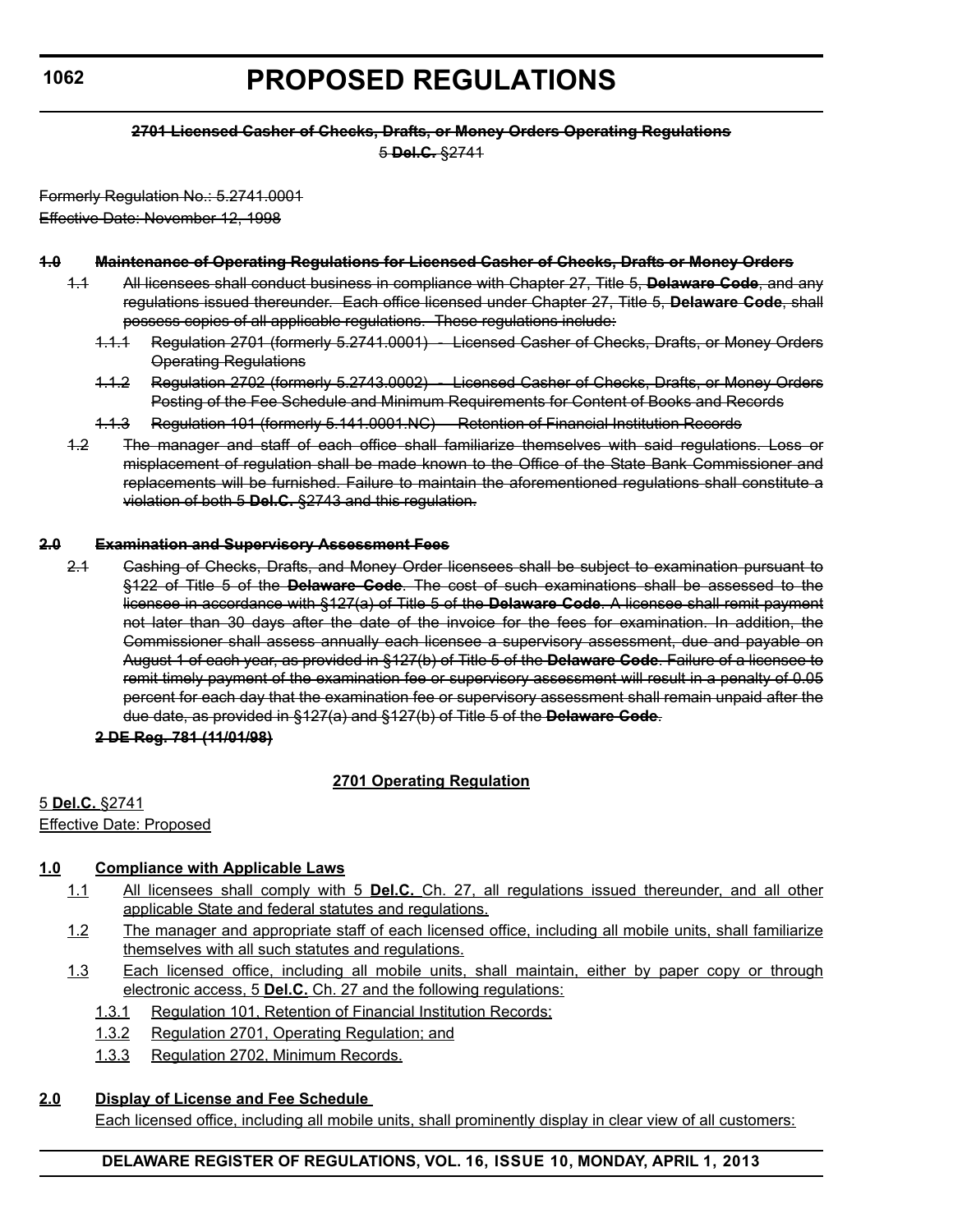- 2.1 its license issued under 5 **Del.C.** Ch. 27, and
- 2.2 the fee schedule set forth in 5 **Del.C.** §2742.

# **3.0 Expired Identification**

Licensees shall not accept from a customer any form of identification that has expired.

# **4.0 Advertising**

- 4.1 A licensee shall not advertise in any way that is false, misleading or deceptive.
- 4.2 When a licensee advertises with respect to its services under 5 **Del.C.** Ch. 27, the advertisement shall clearly and conspicuously state that the licensee is licensed to engage in business in this State under that chapter and specify the license number and expiration date of its license.

# **5.0 Examination Fees and Supervisory Assessments**

- 5.1 The Commissioner may examine licensees pursuant to 5 **Del.C.** §122. The costs of such examinations are assessed in accordance with 5 **Del.C.** §127(a). A licensee shall remit payment not later than 30 days after the date of the examination invoice.
- 5.2 The Commissioner shall assess each licensee a supervisory assessment that is due and payable on August 1 each year, in accordance with 5 **Del.C.** §127(b).
- 5.3 Failure to remit timely payment of any examination fee or supervisory assessment will result in a penalty of 0.05 percent of the amount unpaid for each day that such fee or assessment remains unpaid after the due date, in accordance with 5 **Del.C.** §§127(a) and 127(b).

# **6.0 Examination Responses**

A licensee shall send the Commissioner a written response to every violation specified in a report of examination no later than 30 days after the date of the report.

### **2702 Licensed Casher of Checks, Drafts, or Money Orders Posting of the Fee Schedule and Minimum Requirements for Content of Books and Records**

5 **Del.C.** §2743

Formerly Regulation No.: 5.2743.0002 Effective Date: November 12, 1998

**1.0** The fee schedule set forth in §2742 of Title 5 of the **Delaware Code** shall be conspicuously displayed in a place easily visible to consumers at the licensed location, whether such location be a mobile unit or otherwise.

**2.0** Each licensed office shall establish and maintain the following books and records, on a current basis, at the licensed office. Written approval may be granted for variations which accommodate individual accounting systems, including automated and electronic record processing systems, provided the objectives of this regulation are fulfilled. Requests for such approvals must be in writing and shall provide adequate information about the system as to ensure that the minimum record requirements are satisfied and provide the required data on a current and readily available basis to examiners, when requested:

- 2.1 Transactions Journal All transactions involving the cashing of checks, drafts, or money orders shall be entered into this journal. All entries in this journal shall contain the following details:
	- 2.1.1 Date of transaction;
	- 2.1.2 Customer's name;
	- 2.1.3 Customer's address:
	- 2.1.4 Type of identification;
	- 2.1.5 Check, Draft, or Money Order and Item Number;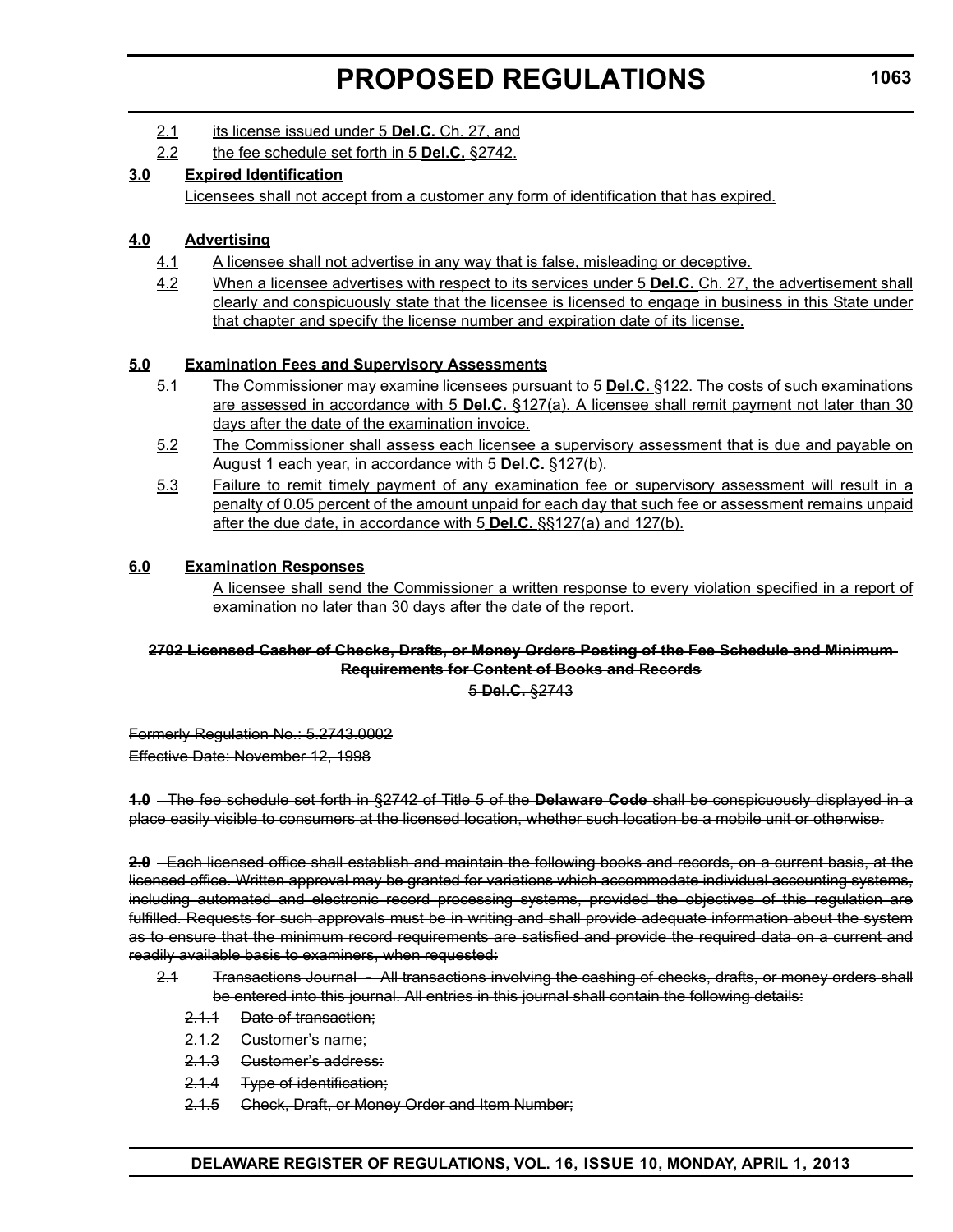- 2.1.6 Amount of item;
- 2.1.7 Fee paid;
- 2.1.8 Employee's initials.
- 2.2 Written approval may be granted for the recording of items 2.1.2, 2.1.3, and 2.1.4 in a card file which assigns an identification number to each customer. The identification number may then be recorded in the Transactions Journal in lieu of the customer's name, address, and form of identification.
- 2.3 Record of Deposits A copy of each day's deposit made of the checks, drafts, and money orders cashed shall be maintained.
- 2.4 Summary of Business A record of daily and monthly totals shall be maintained, to include:
	- 2.4.1 The number of checks, drafts, and money orders cashed;
	- 2.4.2 The aggregate fees received.
- 2.5 Any licensee operating two or more locations may maintain a consolidated or combined set of books and records, provided such books and records reflect separate figures for each location.

#### **2 DE Reg. 781 (11/1/98)**

### **2702 Minimum Records**

5 **Del.C.** §§2741 and 2743

#### Effective Date: Proposed

# **1.0 Minimum Required Records**

Each licensed office, including all mobile units, shall maintain the following records on a current basis:

- 1.1 Transactions Journal. The office shall maintain a journal recording all transactions involving the cashing of checks, drafts, or money orders. The entries in this journal shall include:
	- 1.1.1 the date of the transaction;
	- 1.1.2 the customer's name;
	- 1.1.3 the customer's address;
	- 1.1.4 the type of identification the customer used, the issuer of that identification and its expiration date;
	- 1.1.5 the item number and amount of the check, draft or money order;
	- 1.1.6 the fee received for the transaction; and
	- 1.1.7 an identification of the employee who conducted the transaction.
- 1.2 Daily Deposit Records. The office shall maintain a daily record containing a copy of each day's deposit of the checks, drafts, and money orders cashed.
- 1.3 Business Summary Record. The office shall maintain a record containing the daily and monthly totals of:
	- 1.3.1 the number of checks, drafts, and money orders cashed; and
	- 1.3.2 the aggregate fees received.

# **2.0 Location, Format and Retention of Records**

- 2.1 All records shall be made available to the Commissioner's staff when requested.
- 2.2 Records may be maintained at the licensed office or mobile unit itself or at any other suitable location if they can be available within a reasonable period of time upon request.
- 2.3 The licensee may maintain a separate record for repeat customers containing the information required by §§1.1.2, 1.1.3, and 1.1.4 of this regulation if the journal entry for each transaction clearly identifies the customer. Customer information maintained as a separate record must be updated annually, or sooner if the form of identification or record has expired since the last transaction.
- 2.4 Any licensee operating two or more office locations or mobile units may maintain consolidated or combined records, provided the records reflect separate figures for each location or unit.
- 2.5 All records may be maintained by paper copy or in an electronic format.

# **DELAWARE REGISTER OF REGULATIONS, VOL. 16, ISSUE 10, MONDAY, APRIL 1, 2013**

### **1064**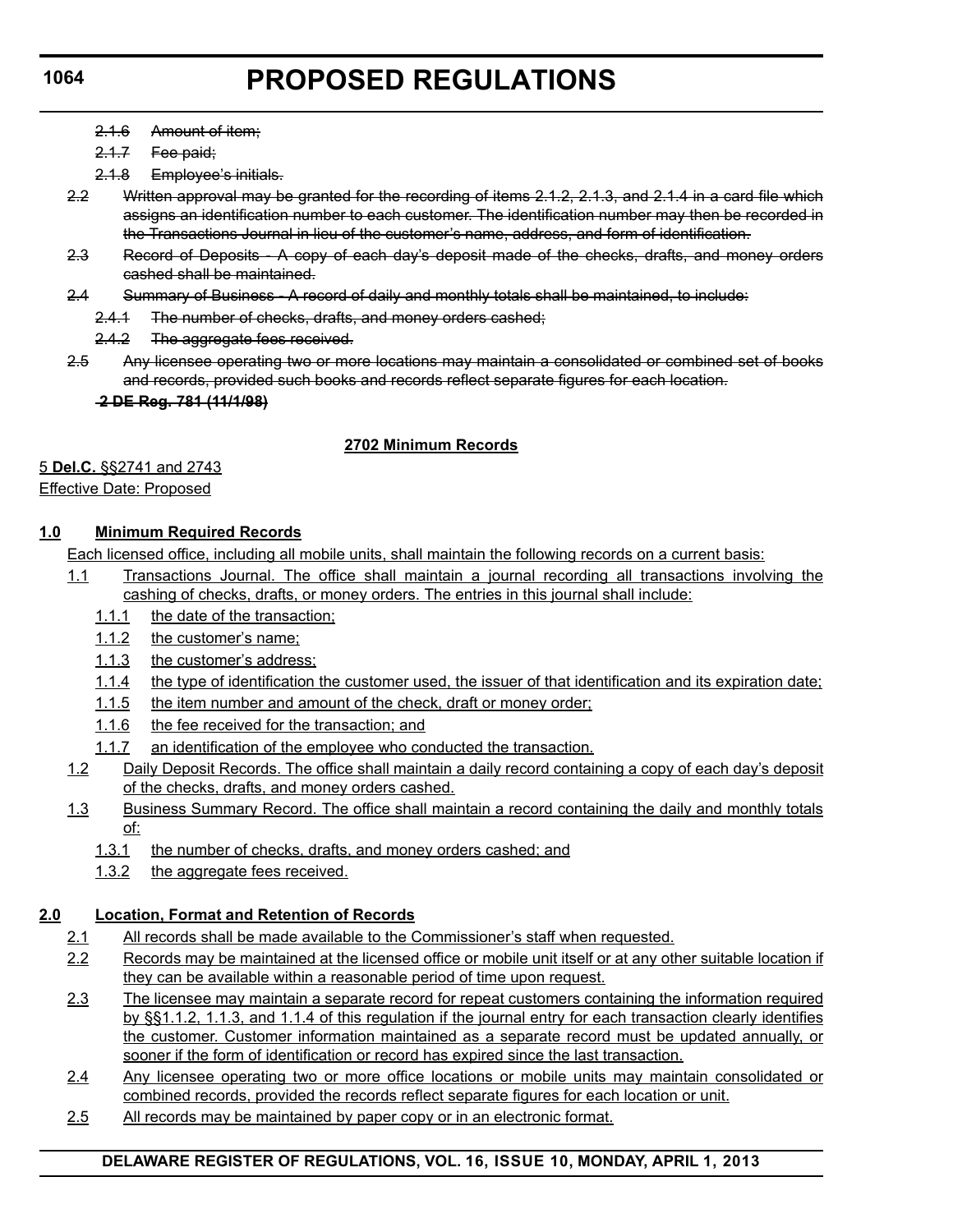#### 2.6 All records shall be retained in accordance with the time periods specified in Regulation 101 Retention of Financial Institution Records.

#### **3.0 Variations**

The Commissioner may grant written approval for variations from this regulation to accommodate specific record keeping systems. Requests for such approvals must be in writing and provide sufficient information concerning this system to ensure that the requirements of this regulation are satisfied and that the records will be readily available when requested.

# **[DEPARTMENT OF TRANSPORTATION](http://www.deldot.gov/home/divisions/)**

**DIVISION OF TRANSPORTATION SOLUTIONS**

Statutory Authority: 17 Delaware Code Sections 132 & 143 (17 **Del.C.** §§132, 143)

# **PUBLIC NOTICE**

### **[2401 Utilities Manual Regulations](#page-3-0)**

Under Title 17 of the Delaware Code, Sections 132 and 143, the Delaware Department of Transportation (DelDOT), is updating the Delaware Department of Transportation Utility Manual.

The Department will take written comments on the draft changes to the Delaware Department Transportation Utility Manual from April 1, 2012 through April 30, 2013. Copies of the Draft Delaware Department Transportation Utility Manual can be obtained by reviewing or downloading a PDF copy at the following web address: http:// regulations.delaware.gov/

Questions or comments regarding these proposed changes should be directed to: Joseph Hofstee, P.E., Utility Engineer, Utilities Section, Division of Transportation Solutions, Delaware Department of Transportation P.O. Box 778 800 Bay Road, Dover DE 19903 (302) 760-2358 (telephone) (302) 739-8282 (fax) joseph.hofstee@state.de.us

**\*Please Note: Due to the size of the proposed regulation, it is not being published here. A copy of the regulation is available at:**

**[2401 Utilities Manual Regulations](http://regulations.delaware.gov/register/april2013/proposed/16 DE Reg 1065 04-01-13.htm)**

# **[STATE BOARD OF PENSION TRUSTEES](http://www.delawarepensions.com/)**

**THE DELAWARE PUBLIC EMPLOYEES' RETIREMENT SYSTEM**

Statutory Authority: 29 Delaware Code, Section 8308(c)(1) (29 **Del.C.** §8308(c)(1))

**2002 State Employees' Pension Plan 2003 State Judiciary Pension Plan 2004 State Police Pension Plan [2005 County and Municipal Employees' Pension Plan](#page-3-0) 2006 County and Municipal/Firefighter Pension Plan**

#### **PUBLIC NOTICE**

The Delaware Public Employees Pension System ("DPERS") hereby give notice of its intention to adopt amended regulations pursuant to the General Assembly's delegation of authority to adopt such measures found at 29 **Del.C.** §8308(c)(1) and in compliance with Delaware's Administrative Procedures Act, 29 **Del.C.** §§10115 and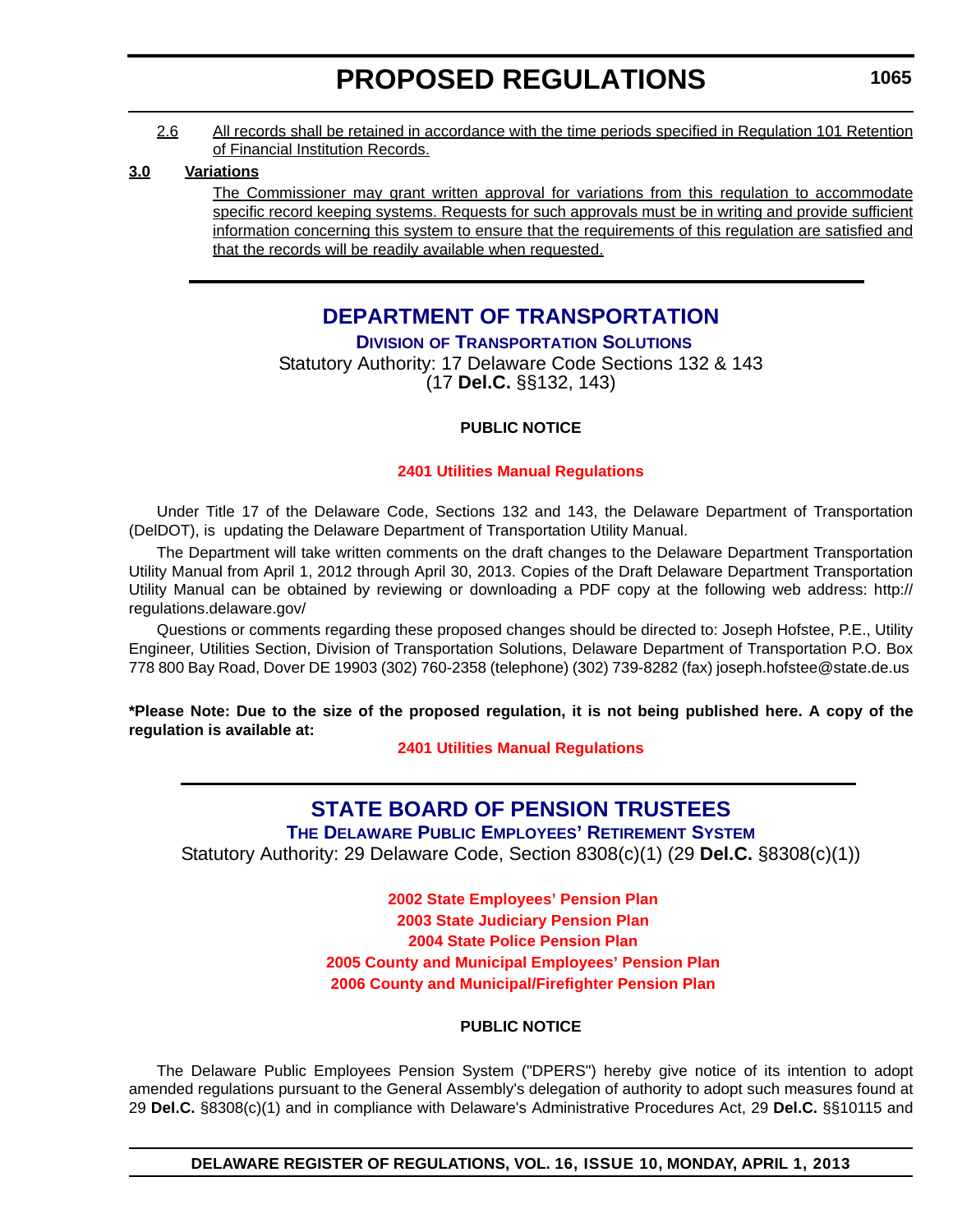10117. The proposed regulations delete obsolete language, bring the regulations into compliance with changes in Federal Law, and clarify the definitions of casual/seasonal, regular part-time, substitute, and temporary employee. Identical update and formatting changes are made in each set of regulations. A chart outlining the nature of each change made to each section within each set of regulations follows each set of proposed regulations.

DPERS solicits, and will consider, timely filed written comments from interested individuals and groups concerning these proposed amended regulations. The deadline for the filing of such written comments will be thirty days (30) after these proposed amended regulations are published in the Delaware Register of Regulations.

Any such submissions should be mailed or delivered to David Craik, State of Delaware Office of Pensions, State of Delaware, Office of Pensions, McArdle Building, 860 Silver Lake Blvd., Suite #1, Dover, DE 19904-2402 by May 15, 2013.

A Public Hearing will be conducted on May 31, 2013 at the offices of Delaware Office of Pensions, State of Delaware McArdle Building, 860 Silver Lake Blvd., Suite #1, Dover, DE 19904.

#### **\*Please Note: Due to the size of the proposed regulations, they are not being published here. Copies of the regulations are available at:**

**[Delaware Public Employees Pension System](#page-3-0)**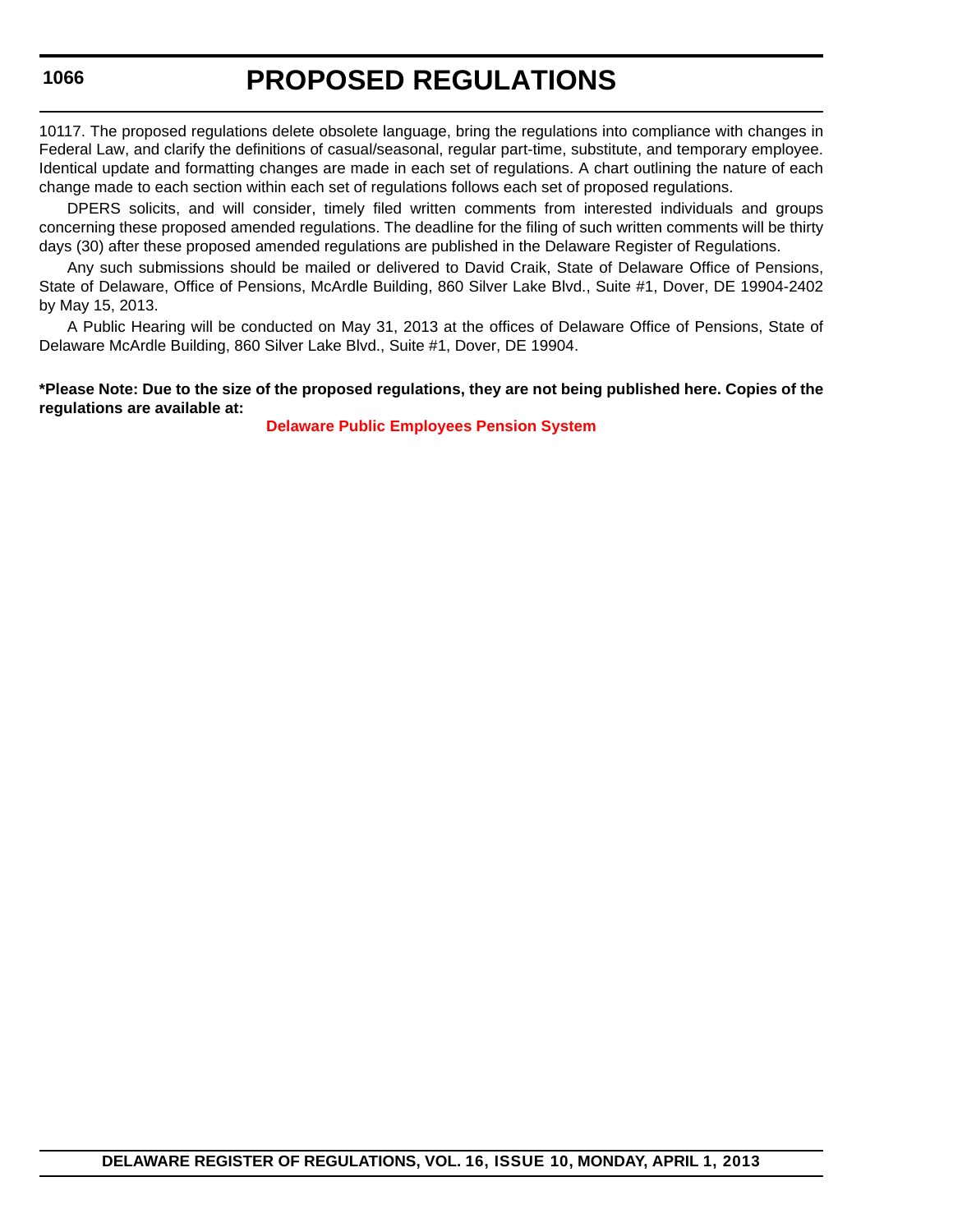# **Symbol Key**

Arial type indicates the text existing prior to the regulation being promulgated. Underlined text indicates new text added at the time of the proposed action. Language which is stricken through indicates text being deleted. **[Bracketed Bold language]** indicates text added at the time the final order was issued. **[Bracketed bold stricken through]** indicates language deleted at the time the final order was issued.

# **Final Regulations**

The opportunity for public comment shall be held open for a minimum of 30 days after the proposal is published in the *Register of Regulations*. At the conclusion of all hearings and after receipt within the time allowed of all written materials, upon all the testimonial and written evidence and information submitted, together with summaries of the evidence and information by subordinates, the agency shall determine whether a regulation should be adopted, amended or repealed and shall issue its conclusion in an order which shall include: (1) A brief summary of the evidence and information submitted; (2) A brief summary of its findings of fact with respect to the evidence and information, except where a rule of procedure is being adopted or amended; (3) A decision to adopt, amend or repeal a regulation or to take no action and the decision shall be supported by its findings on the evidence and information received; (4) The exact text and citation of such regulation adopted, amended or repealed; (5) The effective date of the order; (6) Any other findings or conclusions required by the law under which the agency has authority to act; and (7) The signature of at least a quorum of the agency members.

The effective date of an order which adopts, amends or repeals a regulation shall be not less than 10 days from the date the order adopting, amending or repealing a regulation has been published in its final form in the *Register of Regulations*, unless such adoption, amendment or repeal qualifies as an emergency under §10119.

# **[DELAWARE STATE FIRE PREVENTION COMMISSION](http://statefirecommission.delaware.gov/)**

16 Delaware Code, Section 6604(1) (16 **Del.C.** §6604(1)) 1 **DE Admin. Code** 708

#### **[708 Fire Department and Ambulance Company Administrative Standards](#page-3-0)**

#### **ORDER**

Pursuant to statutory authority: 16 Delaware Code, Section 6604(1) (16 **Del.C.** §6604(1)), the State Fire Prevention Commission ("Commission") issues this Final Order adopting amendments to existing regulations to make them consistent with changes in basic law, but which do not otherwise alter the substance of the regulations, as contemplated by 29 **Del.C.** §10113(b)(5), to correct statutory references in the Commission's Financial Audit Regulations, Chapter 1 of 1 **DE Admin. Code** 708, by changing each reference to 16 **Del.C.** §6622 to a reference to 16 **Del.C.** §6608.

At its public meeting on March 19, 2013, the Commission approved amendments to existing Rule 708 to make Rule 708 consistent with changes in basic law, but which do not otherwise alter the substance of Rule 708, as contemplated by 29 **Del.C.** §10113(b)(5), by making insertions as shown by underlining and deletions as shown by strike through.

# **IT IS SO ORDERED THIS 19TH DAY OF MARCH, 2013.**

#### **STATE FIRE PREVENTION COMMISSION**

| David Roberts, Chairman         | Tom DiCristofaro, Commissioner      |
|---------------------------------|-------------------------------------|
| Alan Robinson, Vice-Chairman    | Marvin C. Sharp, Jr., Commissioner  |
| <b>Bob Ricker, Commissioner</b> | Charles Frampton, Jr., Commissioner |
| Ron Marvel                      |                                     |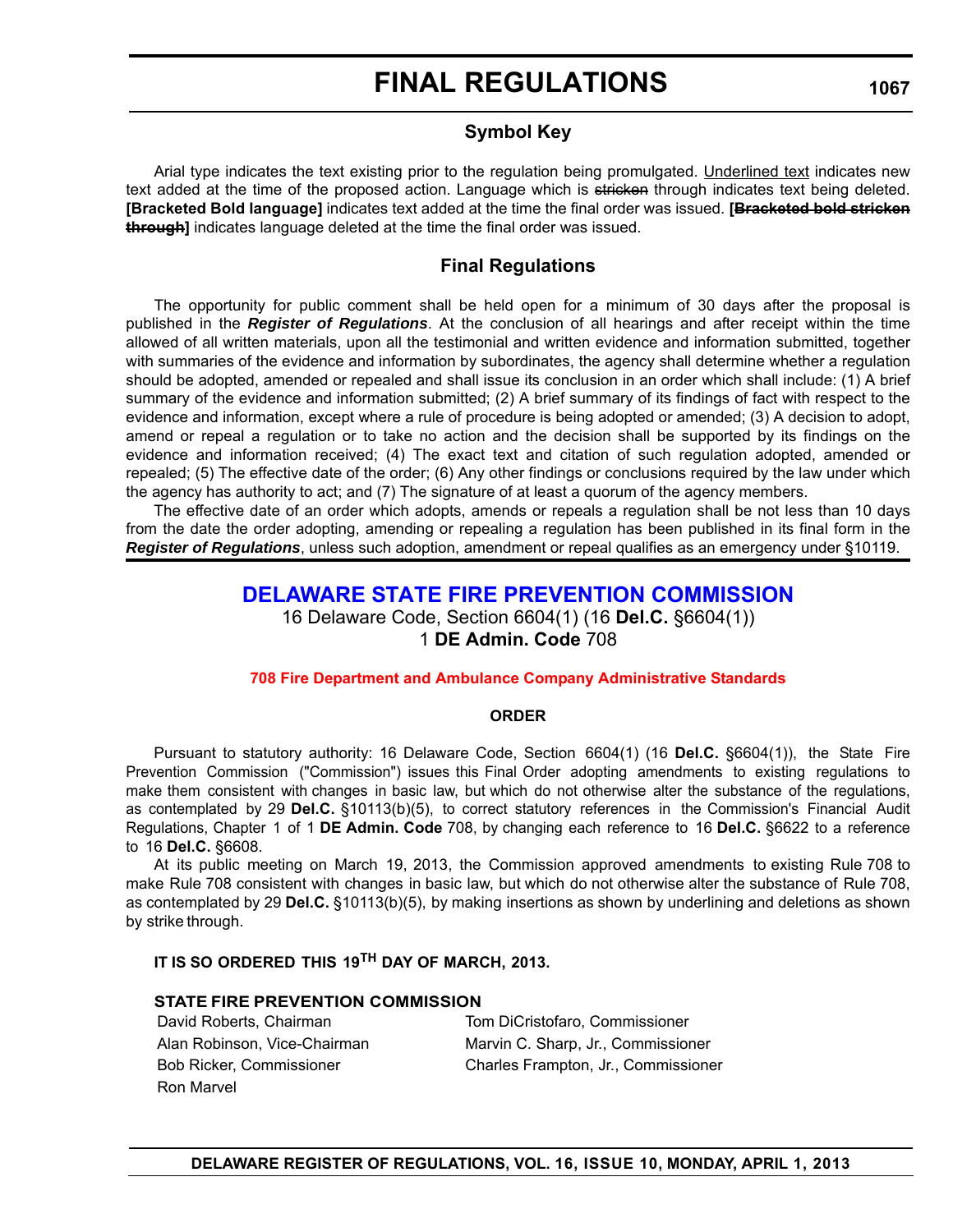# **FINAL REGULATIONS**

#### **708 Fire Department and Ambulance Company Administrative Standards**

### **Chapter 1 Financial Audit Regulations**

#### **1.0 General.**

- 1.1 **Purpose.** To establish the minimum requirements related to the mandatory submission of financial audits by volunteer fire and ambulance companies in accordance with the provisions of 16 **Del.C.** §6622 6608.
- 1.2 **Scope.** These Regulations address the required types of audits, the reporting periods, procedures for reviewing the audits and the processes to be followed in the event a company fails to submit or submits an inadequate audit.
- 1.3 **Application.** These Regulations apply to all volunteer fire and ambulance companies and their approved subsidiaries (e.g. auxiliaries operating under the same tax identification number) in the State of Delaware and the Smyrna and Georgetown American Legion Ambulances and the Mid-Sussex Rescue Squad. These regulations do not apply to independent auxiliary organizations operating under a tax identification number that is separate from the fire or ambulance company's number.

#### **2.0 Definitions.**

2.1 Review: Financial data analysis that provides less assurance than a full audit, but more that a compilation (which provides no assurance). In a review, an auditor expresses limited assurance that the company's financial statements do not require any material modification for them to be inconformity with the provisions of generally accepted accounting principles ("GAAP"). (*Ref.* Business Dictionary.com)

#### **3.0 Report Types.**

- 3.1 Reports must be completed by an independent certified public accounting firm at a minimum "Review" level. The submission shall include, but not be limited to, the following:
	- 3.1.1 The Accountant's Report provided to the volunteer fire or ambulance companies by their independent accountant.
	- 3.1.2 Financial statements, including:
		- 3.1.2.1 Statement of financial position (Balance sheet).
		- 3.1.2.2 Statement of revenue and expenses.
		- 3.1.2.3 Statement of cash flow.
		- 3.1.2.4 Notes to financial statements.
		- 3.1.2.5 Letter of observations and/or comments.
		- 3.1.2.6 Letter of representation.
	- 3.1.3 The required documentation shall be submitted to the Commission with a cover sheet signed off on by the volunteer fire or ambulance company president verifying that he or she has reviewed the submission and all of the items required by subsections 3.1.1 and 3.1.2 are included.
- 3.2 A full financial audit may be required, in the Commission's discretion, if a fire department or ambulance company receives a second annual "Review" report that continues to indicate insufficient corrective actions have been taken to address inadequate financial management, lack of appropriate internal controls, and/or issues or trends that indicate possible financial failure of the company.
- 3.3 A fire department or ambulance company may voluntarily submit a full financial audit rather than a review level report if it chooses to do so.

#### **4.0 Reporting Periods.**

4.1 Any company whose fiscal year begins on or after January 1, 2009 must file no later than six and onehalf months after the close of the company's fiscal year. Reports shall be submitted annually thereafter no later than six and one-half months after the close of the company's fiscal year. The report due date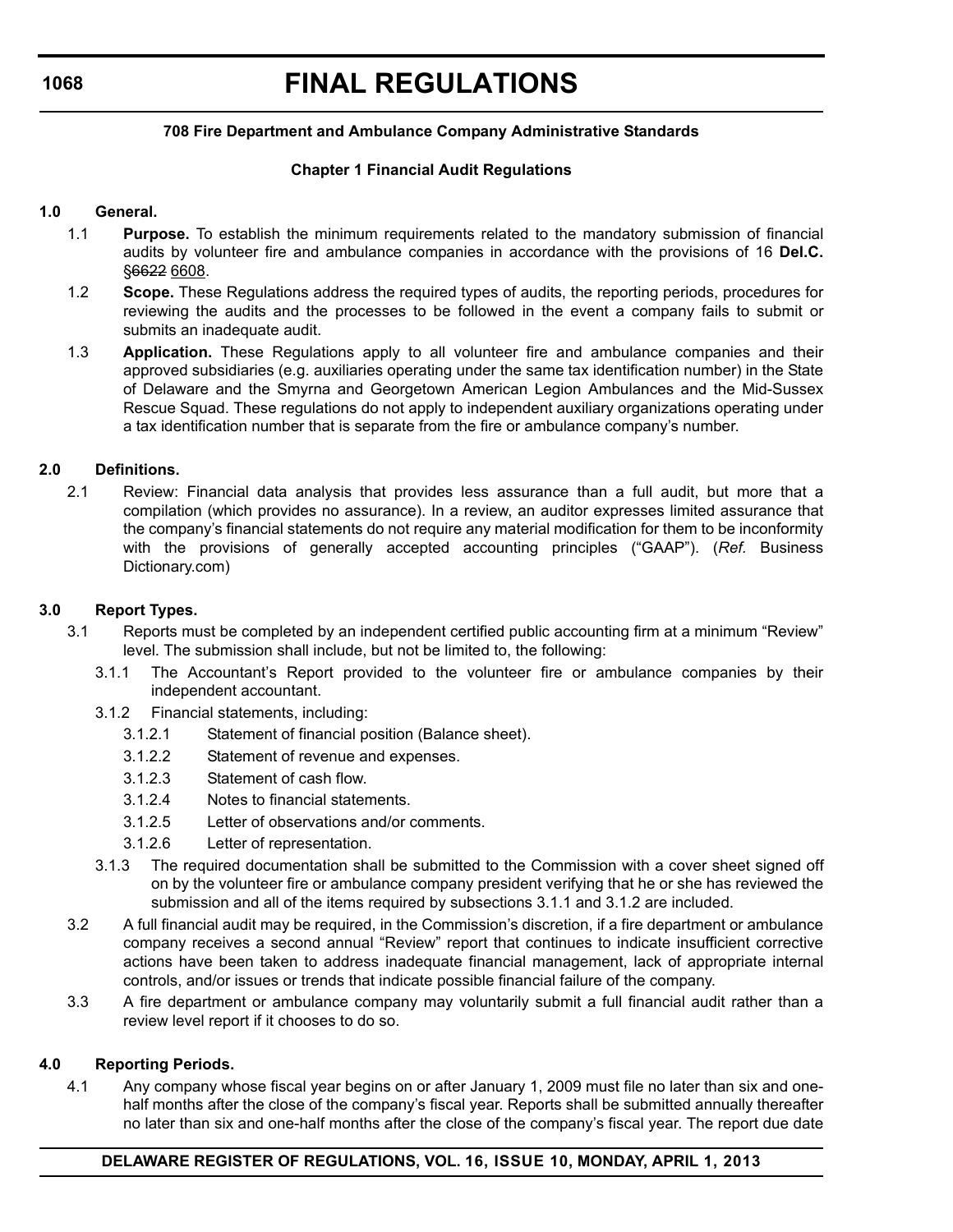will be calculated by the Commission based on the information provided by the volunteer fire and/or ambulance company as to the close of its fiscal year.

4.2 No extensions will be granted except upon a showing of hardship. Requests for a hardship extension must be made in writing prior to the report due date. The request must specify in detail the nature of the hardship. A showing of hardship requires that the lack of compliance with this regulation is due to causes beyond the company's control. The Commission's decision on the extension request shall be final.

#### **5.0 Report Compliance Committee.**

- 5.1 The Commission shall appoint a Report Compliance Committee to review submissions. The Report Compliance Committee shall consist of at least of three (3) members who shall be appointed annually at the January meeting of the Commission. The members of the Report Compliance Committee shall have a professional background that includes auditing and financial experience.
- 5.2 The Report Compliance Committee will review the report(s) for compliance with the regulations and will look for any accountant comments that indicate inadequate financial management, lack of appropriate internal controls, and/or issues or trends that indicate possible financial failure of the company. The Report Compliance Committee shall report to the Commission as follows:
	- 5.2.1 Reports that are approved will be forwarded to the Commission with a recommendation for filing with no further action.
	- 5.2.2 Fire department and ambulance companies that fail to file the mandatory financial reports will be referred to the Commission with a recommendation for a hearing before the Commission for the imposition of civil penalties as provided in 16 **Del.C.** §6622 6608 (b) and any other penalties available under the Chapter.
	- 5.2.3 Any report showing financial irregularities will be referred to the Commission with a summary of the deficiencies and a recommendation for a hearing before the Commission to establish a written corrective action plan and/or the imposition of civil penalties as provided in 16 **Del.C.** §6622 6608 (b) and any other penalties available under the Chapter.
- 5.3 The Report Compliance Committee may require the volunteer fire or ambulance company to submit such additional documentation as may be necessary for clarification in order for the Report Compliance Committee to make a decision as to whether referral to the Commission for further action is warranted. Failure to comply with the Report Compliance Committee's request for additional documentation will result in referral to the Commission for a hearing.

#### **6.0 Report Compliance Hearings.**

- 6.1 The Commission shall schedule a hearing within thirty (30) days of receiving a referral from the Report Compliance Committee.
- 6.2 Notice of the time and place of the hearing shall be personally served, or sent by registered mail to the address provided by the fire department or ambulance company at the time of the report submission, with return requested, to the fire department or ambulance company at least twenty (20) days prior to the date fixed for the hearing.
- 6.3 Hearings will be conducted in accordance with the hearing procedures set forth in Regulation 701, Chapter 1, subsection 7.6.
- 6.4 The fire department or ambulance company that is the subject of the hearing will be provided with a copy of the Report Compliance Committee's report to the Commission.

#### **7.0 Sanctions for Non-compliance.**

7.1 Where the Commission has determined, upon notice and hearing, that a fire department or ambulance company failed to file or has filed incomplete reports or audits in violation of 16 **Del.C.** §6622 6608, the Commission may impose a civil penalty of \$100 per day beginning on the date the report or audit was due. Each day a violation continues may be deemed a separate offense in the Commission's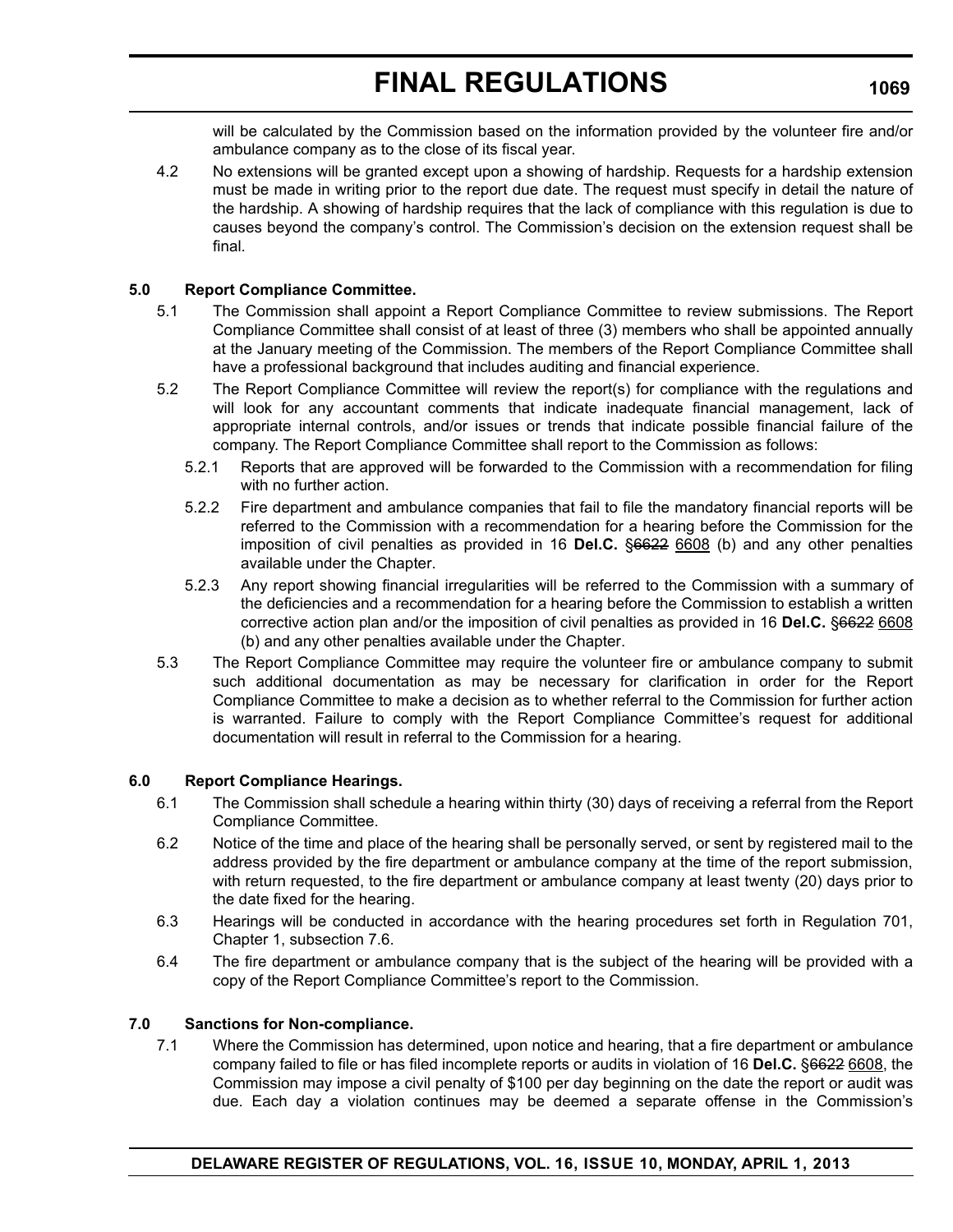# **FINAL REGULATIONS**

discretion resulting in penalties of up to \$5000 per reporting. The civil penalty is in addition to any other penalties provided for in the Chapter.

- 7.2 Where the Commission has determined, upon notice and hearing, that the reports or audits of a fire department or ambulance company indicate inadequate financial management, lack of appropriate internal controls, and/or issues or trends that indicate possible financial failure of the company the Commission may require a written corrective action plan. Failure to submit a written corrective action plan may result in the imposition of a civil penalty of \$100 per day. Each day a violation continues may be deemed a separate offense in the Commission's discretion resulting in penalties of up to \$5000 per reporting. The civil penalty is in addition to any other penalties provided for in the Chapter.
- 7.3 Continued failure to file reports or audits or to take corrective action may also result in the Commission referring the fire department or ambulance company to other regulatory agencies for review and possible action under their governing authority, including but not limited to, the Internal Revenue Service, the Delaware Division of Revenue and the State Auditor's Office.

### **8.0 Documents**

8.1 Report and audit submissions filed with the Commission may be considered public records under the Freedom of Information Act ("FOIA"). The records will not be released except pursuant to a valid FOIA request or subpoena. The volunteer fire department or ambulance company will be given notice of the request. It will be the responsibility of the volunteer fire department or ambulance company to challenge the request in the appropriate court within the time specified by the Commission in the notice; otherwise, the records will be released.

# **[DEPARTMENT OF EDUCATION](http://www.doe.k12.de.us/)**

**OFFICE OF THE SECRETARY**

Statutory Authority: 14 Delaware Code, Section 122(d) (14 **Del.C.** §122(d)) 14 **DE Admin. Code** 540

# **REGULATORY IMPLEMENTING ORDER**

#### **[540 Driver Education](#page-3-0)**

#### **I. Summary of the Evidence and Information Submitted**

The Secretary of Education seeks the consent of the State Board of Education to amend 14 **DE Admin. Code** 540 Driver Education to allow for students with Individual Education Programs (IEPs) additional time to complete driver education pursuant to House Bill No. 264 as amended by House Amendment No. 1 of the 146<sup>th</sup> General Assembly. Additionally, changes were made to reflect the elimination of fees for driver education for nonpublic school students who are Delaware residents.

Notice of the proposed regulation was published in the *News Journal* and the *Delaware State News* on January 5, 2013**,** in the form hereto attached as *Exhibit "A"*. In addition, a public hearing was held on February 27, 2013. Comments were received from Governor's Advisory Council for Exceptional Citizens (GACEC), the State Council for Persons with Disabilities (SCPD), and the Delaware Division of Vocational Rehabilitation. The Department made changes to the regulation to reflect the addition of the words "and related services" in section 1.1.1 as suggested by the GACEC and SCPD. The Department received a comment related to the charging of a fee for a student with an active IEP if the student did not pass the course after two attempts. The ability to delay the course until 11<sup>th</sup> or 12<sup>th</sup> grade should help to ensure that driver education is taken at the most appropriate time. In addition, taking the course across two semesters was added as a specific accommodation. The regulation has been revised to allow for additional times to complete the course with no charge to the student.

#### **II. Findings of Facts**

The Secretary finds that it is appropriate to amend 14 **DE Admin. Code** 540 Driver Education in order to allow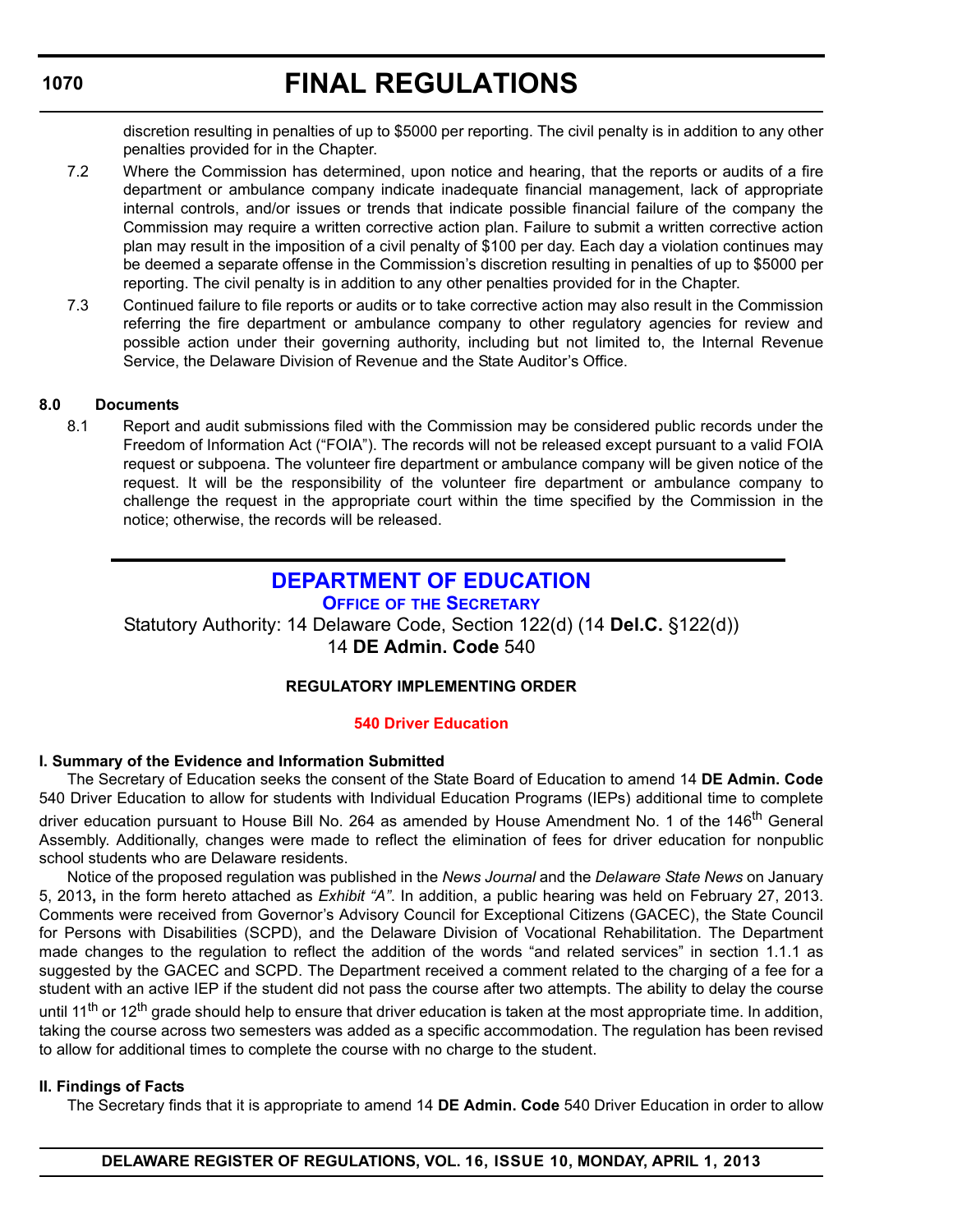student with an active IEPs until the age of 21 to complete their driver education certification. This regulation also provides the student the ability to enroll in another driver education course if the student fails the driver education course during the regular school year.

#### **III. Decision to Amend the Regulation**

For the foregoing reasons, the Secretary concludes that it is appropriate to amend 14 **DE Admin. Code** 540 Driver Education. Therefore, pursuant to 14 **Del.C.** §122, 14 DE Admin. Code 540 attached hereto as *Exhibit "B"* is hereby amended. Pursuant to the provision of 14 **Del.C.** §122(e), 14 **DE Admin. Code** 540 hereby amended shall be in effect for a period of five years from the effective date of this order as set forth in Section V. below.

#### **IV. Text and Citation**

The text of 14 **DE Admin. Code** 540 Driver Education amended hereby shall be in the form attached hereto as *Exhibit "B"*, and said regulation shall be cited as 14 **DE Admin. Code** 540 Driver Education in the *Administrative Code of Regulations* for the Department of Education.

#### **V. Effective Date of Order**

The actions hereinabove referred to were taken by the Secretary pursuant to 14 **Del.C.** §122 on **March 21, 2013**. The effective date of this Order shall be ten (10) days from the date this Order is published in the *Delaware Register of Regulations.*

**IT IS SO ORDERED** the 21 day of March 2013. **Department of Education** Mark T. Murphy, Secretary of Education Approved this 21<sup>st</sup> day of March 2013

#### **State Board of Education**

Teri Quinn Gray, Ph.D., President Gregory Coverdale Jorge L. Melendez, Vice President Terry M. Whittaker, Ed.D. G. Patrick Heffernan Randall L. Hughes Barbara B. Rutt

#### **540 Driver Education**

#### **1.0 Eligibility for Driver Education**

- 1.1 A student enrolled in a Delaware public school or nonpublic school (private and homeschool) and who is a residents are of Delaware is entitled to free driver education one time only. Delaware nonpublic school (private and homeschool) students are entitled to tuition-based driver education at rates approved by co-chairs of the Joint Finance Committee, Delaware General Assembly. Students who are not successful in their initial driver education course may register in any of the adult driver education programs for a fee.
	- 1.21.1 For a student with an active Individual Education Program (IEP), Tthe Individualized Education Program Team, in consultation with the Driver Education teacher, may make accommodations to the Driver Education program, including but not limited to, allowing multiple opportunities to take the driver education course, delaying the course until the 11<sup>th</sup> or 12<sup>th</sup> grade<sup>[</sup>, taking the course **across two semesters]** and offering specialized instruction **[and related services]** for special education students through the student's Individual Education Program (I.E.P. IEP).
	- 1.1.2 A student who is receiving special education services under an active Individual Education Program (IEP) shall be authorized until the age of 21 to complete the driver education certification.
	- 1.1.3 A student with an active IEP retaking the driver education course because of failing the initial driver education course shall not be required to pay a fee for taking the course **[one]** additional time**[s]**.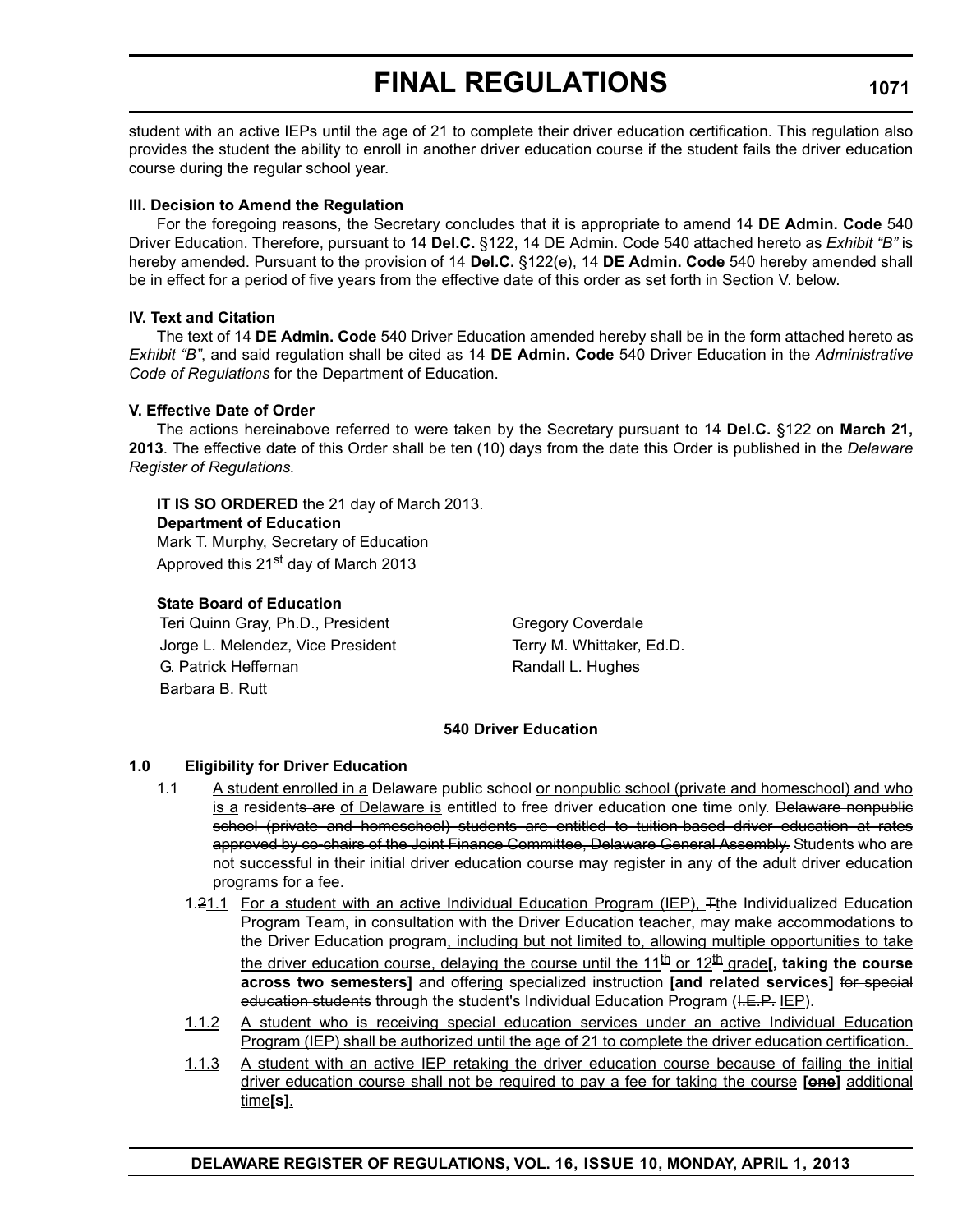- 1.32 Nothing in this regulation shall alter a school's duties under Section 504 of the Rehabilitation Act of 1973 or the Americans with Disabilities Act to students who are qualified individuals with disabilities. Nothing in this regulation shall prevent a school from providing driver education to such students.
- 1.43 Delaware students who are residents attending public schools who are attending school out of state as  $10<sup>th</sup>$  graders, students in excess of the September 30th unit allotment, students attending private schools in the state with  $10<sup>th</sup>$  grade enrollments of less than twenty-five homeschooled students and any student approved by the Secretary as an exceptional case are entitled to attend summer driver education without charge. Students attending private schools in state with 10th grade enrollments of less than twenty five, homeschooled students, and eligible Delaware residents attending schools out of state shall be entitled to attend tuition-based summer driver education at rates approved by the cochairs of the Joint Finance Committee, Delaware General Assembly. Districts shall notify all nonpublic and public high schools in their district by May 1st annually as to the location of the nearest summer driver education program. Summer Driver Education shall be offered between June 10 and August 31 and each request for free tuition must be approved by the Secretary of Education through the Office of the Director of Career & Technical Education and School Climate Director overseeing driver education.
- 1.54 Adult Driver Education programs, when offered, shall follow the same regulations established for the high school and the summer programs. The adult programs are available to any individual for a fee through a local school district in each county. The cost per student for adult driver education will be determined by the Department of Education.

### **12 DE Reg. 670 (11/01/08)**

### **2.0 Requirements for Class Time**

- 2.1 The driver education course shall include a minimum of forty four (44) class hours of instruction consisting of thirty (30) class hours of classroom instruction, seven (7) class hours of in the car behind the wheel laboratory instruction and seven (7) hours of actual observation in the car. The class hours must not be less than forty five (45) minutes each. For those schools with varying class schedules the minimum classroom instruction must be no less than one thousand three hundred fifty (1350) minutes and behind the wheel laboratory instruction no less than three hundred fifteen (315) minutes.
- 2.2 Driving simulators may be substituted for the required hours of behind the wheel laboratory instruction but only up to three (3) hours of time at the ratio of four (4) hours of driving simulation to one (1) hour of actual behind the wheel laboratory instruction.
- 2.3 Off the street driving ranges or multiple driving ranges that are off the street may be substituted for actual behind the wheel laboratory instruction up to three (3) hours time at the ratio of two (2) hours of range instruction time to one (1) hour of actual behind the wheel laboratory instruction time.
- 2.4 Driving simulation and off the street driving range time shall not be taken from or cause a reduction of classroom instruction time.
- 2.5 Driving simulation and off the street driving range time shall not be substituted for more than one half (1/2) of the total required seven (7) hours of actual behind the wheel laboratory instruction and only at the ratios defined in 2.0. This includes individually or in any combination.

#### **3.0 Curriculum**

The Driver Education teachers shall use the statewide curriculum for driver education developed by the Department of Education for classroom instruction and behind the wheel laboratory instruction time. Teachers should include student activities requiring reading, writing and research as part of the Driver Education curriculum.

#### **4.0 Final Grades**

4.1 Final grades for the forty four hour driver education course shall be either pass or fail. Schools may grant one fourth (1/4) credit for successful completion of the minimum hours in both the classroom and the behind the wheel laboratory experience. The one fourth of a credit for driver education may be included as part of the elective credits counted toward graduation.

## **1072**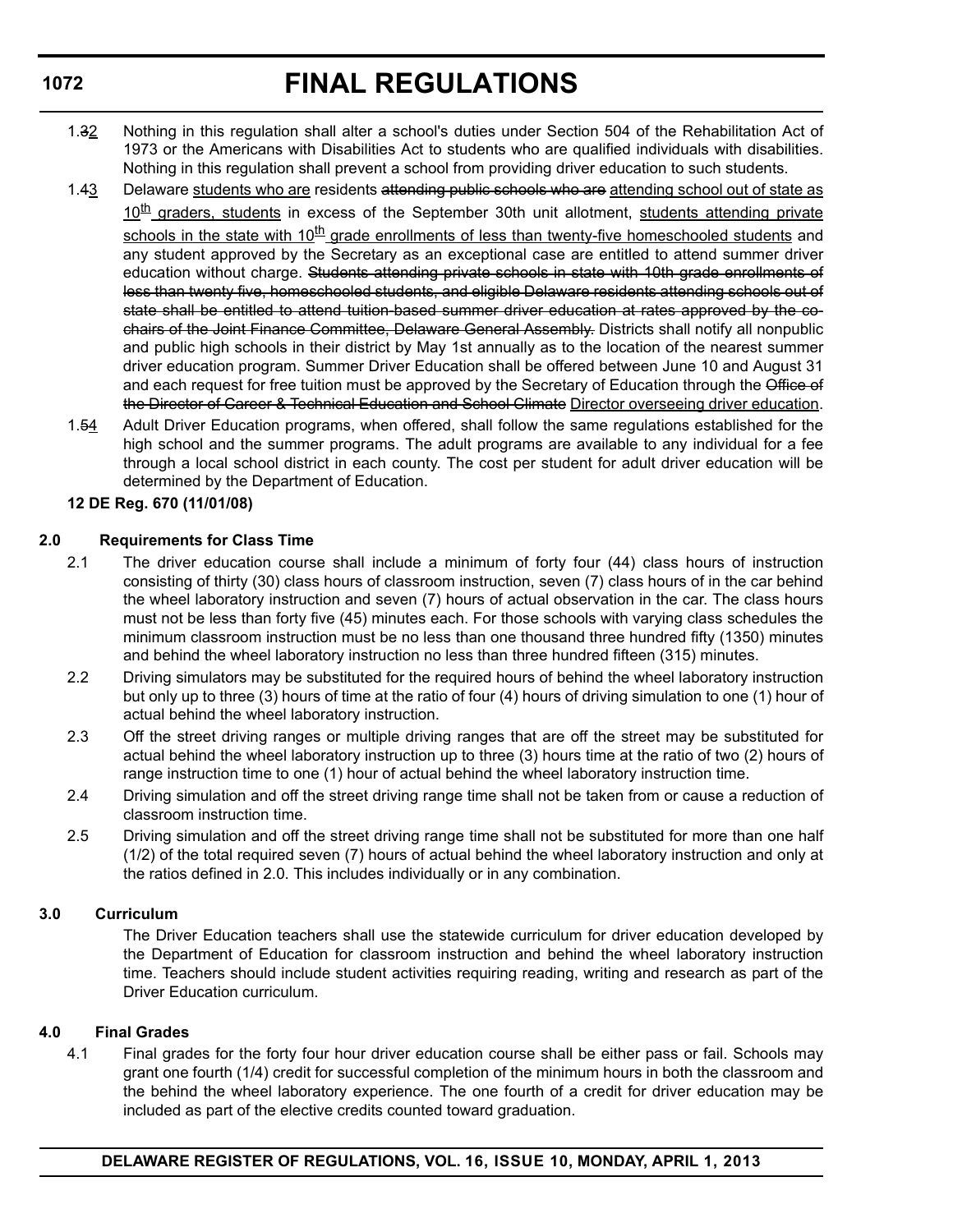4.2 Pass or Fail grades must be received by the Department of Education no later than June 30th for Regular Driver Education Programs and August 31st for Summer Driver Education Programs. Final grades will be maintained by the Department for a seven year period.

#### **5.0 Use of Driver Education Cars**

Automobiles purchased, leased from Fleet Services or leased directly from a dealership using state funds allocated for driver education shall be used solely for the instruction of students enrolled in Driver Education; except that a school district or charter school may permit a driver education teacher to drive such automobile to and from the teacher's place of residence when the school district or charter school determines that it would be unsafe to store the automobile overnight at the school. The Director of Career & Technical Education and School Climate overseeing driver education shall assign private school driver education teachers a state parking location to store the vehicle overnight when it appears that it would be unsafe to store the automobile overnight at the school.

#### **12 DE Reg. 670 (11/01/08)**

#### **6.0 Scheduling of Driver.**

All public and nonpublic private high schools with twenty five or more enrolled 10th grade students shall offer Driver Education as part of the curriculum.

#### **[PROFESSIONAL STANDARDS BOARD](http://www.doe.k12.de.us/)**

Statutory Authority: 14 Delaware Code, Section 122(d) (14 **Del.C.** §122(d)) 14 **DE Admin. Code** 1594

#### **REGULATORY IMPLEMENTING ORDER**

#### **[1594 Special Education Director](#page-4-0)**

#### **I. SUMMARY OF THE EVIDENCE AND INFORMATION SUBMITTED**

The Professional Standards Board, acting in cooperation and consultation with the Department of Education, seeks the consent of the State Board of Education to adopt 14 **DE Admin** 1594 Special Education Director. The regulation concerns the requirements for certification of educational personnel, pursuant to 14 **Del.C.** §1220(a). It is necessary to amend this regulation in order to upgrade the requirements' rigor including increasing the years of experience necessary and to build upon the other amended administrator regulations (1591 School Principal and Assistant School Principal, 1592 Certified Central Office Personnel, and 1593 Superintendent or Assistant Superintendent). Amendments were also made to reference the newly proposed regulation 1595 Certification Programs for Leaders in Education. This regulation sets forth the requirements for Special Education Director.

Notice of the proposed adoption of the regulation was published in the Delaware *Register of Regulations* on November 1, 2012. The notice invited written comments. Similar comments were received from the Governor's Advisory Council for Exceptional Citizens and the State Council for Persons with Disabilities. Both Councils questioned if there had been an omission allowing "administrative experience with children" as qualifying experience. The reference to administrative experience was included in section 4.2.1.2. Based on the concern, to add clarity an amendment has been made in 4.2.1.3 specifically listing administrative experience as a separate section. Both Councils noted that changes were made regarding qualifying work experience that deleted references to school psychologist, speech pathologist, and audiologist. The amendments in the new section 4.2.1.2 included professional experience under a Delaware Standard Certificate (i.e. School Psychologist) and other professional license (i.e. speech pathologist, audiologist). For clarification, specific language has been added to include school psychologist, speech pathologist, and audiologist as examples. The Councils suggested that future Impact Analysis be more detailed. Councils' concern is noted for future actions and it is the intent to do so.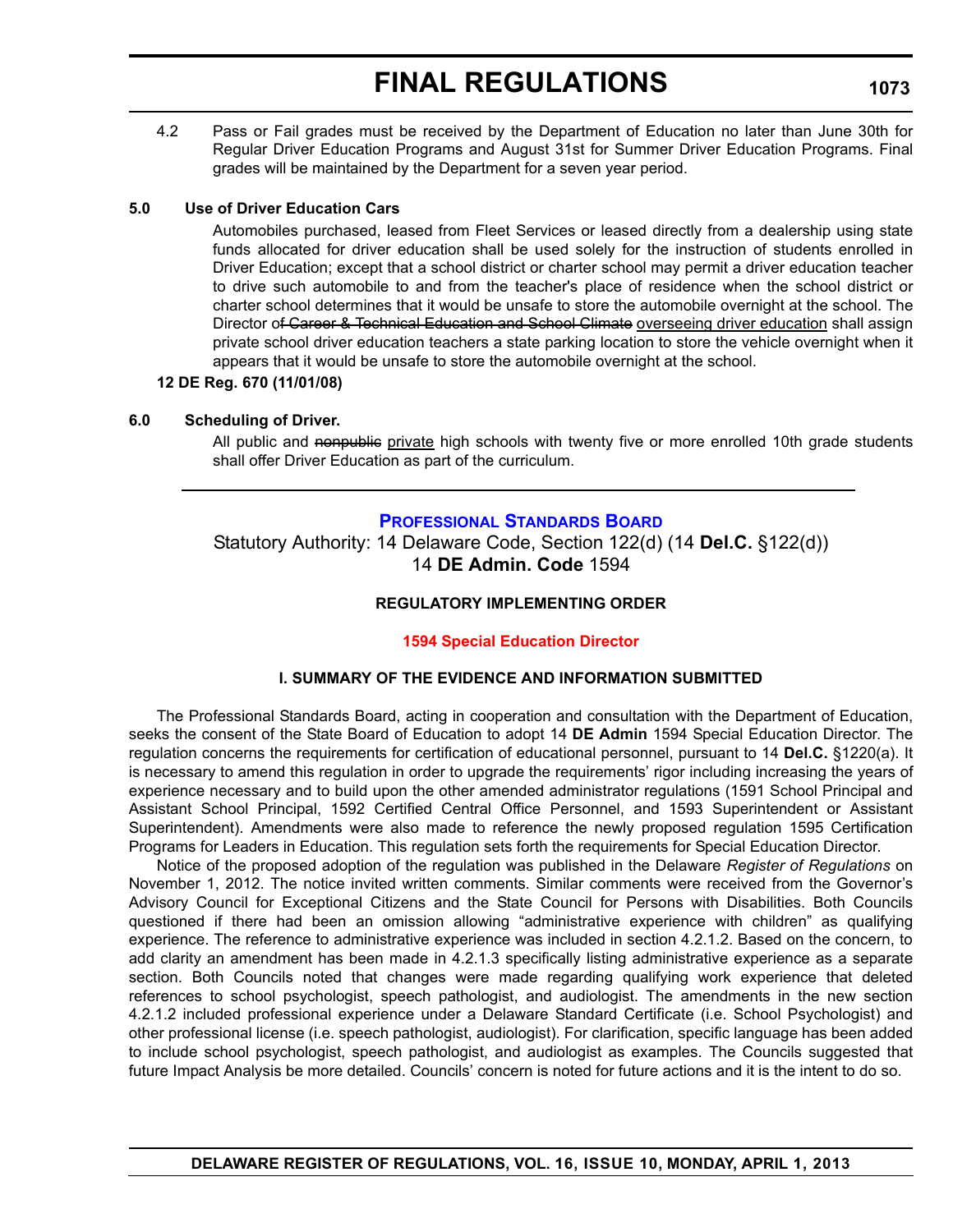# **FINAL REGULATIONS**

### **II. FINDINGS OF FACTS**

The Professional Standards Board and the State Board of Education find that it is appropriate to adopt this regulation to comply with changes in statute.

### **III. DECISION TO ADOPT THE REGULATION**

For the foregoing reasons, the Professional Standards Board and the State Board of Education conclude that it is appropriate to adopt the regulation. Therefore, pursuant to 14 **Del.C.** §1205(b), the regulation attached hereto as Exhibit "A" is hereby adopted. Pursuant to the provision of 14 **Del.C.** §122(e), the regulation hereby adopted shall be in effect for a period of five years from the effective date of this order as set forth in Section V. below.

### **IV. TEXT AND CITATION**

The text of the regulation adopted shall be in the form attached hereto as Exhibit "A", and said regulation shall be cited as 14 **DE Admin. Code** 1594 of the *Administrative Code of Regulations* of the Professional Standards Board.

### **V. EFFECTIVE DATE OF ORDER**

The effective date of this Order shall be ten (10) days from the date this Order is published in the Delaware *Register of Regulations.*

# **APPROVED BY THE PROFESSIONAL STANDARDS BOARD THE 7th DAY OF FEBRUARY, 2013**

| Kathleen Thomas, Chair                                       | <b>Cristy Greaves</b>     |  |  |  |
|--------------------------------------------------------------|---------------------------|--|--|--|
| Michael Casson                                               | Chris Kenton              |  |  |  |
| Joanne Christian                                             | David Kohan               |  |  |  |
| Samtra Devard                                                | <b>Wendy Murray</b>       |  |  |  |
| Stephanie DeWitt                                             | Mary Pinkston             |  |  |  |
| Marilyn Dollard                                              | <b>Whitney Price</b>      |  |  |  |
| Karen Gordon                                                 | Jacque Wisnauskas         |  |  |  |
| IT IS SO ORDERED the 21 <sup>st</sup> day of February, 2013. |                           |  |  |  |
| <b>Department of Education</b>                               |                           |  |  |  |
| Mark Murphy, Secretary of Education                          |                           |  |  |  |
| Approved 21 <sup>st</sup> day of February, 2013              |                           |  |  |  |
| State Board of Education                                     |                           |  |  |  |
| Teri Quinn Gray, Ph.D., President                            | <b>Gregory Coverdale</b>  |  |  |  |
| Jorge L. Melendez, Vice President                            | Terry M. Whittaker, Ed.D. |  |  |  |
| G. Patrick Heffernan                                         | Randall L. Hughes         |  |  |  |
| Barbara B. Rutt                                              |                           |  |  |  |

#### **1594 Special Education Director**

#### **1.0 Content**

1.1 This regulation shall apply to the issuance of a Standard Certificate for Director of Special Education, pursuant to 14 **Del.C.** §1220(a).

#### **2.0 Definitions**

2.1 The following words and terms, when used in this regulation, shall have the following meaning unless the context clearly indicates otherwise: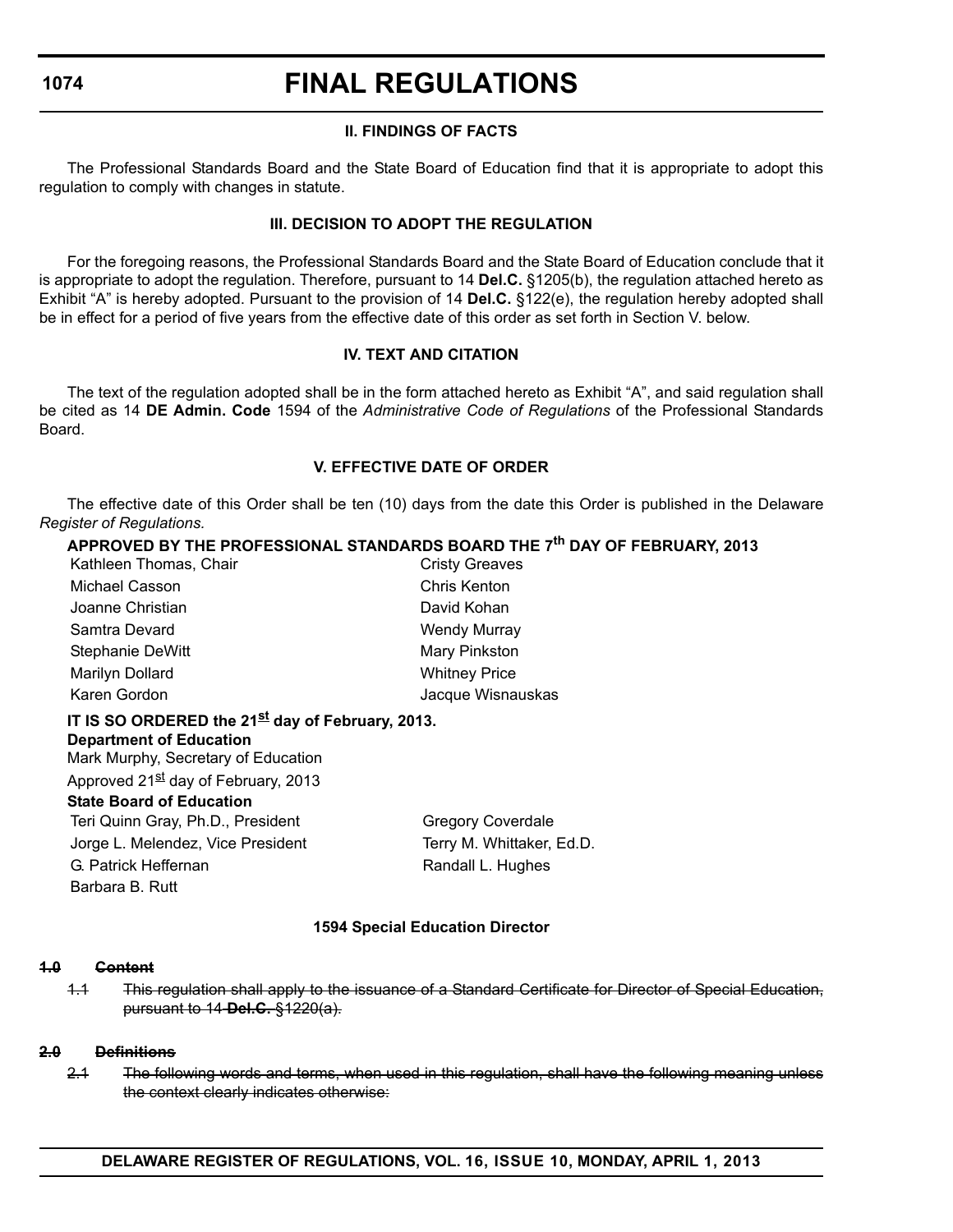**"Administrative Experience"** means experience in a pK to 12 setting as an assistant principal, principal, School Leader I, or School Leader II.

**"Standard Certificate"** means a credential issued to verify that an educator has the prescribed knowledge, skill or education to practice in a particular area, teach a particular subject, or teach a category of students.

**"Teaching Experience"** means meeting students on a regularly scheduled basis, planning and delivering instruction, developing or preparing instructional materials, and evaluating student performance in any pK to 12 setting.

#### **3.0 Standard Certificate**

The following shall be required for the Standard Certificate for a Director of Special Education.

- 3.1 Educational requirements.
	- 3.1.1 A master's degree in special education from a regionally accredited college or university where the program is NCATE approved or state approved, where the state approval body employed the appropriate NASDTEC or NCATE specialty organization standards; and
		- 3.1.1.1 Successful completion of a Delaware approved alternative routes to certification program for school leaders. Until approval and implementation of an alternative routes to certification program occurs, candidates shall fulfill the following requirements;
			- 3.1.1.1.1 A minimum of twenty four (24) semesters hours of graduate level course work in administration, completed either as part of the master's degree or in addition to it, to include at least one course in each of the following areas, unless otherwise indicated:
				- 3.1.1.1.1.1 Supervision and Evaluation of Staff;
				- 3.1.1.1.1.2 Curriculum Development;
				- 3.1.1.1.1.3 School Law and Legal Issues in Education;
				- 3.1.1.1.1.4 Human Relations; and
				- 3.1.1.1.1.5 Special Education (12 credits) (may include courses in curriculum, instruction, methods, and administration); or
		- 3.1.2 A master's degree in school administration; and 30 graduate level semester hours in Special Education taken either as part of a degree program or in addition to it; or
		- 3.1.3 A master's degree in any field from a regionally accredited college or university; and
			- 3.1.3.1 30 graduate level semester hours in Special Education taken either as part of a degree program or in addition to it; and
			- 3.1.3.2 Successful completion of a Delaware approved alternative routes to certification program for school leaders. Until approval and implementation of an alternative routes to certification program occurs, candidates shall fulfill the following requirements:
				- 3.1.3.2.1 Supervision and Evaluation of Staff;
				- 3.1.3.2.2 Curriculum Development;
				- 3.1.3.2.3 School Law or Legal Issues in Education;
				- 3.1.3.2.4 Human Relations; and
				- 3.1.3.2.5 Special Education (12 credits) (may include courses in curriculum, instruction, methods, and administration taken either as part of a degree program or as part of the requirement for graduate level semester hours in Special Education set forth in 3.1.2.1 and 3.1.3.1, above; or
		- 3.1.4 A current and valid special education administrative certificate from another state or the District of Columbia.
- 3.2 Experience requirements.
	- 3.2.1 A minimum of three (3) years of teaching experience with children with disabilities at the pK to 12 level; or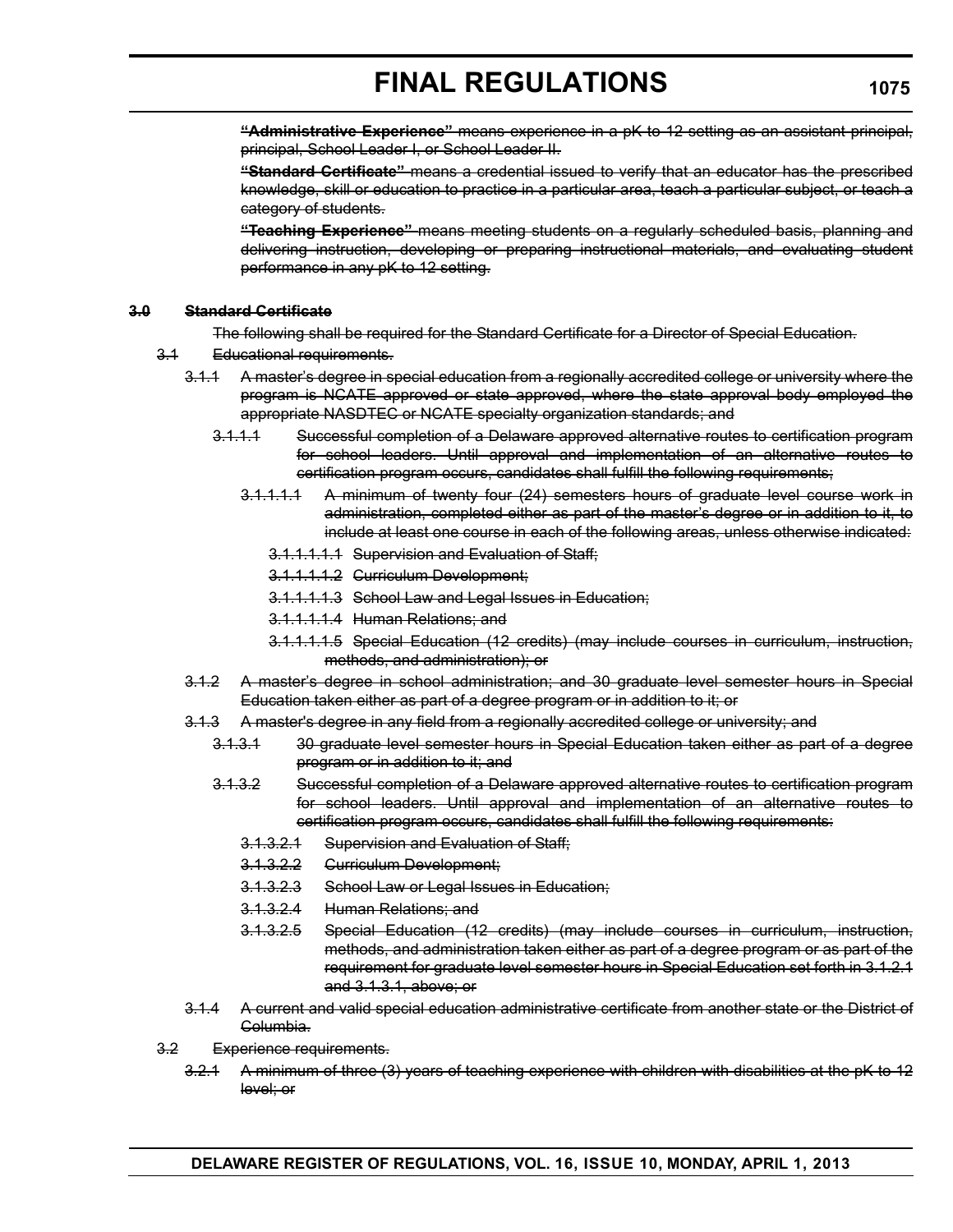- 3.2.2 A minimum of three (3) years of professional experience with children with disabilities at the pK to 12 level, in any setting, in a position requiring certification or licensing by the appropriate regulatory body, including, but not limited to a school psychologist, speech pathologist, or audiologist, regardless of whether the applicant's position meets the definition of "teaching experience"; or
- 3.2.3 A minimum of three (3) years administrative experience with children with disabilities at the pK to 12 level; or
- 3.2.4 Any combination of these types of experiences which totals a minimum of three (3) years.

# **1.0 Content**

- 1.1 This regulation shall apply to the issuance of a Standard Certificate for Director of Special Education, pursuant to 14 **Del.C.** §1220(a).
- 1.2 Except as otherwise provided, the requirements set forth in 14 **DE Admin. Code** 1505 Standard Certificate, including any subsequent amendment or revision thereto, are incorporated herein by reference.

# **2.0 Definitions**

- 2.1 The definitions set forth in 14 **DE Admin. Code** 1505 Standard Certificate, including any subsequent amendment or revision thereto, are incorporated herein by reference.
- 2.2 The following words and terms, when used in this regulation, shall have the following meaning unless the context clearly indicates otherwise:

**"Certification Program for Leaders in Education"** means a program comprised of education components as defined and approved by the Standards Board and the State Board pursuant to 14 **DE Admin. Code** 1595 Certification Programs for Leaders in Education.

# **3.0 Standard Certificate**

- 3.1 In accordance with 14 **Del.C.** §1220(a), the Department shall issue a Standard Certificate as a Special Education Director to an educator who has met the following:
	- 3.1.1 Holds a valid Delaware Initial, Continuing, or Advanced License; or a Professional Status Certificate issued by the Department prior to August 31, 2003; and
	- 3.1.2 Has met the requirements as set forth in 14 **DE Admin. Code** 1505 Standard Certificate, including any subsequent amendment or revision thereto; and
	- 3.1.3 Has satisfied the additional requirements in this regulation.

# **4.0 Additional Requirements**

An educator must also have met the following additional requirements.

- 4.1 Education requirements.
	- 4.1.1 An educator shall also have satisfied at least one (1) of the following additional education requirements:
		- 4.1.1.1 A master's or doctoral degree from a regionally accredited college or university in educational leadership offered by an NCATE specialty organization recognized educator preparation program or from a state approved educator preparation program where the state approval body employed the appropriate NASDTEC or NCATE specialty organization standards; and
			- 4.1.1.1.1 Thirty (30) graduate level semester hours from a regionally accredited college or university in Special Education taken either as part of a degree program or in addition to it, or the equivalent in professional development pre-approved by the Department; or
		- 4.1.1.2 A master's or doctoral degree from a regionally accredited college or university in Special Education offered by an NCATE specialty organization recognized educator preparation

# **DELAWARE REGISTER OF REGULATIONS, VOL. 16, ISSUE 10, MONDAY, APRIL 1, 2013**

### **1076**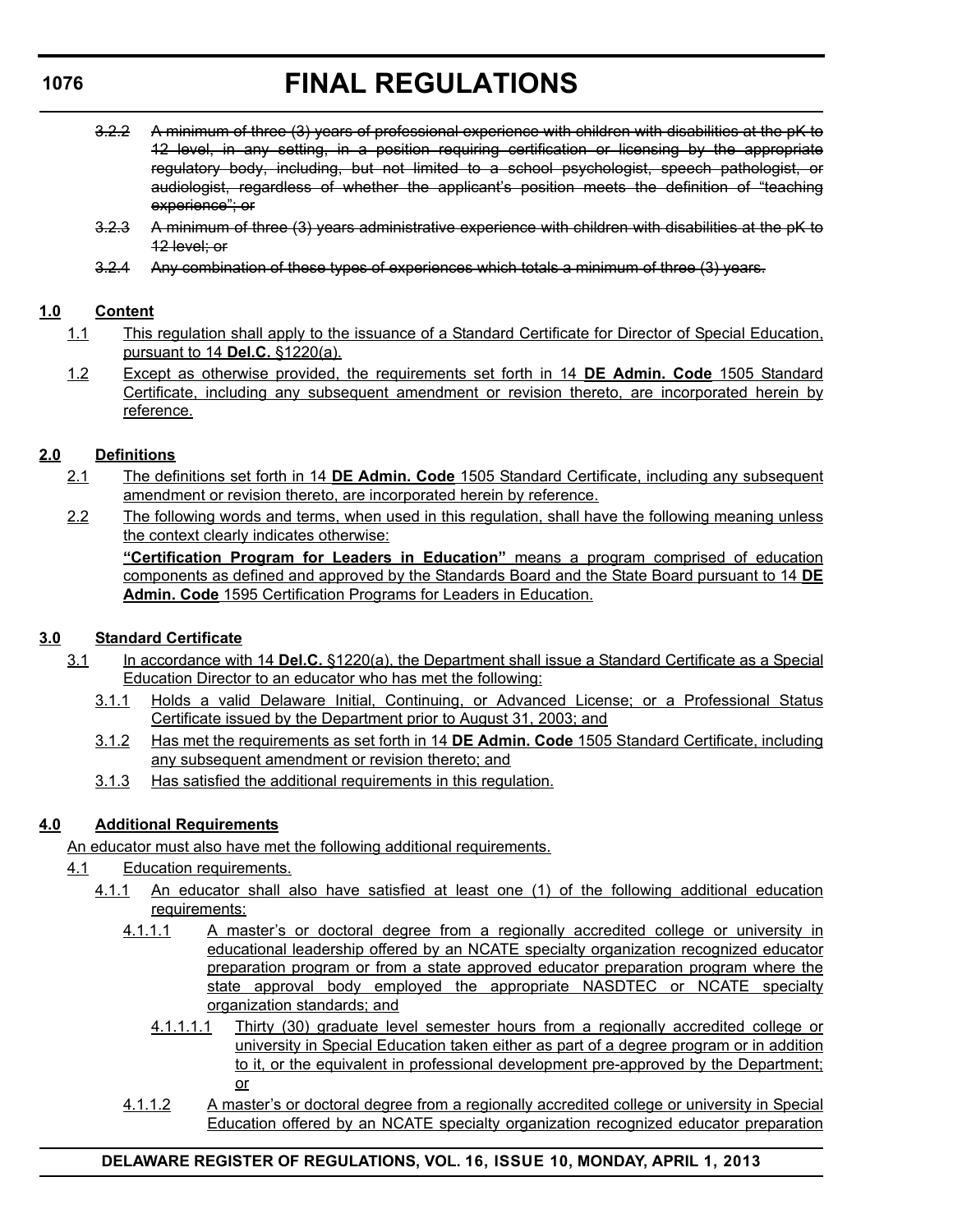program or from a state approved educator preparation program where the state approval body employed the appropriate NCATE specialty organization standards; and

- 4.1.1.2.1 The successful completion of any approved Program pursuant to 14 **DE Admin. Code** 1595 Certification Programs for Leaders in Education; or
- 4.1.1.3 A master's or doctoral degree from a regionally accredited college or university in any field; and
	- 4.1.1.3.1 The successful completion of an approved Special Education Director Program pursuant to 14 **DE Admin. Code** 1595 Certification Programs for Leaders in Education.
- 4.2 Experience requirements.
	- 4.2.1 An educator shall also have satisfied at least one (1) of the following additional education requirements:
		- 4.2.1.1 A minimum of five (5) years of teaching experience with exceptional children special education students at the PreK to 12 public school level or the equivalent as approved by the Department; or
		- 4.2.1.2 A minimum of five (5) years professional experience under a Delaware Standard Certificate or other Delaware professional license **[including but not limited to a school psychologist, speech pathologist, or audiologist,]** working with exceptional children special education students at the PreK to 12 level or the equivalent as approved by the Department; or
		- 4.2.1.3 **[A minimum of five (5) years administrative experience working with exceptional children special education students at the PreK to 12 level or the equivalent as approved by the Department;**
		- **4.2.1.4]** Any combination of the types of experiences prescribed in subsections 4.2.1.1**[, and 4.2.1.2 and 4.2.1.3]** which totals a minimum of five (5) years.

# **5.0 Validity**

- 5.1 This regulation shall be effective no less than ten (10) days from the date the Order amending the regulation has been published in its final form in the Delaware *Register of Regulations*.
	- 5.1.1 Educators currently enrolled in a Special Education Director course of study prior to the effective date of this regulation will have until eighteen (18) months subsequent to the effective date to apply for the previous Special Education Director Standard Certificate. Educators are responsible for providing to the Department evidence of enrollment via submission of appropriate transcripts.
- 5.2 An Emergency Certificate for Special Education Director is not available.
- 5.3 The Department shall also recognize a Standard Certificate for Special Education Director issued by the Department prior to the effective date of this regulation.

# **[DEPARTMENT OF HEALTH AND SOCIAL SERVICES](http://www.dhss.delaware.gov/dhss/dmma/) DIVISION OF MEDICAID AND MEDICAL ASSISTANCE**

Statutory Authority: 31 Delaware Code, Section 512 (31 **Del.C.** §512)

# **ORDER**

#### **[Long-Term Care Program DSSM 20310.18 Tax Refunds and Advance Payments](#page-4-0)**

#### **NATURE OF THE PROCEEDINGS:**

Delaware Health and Social Services ("Department") / Division of Medicaid and Medical Assistance (DMMA) initiated proceedings to amend the Division of Social Services Manual (DSSM) regarding Long-Term Care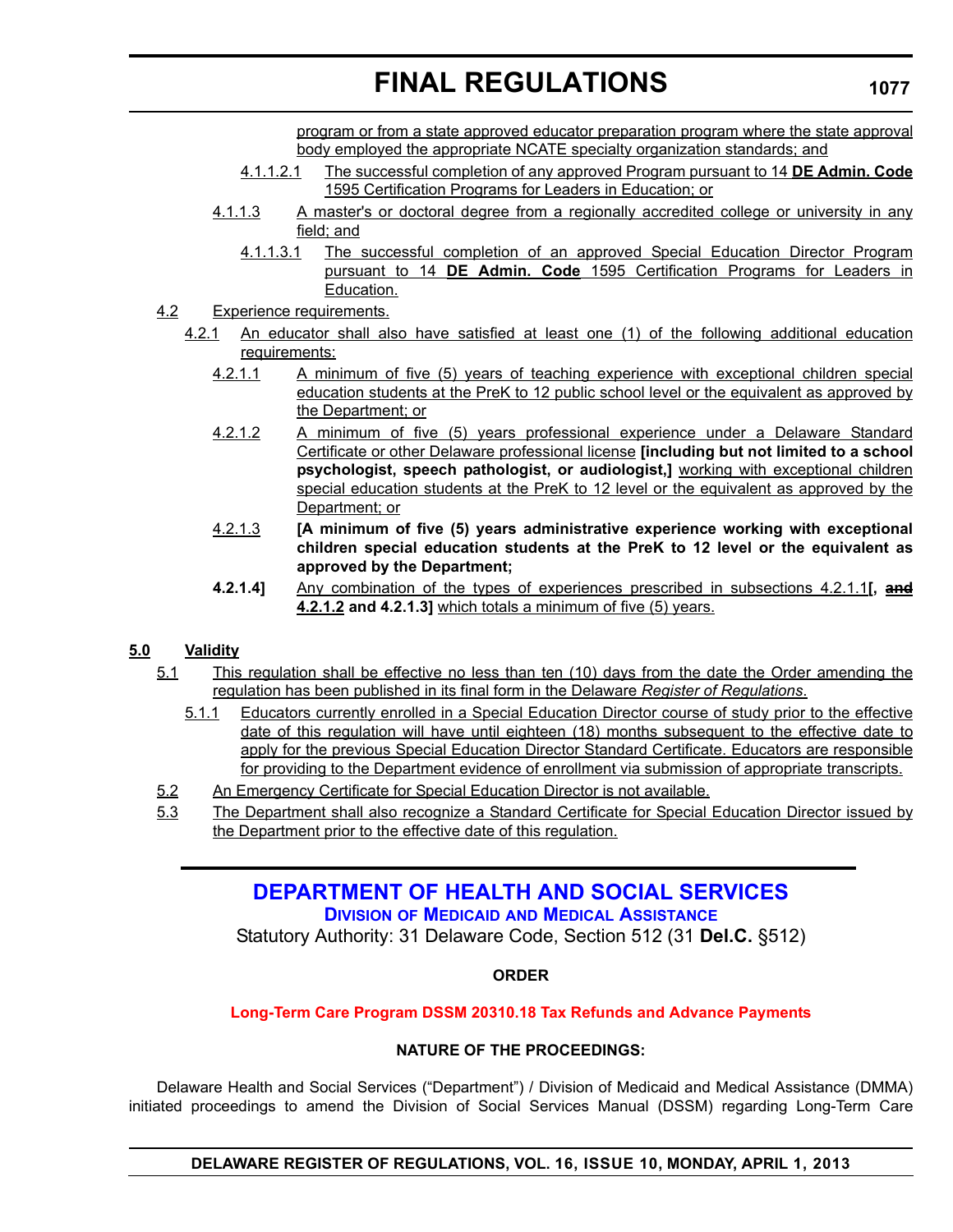# **FINAL REGULATIONS**

program, specifically, *Tax Refunds or Advance Paymen*ts. The Department's proceedings to amend its regulations were initiated pursuant to 29 **Delaware Code** Section 10114 and its authority as prescribed by 31 **Delaware Code** Section 512.

The Department published its notice of proposed regulation changes pursuant to 29 **Delaware Code** Section 10115 in the February 2013 Delaware *Register of Regulations*, requiring written materials and suggestions from the public concerning the proposed regulations to be produced by March 4, 2013 at which time the Department would receive information, factual evidence and public comment to the said proposed changes to the regulations.

#### **Summary of Proposal**

The proposal amends the Division of Social Services Manual (DSSM) regarding the Long-Term Care program, specifically, *Tax Refunds or Advance Payments*.

#### **Statutory Authority**

Tax Relief, Unemployment Insurance Reauthorization and Job Creation Act of 2010 (P.L. 111-312)

#### **Background**

The Tax Relief, Unemployment Insurance Reauthorization, and Job Creation Act of 2010 (P.L. 111-312) was signed into law on December 17, 2010. Section 728 of this Act disregards federal tax refunds or advance payments with respect to a refundable tax credit, received after December 31, 2009, as income and as resources (for a period of 12 months after receipt) for purposes of determining eligibility for all federal or federally-assisted programs, including Medicaid and the Children's Health Insurance program (CHIP). Section 728 also provides that these tax refunds and advance payments are not to be taken into account in determining the amount or extent of benefits provided under any program subject to this provision, including Medicaid and CHIP. This provision became effective December 17, 2010, and applies to tax refunds or advance payments received after December 31, 2009, but before January 1, 2013.

#### **Summary of Proposal**

**DSSM 20310.18**, *Tax Refunds and Advance* Payments: The purpose of the proposed change is to clarify that the 12 month disregard of tax refunds and advance payments only applies to the funds that are received through December 31, 2012. Any refunds/advance payments received on or after January 1, 2013 will be considered a resource if retained the month following receipt.

#### **Fiscal Impact Statement**

This revision imposes no increase in cost on the General Fund.

#### **SUMMARY OF COMMENTS RECEIVED WITH AGENCY RESPONSE**

The Governor's Advisory Council for Exceptional Citizens (GACEC) and the State Council for Persons with Disabilities (SCPD) offered the following observations and recommendations summarized below. The Division of Medicaid and Medical Assistance (DMMA) has considered each comment and responds as follows.

The State Council for Persons with Disabilities (SCPD) and the Governor's Advisory Council for Exceptional Citizens (GACEC) have reviewed the Department of Health and Social Services/Division of Medicaid and Medical Assistance's (DMMAs) proposal to amend its Long-Term Care (LTC) Medicaid resource regulation and would like to affirm that we did not identify any technical concerns. The proposed regulation was published as 16 DE Reg. 825 in the February 1, 2012 issue of the *Register of Regulations*.

DMMA notes that federal legislation enacted in 2010 created a twelve month "disregard" for federal income tax refunds received between December 31, 2009 and December 31, 2012. That "disregard" has expired and the Division is now adding the following conforming sentence: "Any retained portion of a tax refund and/or advance payment that was received on or after January 1, 2013 will be a countable resource the month following receipt."

*Agency Response*: DMMA thanks you for the affirmation.

#### **FINDINGS OF FACT:**

The Department finds that the proposed changes as set forth in the February 2013 *Register of Regulations*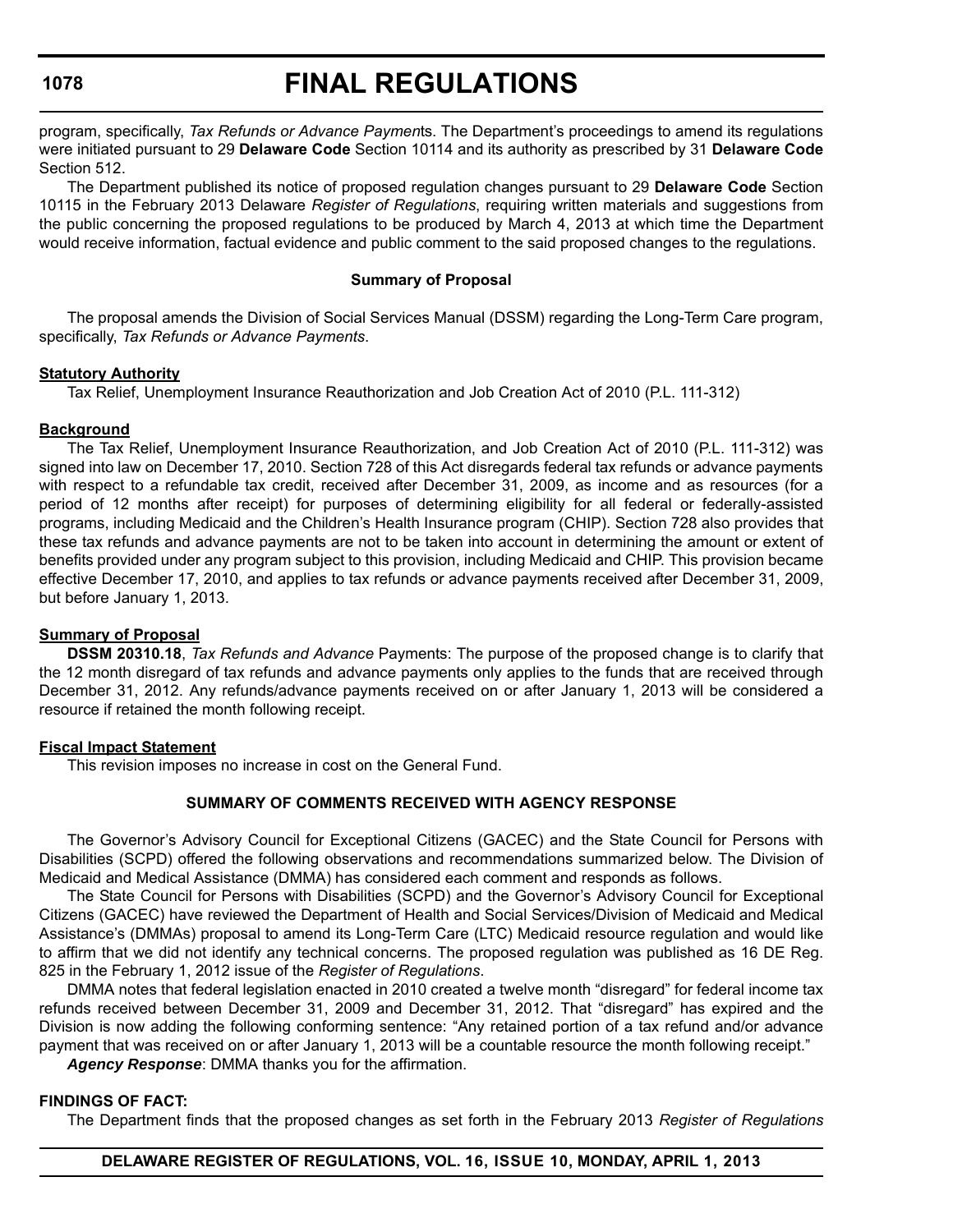should be adopted.

**THEREFORE, IT IS ORDERED**, that the proposed regulation regarding Long Term Care Medicaid, specifically, *Tax Refunds or Advance Paymen*ts is adopted and shall be final effective April 10, 2013.

Rita M. Landgraf, Secretary, DHSS

#### **DMMA FINAL ORDER REGULATION #13-12 REVISION**

#### **20310.18 Tax Refunds and Advance Payments**

The Tax Relief, Unemployment Insurance Reauthorization and Job Creation Act of 2010 (P. L. 111-312), which was signed into law on December 17, 2010, includes a provision that requires all programs funded in whole or in part with Federal funds, to disregard Federal tax refunds for a period of twelve months from the month of receipt.

Tax refunds and advance payments with respect to a refundable tax credit received after December 31, 2009 through December 31, 2012 are excluded from resources for the twelve calendar months following the month of receipt.

Any portion of the refund or payment that is still retained after that twelve- month period will be a countable resource.

Any retained portion of a tax refund and/or advance payment that was received on or after January 1, 2013 will be a countable resource the month following receipt.

# **DEPARTMENT OF JUSTICE**

**[VICTIMS' COMPENSATION ASSISTANCE PROGRAM ADVISORY COUNCIL](http://attorneygeneral.delaware.gov/VCAP/)** Statutory Authority: 11 Delaware Code, Section 9004(a) (11 **Del.C.** §9004(a))

1 **DE Admin. Code** 301

# **ORDER**

#### **[301 Victims' Compensation Assistance Program Rules and Regulations](#page-4-0)**

The Victims' Compensation Assistance Program's Advisory Council of the State of Delaware hereby adopts this Report and Order, pursuant to 29 **Del.C.** §10118, for the purpose of final enactment of the amended regulations attached hereto. The proposed change would amend Rule 25.0, relating to burial awards. This regulation would limit the aggregate award for funeral and burial expenses to \$5,000. This would be a reduction from the present ceiling of \$8,500. Enactment of this regulation would help preserve VCAP funds and would bring VCAP more in line with how other state compensation programs reimburse families of victims for funeral and burial expenses.

#### **Summary of Comments**

Public hearings on the proposed regulation were held in Wilmington on December 5, 2012 at 10:00 am and in Dover on December 5, 2012 at 3:00 pm. No testimony was presented. The public comment period remained open until January 31, 2013 and written comments were submitted by the Delaware State Funeral Directors Association ("DSFDA") and the State Council for Persons with Disabilities. The DSFDA opposed the regulatory change noting that Delaware's program is a successful program and one that is need of support. In addition, the DSFDA requested that the benefit remain at \$8500 or "decrease it at a commensurable rate to other industries." The State Council for Persons with Disabilities supports the regulatory change. In addition, the Wilmington City Council passed Resolution No. 12-088 on December 13, 2012, recommending that the Victims' Compensation Assistance Program Advisory Council request the 18% surcharge that is added to criminal fines be increased to address the Program's revenue shortfall, as opposed to reducing the amounts paid to victims.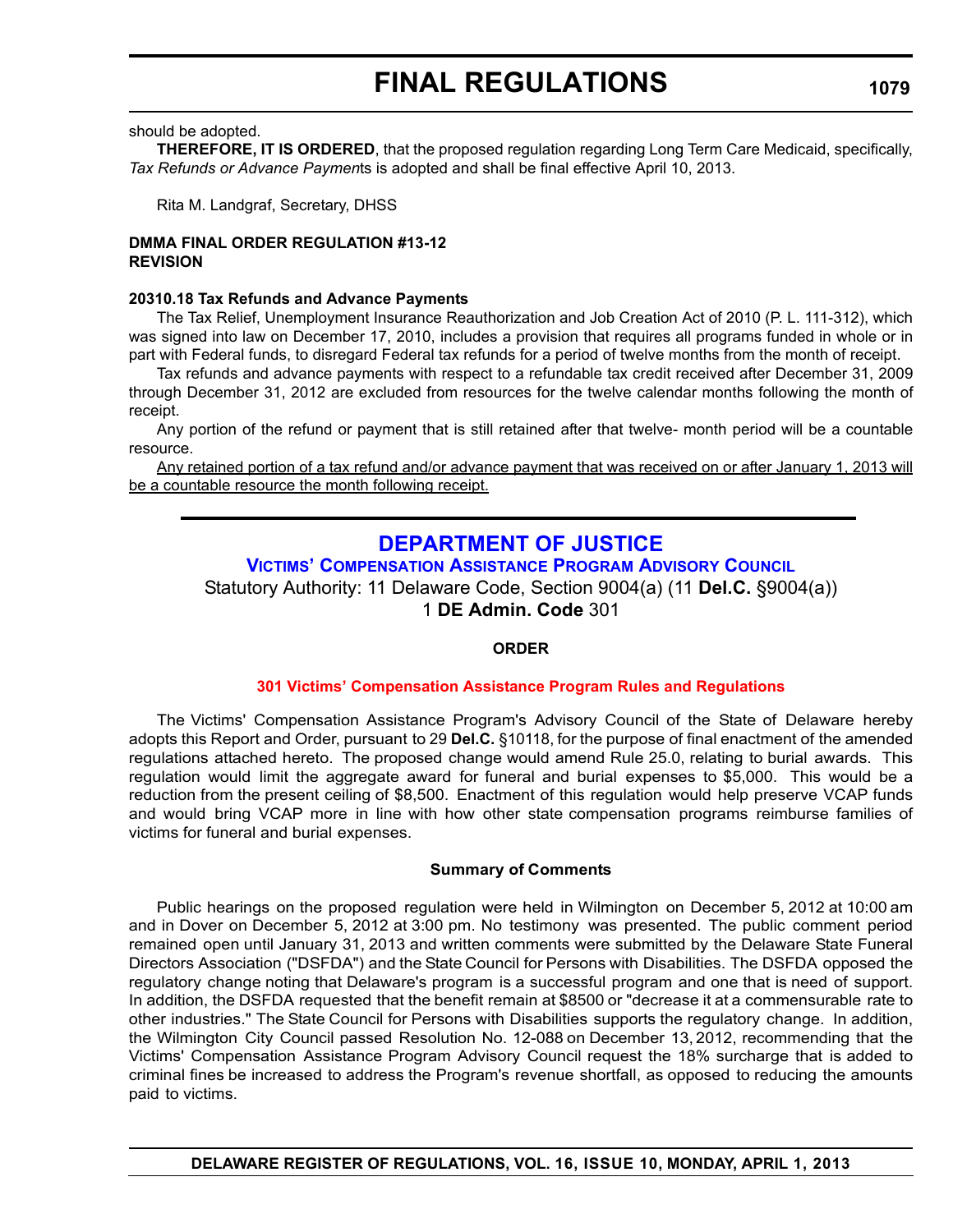# **FINAL REGULATIONS**

#### **Findings of Fact**

The Advisory Council, upon review of the testimony presented and comments received and further discussion, determined that no changes in the draft proposal were necessary, and that the new regulation could be submitted for publication as drafted.

The Advisory Council adopted the proposed regulation by a unanimous vote of members present at the meeting on Tuesday, March 5, 2013 at the VCAP offices in Wilmington, Delaware.

The final draft of the proposed rule reflects a significant reduction in the ceiling for such payments.The \$5,000 limit is consistent with ceilings on such reimbursement imposed by other state victim compensation agencies.VCAP has never purported to offer full reimbursement of all costs incurred by victims and their families. Rather, VCAP has sought to provide funds to assist victims and families, in the aftermath of criminal acts. The categories of claims eligible for reimbursement are defined by statute and regulations. With revenue limited, the agency and the Advisory Council have studied ways in which to increase funding, to prioritize the funding and, where needed, reduce reimbursement.

The revised ceiling should enable VCAP to pay basic funeral and burial expenses to the families of homicide victims. It would be up to the family to determine how elaborate the ceremony should be, using other available funds.

#### **Decision of the Advisory Council**

The Advisory Council reviewed the various suggested changes at its meeting on March 5, 2013, and voted to adopt the proposed new rule, as drafted, with no changes. The effective date of the amendment is April 11, 2013.

#### **Text of Rules Adopted**

The final version of the proposed amended regulations of the Advisory Council is attached hereto.

ADOPTED, this 5th day of March, 2013, by the undersigned members of the Victims' Compensation Assistance Program Advisory Council:

**\*Please note that no changes were made to the regulation as originally proposed and published in the January 2013 issue of the** *Register* **at page 719 (16 DE Reg. 719). Therefore, the final regulation is not being republished. A copy of the final regulation is available at:**

**[301 Victims' Compensation Assistance Program Rules and Regulations](http://regulations.delaware.gov/register/april2013/final/16 DE Reg 1079 04-01-12.htm)**

# **[DEPARTMENT OF LABOR](http://dia.delawareworks.com/)**

**DIVISION OF INDUSTRIAL AFFAIRS Office of Workers' Compensation** Statutory Authority: 19 Delaware Code, Section 2322 F(j) (19 **Del.C.** §§2322F(j)) 19 **DE Admin Code** 1341

#### **ORDER**

#### **[1341 Workers' Compensation Regulations](#page-4-0)**

Pursuant to 29 **Del.C.** §10113, the Secretary of the Department of Labor (DOL) issues this Order adopting amendments to the Ambulatory Surgical Treatment, Emergency Department of a Hospital, and Hospital fee methodologies proposed by the members of the Health Care Advisory Panel.

On August 7, 2012, the Governor signed SB238, which replaced the fee methodologies for ambulatory surgical treatment, emergency departments of a hospital, and hospital fee methodologies. Effective April 11, 20 13. these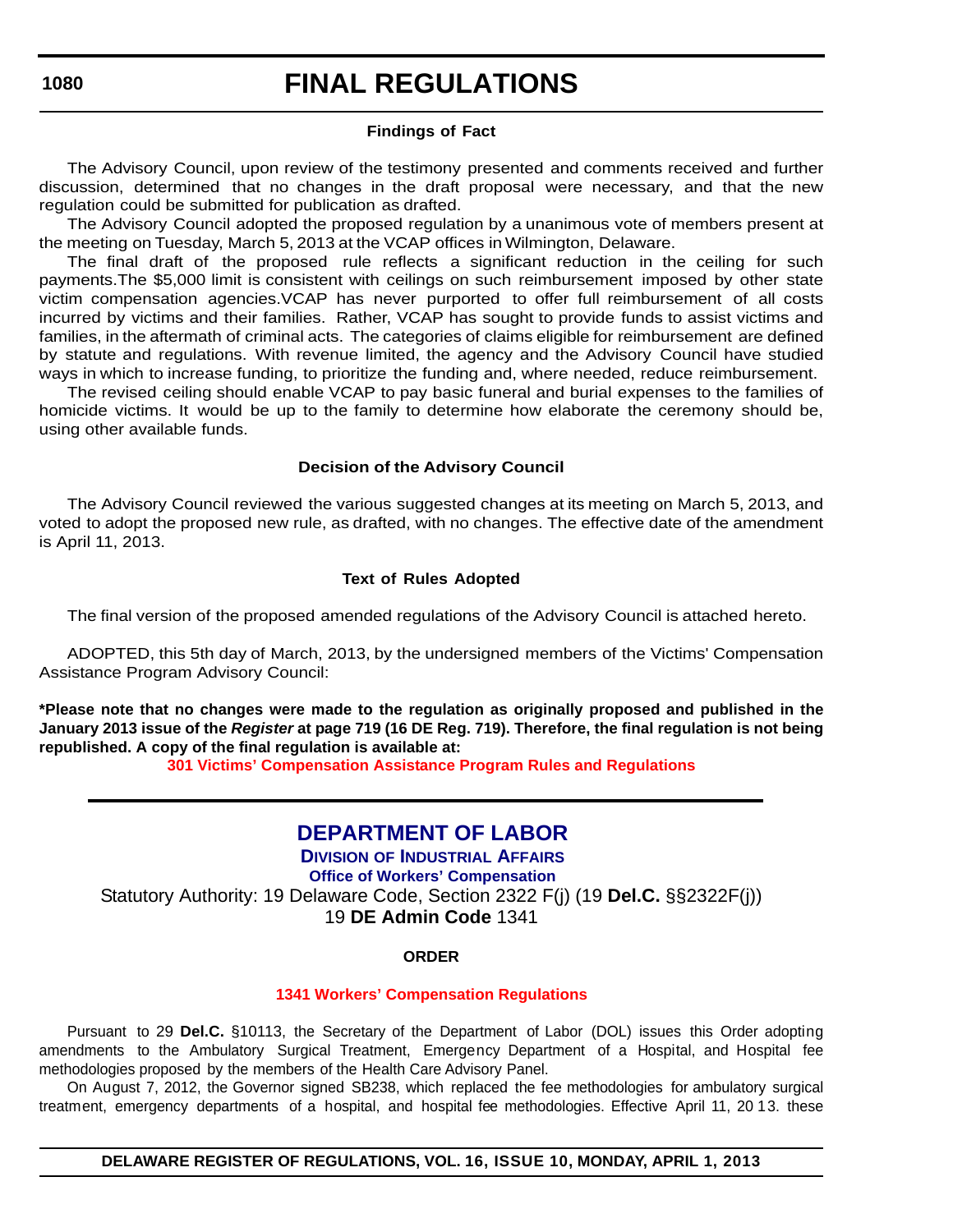On August 7, 2012, the Governor signed SB238, which replaced the fee methodologies for ambulatory surgical treatment, emergency departments of a hospital, and hospital fee methodologies. Effective April 11, 20 13. these changes to subsections 4.6, 4.8, and 4.9 of 19 **DE Admin. Code** 1341 align the regulations with the following statutory revisions in 19 **Del.C.** §§23228(8) and (9):

1. Removed the hospital only fees from the emergency exemption and added them to the general hospital fee methodology. Still exempted arc "healthcare provider services provided in an emergency department of a hospital or any other facility subject to the Federal Emergency Medical Treatment and Active Labor Act. 42 U.S.C. §1395dd, and any emergency medical services provided in a prehospital setting by ambulance attendants and paramedics..."

2. Replaced the fee methodologies for ambulatory surgery centers and hospitals from methodologies that update each individual fee to ones that update the overall percent of charge (POC). which aligns them with federal uniform billing requirements. Both POC updates arc based on the annual change to the consumer price index. medical. as published by the U.S. Department of Labor. However, the baseline POCs differ – individual ambulatory surgery center adjustments begin at 85POC, and hospitals (as one entity) begin at 80POC. Each year, the adjusted POC amounts are published on the Department or Labor's web site.

#### Pursuant to 29 **Del.C.** §10113(b)(5):

"(b) Regulations of the following types are exempted from the procedural requirements of this chapter and may be adopted informally:

..... (5) Amendments to existing regulations to make them consistent with changes in basic law but which do not otherwise alter the substance of the regulations."

# **DEPARTM ENT OF LABOR**

John McMahon, Secretary

#### **1341 Workers' Compensation Regulations**

#### *(Break in Continuity of Sections)*

#### **4.0 Workers' Compensation Health Care Payment Rates for Physicians and Hospitals (the "Fee Schedule"). Instructions and Guidelines**

#### *(Break in Continuity Within Section)*

- 4.6 Ambulatory Surgical Treatment
	- 4.6.1 Fees billed for services provided to injured workers pursuant to the Act by an Ambulatory Surgical Treatment Center ("ASTC") shall be reimbursed at a rate equal to eighty-five percent (85%) of each ASTC's actual charges for services as of October 31, 2006. Verification that such billing is performed in compliance with 19 **Del.C.** §2322B(9)(a) shall be provided by each ASTC to the Office of Workers' Compensation within sixty (60) days of the completion and issuance of audited financial statements to the ASTC by its independent financial auditors. Such verification shall be subject to further review or audit by the Department of Insurance. Reasonable costs of such review or audit for purposes of the above-referenced section of the Act shall be reimbursed to the Department of Insurance by the ASTC whose billing is audited. The ASTC fee determination mechanism adopted pursuant to this subsection shall apply to all services provided after the effective date of the regulation implementing the fee schedule and regardless of the date of injury. Ambulatory Surgery Centers shall be reimbursed pursuant to 19 **Del.C.** §2322B(9).
	- 4.6.2 The payment system will be adjusted yearly pursuant to 19 **Del.C.** §2322B(9)(b) for each ASTC's procedures, treatments or services in effect in January of that year. The adjustment factor referenced in 19 **Del.C.** §2322B shall be reviewed by the Health Care Advisory Panel three (3) years after the effective date of this section and the Panel shall make a recommendation concerning the continued use of the Consumer Price Index for Medical Care, or the adoption of a different index for cost adjustments in fees for ASTC services.
- 4.7 Dental Services
	- 4.7.1 Whenever the health care payment system does not set a specific fee for a dental treatment, procedure or service in the schedule, the amount of reimbursement shall be eighty-five percent (85%) of actual charge ("POC 85") for such service as of October 31, 2006, subject to verification,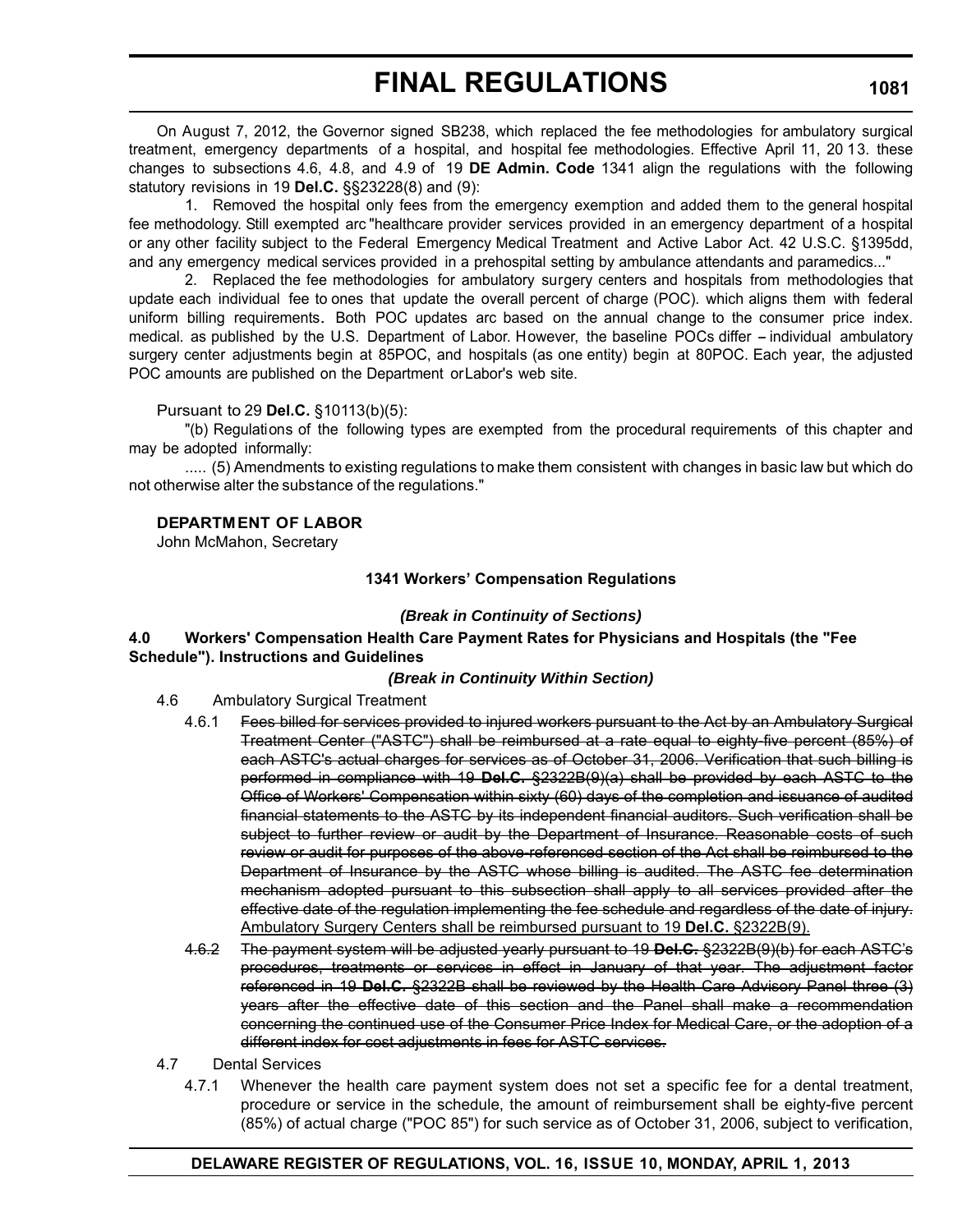shall be reimbursed to the Department of Insurance by the dental practitioner whose billing is audited.

- 4.7.2 The payment system will be adjusted pursuant to 19 **Del.C.** §2322B(14) for a dental treatment procedure or service in effect in January of that year.
- 4.8 Emergency Department of a Hospital
	- 4.8.1 Services provided by an emergency department of a hospital, or any other facility subject to the Federal Emergency Medical Treatment and Active Labor Act, 42 United States Code §1395dd, et seq., and any emergency medical services provided in a pre-hospital setting by ambulance attendants and/or paramedics, shall be exempt from the healthcare payment system and shall not be subject to the requirement that a health care provider be certified pursuant to 19 **Del.C.**  §2322D, requirements for preauthorization of services, or the health care practice guidelines adopted pursuant to 19 **Del.C.** §2322C.

Emergency services in a hospital shall be reimbursed pursuant to 19 **Del.C.** §2322B(8)(b).

- 4.8.2 Upon admission to a hospital and discharge from an emergency department, hospital charges shall be subject to that which is set forth in the section below titled "Hospital".
- 4.9 Hospital
	- 4.9.1 Hospital fees billed for inpatient and outpatient services provided to injured workers pursuant to the Act shall be reimbursed at a rate equal to eighty-five percent (85%) of each hospital's actual charges for such services as of October 31, 2006, subject to adjustment as provided below. Verification that such billing is performed in compliance with the above and 19 **Del.C.** §2322B(8) shall be provided by each hospital to the Office of Workers' Compensation within sixty (60) days of the completion and issuance of audited financial statements to the hospital by its independent financial auditors. Such verification shall be subject to further review or audit by the Department of Insurance. Reasonable costs of such review or audit for purposes of this section shall be reimbursed to the Department of Insurance by the hospital whose billing is audited. Hospital fees shall be reimbursed pursuant to 19 **Del.C.** §2322B(8).
	- 4.9.2 The payment system will be adjusted yearly pursuant to 19 **Del.C.** §2322B(8)(b) for hospital reimbursement rates, as derived pursuant to 19 **Del.C.** §2322B(8), for procedures, treatments or services in effect in January of that year. The adjustment factor referenced in 19 **Del.C.**  §2322B(8)(b) shall be reviewed by the Health Care Advisory Panel three (3) years after the effective date of the regulation implementing the fee schedule, and the Panel shall make a recommendation concerning the continued use of the Consumer Price Index for medical care, or the adoption of a different index for cost adjustments in fees for hospital services.

**\*Please Note: As the rest of the sections were not amended, they are not being published here. A complete copy of the final regulation is available at:**

**[1341 Workers' Compensation Regulations](http://regulations.delaware.gov/register/april2013/final/16 DE Reg 1080 04-01-13.htm)**

## **[DEPARTMENT OF NATURAL RESOURCES AND ENVIRONMENTAL](http://www.dnrec.delaware.gov/fw/Pages/FWPortal.aspx)  CONTROL**

**DIVISION OF FISH AND WILDLIFE** Statutory Authority: 7 Delaware Code, Section 2701 (7 **Del.C.** §2701) 7 **DE Admin. Code** 3214

> **Secretary's Order No.: 2013-F-0005 [3214 Horseshoe Crab Annual Harvest Limit](#page-4-0) Date of Issuance: March 7, 2013 Effective Date of the Amendment: April 11, 2013**

**I. Background:**

**DELAWARE REGISTER OF REGULATIONS, VOL. 16, ISSUE 10, MONDAY, APRIL 1, 2013**

## **1082**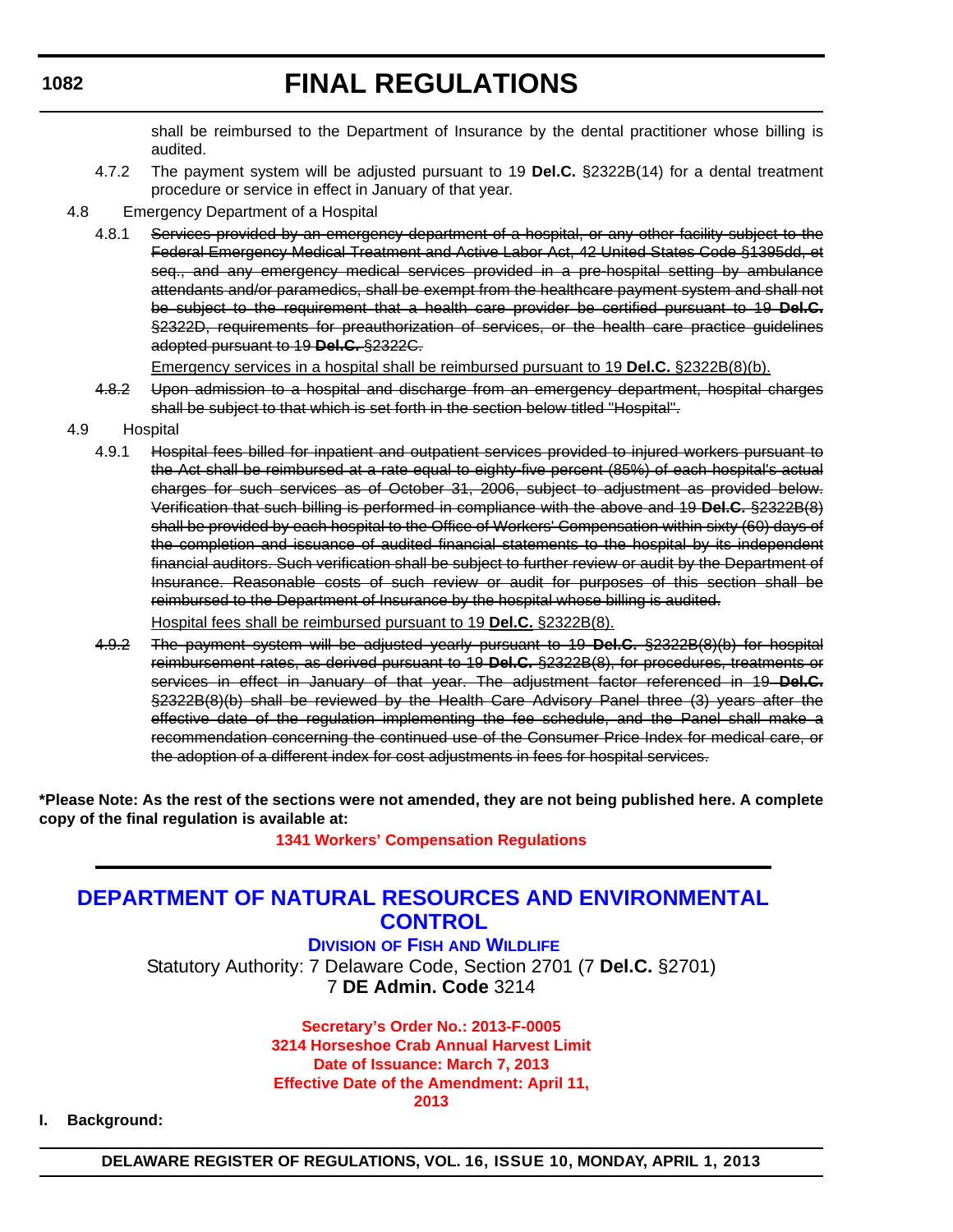#### **I. Background:**

A public hearing was held on Wednesday, January 23, 2013, at 6:00 p.m. at the DNREC Richardson & Robbins Building Auditorium to receive comment on the Department's proposal to amend 7 **DE Admin. Code** 3214, Horseshoe Crabs - Annual Harvest Limit. The Department is proposing these regulation amendments to establish the basis for setting Delaware's annual sex-specific horseshoe crab allocation(s). Furthermore, this action seeks to establish criteria for closing the fishery in a manner that would minimize the likelihood of exceeding annual quotas.

Horseshoe crabs are managed under an Interstate Fisheries Management Plan ("IFMP") developed and implemented by the Atlantic States Marine Fisheries Commission ("ASMFC"), of which Delaware is fully represented. Addendum VII to the IFMP instituted an Adaptive Resource Management ("ARM") framework for establishing annual horseshoe crab sex-specific quotas in the Delaware Bay Region. The ARM framework transparently incorporates the views of stakeholders along with predictive modeling to assess the potential consequences of multiple, alternative management actions in the Delaware Bay Region. The annual specification process determines the following year's (t + 1) harvest using horseshoe crab data from the previous year (t  $-$  1) and shorebird data from the current year (t). Annual model outputs are reviewed by the ASMFC Technical Committees and Management Board prior to issuing state quota allocations. Should data be unavailable to populate the ARM model, quotas may be set at the Addendum VI levels or the previous year's ARM framework.

This proposed action would also establish measures for closing Delaware's horseshoe crab fishery. Presently, the Department lacks the ability to close the horseshoe crab fishery until landings reach the exact annual harvest limit. This method of closing the fishery fails to adequately consider the timeliness of harvest reporting and delinquent reporting. This has resulted in quota overages in some years. Overages pose a potential risk to horseshoe crab and shorebird resources. Further, overages must be deducted from the following year's quota and, therefore, may disadvantage harvesters or segments of the fishery the following year. Using the most recent landings data to predictively close the fishery upon reaching 95% of quota allocations will minimize the risk of harvest overages.

The Department has the authority to promulgate this proposed regulation amendment, pursuant to 7 **Del.C.** §2701. The proposed amendments to 7 DE Admin. Code 3214, Horseshoe Crabs - Annual Harvest Limit, were published in the January 1, 2013 edition of the *Delaware Register of Regulations*. It should be noted that the Department received no comment whatsoever from the public at any time during this promulgation process, nor were any members of the public present at the time of the public hearing on January 23, 2013. Proper notice of the hearing was provided as required by law.

Subsequent to the public hearing held on January 23, 2013, the Department's presiding Hearing Officer, Lisa A. Vest, prepared her report and recommendation in the form of a Hearing Officer's Memorandum to the Secretary dated February 20, 2013, and that Report in its entirety is expressly incorporated herein by reference.

### **II. Findings:**

The Department has provided sound reasoning with regard to the proposed amendments to 7 **DE Admin.** Code 3214, Horseshoe Crabs - Annual Harvest Limit, as reflected in the Hearing Officer's Memorandum of February 20, 2013, which is attached hereto and expressly incorporated into this Order in its entirety. Moreover, the following findings and conclusions are entered at this time:

- 1. The Department has jurisdiction under its statutory authority, 7 **Del.C.** §2701 to make a determination in this proceeding;
- 2. The Department provided adequate public notice of the proceeding and the public hearing in a manner required by the law and regulations;
- 3. The Department held a public hearing in a manner required by the law and regulations;
- 4. The Department has reviewed this proposed amendment in the light of the Regulatory Flexibility Act, and believes the same to be lawful, feasible and desirable, and that the recommendations as proposed should be applicable to all Delaware citizens equally;
- 5. Promulgation of the aforementioned proposed amendments to 7 **DE Admin. Code** 3214 will enable Delaware to comply with specific Fishery Management Plans approved by the Atlantic States Marine Fisheries Commission, specifically, to manage horseshoe crabs in accordance with Addendum VII to the FMP, which instituted an Adaptive Resource Management (ARM) framework for establishing annual horseshoe crab sex-specific quotas in the Delaware Bay Region;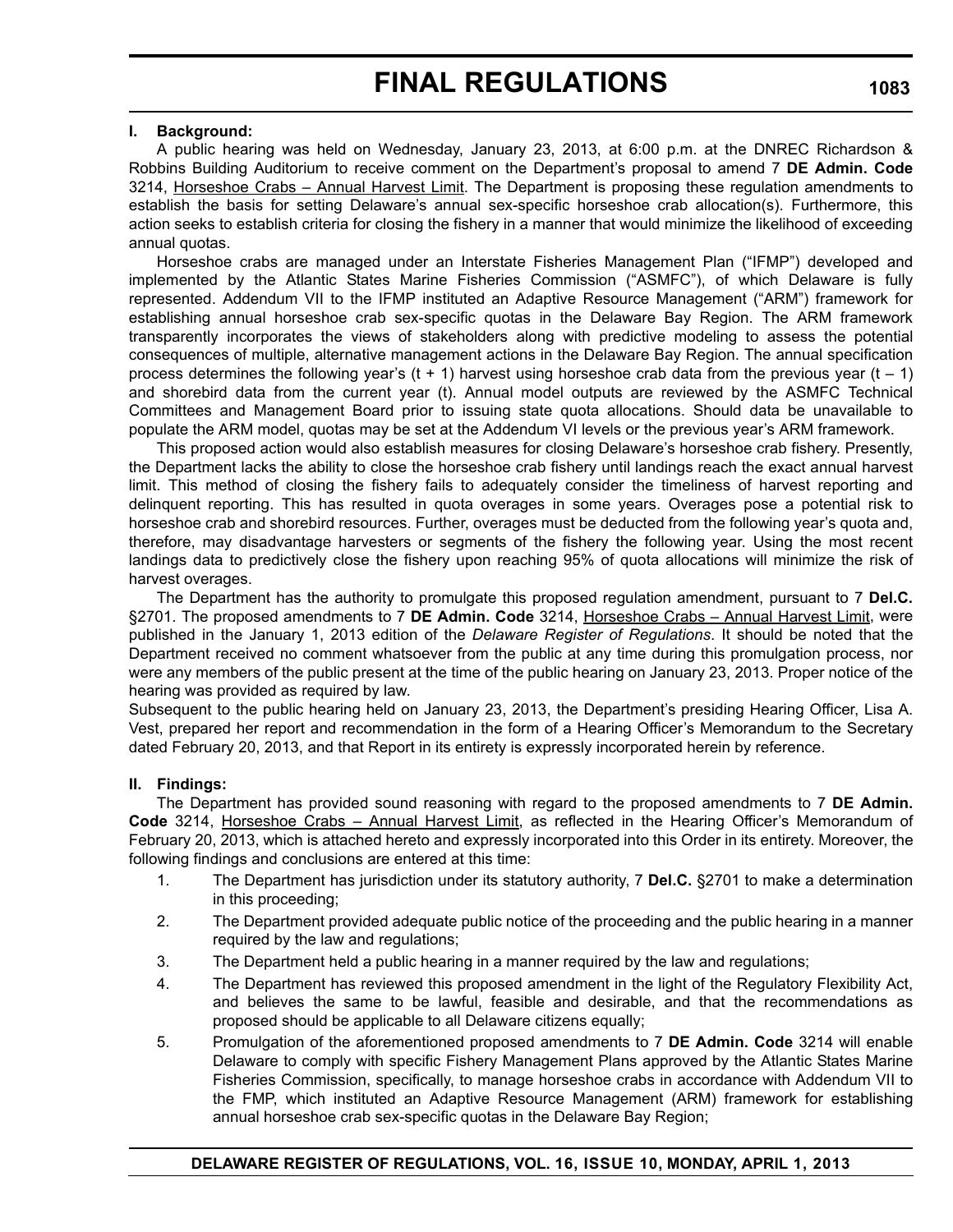- 6. The aforementioned proposed amendments to 7 **DE Admin. Code** 3214 will establish the basis for setting Delaware's annual sex-specific horseshoe crab allocation(s) and establish criteria for closing the fishery in a manner to minimize quota overages;
- 7. Additionally, utilization of Delaware's most recent landings data to predictively close the fishery upon reaching 95% of quota allocations will minimize the risk of harvest overages, which pose a potential risk to horseshoe crab and shorebird resources. Should Delaware's annual horseshoe crab quota allocation be exceeded in any calendar year, the overage must be deducted from the following year's allocation, thus keeping Delaware in compliance with the ASMFC's IFMP for Horseshoe Crab;
- 8. The Department has an adequate record for its decision, and no further public hearing is appropriate or necessary;
- 9. The Department's proposed regulation, as published in the January 1, 2013 *Delaware Register of Regulations* and set forth within Attachment "A" of the Hearing Officer's Memorandum and attached hereto, is adequately supported, not arbitrary or capricious, and is consistent with the applicable laws and regulations. Consequently, it should be approved as a final regulation, which shall go into effect ten days after its publication in the next available issue of the *Delaware Register of Regulations*; and
- 10. The Department shall submit the proposed regulation as a final regulation to the Delaware Register of Regulation for publication in its next available issue, and shall provide written notice to the persons affected by the Order.

## **III. Order:**

Based on the record developed, as reviewed in the Hearing Officer's Memorandum dated February 20, 2013 and expressly incorporated herein, it is hereby ordered that the proposed amendments to 7 **DE Admin. Code** 3214, Horseshoe Crabs – Annual Harvest Limit be promulgated in final form in the customary manner and established rule-making procedure required by law.

## **IV. Reasons:**

The promulgation of the amendments to 7 **DE Admin. Code** 3214, Horseshoe Crabs – Annual Harvest Limit will enable Delaware to remain in compliance with the provisions of the Atlantic States Marine Fisheries Commission, Addendum VII, to the Interstate Fishery Management Plan for Horseshoe Crab. Specifically, these regulation amendments will establish the basis for setting Delaware's annual sex-specific horseshoe crab allocation(s) and establish criteria for closing the fishery in a manner to minimize quota overages, in accordance with an Adaptive Resource Management (ARM) framework for establishing annual horseshoe crab sex-specific quotas in the Delaware Bay Region.

Protection of the horseshoe crab here in Delaware is a responsibility which the Department does not take lightly. In developing this regulation, the Department has balanced the absolute environmental need for the State of Delaware to promulgate regulations concerning this matter with the important interests and public concerns surrounding the same, in furtherance of DNREC's mission of responsible environmental stewardship to ensure the sustainability of Delaware's natural resources for the appreciation and enjoyment of future generations.

Collin P. O'Mara, Secretary

## **3214 Horseshoe Crab Annual Harvest Limit**

(Penalty Section 7 **Del.C.** §2705(b))

- 1.0 The annual harvest limits for horseshoe crabs taken and/or landed in the State shall be 100,000 male horseshoe crabs for a period extending from November 1, 2010 through April 30, 2013, or whatever the Atlantic States Marine Fisheries Commission has approved as Delaware's current annual quota. No female horseshoe crabs may be taken/landed at any time determined in accordance with the annual sex-specific allocations identified in Addendum VII to the Atlantic States Marine Fisheries Commission's Interstate Fishery Management Plan for Horseshoe Crab.
- 2.0 When the Department has determined that the 95% of an annual sex-specific horseshoe crab quota allocation has been met landed, the Department shall establish, based on recent fishery performance and landings, a date and time to order that component of the horseshoe crab fishery closed. and no

## **1084**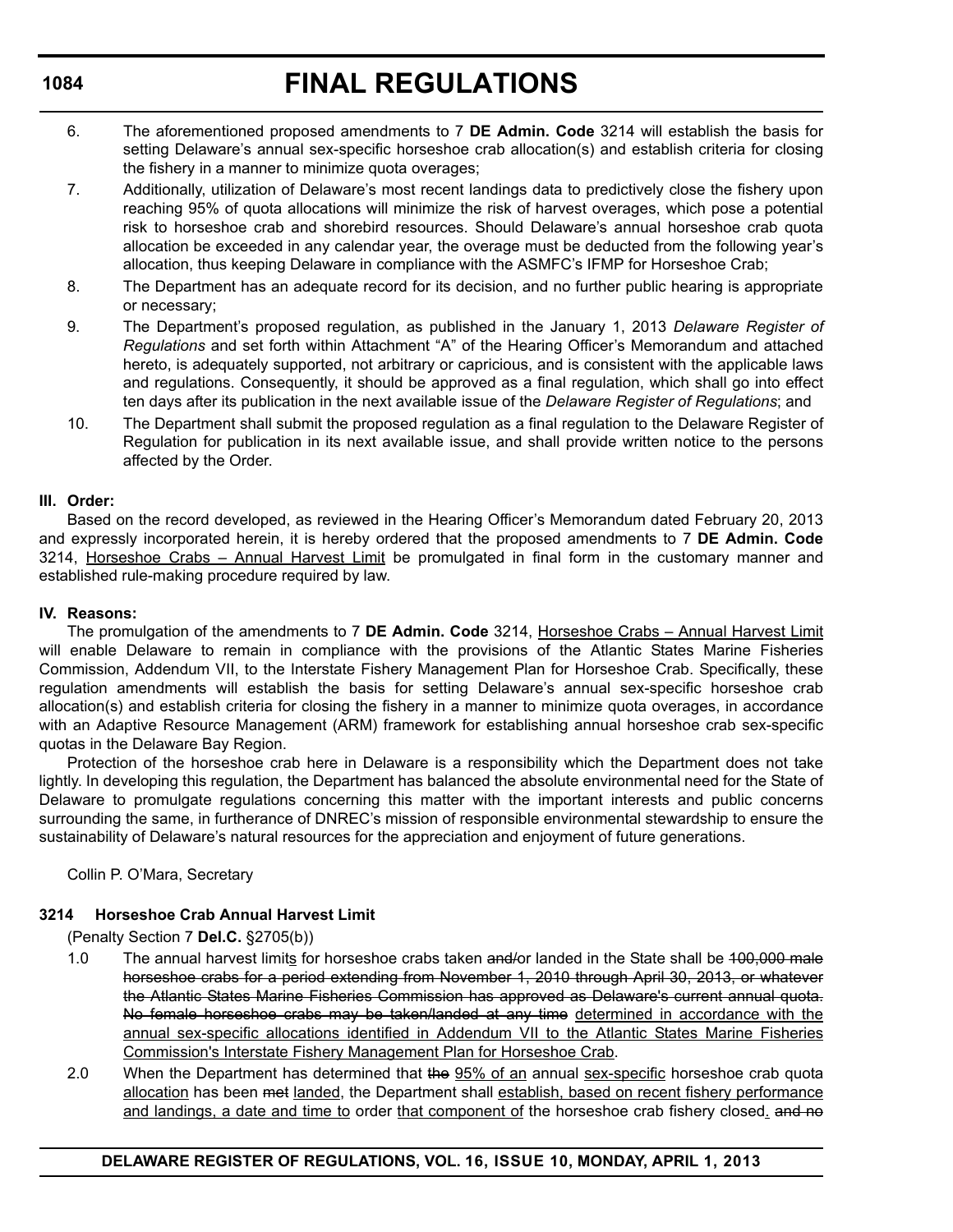**1085**

further hHorseshoe crabs of the component specified may not be taken during the remainder of the calendar year once closed by the Department.

3.0 Any overage in the State's annual horseshoe crab quota will be subtracted from the following year's horseshoe crab quota allocation.

## **[DEPARTMENT OF STATE](http://dpr.delaware.gov/default.shtml)**

**DIVISION OF PROFESSIONAL REGULATION**

Statutory Authority: 24 Delaware Code, Section 1713(a)(12) (24 **Del.C.** §1713(a)(12)) 24 **DE Admin. Code** 1700

## **ORDER**

## **[1700 Board of Medical Licensure and Discipline](#page-4-0)**

AND NOW, this 5th day of March, 2013 in accordance with 24 **Del.C.** §1713(a)(12), for the reasons stated below, this ORDER adopts new regulations governing the licensing and regulation of Title 24, Chapter 17 licensees.

## **NATURE OF PROCEEDINGS**

On December 1, 2012, the Delaware Board of Medical Licensure and Discipline published proposed regulations to its rules and regulations. Although the Board has updated various regulations over the years, other regulations remained outdated and/or inconsistent with changes to the law. As a result, the Board established a Committee of its members to conduct a comprehensive review of the regulations. These amendments remove those outdated and inconsistent provisions and update the Board's substantially related crime regulation to include new crimes that have been added since the list was originally enacted and to revisit some of the existing crimes on the list in view of changes to the law related to the Board's authority to grant waivers of disqualification related to criminal convictions.

The Board held a public hearing on January 8, 2013 at 4:00 p.m. in the second floor conference room A of the Cannon Building, 861 Silver Lake Boulevard, Dover, Delaware where members of the public were invited to offer comments on the amendments to the regulations. Pursuant to 29 **Del.C.** §100118(a), written comments were also accepted until January 24, 2013, fifteen days following the public hearing.

The Board deliberated on all of the public comment at its regularly scheduled meeting on February 5, 2013 at 3:00 p.m., at which time it decided to adopt the regulations as proposed.

## **SUMMARY OF THE EVIDENCE**

At the time of the deliberations, the Board considered the following documents:

**Board Exhibit 1** – Affidavit of publication of the public hearing notice in the *News Journal*;

**Board Exhibit 2** – Affidavit of publication of the public hearing notice in the *Delaware State News*; and

**Board Exhibit 3** – Correspondence from Priti D. Myers, requesting a change in the regulations regarding the fees for medical records.

There was no verbal testimony given at the public hearing on January 8, 2013.

## **FINDINGS OF FACT AND CONCLUSIONS OF LAW**

1. 24 **Del.C.** § 713(a)(12) requires the Board to "promulgate rules and regulations not inconsistent with or beyond the scope of this chapter or other laws of this State for carrying out the powers and duties required by this chapter."

2. Pursuant to this authority, the Board has updated various regulations over the years. However, certain regulations have become outdated and/or inconsistent with changes to the law. As a result, the Board established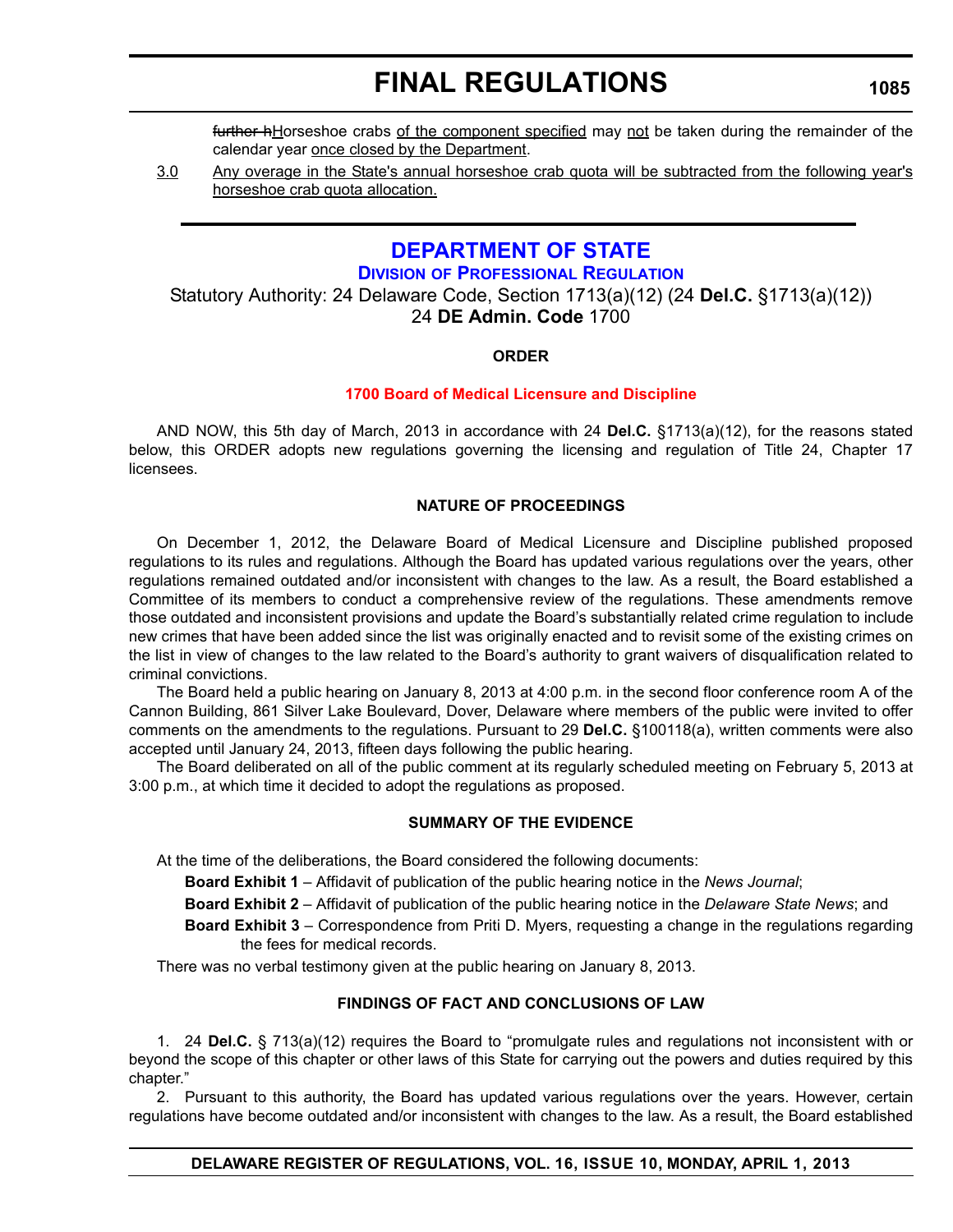# **FINAL REGULATIONS**

a Committee of its members to conduct a comprehensive review of the regulations.

3. After a thorough review, the Committee recommended amendments to remove outdated and inconsistent provisions, update the Board's substantially related crime regulation to include new crimes that have been added since the list was originally enacted, and to revisit some of the existing crimes on the list in view of changes to the law related to the Board's authority to grant waivers of disqualification related to criminal convictions.

4. With regard to public comment from Ms. Myers regarding the regulation pertaining to the maximum charge a patient may incur for copying medical records, the proposed amendments do not change the rates that have been in place for the past four years. This is the first complaint that has ever been received regarding this regulation. Ms. Myers advocates for changing this regulation to match the copy fees proposed by the Governor in Executive Order 31 (October 20, 2011). That is, no charge for the first twenty pages, and ten cents per page thereafter. The Board's regulation precludes licensees from charging more than \$2.00 per page for the first ten pages, \$1.00 per page for the next ten, \$.90 for the next forty, and no more than \$.50 per page thereafter. Comparing rates charged by private licensees to rates charged by the government is not compelling as the difference between medical records and public records is that the public fisc covers the overhead for state agencies, while doctors must cover their own overhead. Further, Executive Order 31 also permits agencies to charge "administrative fees" for "staff time associated with processing FOIA requests, including, without limitation, (a) identifying records; (b) monitoring file reviews; and (c) generating computer records (electronic or print-outs)."

When attorneys are involved with a patient, hundreds of pages of copies must be made on a regular basis by a licensee or the licensee's staff. The Board finds that the maximum charge set forth in the regulations is reasonable given that it permits charging less than these amounts, and the Board finds that general consensus of practitioners is that if the copy request is for the purpose of changing physicians, or referral, most doctors copy and send these records free of charge.

## **DECISION AND ORDER CONCERNING THE REGULATIONS**

**NOW THEREFORE**, pursuant to 24 **Del.C.** §1713(a)(12) and for the reasons set forth above, the Board of Medical Licensure and Discipline does hereby ORDER that the regulations be, and that they hereby are, adopted and promulgated as set forth in the Delaware *Register of Regulations* on December 1, 2012. The effective date of this Order is ten days from the date of its publication in the Delaware *Register of Regulations*, pursuant to 29 **Del.C.** §10118(g).

### **SO ORDERED:**

Gregory D. Adams, M.D., President Evelyn Mendez John W. Banks **Raymond L. Moore, Sr.** Raymond L. Moore, Sr. George E. Brown, Vice-President **Joseph M. Parise, D.O., Secretary** Vonda Calhoun **Anthony M. Policastro, M.D.** Anthony M. Policastro, M.D. Garrett H. Colmorgen, M.D. Karyl Rattay, M.D. Stephen G. Cooper, M.D. Malvine Richard, Ed.D. Thomas Desperito, M.D. Mary K. Ryan Vincent Lobo, D.O. **Daryl Sharman**, M.D.

**\*Please note that no changes were made to the regulation as originally proposed and published in the December 2012 issue of the** *Register* **at page 617 (16 DE Reg. 617). Therefore, the final regulation is not being republished. A copy of the final regulation is available at:**

**[1700 Board of Medical Licensure and Discipline](http://regulations.delaware.gov/register/april2013/final/16 DE Reg 1085 04-01-13.htm)**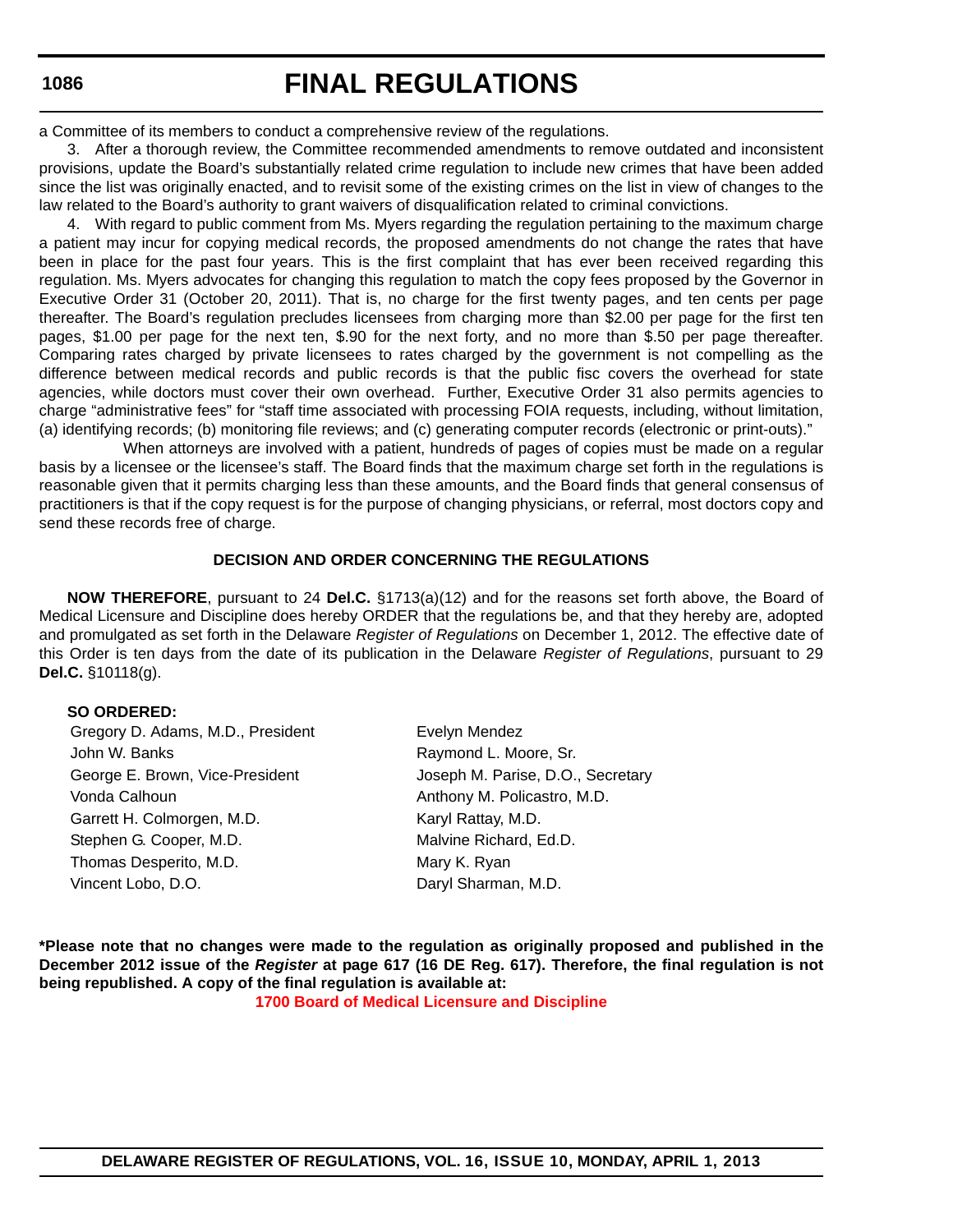## **[DEPARTMENT OF TRANSPORTATION](http://www.deldot.gov/home/divisions/)**

**DIVISION OF PLANNING AND POLICY**

Statutory Authority: 17 Delaware Code, Sections 132, 137 and 149; 29 Delaware Code, Section 8404 (17 **Del.C.** §§132, 137 & 149; 29 **Del.C.** §8404) 2 **DE Admin. Code** 2309

## **ORDER**

### **[2309 Standards and Regulations for Subdivision Streets and State Highway Access](#page-4-0)**

The Delaware Department of Transportation, through its Division of Planning, sought to adopt amendments to its existing regulations regarding subdivision streets and state highway access, with respect to the current provisions concerning Traffic Impact Studies and Traffic Operational Analyses. Changes were proposed in a definition in Chapter 1, Introduction, and several areas of Chapter 2, Traffic Impact Studies and several sections from Chapter 3, Site Plan Design, were proposed for movement to Chapter 2.

In July, 2011, the Department published proposed revisions to its Standards and Regulations for Subdivision Streets and State Highway Access in the Delaware Register of Regulations, 15 **DE Reg.** 56 (07/01/11). A significant number of comments were received in response to that publication. After consideration of those comments, in August 2012 the Department decided to publish a re-draft of that document, to reflect the comments received from the July, 2011 version, as well as other considerations. This version appeared in 16 **DE Reg.** 192 (08/01/12).

The agency also held public hearings on the proposed changes on September 13, 17 and 20, 2012, and continued to receive public comments through October 20, 2012.

In response to some of the comments received, in the December 2012 Register of Regulations (16 **DE Reg.** 618 (12/01/12)) DelDOT proposed further changes to these regulations, including amended portions of the draft regulations proposed in August 2012. The comments received and reacted to at that time were also published in the December Register. Some of these regulatory proposals differed substantively from the existing regulations and the changes previously proposed. Accordingly, in the December 2012 Register DelDOT (6 **DE Reg.** 618 (12/ 01/12)) advertised the proposed changes again, to allow a further opportunity for public comment. These comments were accepted through January 15, 2013.

As detailed in the current Manual, the Department has broad statutory authority to regulate the process of determining whether and under what conditions property developers may gain access to the state highway system. These authorities include Sections 131, 141, 146, 507, and 508 of Title 17, Delaware Code; Chapter 41 of Title 21, Delaware Code; Section 6103 of Title 29, Delaware Code; and certain provisions in Title 9 of the Delaware Code.

The Department previously entered into agreements with county governments regarding traffic impact studies and traffic operational analyses. For New Castle County, for example, the agreement calls for the Department, as part of its scoping of the study areas for TIS work, to assure that the study looks at a minimum number of intersections from the proposed site entrance(s). However, what is considered an intersection for this purpose may be subject to differing interpretations, and may risk unduly limiting or unduly expanding the TIS study area.

The regulations are intended to provide sufficient guidance to the state, local governments, the development community, and those interested in development matters in this regard. The Department wishes to assure that the study areas selected match well with what intersections the Department reasonably expects to be significantly affected by the traffic from the subject property, given its proposed uses.

The changes also include a new section on Transportation Improvement Districts, which were previously discussed in much less detail. The Department seeks to promote the creation of such districts as a superior approach to assessing the transportation impacts of development relative to Traffic Impact Studies for individual developments.

Other proposed changes include the addition of rules for the requirement of Traffic Operational Analyses, previous published as informal guidelines, and the changes to how contributions to the Traffic Signal Revolving Fund should be calculated.

**IMPLEMENTATION GUIDANCE**. In the December 2012 *Register*, the Department also issued a proposed guideline for implementation regarding certain aspects of the proposed regulations. Unless otherwise affected by these guidelines, the new regulations are intended to go into full effect April 10, 2013.

**DELAWARE REGISTER OF REGULATIONS, VOL. 16, ISSUE 10, MONDAY, APRIL 1, 2013**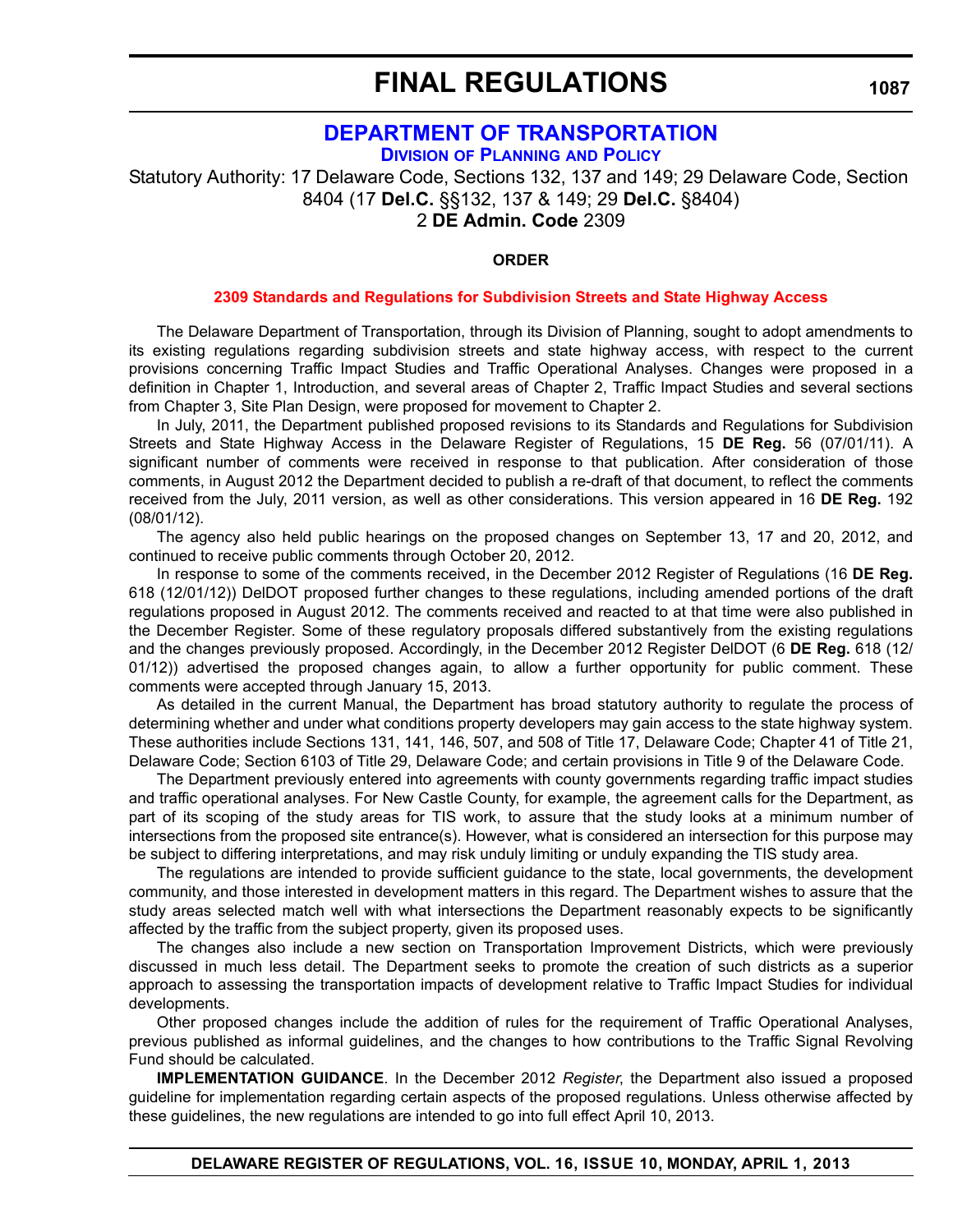The December 2012 proposed implementation guidelines are repeated below:

1. Changes to when a Traffic Impact Study (TIS) or Traffic Operational Analysis (TOA) may or shall be required, will be effective ten days from adoption for any development for DelDOT has not issued a Letter of No Objection.

2. Changes to the required content of a TIS or TOA will be effective immediately on adoption for any such effort for which a scoping meeting has not been held or a scope of work issued.

3. Changes relating to mitigation measures will be effective immediately on adoption for any such effort for which a scoping meeting has not been held or a scope of work issued.

4. Changes relating to Transportation Improvement Districts (TIDs) will be effective immediately on adoption.

5. Changes relating to the Traffic Signal Revolving Fund will be effective immediately on adoption for any development for which DelDOT has not specified a contribution to be paid with regard to the Fund.

Based on comments received and described below, the Department now adopts the implementation guidelines 2 through 5, while amending guideline 1 as noted below, in lieu of what was proposed in the December 2012 Register.

1. Changes to when a Traffic Impact Study (TIS) or Traffic Operational Analysis (TOA) may or shall be required, will be effective ten days from adoption for any development for which DelDOT has not received a Request for Service Level Evaluation, a Support Facilities Report Request or held a Pre-Submittal Meeting.

Support: A transition point in this regard is needed such that the rules do not change after DelDOT has already provided direction. Sussex and Kent Counties, respectively, use Requests for Service Level Evaluation and Support Facilities Report Requests to ask DelDOT whether a TIS should be required for various types of land development application before formally accepting them for review. The Pre-Submittal Meeting requirement applies to developments state-wide. Such meetings are not required for developments generating less than 200 vehicles per day but those developments typically would not warrant a TIS or TOA.

2. Changes to the required content of a TIS or TOA will be effective immediately on adoption for any such effort for which a scoping meeting has not been held or a scope of work issued.

Support: The scoping meeting is where the required content of a TIS or TOA is typically discussed and established. The results of that meeting are documented by memorandum. Where a meeting is found to be unnecessary, DelDOT issues a scope of work by letter or memorandum to establish the required content without a meeting.

3. Changes relating to mitigation measures will be effective immediately on adoption for any such effort for which a scoping meeting has not been held or a scope of work issued.

Support: While criteria for mitigation measures, are not routinely discussed in scoping meetings and scopes of work, this meeting or document is a suitable occasion on which to advise the developer and their engineer of changes in this regard.

4. Changes relating to Transportation Improvement Districts (TIDs) will be effective immediately on adoption.

Support: There presently are no TIDs that are wholly consistent with the proposed regulations. For areas that have been treated by DelDOT and local governments as being as being like TIDs, the existing procedures can continue until both parties agree to change them. TIDs that are being created should be created in conformance with the new regulations. Developments proposed where TIDs are being created but there is no adopted Land Use and Transportation Plan (LUTP) or Transportation Improvement Program (TIP) will necessarily be allowed to continue in accordance with the normal non-TID land development process. Developments already approved where TIDs are being created will be accounted for in the LUTP. A developer who has an approved plan and finds it to their advantage to participate in the TID rather than comply with the notes on that plan can always file to revise their plan.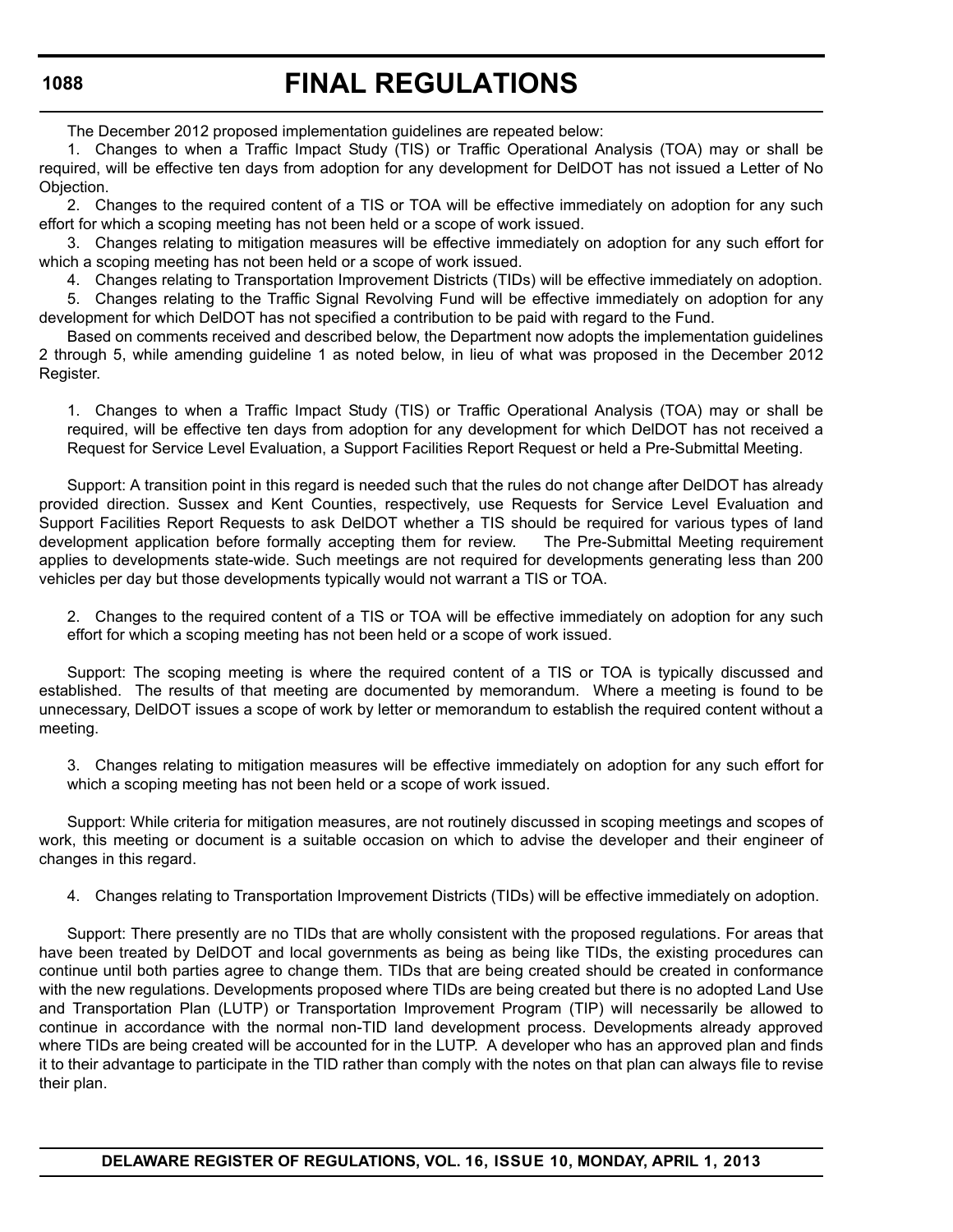5. Changes relating to the Traffic Signal Revolving Fund will be effective immediately on adoption for any development for which DelDOT has not specified a contribution to be paid with regard to the Fund.

Support: The Fund is an option available to developers as an alternative to entering a signal agreement. Participation in the Fund is not required.

Following are the comments that were received from Roger Roy and Shawn Tucker.

## **Comment from Roger Roy**

If a developer has already filed a plan with the County and has had his scoping meeting with DelDOT and the scope of work for the TIS or TOA has already been defined, then that developer should be grandfathered in, and not be made to start over again when the new regulations take effect.

## **Comment from Shawn Tucker**

My changes relate to providing applicants an earlier grandfathered status in the process as many applicants who reach the scoping meeting level have already invested significant money in their project or have otherwise entered into a contract based upon your existing rules and regulations. Thus, changing the rules on such applicants already in the application process may cause a significant and unfair financial hardship.

I also suggested in #6 additional grandfathering language for projects that are grandfathered under #1 thru #5 but for which revisions are proposed that do not increase density. This is particularly important as such changes are not uncommon.

Thank you for your consideration of my comments.

Here is the language:

While it is not proposed as part of the regulations, DeIDOT proposes the following implementation process:

1. Changes to when a Traffic Impact Study (TIS) or Traffic Operational Analysis (TOA) may or shall be required, will be effective upon adoption of the DelDOT's new regulations unless the applicant has officially submitted a local land use application and, when required by the local jurisdiction, has also scheduled a State Plus meeting. (ten days from adoption for any development for DelDOT has not issued a Letter of No Objection).

4. Changes relating to Transportation Improvement Districts (TIDs) will be effective immediately on adoption, except any TID change that adversely impacts a land use application for which a scoping meeting has been held or a scope of work issued shall have the option of proceeding under the new TIDs or the former TIDs.

5. Changes relating to the Traffic Signal Revolving Fund will be effective immediately on adoption for any development for which DelDOT has not held a scoping meeting or issued a scope of work.

6) Updated or revised land use applications that are grandfathered from the DelDOT's new regulations as set forth above shall maintain their grandfathered status so long as the local updated or revised application does not increase the development density or intensity of the project.

## **Summary of the Evidence and Information Submitted**

The comments received, the Department's reactions to those comments, and the Department's reconsiderations of the proposed revisions, are summarized in the accompanying table. The Department considers none of these changes after the comment period announced in the December Register to be substantive in nature, and thus causing the need for a new comment period.

### **Findings of Fact**

Based on the record in this docket, I make the following findings of fact:

1. The proposed revisions to the Standards and Regulations for Subdivision Streets and State Highway Access are useful and proper, as amended pursuant to the comment period process required under the Administrative Procedures Act.

2. The adoption of these proposed changes to the Standards and Regulations for Subdivision Streets and State Highway Access is in the best interests of the State of Delaware.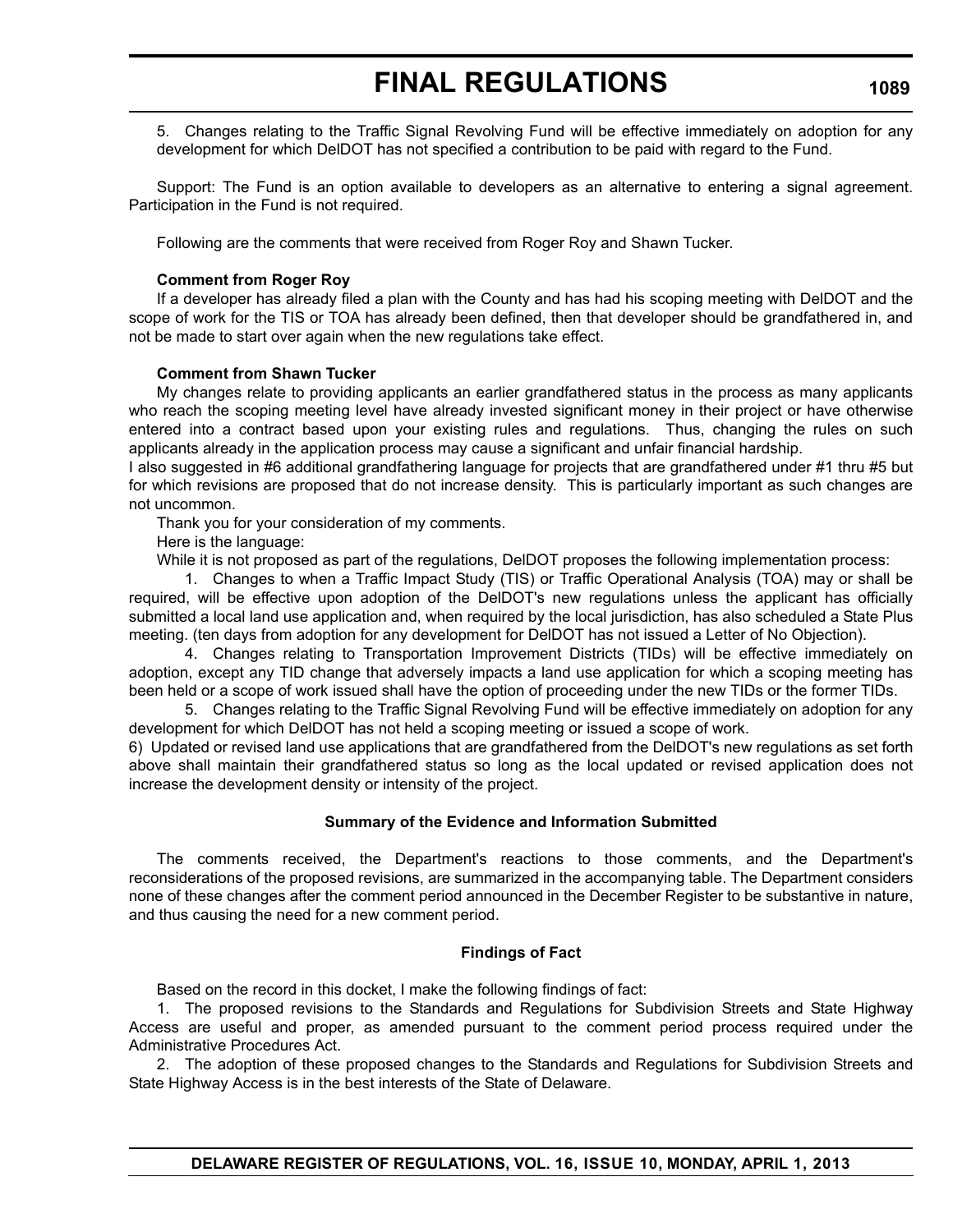## **FINAL REGULATIONS**

## **Decision and Effective Date**

Based on the provisions of Delaware law and the record in this docket, I hereby adopt the amended Delaware Standards and Regulations for Subdivision Streets and State Highway Access, as set forth in the version attached hereto, to be effective on April 10, 2013.

**IT IS SO ORDERED** this 19th day of March, 2013. Shailen Bhatt, Secretary Delaware Department of Transportation

**\*Please Note: Due to the size of the final regulation, it is not being published here. A copy of the regulation is available at:**

**[2309 Standards and Regulations for Subdivision Streets and State Highway Access](http://regulations.delaware.gov/register/april2013/final/16 DE Reg 1087 04-01-13.htm)**

## **[EXECUTIVE DEPARTMENT](http://omb.delaware.gov/)**

**OFFICE OF MANAGEMENT AND BUDGET** Statewide Benefits Office Statutory Authority: 29 Delaware Code, Sections 5210(4) and 9602 (29 **Del.C.,** §§5210(4) & 9602) 19 **DE Admin. Code** 2001

## **ORDER**

## **Employees Eligible to Participate [in the State Group Health](#page-4-0) Insurance Program Eligibility and Enrollment Rules**

Pursuant to Title 29, Section 9602(b)(4) of the Delaware Code, the State Employee Benefits Committee (SEBC) voted to amend Sections 5.14 and 5.21 of the Group Health Insurance Program (GHIP) Eligibility and Enrollment Rules. The amended rules are effective upon publication in the *Register of Regulations* in accordance with House Bill 190, Section 31.

## **2001 Group Health Care Insurance Eligibility and Coverage Rules (Effective March 1, 2013)**

(Used to determine who may enroll. See "Cost of Coverage" to determine the amount of State contributions, toward an employee's coverage.)

*(Break in Continuity of Sections)*

## **5.0 Cost Of Coverage**

## *(Break in Continuity Within Section)*

5.14 Any refund of State Share or employee share is subject to the following requirements:

5.14.1 An employee who has paid the State Share in order to insure continuation of health coverage and then later is found to have been eligible for receipt of State Share, is to be refunded the amount that was not paid by the State. The employee must make application for the refund within one calendar year of the date the employee paid the State Share to be refunded; A regular officer, employee or eligible pensioner who has paid the State Share in order to insure continuation of health coverage and then later is found to have been eligible for receipt of State Share, is to be refunded the amount that was not paid by the State. The employee or pensioner must make application for the refund within one calendar year of the date the employee first paid the State Share to be refunded as required under 10 **Del.C.** §8111.

## **DELAWARE REGISTER OF REGULATIONS, VOL. 16, ISSUE 10, MONDAY, APRIL 1, 2013**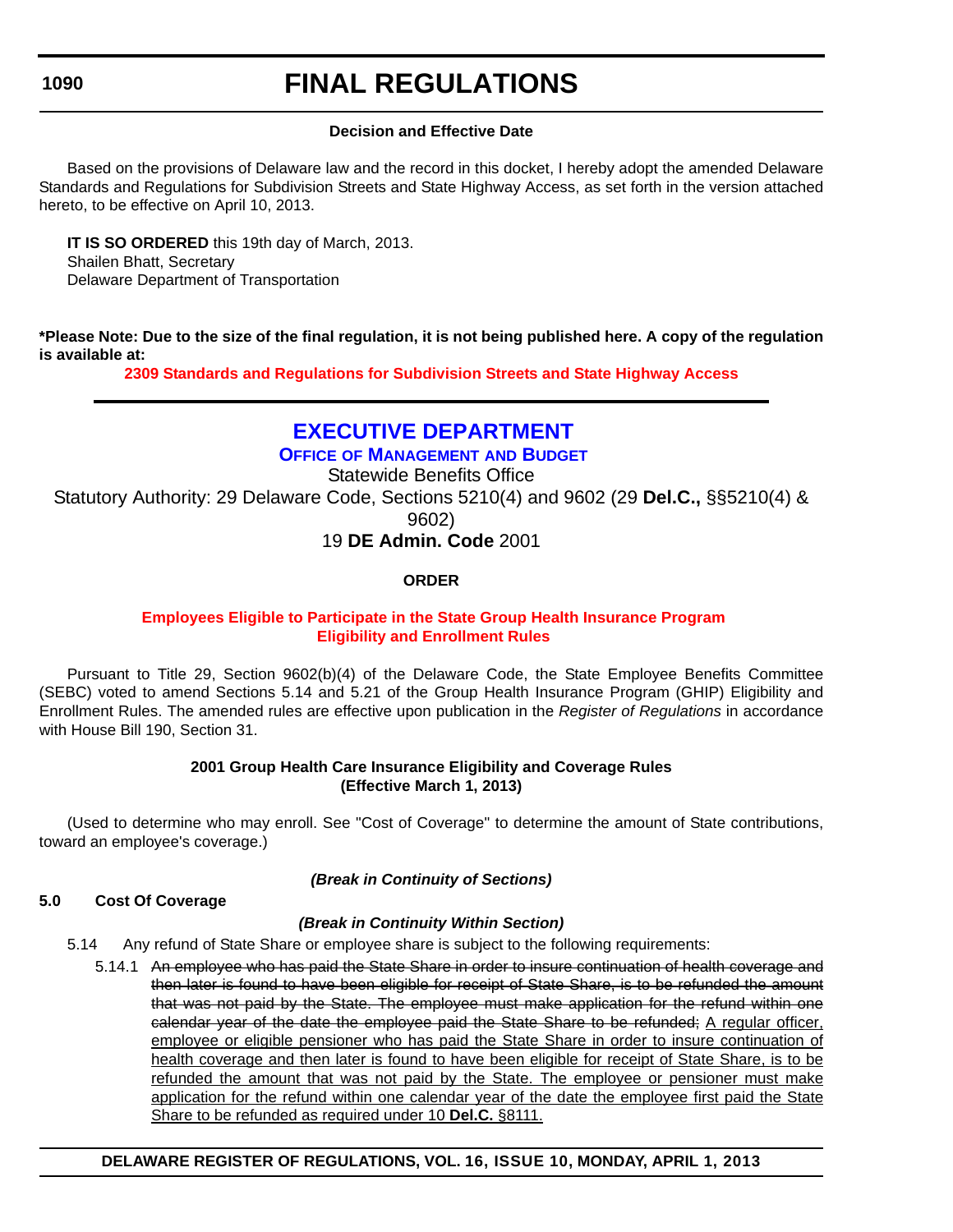application for the refund within one calendar year of the date the employee first paid the State Share to be refunded as required under 10 **Del.C.** §8111.

- 5.14.2 An employee who has paid the employee share then later is found to have been eligible for receipt of DSS is to be refunded the amount paid for employee share for a period not to exceed one calendar year. The employee seeking a refund must make application for the refund within one year of the date the employee paid the employee share to be refunded; A regular officer, employee or eligible pensioner who has paid the employee or pensioner share then later is found to have been eligible for receipt of DSS is to be refunded the amount paid for employee or pensioner share for a period not to exceed one calendar year. The employee or pensioner seeking a refund must make application for the refund within one year of the date the employee or pensioner first paid the employee or pensioner share to be refunded as required under 10 **Del.C.** §8111.
- 5.14.3 An employee who has paid the employee share for an ineligible dependent (for example following a divorce, death or exceeding the dependent age limits) is to be refunded the amount paid for employee share for a period not to exceed 60 days, provided that the employee seeking a refund must make application for the refund within 60 days of the date the employee paid the employee share to be refunded and further that the employee shall be liable for any amounts paid by the State Plan on behalf of the ineligible dependent until the employee provides notice to the Statewide Benefits Office of the dependent's ineligibility; A regular officer, employee or pensioner who has paid the employee or pensioner share for an ineligible dependent (for example following divorce, death, or exceeding the dependent age limits) is to be refunded the amount paid for employee or pensioner share for a period not to exceed 60 days, provided that the employee or pensioner seeking a refund must make application for the refund within 60 days of the date the employee or pensioner paid the employee or pensioner share to be refunded and further that the employee or pensioner shall be liable for any amounts paid by the State Plan on behalf of the ineligible dependent until the employee or pensioner provides notice to the Statewide Benefits Office of the dependent's ineligibility.
- 5.14.4 If an employee is terminated from employment and does not pay the employee share for the second half of the month in which terminated, coverage under the Plan is terminated as of the first of the month, any claims paid for that month will be reversed and a refund will be given, if employee makes request for refund within 60 days.
- 5.14.5 In any event, FRefunds of less than \$1.00 will not be made.
- 5.14.6 The refund is limited to the amount paid by the regular officer, employee, or eligible pensioner during the one employee or pensioner share for which the State should have paid the State Share or employee or pensioner share as established in accordance with 10 **Del.C.** §8111.

## *(Break of Continuity Within Section)*

- 5.21 In the event that the State has paid the employee share or any co-pays, coinsurance, deductibles or other amounts that OMB determines should have been paid by the regular officer or employee or covered spouse or dependent of the regular officer or employee upon prior written notice to such regular officer or employee (which shall not be less than sixty (60) days), the State, to the extent permissible under applicable law, may recover such amounts from such regular officer or employee by deducting the amount paid by the State from the after tax pay due to the regular officer or employee In the event that the State Plan has paid the employee or pensioner share or any co-pays, coinsurance, deductibles or other amounts that OMB determines should have been paid by the regular officer, employee or pensioner or covered spouse or dependent of the regular officer, employee or pensioner after deducting premiums paid during the applicable period and upon prior written notice to such regular officer, employee or pensioner (which shall not be less than sixty (60 days), the State Plan, to the extent permissible under applicable law, may recover such amounts from such regular officer, employee or pensioner by deducting the amount paid by the State Plan from the after tax pay due to the regular officer or employee or by invoicing the regular officer, employee or pensioner,
	- 5.21.1 the regular officer or employee shall be provided an opportunity to dispute such amounts owed to the State to the Statewide Benefits Office and the regular officer, employee or pensioner shall be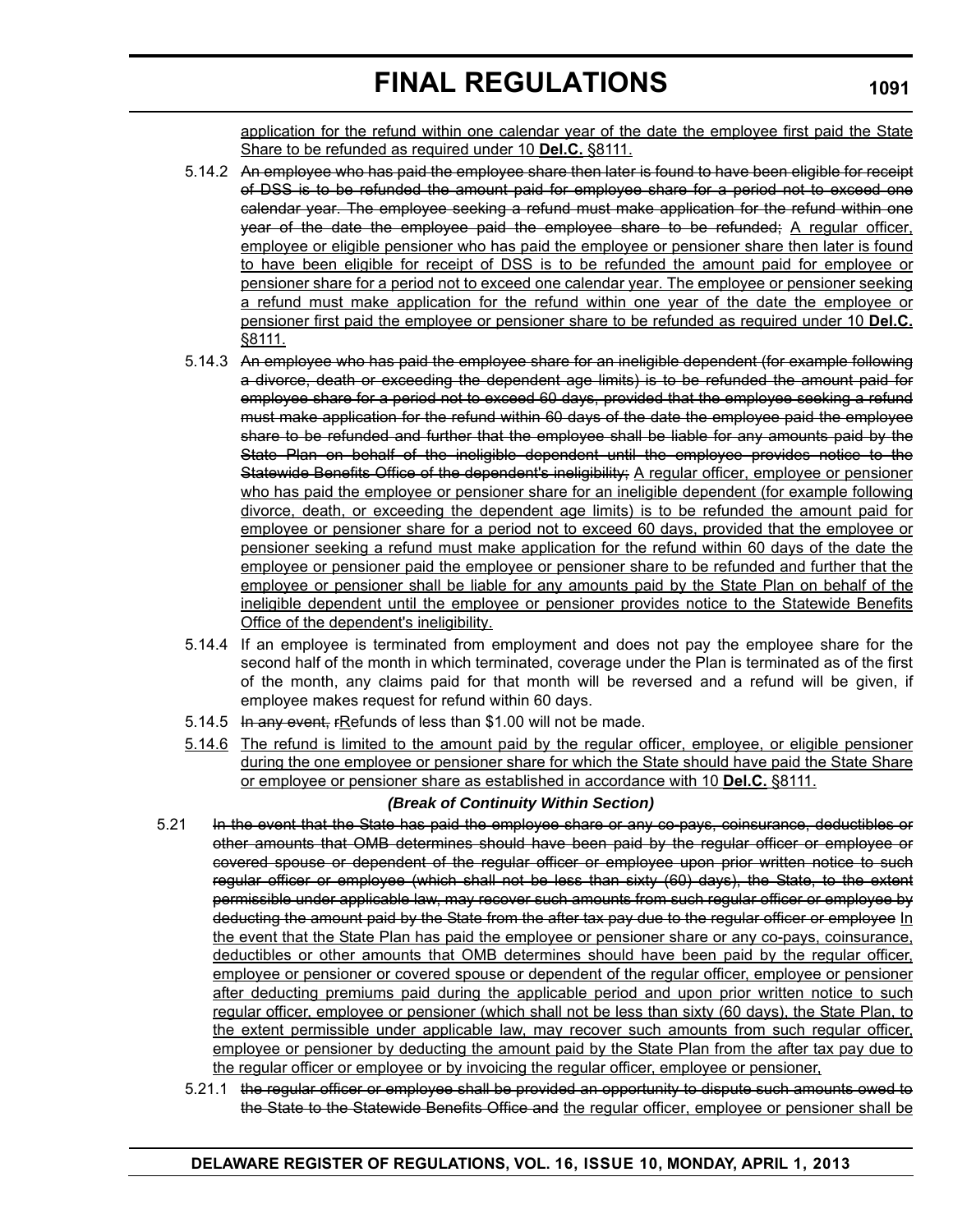- 5.21.2 if the amount owed by the regular officer or employee exceeds \$1,000 then the regular officer or employee shall be provided an opportunity to have the amount owed deducted in monthly installments over a period of time not less than twelve (12) months. if the amount owed by the regular officer, employee or pensioner exceeds \$500.00 then the regular officer, employee or pensioner shall be provided an opportunity to have the amount owed deducted or invoiced in monthly installments over a period of time not less than twelve (12) months. In accordance with 10 **Del.C.** §8106(a), payment which the State Plan has made for the employee or pensioner share or any co-pays, coinsurance, deductible or other amounts that OMB determines should have been paid by the regular officer, employee or pensioners or covered spouse or dependent of the regular officer, employee or pensioner for a period of up to one year may be collected from the regular officer, employee or pensioner after deducting premiums paid during the applicable period and provided the State Plan shall provide such officer, employee or pensioner an opportunity to repay the amount due in a period of time not less than the total number of months being collected by the State Plan or not less than twelve (12) months if the amount owed exceeds \$500.00.
- 5.22 Family and Medical Leave Act (FMLA) regulations provide that employees who fail to return to work after their FMLA leave entitlement has been exhausted shall be responsible for repayment of the State Share under the group health plan unless they fail to return to work due to their own or eligible family member's serious health condition, or for some other reason beyond their control.

**\*Please Note: As the rest of the sections were not amended, they are not being published here. A complete copy of the final regulation is available at:**

## **[2001 Group Health Care Insurance Eligibility and Coverage Rules](http://regulations.delaware.gov/register/april2013/final/16 DE Reg 1089 04-01-13.htm)**

## **OFFICE OF M[ANAGEMENT](http://omb.delaware.gov/) AND BUDGET**

29 Delaware Code, Section 6303A(16) and 6913 (29 **Del.C.** §§6303A and 6913)

## **ORDER**

## **[Environmentally Preferred Purchasing](#page-4-0) Policy**

## **NATURE OF THE PROCEEDINGS:**

The Office of Management and Budget (OMB) initiated proceedings to adopt the State of Delaware Environmentally Preferred Purchasing Policy. The OMB proceedings to adopt regulations were initiated pursuant to 29 **Del.C.** Chapter 101 and authority as prescribed by 29 **Del.C.** §§6303A(16) and 6913.

On January 1, 2013 (Volume 16, Issue 7), OMB published in the Delaware *Register of Regulations* its notice of proposed regulations, pursuant to 29 **Del.C.** §10115. It was requested that written materials and suggestions from the public concerning the proposed regulations be delivered to OMB by February 20, 2013 or be presented at a public hearing on February 5, 2013, after which time OMB would review information, factual evidence and public comment to the said proposed regulations.

Both written and verbal comments were received during the public comment period and evaluated. The results of that evaluation are summarized in the accompanying "Summary of Evidence." This is OMB's "conclusion" and "order" as required by 29 **Del.C.** §10118(b).

## **SUMMARY OF EVIDENCE**

### **State of Delaware Environmentally Preferred Purchasing Policy**

In accordance with Delaware Law, public notices regarding proposed State of Delaware Environmentally Preferred Purchasing Policy were published in the *Delaware State News*, the *News Journal* and the Delaware *Register of Regulations*.

Written and verbal comments were received on the proposed regulations during the public comment period

## **1092**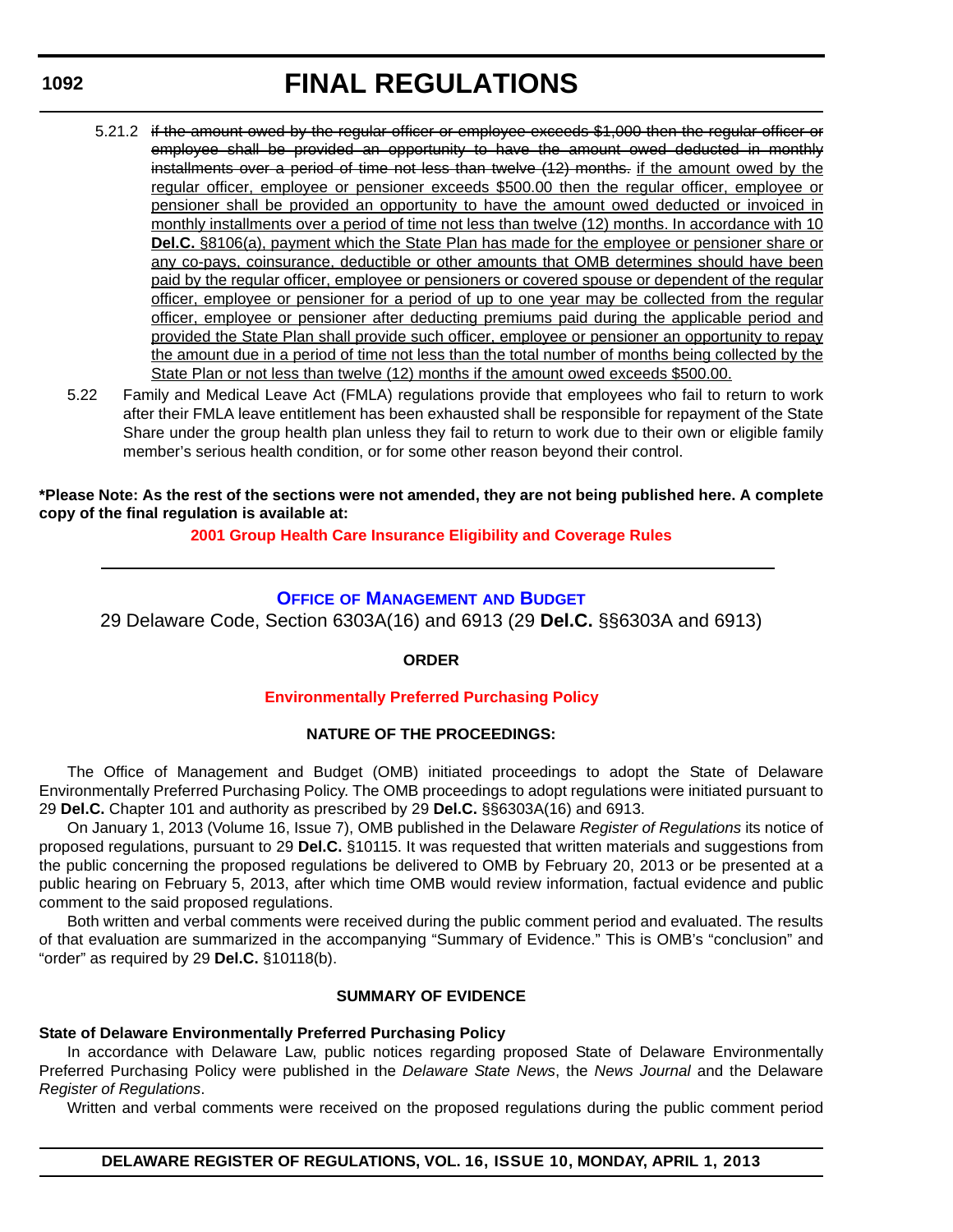Written and verbal comments were received on the proposed regulations during the public comment period (January 1, 2013 through February 20, 2013). Entities offering comments included:

- Mr. Chip Rankin, representing milliCare.
- Mr. Sean Moore, representing the Consumer Specialty Products Association
- Claire L. Barnett, representing the Healthy Schools Network
- Josh Jacobs, representing UL Environment
- Marcia Deegler, representing the Commonwealth of Massachusetts Operational Services Division
- Richard Bizzozero, and Rick Reibstein, representing the Commonwealth of Massachusetts, Executive Office of Energy and Environmental Affairs
- Mark Petruzzi, representing Green Seal, Inc.

Public comments and the OMB (Agency) responses are as follows:

## **Chip Rankin, representing milliCare**

Comment: Green Seal certification should be listed along with the EPA DfE program as an acceptable 3<sup>rd</sup> party certification.

*Agency response:* Thank you for your comment. This comment refers to Section 4.1 of the proposed regulation that reads as follows:

4.1 To prevent unsubstantiated claims of environmental benefit or reduced impact, any product deemed to be approved or considered under this policy shall be certified by the U.S. EPA Design for the Environment (DfE) Formulator Program or recognized by the State, DNREC or DTI as consistent with environmental goals with claims verified through independent 3rd party certification.

An earlier version of the regulation advertised in 2012 included language citing examples of additional acceptable certifications. OMB received public comment at that time supporting the deletion of language explicitly listing these additional certifications because of lack of uniformity of methodologies used in establishing these certifications. Language has been included in this section allowing for recognition by the State as "….consistent with environmental goals with claims verified through independent 3<sup>rd</sup> party certification." In essence, this language gives the authority to the State, DNREC or DTI to recognize acceptable certifications, including Green Seal in addition to DfE. Accordingly, the proposed regulation will not be amended to include Green Seal.

Comment: There should be an approved list of standards that is the basis of qualification for purchasing products and services and the GSS should keep an updated list of the most stringent and others that meet a minimum standard.

*Agency response:* Thank you for your comment. Language in Section 4.1 would require a listing of recognized certifications.

## **Sean Moore, Director of State Affairs East Region, Consumer Specialty Products Association (CSPA)**

Comment: Section 4.1 should include Green Seal and EcoLogo certifications.

*Agency response:* Thank you for your comment. Please see first response to Chip Rankin above.

### **Claire L. Barnett, Executive Director, Healthy Schools Network**

Comment: Suggest Green Seal and UL-Environment (EcoLogo) be included in 3.0 Definitions and 4.0 Third Party Certification

*Agency response.* Thank you for your comment. Please see first response to Chip Rankin above.

Comment: Suggest that Integrated Pest Management be defined to eliminate the use of toxic chemicals.

*Agency response.*Thank you for your comment.The current definition of Integrated Pest Management was incorporated as a result of public comment from the previous version of this regulation and is consistent with industry standard definitions. Accordingly the proposed regulation will not be further amended.

### **Josh Jacobs, UL Environment**

Comment: The proposed regulation should be amended in Sections 4.1, 8.1 and 8.5 to include GREENGUARD, and UL EcoLogo as acceptable third party environmental verification.

*Agency response:* Thank you for your comment. Please see first response to Chip Rankin above.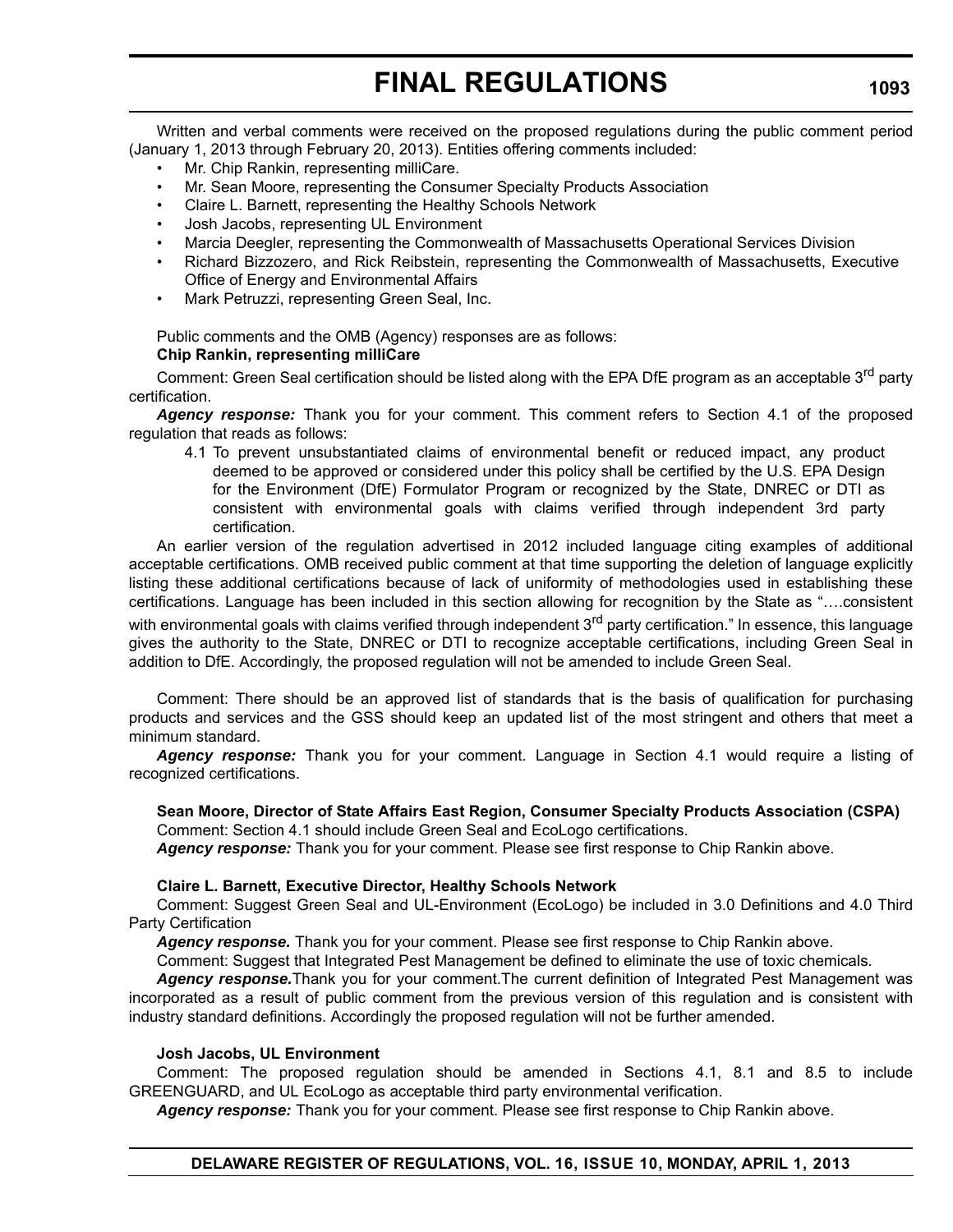# **FINAL REGULATIONS**

## **Marcia Deegler, Director of Environmental Purchasing, Commonwealth of Massachusetts Operational Services Division**

Comment: Delaware should include Green Seal and EcoLogo as acceptable certifications. *Agency response:* Thank you for your comment. Please see first response to Chip Rankin above.

## **Richard Bizzozero, Director and Rick Reibstein, Manager of Outreach and Policy, Commonwealth of Massachusetts, Executive Office of Energy and Environmental Affairs**.

Comment: Delaware should include Green Seal and EcoLogo as acceptable certifications. *Agency response:* Thank you for your comment. Please see first response to Chip Rankin above.

## **Mark Petruzzi, Senior Vice President of Outreach and Strategic Relations, Green Seal, Inc.**

Comment: A broad EPP policy should reflect third party certifications with broad scope, such as Green Seal. *Agency Response:* Thank you for your comment. Please see first response to Chip Rankin above.

Comment: The proposed EPP Policy should include an explicit definition for "Third Party Certification".

*Agency Response:* Thank you for your comment. The regulation allows flexibility in choosing third party certifications. As such, the regulation will not be amended to include such a definition.

## **FINDINGS OF FACT**:

The Department finds that the proposed regulation as set forth in the January 2013 *Register of Regulations* should be adopted. While the Office of Management and Budget appreciates the suggestions that specific certifications be referenced in the proposed regulation, the requested references to certain certifications are rendered unnecessary by the State's regulatory power to accept these proposed certifications. Additionally, the more generic approach set forth in this regulation will allow the State to remain flexible and require fewer revisions to the regulation in the future as the name and variety of certifications change.

**NOW THEREFORE,** under the statutory authority and for the reasons set forth above, the Director of the Delaware Office of Management and Budget does hereby ORDER that the Regulation be, and that it hereby is, adopted and promulgated. The effective date of this Order is ten days from the date of its publication in the Delaware *Register of Regulations*, in accordance with 29 **Del.C.** §10118(g).

Ann Shepard Visalli, Director Office of Management and Budget

**\*Please note that no changes were made to the regulation as originally proposed and published in the January 2013 issue of the** *Register* **at page 743 (16 DE Reg. 743). Therefore, the final regulation is not being republished. A copy of the final regulation is available at:**

**Environmentally Preferred Purchasing Policy**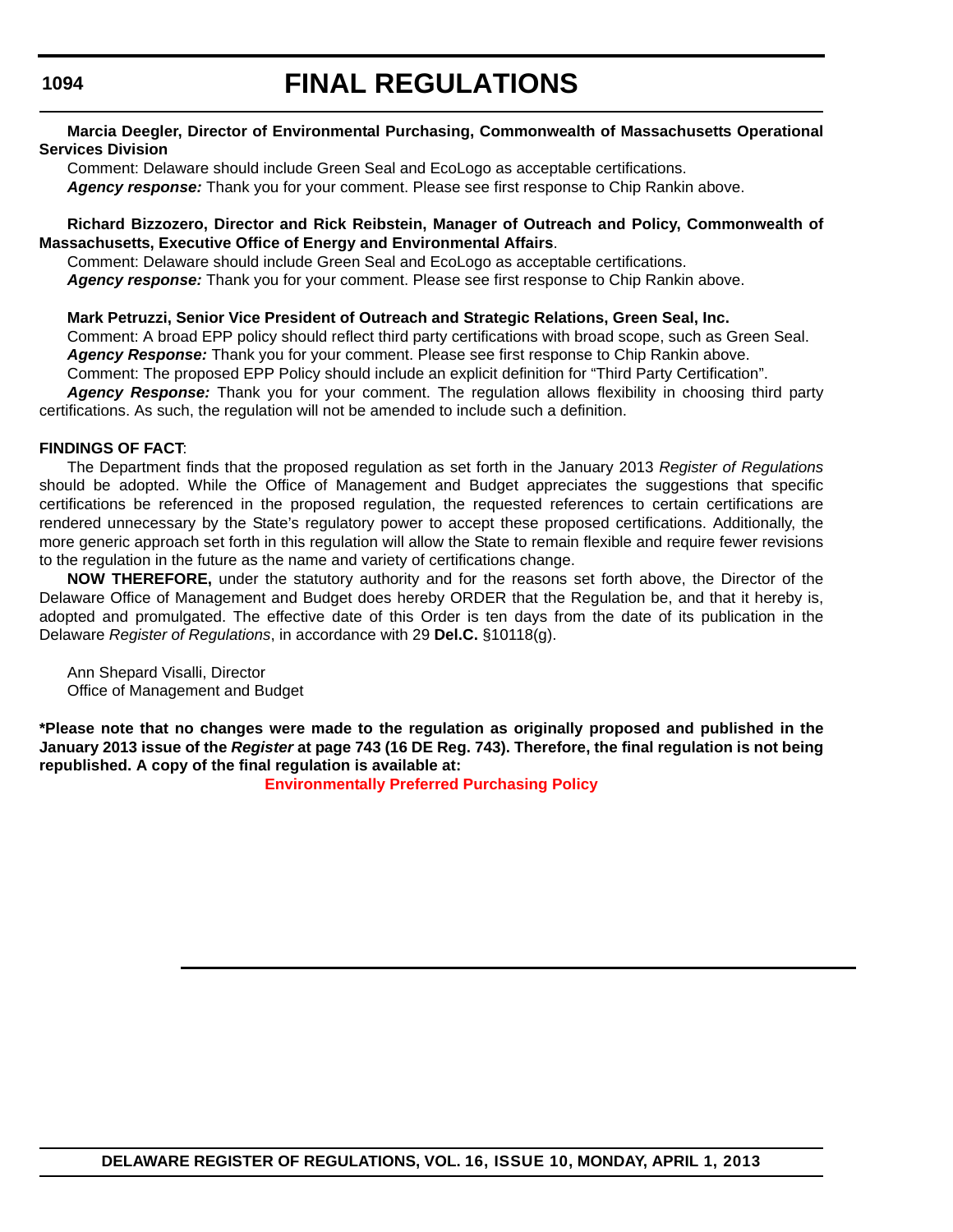## **GENERAL NOTICES**

## **[DEPARTMENT OF NATURAL RESOURCES AND ENVIRONMENTAL](http://www.dnrec.delaware.gov/whs/awm/AQM/Pages/Default.aspx)  CONTROL**

## **DIVISION OF AIR QUALITY**

Statutory Authority: 7 Delaware Code, Chapter 60 (7 **Del.C.** Ch. 60)

#### **[REGISTER NOTICE](#page-4-0) SAN# 2013-04**

## **1. TITLE OF STATE IMPLEMENTATION PLAN REVISION:**

 *State Implementation Plan Revision to Address the Clean Air Act Section 110 Infrastructure Elements for the 2010 Sulfur Dioxide NAAQS*

## **2. BRIEF SYNOPSIS OF THE SUBJECT, SUBSTANCE AND ISSUES:**

On June 2, 2010, the United States Environmental Protection Agency (EPA) strengthened the National Ambient Air Quality Standards (NAAQS) for the pollutant sulfur dioxide (SO<sub>2</sub>), by adding a new standard of 75 parts per billion. Section 110(a)(1) of the CAA requires States to submit to the EPA a State Implementation Plan (SIP) that provides for implementation, maintenance, and enforcement of a newly promulgated or revised NAAQS.Section 110(a)(2) lists the elements that are to comprise the implementation plan, which include basic program elements such as enforceable emission limitations and control measures, air quality monitoring and modeling, a permitting program, adequate funding and personnel, authority under state law to carry out the plan, emissions reporting, emergency powers, public participation, and fee collection. Because there have been NAAQS in existence for many years that cover the pollutant  $SO_2$ , the CAA 110 requirements are already substantially addressed in Delaware's SIP. The proposed SIP document discusses how Delaware's SIP meets each requirement of Section 110(a)(2)(A)-(M) of the CAA for the 2010  $SO_2$  NAAQS.

- **3. POSSIBLE TERMS OF THE AGENCY ACTION:** None
- **4. STATUTORY BASIS OR LEGAL AUTHORITY TO ACT**:

7 Delaware Code, Chapter 60, Environmental Control

**5. OTHER REGULATIONS THAT MAY BE AFFECTED BY THE PROPOSAL:** None

## **6. NOTICE OF PUBLIC COMMENT:**

Interested parties may submit comments in writing to Jack Sipple, Division of Air Quality, Blue Hen Corporate Center, 655 S. Bay Road, Suite 5N, Dover, DE 19901, and/or statements and testimony may be presented either orally or in writing at the public hearing to be held on Wednesday, April 24, 2013, beginning at 6:00 p.m. in the conference room of the Kent County Building, 555 South Bay Road, Room 220. Dover, Delaware 19901.

## **7. PREPARED BY**:

Jack Sipple (302) 739-9402 March 11, 2013 Email address: john.sipple@state.de.us

## **1.0 Background**

Effective August 23, 2010, the Environmental Protection Agency (EPA) established a new 1-hour primary National Ambient Air Quality Standard (NAAQS) for sulfur dioxide (SO<sub>2</sub>) at a level of 75 parts per billion (ppb),

based on a 3-year average of the annual 99<sup>th</sup> percentile of 1-hour daily maximum concentrations. Pursuant to sections 110(a)(1) and 110(a)(2) of the Clean Air Act (CAA), each state is required to submit to the EPA a State Implementation Plan (SIP) to provide for the implementation, maintenance, and enforcement of a newly promulgated or revised NAAQS. This SIP revision fulfills this requirement relative to the 2010  $SO_2$  NAAQS.

A SIP is a state plan that identifies how that state will attain and maintain air quality that conforms to each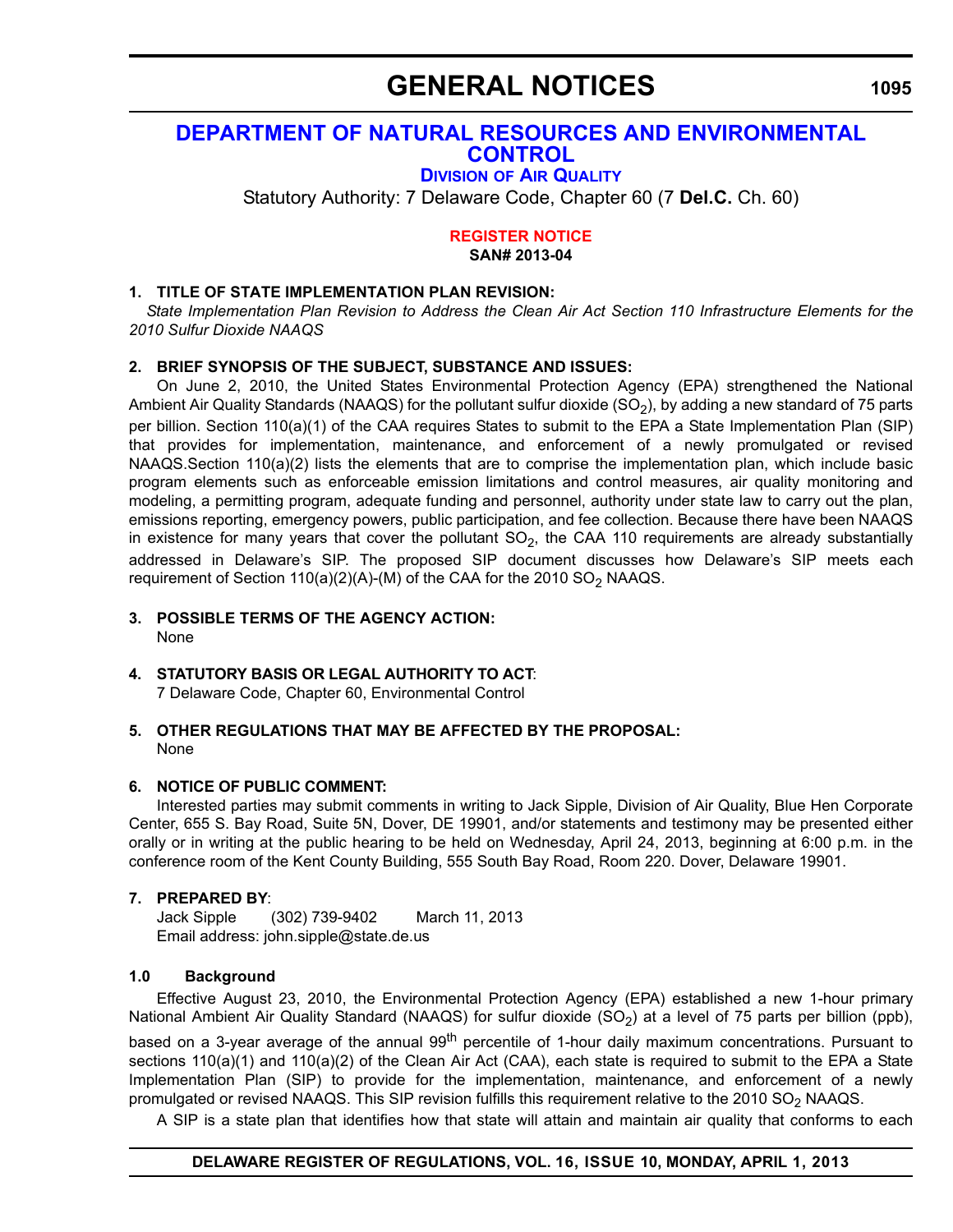## **GENERAL NOTICES**

primary and secondary NAAQS. The SIP is a complex, fluid document containing regulations, source-specific requirements, and non-regulatory items such as plans and emission inventories.

Delaware's initial SIP was approved by the EPA on May 31, 1972. Since this initial approval, the Delaware SIP has been revised numerous times to address air quality non-attainment and maintenance issues. This was done by updating plans and inventories, and adding new and revised regulatory control requirements. Delaware's SIP is compiled in the Code of Federal Regulations at 40 C.F.R. Part 52 Subpart I.

Section 2.0 of this document is a revision to Delaware's SIP. The purpose of this SIP revision is to detail how Delaware meets all of the necessary implementation, maintenance, and enforcement measures required by the CAA, specifically, CAA §110(a)(2), relative to the 2010 SO<sub>2</sub> NAAQS. Under the heading "Delaware's Plan" in Section 2.0 of this document Delaware provides a revision to its SIP to address those requirements of Section 110(a)(2)(A)-(M) of the CAA which have not been addressed in other SIP revisions. It is a compilation of certain elements that describe how the  $2010$  SO<sub>2</sub> NAAQS is being implemented, maintained and enforced. The elements of this SIP revision, once approved by EPA, will provide a federally enforceable written confirmation that Delaware will continue to comply with the Section  $110(a)(1)$  and (2) requirements of the CAA.

Legislative authority for the Delaware air quality program relating to the responsibilities in the CAA is codified in Title 7 "Conservation" of the Delaware Code, Chapter 60 - Delaware's comprehensive water and air resources conservation law, which gives the Delaware Department of Natural Resources and Environmental Control (DNREC) the power and duty to implement the provisions of the CAA in the State of Delaware.

Many of the miscellaneous requirements of Section 110(a)(2)(A)-(M) of the CAA relevant to the 2010 SO<sub>2</sub> NAAQS are already contained in Delaware's SIP. The following Table identifies those SIP provisions. The following Table also identifies those infrastructure requirements which are not applicable to Delaware.

**\*Please Note: Due to the size of the general notice, it is not being published here. A copy of the general notice is available at:**

*State Im[plementation Plan Revision to Address the Clean Air Act Section 110 Infrastructure Elem](http://regulations.delaware.gov/register/april2013/general/16 DE Reg 1094 04-01-13.htm)ents for the 2010 Sulfur Dioxide NAAQS*

## **DIVISION OF AIR [Q](http://www.dnrec.delaware.gov/whs/awm/AQM/Pages/Default.aspx)UALITY**

Statutory Authority: 7 Delaware Code, Chapter 60 (7 **Del.C.** Ch. 60)

#### **[Secretary's Order No.: 2013-A-0006](#page-4-0)**

## **Approving Final Revision to Delaware's State Implementation Plan (SIP) for the Implementation, Maintenance and Enforcement of the 2008 8-Hour Ozone National Ambient Air Quality Standard (NAAQS), Pursuant to the Requirements of Section 110(a)(2)(A)-(M) of the Federal Clean Air Act (CAA)**

#### **Date of Issuance: March 7, 2013 Effective Date of the Amendment: April 11, 2013**

Under the authority vested in the Secretary of the Department of Natural Resources and Environmental Control ("Department" or "DNREC") the following findings, reasons and conclusions are entered as an Order of the Secretary in the above-referenced rulemaking proceeding.

#### **Background and Procedural History**

This Order considers the proposed revision to the Delaware State Implementation Plan (SIP) that addresses the requirements of Section 110(a)(2)(A)-(M) of the federal Clean Air Act (CAA) for the 2008 8-Hour Ozone National Ambient Air Quality Standard (NAAQS). On March 12, 2008, the U.S. Environmental Protection Agency (EPA) revised the NAAQS for the pollutant ozone, at that time reducing the NAAQS from 0.08 parts per million (ppm) to 0.075 ppm. The federal CAA requires each State to submit to the EPA a SIP that provides for the implementation, maintenance, and enforcement of a newly promulgated or revised NAAQS.

### **DELAWARE REGISTER OF REGULATIONS, VOL. 16, ISSUE 10, MONDAY, APRIL 1, 2013**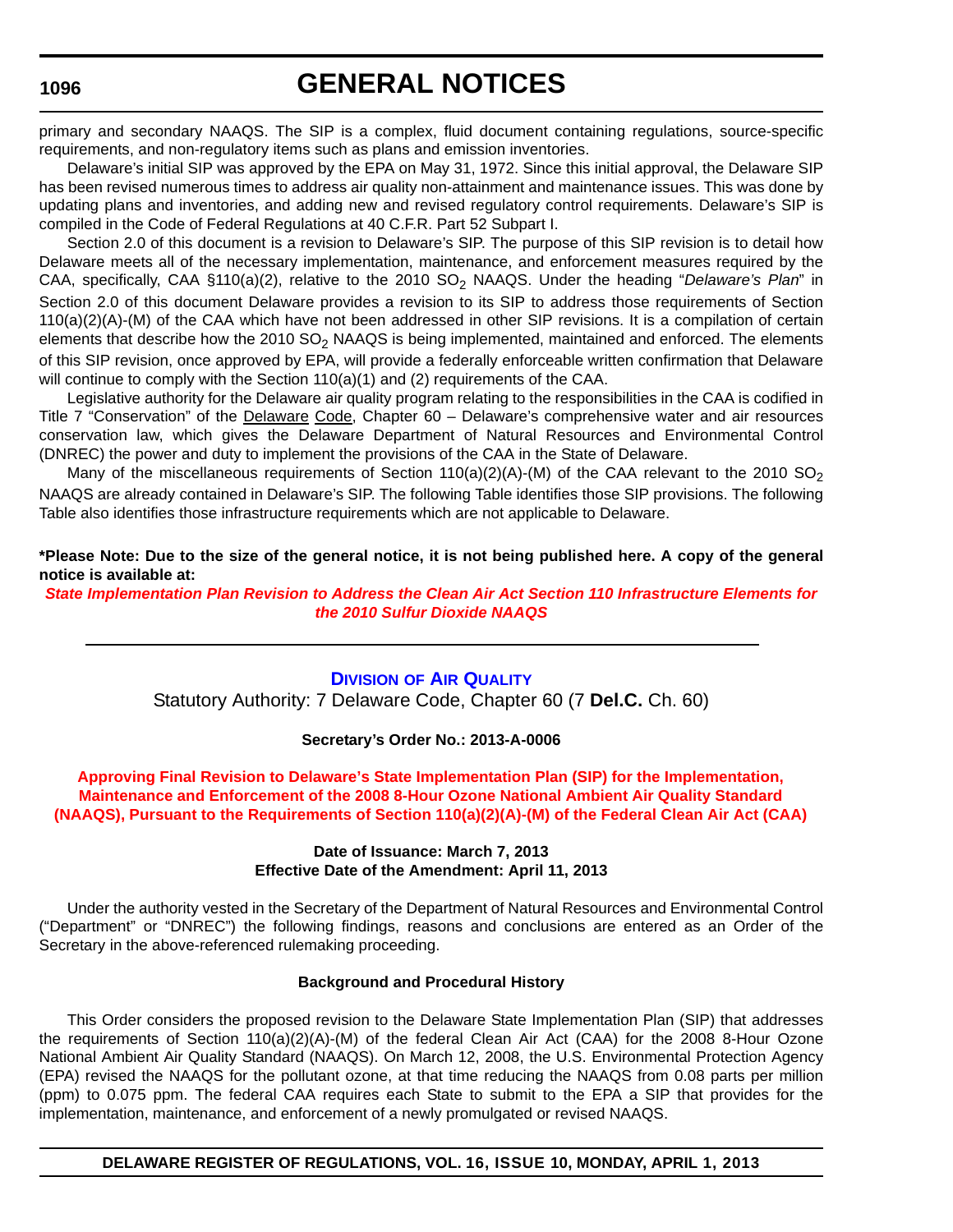# **GENERAL NOTICES**

*Delaware Register of Regulations*, and held a public hearing on August 2, 2012. Written comments on the proposed SIP were submitted to the public record by both the EPA and the State of New Jersey on August 2, 2012. The Department's Division of Air Quality (DAQ) responded fully to those written comments from EPA by adding some additional clarifying language to its initial proposed revision. DAQ provided the Hearing Officer with its Technical Response Document concerning its responses to EPA's comments, as well as providing the reasoning for the same, on January 22, 2013. Proper notice of the hearing was provided as required by law.

A SIP is a state plan that identifies how that state will attain and maintain air quality that conforms to each primary and secondary NAAQS. The SIP is a complex, fluid document containing regulations, source-specific requirements, and non-regulatory items such as plans and emission inventories. Delaware's initial SIP was approved by the EPA on May 31, 1972. Since that initial approval, the Delaware SIP has been revised numerous times to address air quality non-attainment and maintenance issues. This was done by updating plans and inventories, and by adding new and revised regulatory control requirements. Delaware's SIP is compiled in the code of Federal Regulations at 40 C.F.R. Part 52, Subpart 1.

This EPA action is the revision of a NAAQS that has been in existence for many years. Because of this, Delaware's SIP already addresses the requirements of CAA, Section 110(a)(2) relative to ozone. In addition, Delaware has repeatedly regulated its sources under the non-attainment provision of the CAA, and they are now well controlled. It is the Department's position that all of the CAA 100 requirements are already clearly addressed in Delaware's SIP.

The Department's presiding hearing officer, Lisa A. Vest, prepared a Hearing Officer's Report dated February 11, 2013 (Report). The Report recommends certain findings and the adoption of the proposed revision to Delaware's State Implementation Plan, which addresses the requirements of Section 110(a)(2)(A)-(M) of the federal Clean Air Act (CAA) for the 2008 8-Hour Ozone National Ambient Air Quality Standard (NAAQS), as attached to the Report as Appendix A.

## **Findings and Discussion**

I find that the proposed revision to Delaware's aforementioned SIP is well-supported by the record developed by the Department, and I adopt the Report to the extent it is consistent with this Order. The Department's experts developed the record and drafted the proposed SIP revision.

I find that the Department's experts in the Division of Air Quality fully developed the record to support adoption of the proposed revision to the Delaware State Implementation Plan (SIP) that addresses the requirements of Section 110(a)(2)(A)-(M) of the federal Clean Air Act (CAA) for the 2008 8-Hour Ozone National Ambient Air Quality Standard (NAAQS). With the adoption of this Order, Delaware will once again demonstrate that the contingency requirements of the Clean Air Act (CAA) are met.

In conclusion, the following findings and conclusions are entered:

- 1.) The Department has jurisdiction under its statutory authority to issue an Order adopting this proposed SIP revision as final;
- 2.) The Department provided adequate public notice of the proposed SIP revision, and provided the public with an adequate opportunity to comment on the proposed SIP revision, including at the public hearing held on August 2, 2012;
- 3.) The Department held a public hearing on August 2, 2012, in order to consider public comment before making any final decision;
- 4.) The Department's Hearing Officer's Report, including its recommended record and the recommended SIP revision, as set forth in Appendix A, is adopted to provide additional reasons and findings for this Order;
- 5.) The recommended revision to Delaware's State Implementation Plan (SIP) which addresses the requirements of Section 110(a)(2)(A)-(M) of the federal Clean Air Act (CAA) for the 2008 8-Hour National Ambient Air Quality Standard (NAAQS) should be adopted as final, thereby enabling Delaware to (1) demonstrate that the contingency requirements of the Clean Air Act (CAA) are met; and (2) because the revision is well supported by documents in the record;
- 6.) The Department shall submit this Order approving the final revision to Delaware's State Implementation Plan (SIP) that addresses the requirements of Section 110(a)(2)(A)-(M) of the federal Clean Air Act (CAA) for the 2008 8-Hour Ozone National Ambient Air Quality Standard (NAAQS) to the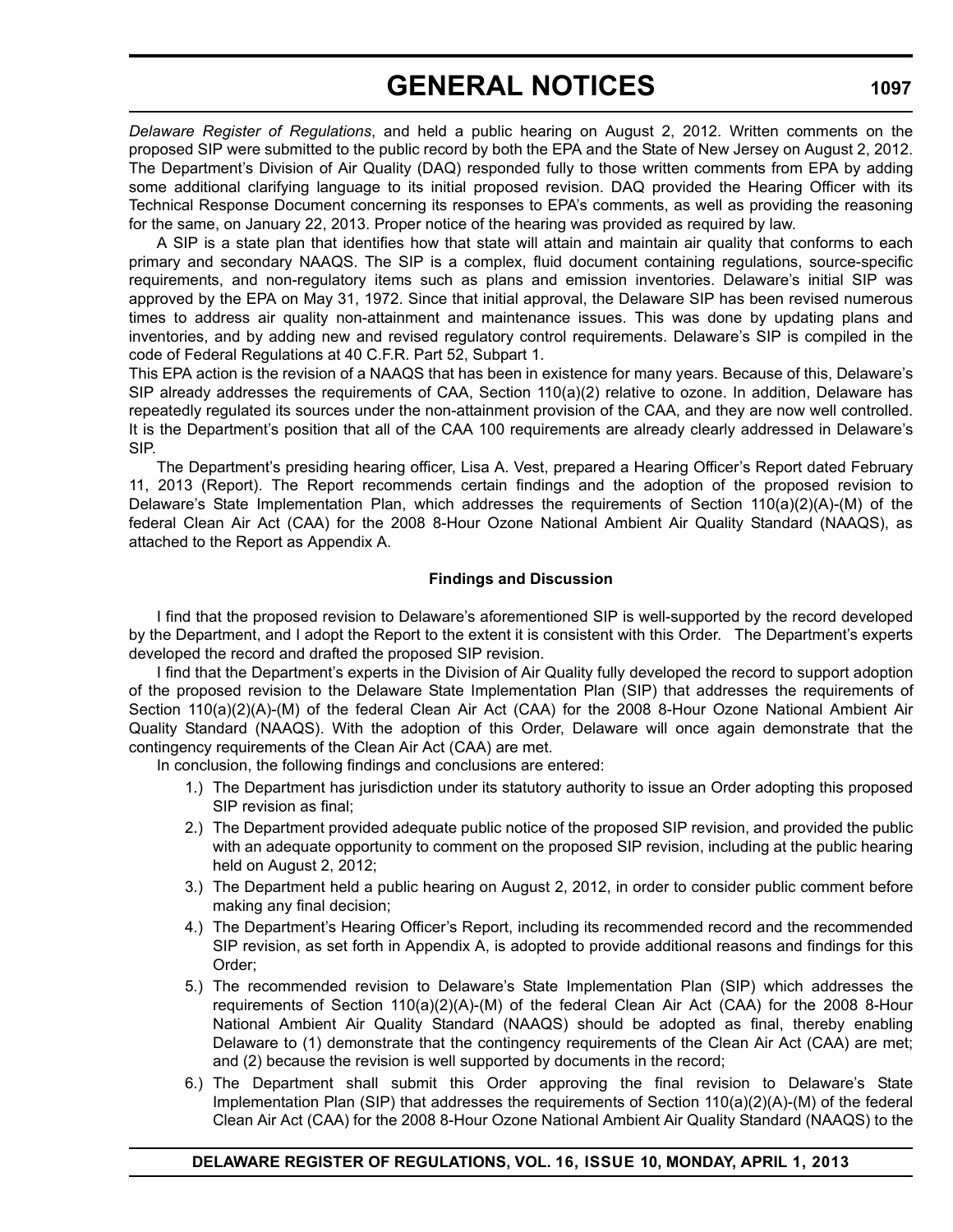## **GENERAL NOTICES**

Clean Air Act (CAA) for the 2008 8-Hour Ozone National Ambient Air Quality Standard (NAAQS) to the *Delaware Register of Regulations* for publication in its next available issue, and provide such other notice as the law and regulation require and the Department determines is appropriate.

Collin P. O'Mara, Secretary

**\*Please Note: Due to the size of the general notice, it is not being published here. A copy of the general notice is [available at:](http://regulations.delaware.gov/register/april2013/general/16 DE Reg 1095 04-01-13.htm)**

**Secretary's Order No.: 2013-A-0006**

### **D[IVISION](http://www.dnrec.delaware.gov/whs/awm/AQM/Pages/Default.aspx) OF AIR QUALITY**

Statutory Authority: 7 Delaware Code, Chapter 60 (7 **Del.C.** Ch. 60)

#### **[Secretary's Order No.: 2013-A-0007](#page-4-0)**

**Approving Final Revision to Delaware's State Implementation Plan (SIP) for the Implementation, Maintenance and Enforcement of the 2010 Nitrogen Dioxide (NO2) National Ambient Air Quality Standard (NAAQS), Pursuant to the Requirements of Section 110(a)(2)(A)-(M) of the Federal Clean Air Act (CAA)**

### **Date of Issuance: March 7, 2013 Effective Date of the Amendment: April 11, 2013**

Under the authority vested in the Secretary of the Department of Natural Resources and Environmental Control ("Department" or "DNREC") the following findings, reasons and conclusions are entered as an Order of the Secretary in the above-referenced rulemaking proceeding.

### **Background and Procedural History**

This Order considers the proposed revision to the Delaware State Implementation Plan (SIP) that addresses the requirements of Section 110(a)(2)(A)-(M) of the federal Clean Air Act (CAA) for the 2010 Nitrogen Dioxide (NO2) National Ambient Air Quality Standard (NAAQS). Effective April 12, 2010, the U.S. Environmental Protection Agency (EPA) promulgated a new NAAQS for the pollutant NO2. Because there have been NAAQSs in existence for many years that cover the pollutant NO2, the CAA 110 requirements are already substantially addressed in Delaware's SIP. The SIP revision being proposed by the Department at this time demonstrates how Delaware's SIP meets each requirement of Section 110(a)(2)(A)-(M) of the (CAA) for the 2010 NO2 NAAQS.

The Department published its initial proposed revision to the aforementioned Delaware SIP in the December 1, 2012 *Delaware Register of Regulations*, and held a public hearing on January 3, 2013. It should be noted that no public comment was received by the Department with regard to this proposed promulgation, and no members of the public attended the hearing held by the Department in this matter.

As noted above, effective April 12, 2010, the U.S. Environmental Protection Agency ("EPA") promulgated a new NAAQS for NO2. The level of the NAAQS was established at 100 parts per million (ppm), based on a 3-year average of the 98<sup>th</sup> percentile of the yearly distribution of 1-hour daily maximum concentrations. The CAA requires each State to submit to the EPA a SIP that provides for the implementation, maintenance, and enforcement of a newly promulgated or revised NAAQS. The SIP revision being proposed at this time is to fulfill this federal requirement relative to the 2010 NO2 NAAQS.

The SIP is a complex, fluid document containing regulations, source-specific requirements, and non-regulatory items such as plans and emission inventories. Delaware's initial SIP was approved by the EPA on May 31, 1972. Since that initial approval, the Delaware SIP has been revised numerous times to address air quality nonattainment and maintenance issues. This was done by updating plans and inventories, and by adding new and revised regulatory control requirements. Delaware's SIP is compiled in the code of Federal Regulations at 40 C.F.R. Part 52, Subpart 1.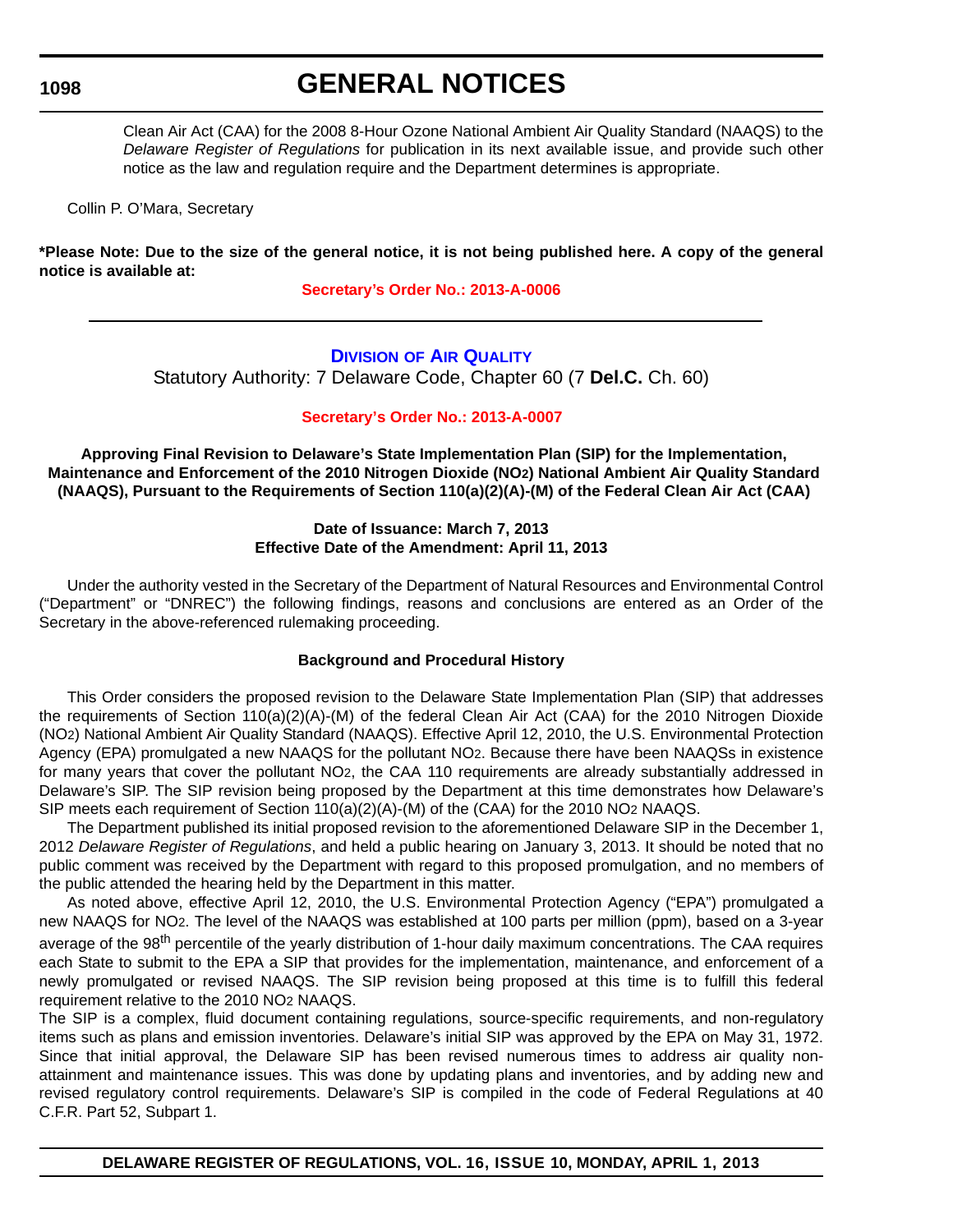## **GENERAL NOTICES**

The Department's presiding hearing officer, Lisa A. Vest, prepared a Hearing Officer's Report dated Fe 11, 2013 (Report). The Report recommends certain findings and the adoption of the proposed revis Delaware's State Implementation Plan, which addresses the requirements of Section  $110(a)(2)(A)-(M)$ federal Clean Air Act (CAA) for the 2010 Nitrogen Dioxide (NO2) National Ambient Air Quality Standard (NA as attached to the Report as Appendix A.

#### **Findings and Discussion**

I find that the proposed revision to Delaware's aforementioned SIP is well-supported by the record dev by the Department, and I adopt the Report to the extent it is consistent with this Order. The Department's e developed the record and drafted the proposed SIP revision.

I find that the Department's experts in the Division of Air Quality fully developed the record to support adoption of the proposed revision to the Delaware State Implementation Plan (SIP) that addresses the requirement Section 110(a)(2)(A)-(M) of the federal Clean Air Act (CAA) for the 2010 Nitrogen Dioxide (NO2) National A Air Quality Standard (NAAQS). With the adoption of this Order, Delaware will once again demonstrate th contingency requirements of the Clean Air Act (CAA) are met.

In conclusion, the following findings and conclusions are entered:

- 1.) The Department has jurisdiction under its statutory authority to issue an Order adopting this pro SIP revision as final;
- 2.) The Department provided adequate public notice of the proposed SIP revision, and provided the theories public with an adequate opportunity to comment on the proposed SIP revision, including at the hearing held on January 3, 2013;
- 3.) The Department held a public hearing on January 3, 2013, in order to consider public comment making any final decision;
- 4.) The Department's Hearing Officer's Report, including its recommended record and the recomm SIP revision, as set forth in Appendix A, is adopted to provide additional reasons and findings for Order;
- 5.) The recommended revision to Delaware's State Implementation Plan (SIP) which address requirements of Section 110(a)(2)(A)-(M) of the federal Clean Air Act (CAA) for the 2010 Ni Dioxide (NO2) National Ambient Air Quality Standard (NAAQS) should be adopted as final, the enabling Delaware to (1) demonstrate that the contingency requirements of the Clean Air Act are met; and (2) because the revision is well supported by documents in the record;
- 6.) The Department shall submit this Order approving the final revision to Delaware's Implementation Plan (SIP) that addresses the requirements of Section  $110(a)(2)(A)$ -(M) of the f Clean Air Act (CAA) for the 2010 Nitrogen Dioxide (NO2) National Ambient Air Quality Sta (NAAQS) to the *Delaware Register of Regulations* for publication in its next available issu provide such other notice as the law and regulation require and the Department determi appropriate.

Collin P. O'Mara, Secretary

**\*Please Note: Due to the size of the general notice, it is not being published here. A copy of the general notice is available at:**

**[Secretary's Order No.: 2013-A-0007](http://regulations.delaware.gov/register/april2013/general/16 DE Reg 1097 04-01-13.htm)**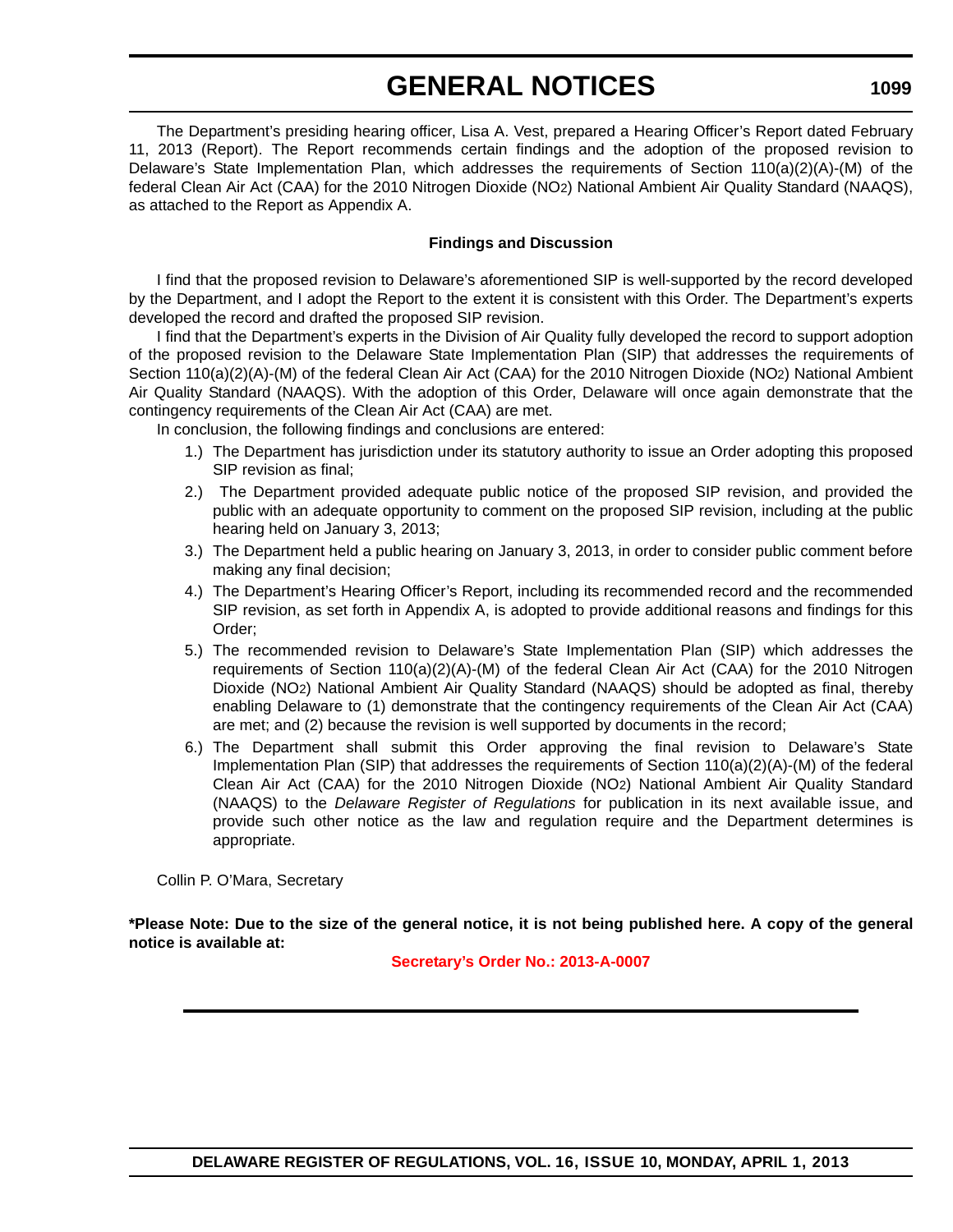## **[DELAWARE DEPARTMENT OF AGRICULTURE](http://dda.delaware.gov/poultryah/index.shtml) POULTRY AND ANIMAL HEALTH SECTION 906 Euthanasia of Animals in Shelters [PUBLIC NOTICE](#page-4-0)**

Notice is hereby given that a public comment period for proposed **906 Euthanasia of Animals in Shelters Regulations** will open on April 1, 2013 and close on April 30, 2013. The purpose of the public comment period is to provide the public time to consider the proposed regulation; **906 Euthanasia of Animals in Shelters Regulations** and to make comment with regard to the adoption of said regulations. These proposed regulations have been developed pursuant to 3 **Del.C.** §8004**.** The proposed regulations govern the acceptable methods of euthanasia, as well as the standards for sanitation and ventilation of the euthanasia areas, for animals held animal shelters. These regulations were developed by the Poultry and Animal Health Section of the Delaware Department of Agriculture in consultation with the Delaware Board of Veterinary Medicine, Division of Professional Regulation.

The proposed regulations are posted on the Delaware Department of Agriculture website (www.dda.delaware.gov). Hard copies of the proposed regulations may be obtained from the Delaware Department of Agriculture. Comments may be submitted in writing and/or e-mail to Heather Hirst (Heather.Hirst@state.de.us) at the Delaware Department of Agriculture, on or before April 30, 2013. A public hearing on these regulations will NOT be held unless the Secretary of Agriculture receives a request within 30 days from this notice, or if the Secretary determines that a public hearing is in the public interest. A request for a hearing shall be in writing and shall state the nature of the issues to be raised at the hearing. It must show familiarity with the proposal and a reasoned statement of the proposed regulations impact. It is requested that written comments or requests for a hearing be addressed to:

Heather L. Hirst, Department of Agriculture 2320 South DuPont Highway Dover, DE 19901 Heather.Hirst@state.de.us

## **[DEPARTMENT OF EDUCATION](http://www.doe.k12.de.us/) [PUBLIC NOTICE](#page-4-0)**

The State Board of Education will hold its monthly meeting on Thursday, April 18, 2013 at 1:00 p.m. in the Townsend Building, Dover, Delaware.

## **[DEPARTMENT OF HEALTH AND SOCIAL SERVICES](http://www.dhss.delaware.gov/dhss/dmma/) DIVISION OF MEDICAID AND MEDICAL ASSISTANCE Medicaid Coverage for Prescribed Drugs [PUBLIC NOTICE](#page-4-0)**

In compliance with the State's Administrative Procedures Act (APA - Title 29, Chapter 101 of the Delaware Code) and under the authority of Title 31 of the Delaware Code, Chapter 5, Section 512, Delaware Health and Social Services (DHSS) / Division of Medicaid and Medical Assistance (DMMA) intends to submit a state plan amendment to the Centers for Medicare and Medicaid Services (CMS) *regarding discontinuation of Medicaid coverage of barbiturates and benzodiazepines for dual eligible recipients*. An additional amendment is proposed *to update the quantity limits for opioid analgesics*.

Any person who wishes to make written suggestions, compilations of data, testimony, briefs or other written materials concerning the proposed new regulations must submit same to Sharon L. Summers, Planning & Policy Development Unit, Division of Medicaid and Medical Assistance, 1901 North DuPont Highway, P.O. Box 906, New Castle, Delaware 19720-0906 or by fax to 302-255-4425 by April 30, 2013.

The action concerning the determination of whether to adopt the proposed regulation will be based upon the results of Department and Division staff analysis and the consideration of the comments and written materials filed by other interested persons.

**DELAWARE REGISTER OF REGULATIONS, VOL. 16, ISSUE 10, MONDAY, APRIL 1, 2013**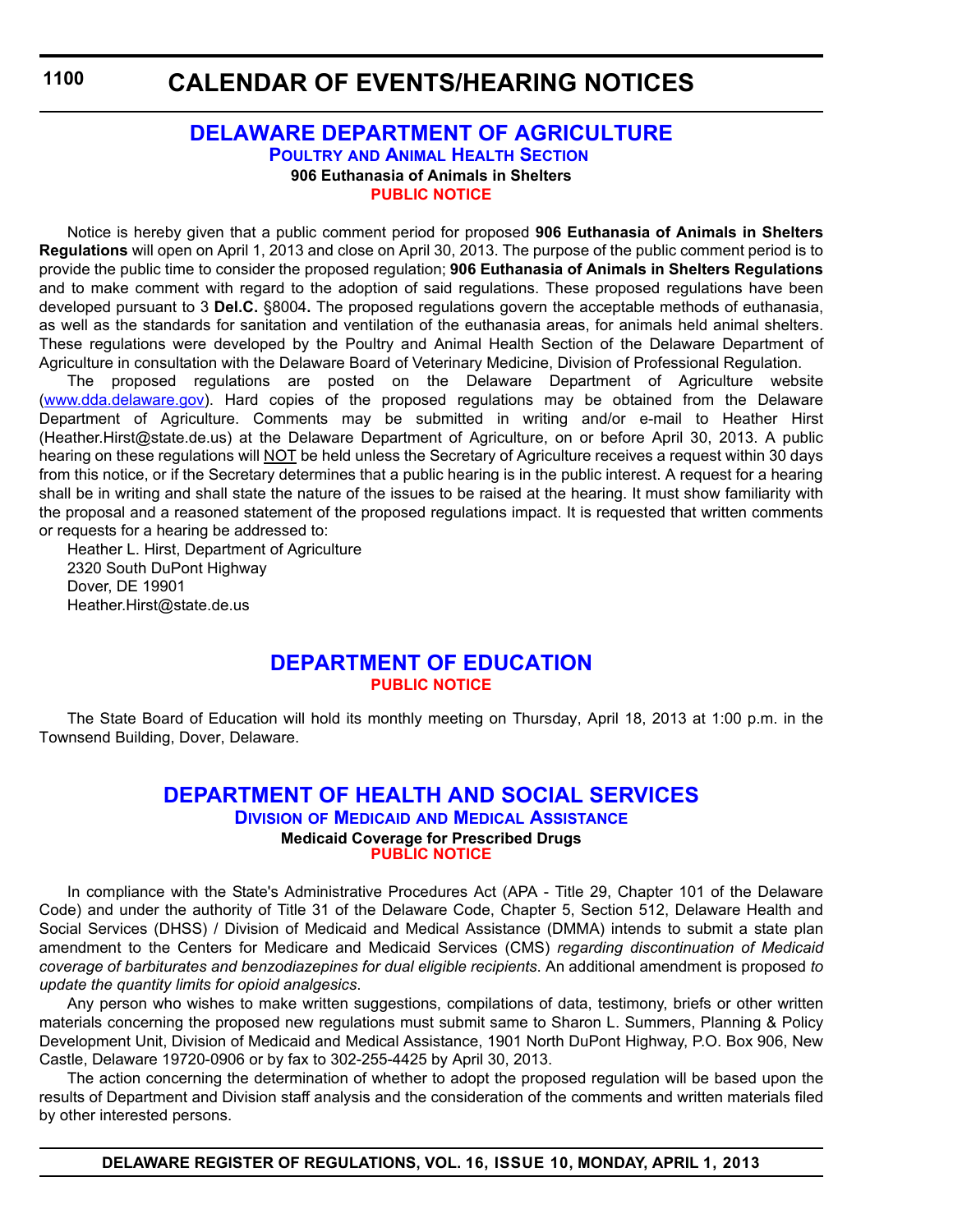The proposed provides notice to the public that the Division of Medicaid and Medical Assistance (DMMA) intends to submit a Title XIX Medicaid State Plan Amendment (SPA) to conform with the mandatory provisions of section 175 of Medicare Improvement for Patients and Providers Act of 2008 (MIPPA) which amended section 1860D-2(e)(2)(A) of the Social Security Act regarding the discontinuation of Medicaid coverage of barbiturates and benzodiazepines for dual eligible recipients. An additional amendment is proposed to update the quantity limits for opioid analgesics.

#### **DIVISION [OF PUBLIC HEALTH](http://www.dhss.delaware.gov/dhss/dph/index.html) 4408 Regulations Governing Medical Facilities [PUBLIC NOTICE](#page-4-0)**

House Bill 47 and House Bill 144, signed into law in 2011, give the Department of Health and Social Services (DHSS) the authority to require accreditation for medical facilities that perform invasive medical procedures utilizing any level of anesthesia and allows for the Division to investigate complaints made by patients regarding unsafe or unsanitary conditions. It also gives DHSS the authority to promulgate regulations. The Office of Health Facilities Licensing and Certification, Health Systems Protection Section, Division of Public Health, Department of Health and Social Services, is proposing regulations for medical facilities. On April 1, 2013, DHSS plans to publish as proposed regulations governing medical facilities and hold them out for public comment per Delaware law.

Copies of the proposed regulations are available for review in the April 1, 2013 edition of the Delaware *Register of Regulations*, accessible online at: http://regulations.delaware.gov or by calling the Office of Health Facilities Licensing and Certification at (302) 283-7220.

Any person who wishes to make written suggestions, testimony, briefs or other written materials concerning the proposed regulations must submit same to Deborah Harvey by Tuesday, April 30, 2013 at:

Deborah Harvey Division of Public Health 417 Federal Street Dover, DE 19901 Email: Deborah.Harvey@state.de.us Phone: (302) 744-4913

## **DIVISION [OF SOCIAL SERVICES](http://www.dhss.delaware.gov/dhss/dss/)**

## **Child Care Subsidy Program Definitions and Explanation of Terms [PUBLIC NOTICE](#page-4-0)**

In compliance with the State's Administrative Procedures Act (APA - Title 29, Chapter 101 of the Delaware Code) and under the authority of Title 31 of the Delaware Code, Chapter 5, Section 512, Delaware Health and Social Services (DHSS) / Division of Social Services is proposing to amend policies in the Division of Social Services Manual (DSSM) regarding the Child Care Subsidy Program, specifically, *Definitions and Explanation of Terms.*

Any person who wishes to make written suggestions, compilations of data, testimony, briefs or other written materials concerning the proposed new regulations must submit same to Sharon L. Summers, Policy, Program & Development Unit, Division of Social Services, 1901 North DuPont Highway, P.O. Box 906, New Castle, Delaware 19720-0906 or by fax to (302) 255-4425 by April 30, 2013.

The action concerning the determination of whether to adopt the proposed regulation will be based upon the results of Department and Division staff analysis and the consideration of the comments and written materials filed by other interested persons.

**1101**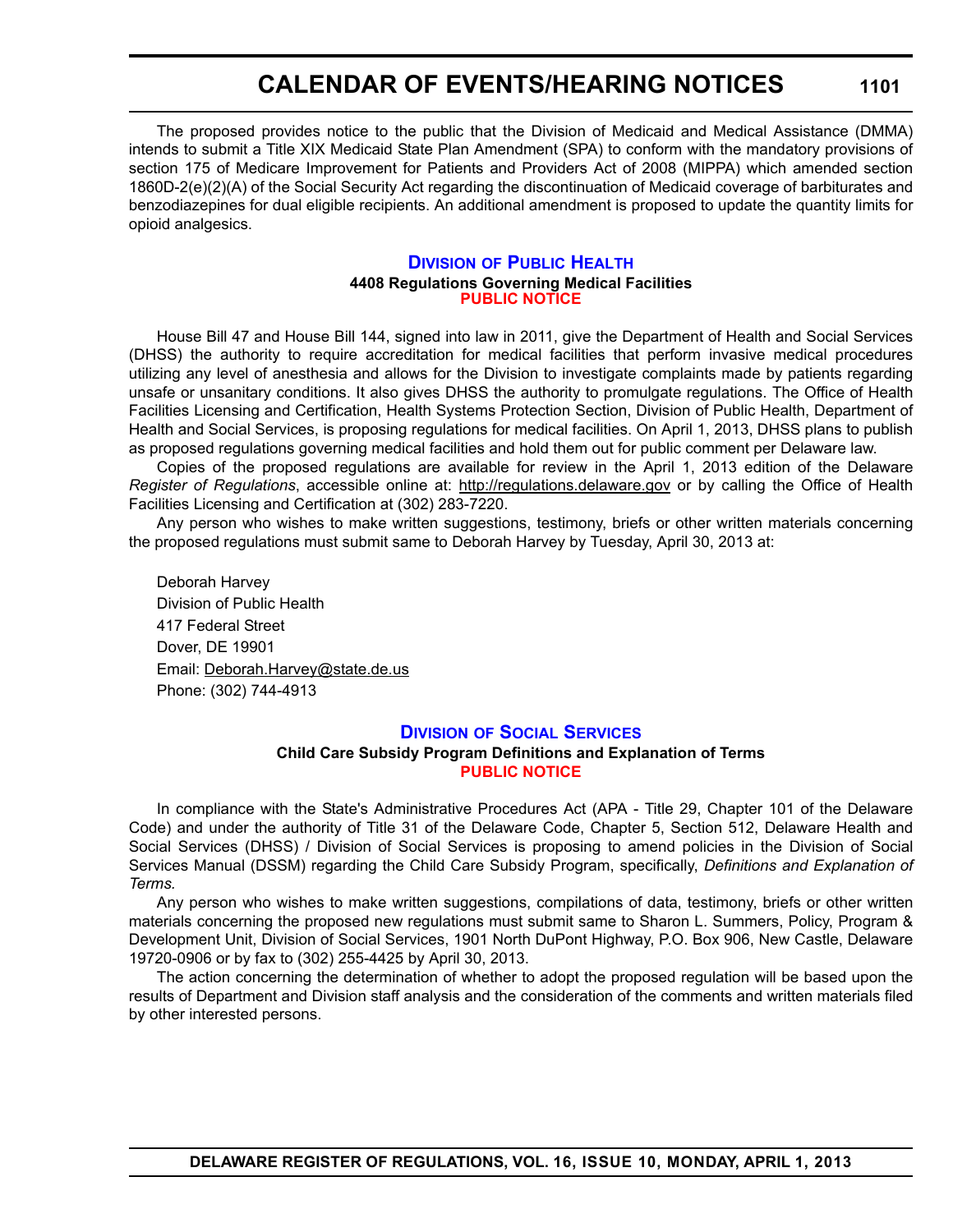## **CALENDAR OF EVENTS/HEARING NOTICES**

## **[DEPARTMENT OF NATURAL RESOURCES AND ENVIRONMENTAL](http://www.dnrec.delaware.gov/whs/awm/AQM/Pages/Default.aspx)  CONTROL**

## **DIVISION OF AIR QUALITY**

**1108 Sulfur Dioxide Emissions From Fuel Burning Equipment**

**[PUBLIC NOTICE](#page-4-0)**

The Division of Air Quality (DAQ) of the Department is proposing to revise Delaware 7 **DE Admin. Code** 1108 to lower the allowable content of sulfur in fuels combusted in Delaware, and to effectively reduce the emissions of sulfur dioxide (SO<sub>2</sub>) into the atmosphere, which will aid in the attainment and maintenance of Delaware's air quality relative to the  $SO<sub>2</sub>$  and fine particulate matter National Ambient Air Quality Standards (NAAQS). The reduction will also reduce acid rain, and will aid in reaching visibility goals of the federal regional haze program.

In brief, DAQ proposes to lower sulfur content in residual fuel from 10,000 ppm to 5,000 ppm, in distillate fuel from 3,000 ppm to 15 ppm, and to set up a compliance date of July 1, 2016. DAQ also proposes to add necessary recordkeeping and reporting requirements to ensure compliance of the regulation. DAQ proposes that the new limits apply to all three counties in Delaware.

In addition, the Department will submit the revision of 7 **DE Admin Code** 1108, after being finalized, to the U.S. Environmental Protection Agency (EPA) as a revision to Delaware's state implementation plan (SIP).

A public hearing will be held on April 24, 2013, beginning at 6:00 pm, in the conference room (Room 220) of Kent County Complex, 555 South Bay Road, Dover, Delaware 19901.

## **7. PREPARED BY:**

Phone: (302) 323-4542 Date: March 13, 2013 E-Mail: Frank.Gao@state.de.us

## **DIVISION [OF AIR QUALITY](http://www.dnrec.delaware.gov/whs/awm/AQM/Pages/Default.aspx)**

#### **State Implementation Plan Revision to Address the Clean Air Act Section 110 Infrastructure Elements for the 2010 Sulfur Dioxide NAAQS [REGISTER NOTICE](#page-4-0)**

On June 2, 2010, the United States Environmental Protection Agency (EPA) strengthened the National Ambient Air Quality Standards (NAAQS) for the pollutant sulfur dioxide (SO<sub>2</sub>), by adding a new standard of 75 parts per billion. Section 110(a)(1) of the CAA requires States to submit to the EPA a State Implementation Plan (SIP) that provides for implementation, maintenance, and enforcement of a newly promulgated or revised NAAQS.Section 110(a)(2) lists the elements that are to comprise the implementation plan, which include basic program elements such as enforceable emission limitations and control measures, air quality monitoring and modeling, a permitting program, adequate funding and personnel, authority under state law to carry out the plan, emissions reporting, emergency powers, public participation, and fee collection. Because there have been NAAQS in existence for many years that cover the pollutant  $SO<sub>2</sub>$ , the CAA 110 requirements are already substantially addressed in Delaware's SIP. The proposed SIP document discusses how Delaware's SIP meets each requirement of Section 110(a)(2)(A)-(M) of the CAA for the 2010  $SO_2$  NAAQS.

Interested parties may submit comments in writing to Jack Sipple, Division of Air Quality, Blue Hen Corporate Center, 655 S. Bay Road, Suite 5N, Dover, DE 19901, and/or statements and testimony may be presented either orally or in writing at the public hearing to be held on Wednesday, April 24, 2013, beginning at 6:00 p.m. in the conference room of the Kent County Building, 555 South Bay Road, Room 220. Dover, Delaware 19901.

## **DIVISION [OF WATERSHED STEWARDSHIP](http://www.dnrec.delaware.gov/swc/Pages/default.aspx) 5101 Sediment and Stormwater Regulations [PUBLIC NOTICE](#page-4-0)**

Substantial revisions to the *Delaware Sediment and Stormwater Regulations* are proposed to address April 2005 recommendations of Governor Minner's Task Force on Surface Water Management. The regulations have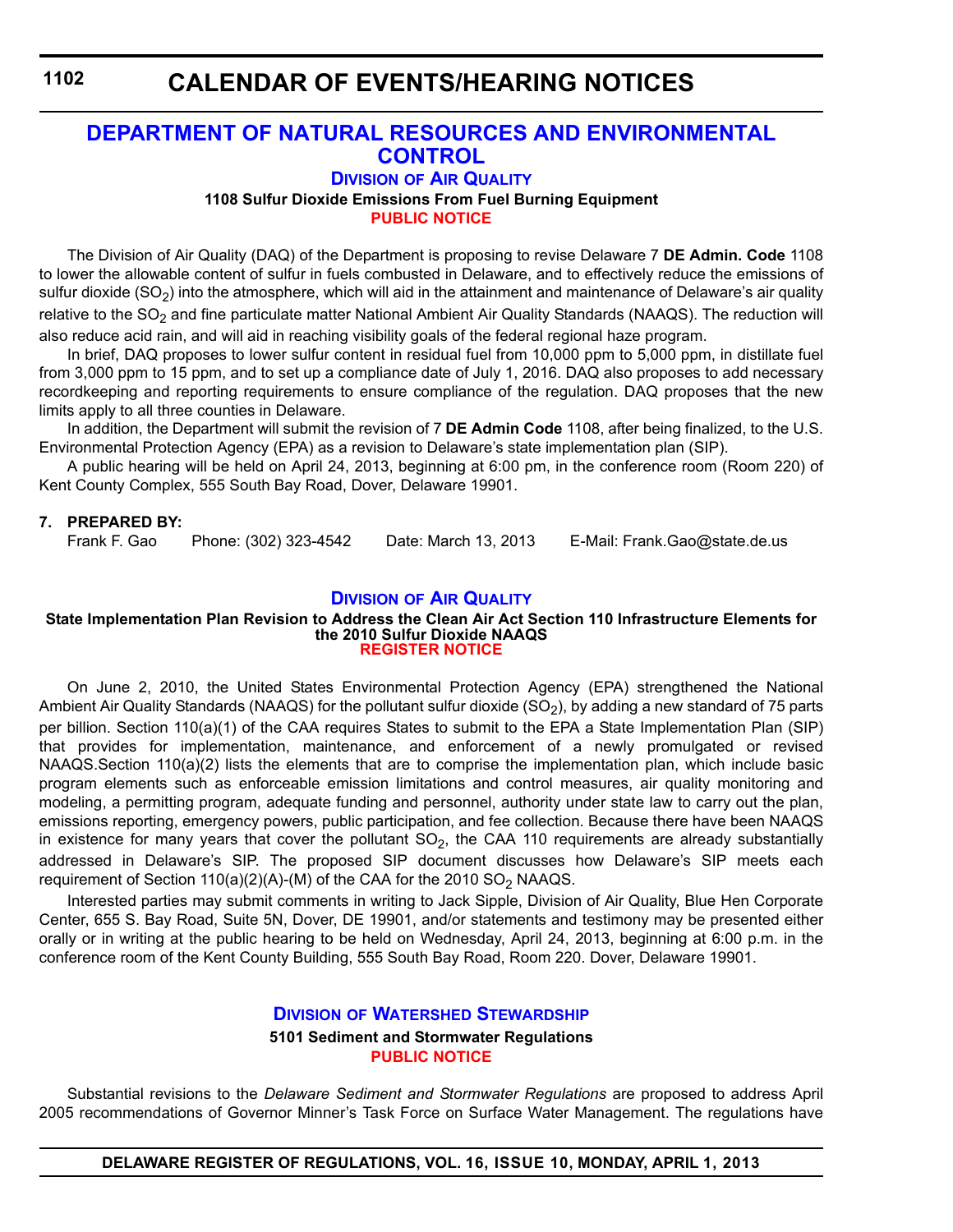been revised to address stormwater volume management, conveyance adequacy, operation and maintenance of stormwater management facilities, and to establish performance standards for sediment and stormwater practices. A public hearing was conducted on March 1, 2012. Following comments received, substantive changes are proposed to the regulatory language necessitating a second public hearing.

Upon the effective date of revised regulations, the *Regulations Governing the Pollution Control Strategy for the Indian River, Indian River Bay, Rehoboth Bay, and Little Assawoman Bay Watersheds*, effective November 11, 2008, Section 5.0 Sediment and Stormwater Controls, may be affected.

The Department of Natural Resources and Environmental Control (DNREC) Division of Watershed Stewardship will conduct a second public hearing on the proposed revisions to the *Delaware Sediment and Stormwater Regulations* **Regulation No. 5101 Sediment and Stormwater Regulations,** to address the April 2005 recommendations of Governor Minner's Task Force on Surface Water Management, as well as substantive changes to regulatory language following the first public hearing.

The public hearing on this proposed revision of **Regulation No. 5101 Sediment and Stormwater Regulations** will be held Tuesday, April 23, 2013, at 6:00 p.m. in the DNREC Auditorium, Richardson and Robbins Building, 89 Kings Highway, Dover, DE 19901.

The proposed regulation revisions may be inspected at the following locations:

Department of Natural Resources and Environmental Control 89 Kings Highway Dover, DE 19901

Kirkwood Library 6000 Kirkwood Highway Wilmington DE 19808

Kent County Public Library 497 South Red Haven Lane Dover, DE 19901

Georgetown Public Library 123 West Pine Street, Georgetown, DE 19947

The proposed regulation revisions may be inspected on the DNREC Division of Watershed Stewardship's Sediment and Stormwater Program website: http://www.dnrec.delaware.gov/swc/Pages/SedimentStormwater.aspx

For additional information or any appointments to inspect the proposed regulation revisions at DNREC, please contact Elaine Webb, DNREC Sediment and Stormwater Program, 89 Kings Highway, Dover, DE 19901, (302) 739-9921, Elaine.Webb@state.de.us. Review of the documents at the libraries will occur during the libraries' scheduled operating hours.

Interested parties shall submit comments in writing on the proposed regulation revisions by the end of the comment period, May 8, 2013, to Elaine Webb and/or statements and testimony may be presented either orally or in writing at the April 23, 2013 public hearing. Comments submitted as part of the first public comment period will remain as part of the record.

It is requested that those interested in presenting statements at the public hearing register in advance and that written statements and comments be addressed to:

Elaine Webb DNREC – Sediment and Stormwater Program 89 Kings Highway Dover, DE 19901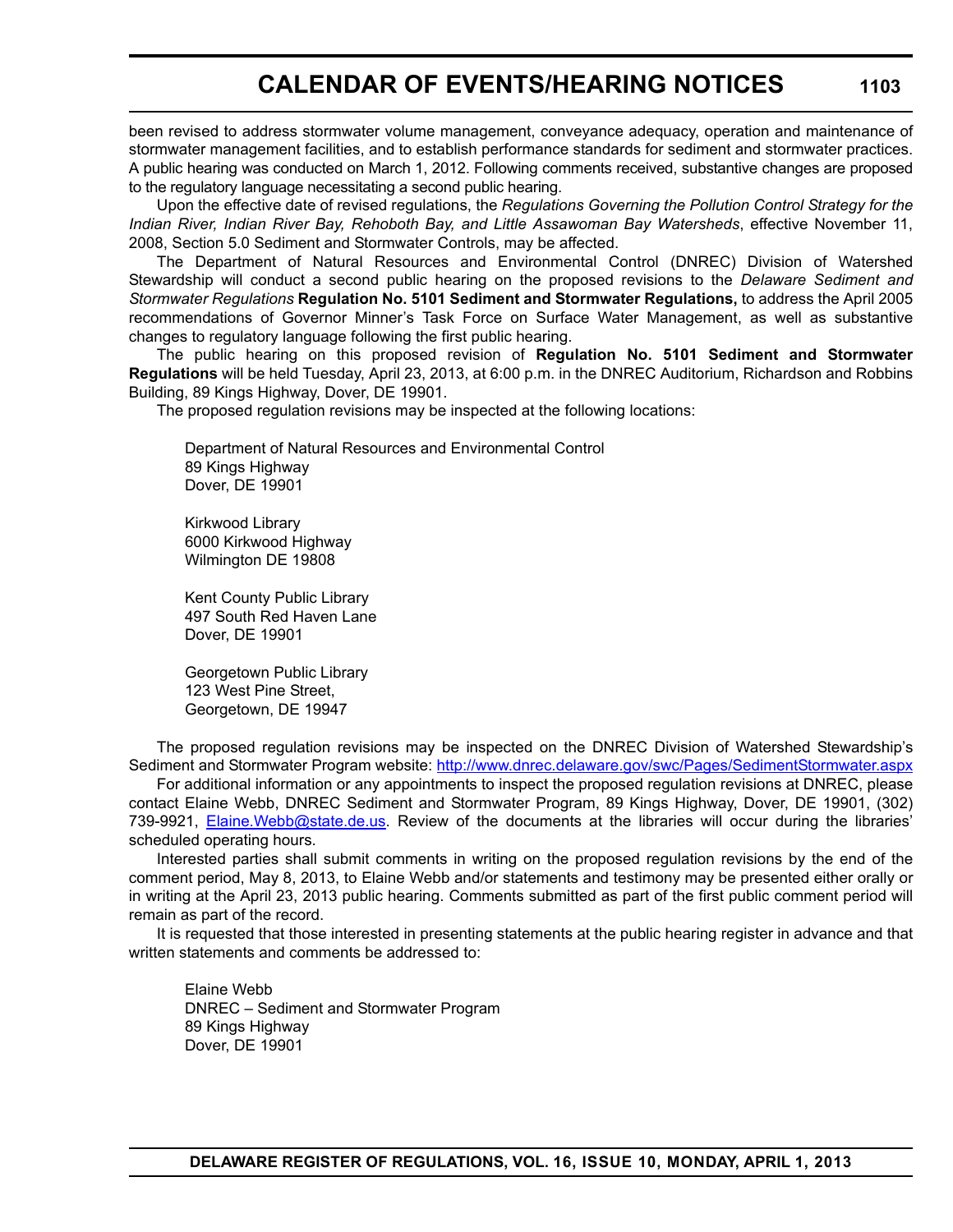## **[DEPARTMENT OF STATE](http://dpr.delaware.gov/default.shtml) DIVISION OF PROFESSIONAL REGULATION 1100 Board of Dentistry and Dental Hygiene [PUBLIC NOTICE](#page-4-0)**

The Delaware Board of Dentistry and Dental Hygiene, pursuant to 24 **Del.C.** §1106(a)(1), proposes to revise its rules and regulations. The changes to the regulations remove the permissive grant of CPEs for being employed as a faculty member and clarifies the documentation required by a licensee submitting CPEs for oral or clinical presentations and self-study.

The Board will hold a public hearing on the proposed rule change on March 21, 2013 at 3:00 PM, Second Floor Conference Room A, Cannon Building, 861 Silver Lake Blvd., Dover, DE 19904. Written comments should be sent to Pamela Zickafoose, Administrator of the Delaware Board of Dentistry and Dental Hygiene, Cannon Building, 861 Silver Lake Blvd., Dover, DE 19904. Pursuant to 29 **Del.C.** §10118(a), written comments will be accepted for fifteen days after the public hearing, until April 5, 2013.

### **DIVISION [OF PROFESSIONAL REGULATION](http://dpr.delaware.gov/default.shtml) 1900 Board of Nursing [PUBLIC NOTICE](#page-4-0)**

The Delaware Board of Nursing, pursuant to 24 **Del.C.** §1904(c), proposes to revise regulation 6.4 to add a new section, 6.4.6. The proposed addition permits graduates of out-of-state programs that may not have attained Board approved status to obtain licensure by examination if, at the time of submission of the application, the Board finds that the content of the out-of-state program is equivalent to the minimum requirements of the Board for full approval status established by these regulations. There is also an addition to the title of Regulation 6.4, reflecting this addition.

The Board will hold a public hearing on the proposed regulation change on May 8, 2013 at 1:00 p.m., Second Floor Conference Room A, Cannon Building, 861 Silver Lake Blvd., Dover, DE 19904. Written comments should be sent to Dr. Pamela Zickafoose, Executive Director of the Delaware Board of Nursing, Cannon Building, 861 Silver Lake Blvd., Dover, DE 19904. Written comments will be accepted until May 24, 2013 pursuant to 29 **Del.C.** §10118(a).

## **DIVISION [OF PROFESSIONAL REGULATION](http://dpr.delaware.gov/default.shtml) 2500 Board of Pharmacy [PUBLIC NOTICE](#page-4-0)**

Pursuant to 24 **Del.C.** §2506(a)(1), the Delaware Board of Pharmacy has proposed revisions to its rules and regulations. The definition of "compounding" is revised to specify that reconstitution of oral solutions is not considered compounding. Rules 6.4 and 11.2.8, pertaining to "Customized Patient Medication Packages" are amended. In particular, Rule 6.4 states that such packaging of controlled substances is prohibited. Rule 14.0, pertaining to the administration of injectable medications, is amended to encompass registered interns and pharmacy students, with the requirement that registered interns and pharmacy students must be directly supervised by a licensed pharmacist who is approved for injectable administration. Registered interns and pharmacy students shall also be required to complete continuing education in this area of practice. Rule 14.0 is also revised for greater clarity.

A public hearing will be held on May 15, 2013 at 10:00 a.m. in the second floor conference room A of the Cannon Building, 861 Silver Lake Boulevard, Dover, Delaware, where members of the public can offer comments on the amendments to the rules and regulations. Anyone wishing to receive a copy of the proposed rules and regulations may obtain a copy from the Delaware Board of Pharmacy, 861 Silver Lake Boulevard, Dover, Delaware 19904. Persons wishing to submit written comments may forward these to the Board at the above address.

In accordance with 29 **Del.C.** §10118(a), the final date to receive written comments will be May 30, 2013 which is 15 days following the public hearing. The Board will deliberate on all of the public comment at its regularly scheduled meeting on June 19, 2013 at 10:00 a.m., at which time it will determine whether to adopt the rules and regulations as proposed or make additional changes due to the public comment.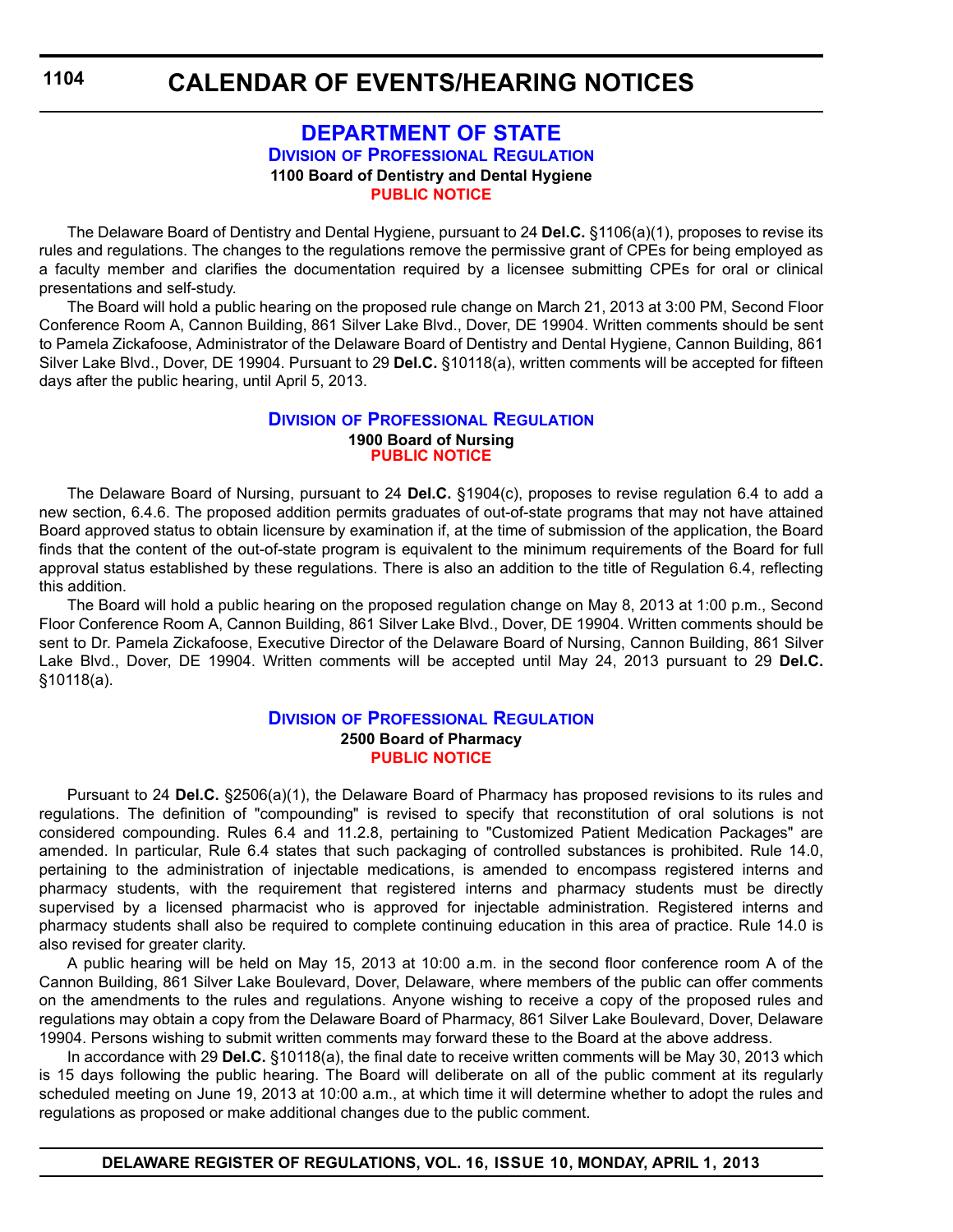## **DIVISION [OF PROFESSIONAL REGULATION](http://dpr.delaware.gov/default.shtml) 3500 Board of Examiners of Psychologists [PUBLIC NOTICE](#page-4-0)**

The Delaware Board of Examiners of Psychologists, pursuant to 24 **Del.C.** §3506(a)(1), proposes to revise its regulations. The Board seeks to correct a typographical error in regulation 5.2.1.3. The Board also seeks to amend regulation 7.2 to clarify the group supervision requirements for postdoctoral applicants. The Board proposes to add a new regulation number 10.1.4 defining a continuing education hour. The Board proposes to amend regulation 10.6.4 to clarify the process by which teaching a workshop may be used for qualifying continuing education. The Board seeks to create a new regulations number 18, addressing the practice of telepsychology by licensees.

The Board will hold a public hearing on the proposed rule change on May 6, 2013 at 10:00 a.m., Second Floor Conference Room A, Cannon Building, 861 Silver Lake Blvd., Dover, DE 19904. Written comments should be sent to Jennifer Witte, Administrator of the Delaware Board of Examiners of Psychologists, Cannon Building, 861 Silver Lake Blvd., Dover, DE 19904. Written comments will be accepted until May 21, 2013.

## **OFFICE OF [THE STATE BANK COMMISSIONER](http://banking.delaware.gov/default.shtml)**

**2301 Report of Delaware Sale of Checks, Drafts and Money Orders Volume 2303 Report of Delaware Volume 2701 Licensed Casher of Checks, Drafts, or Money Orders Operating Regulations 2702 Licensed Casher of Checks, Drafts, or Money Orders Posting of the Fee Schedule and Minimum Requirements for Content of Books and Records [PUBLIC NOTICE](#page-4-0)**

The State Bank Commissioner proposes to amend Regulation 2301 and adopt new Regulation 2303 governing Sale of Checks and Transmission of Money, and to amend Regulations 2701 and 2702 governing Cashing of Checks, Drafts or Money Orders. The purpose of the amended and new regulations is to clarify, streamline, and update the existing regulations for ease of understanding and increased relevance to current licensee operations. Other regulations issued by the State Bank Commissioner are not affected by this proposal. The State Bank Commissioner is issuing these proposed regulations in accordance with Title 5 of the Delaware Code. This notice is issued pursuant to the requirements of Subchapter III of Chapter 11 and Chapter 101 of Title 29 of the Delaware Code.

A copy of the proposed regulations is being published in the April 1, 2013 edition of the Delaware *Register of Regulations*. A copy is also on file in the Office of the State Bank Commissioner, 555 E. Loockerman Street, Suite 210, Dover, DE 19901 and is available for inspection during regular office hours. Copies are available upon request.

Interested parties may offer comments on the proposed regulations or submit written suggestions, data, briefs or other materials to the Office of the State Bank Commissioner at the above address as to whether these proposed regulations should be adopted, rejected or modified. Pursuant to 29 **Del.C.** §10118(a), public comments must be received on or before May 1, 2013, Written materials submitted will be available for inspection at the above address.

On or after May 1, 2013, following review of the public comment, the State Bank Commissioner will determine whether to adopt the proposed amended and new Regulations 2301, 2303, 2701, and 2702 or make additional changes because of the public comments received.

## **[DEPARTMENT OF TRANSPORTATION](http://www.deldot.gov/home/divisions/) DIVISION OF TRANSPORTATION SOLUTIONS PUBLIC NOTICE [2401 Utilities Manual Regulations](#page-4-0)**

Under Title 17 of the Delaware Code, Sections 132 and 143, the Delaware Department of Transportation (DelDOT), is updating the Delaware Department of Transportation Utility Manual.